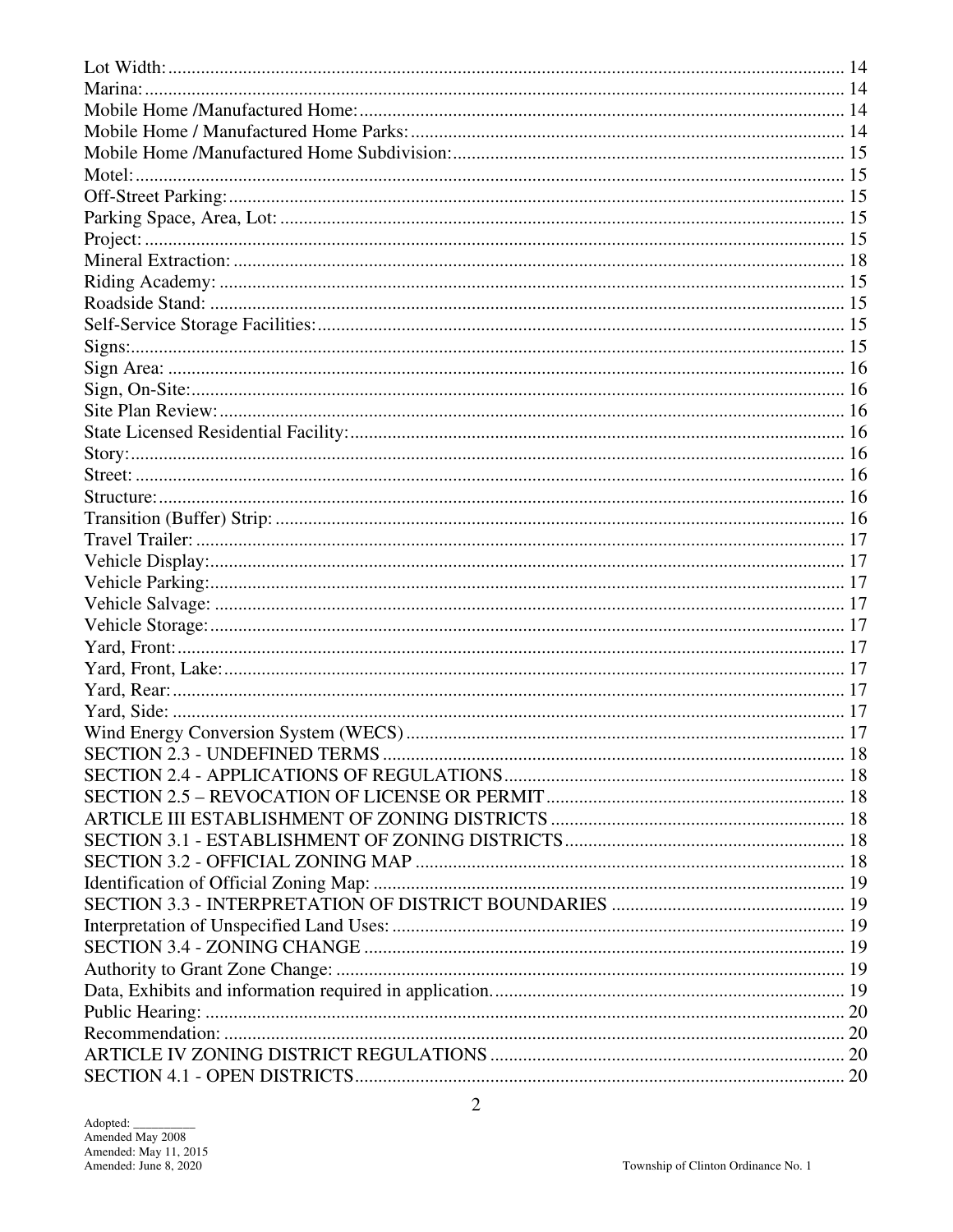| No land shall be used or occupied and no structure shall be designed, erected, moved, altered, used or  |  |  |  |  |  |  |
|---------------------------------------------------------------------------------------------------------|--|--|--|--|--|--|
| occupied except for either one or several of the following Permitted Uses and the lawful Accessory Uses |  |  |  |  |  |  |
|                                                                                                         |  |  |  |  |  |  |
|                                                                                                         |  |  |  |  |  |  |
|                                                                                                         |  |  |  |  |  |  |
|                                                                                                         |  |  |  |  |  |  |
|                                                                                                         |  |  |  |  |  |  |
|                                                                                                         |  |  |  |  |  |  |
|                                                                                                         |  |  |  |  |  |  |
|                                                                                                         |  |  |  |  |  |  |
|                                                                                                         |  |  |  |  |  |  |
|                                                                                                         |  |  |  |  |  |  |
|                                                                                                         |  |  |  |  |  |  |
|                                                                                                         |  |  |  |  |  |  |
|                                                                                                         |  |  |  |  |  |  |
|                                                                                                         |  |  |  |  |  |  |
|                                                                                                         |  |  |  |  |  |  |
|                                                                                                         |  |  |  |  |  |  |
|                                                                                                         |  |  |  |  |  |  |
|                                                                                                         |  |  |  |  |  |  |
|                                                                                                         |  |  |  |  |  |  |
|                                                                                                         |  |  |  |  |  |  |
|                                                                                                         |  |  |  |  |  |  |
|                                                                                                         |  |  |  |  |  |  |
|                                                                                                         |  |  |  |  |  |  |
|                                                                                                         |  |  |  |  |  |  |
| SECTION 4.5 - DISTRICT AREA, YARD, HEIGHT AND BULK REGULATIONS 36                                       |  |  |  |  |  |  |
|                                                                                                         |  |  |  |  |  |  |
|                                                                                                         |  |  |  |  |  |  |
|                                                                                                         |  |  |  |  |  |  |
|                                                                                                         |  |  |  |  |  |  |
|                                                                                                         |  |  |  |  |  |  |
|                                                                                                         |  |  |  |  |  |  |
|                                                                                                         |  |  |  |  |  |  |
|                                                                                                         |  |  |  |  |  |  |
|                                                                                                         |  |  |  |  |  |  |
|                                                                                                         |  |  |  |  |  |  |
|                                                                                                         |  |  |  |  |  |  |
|                                                                                                         |  |  |  |  |  |  |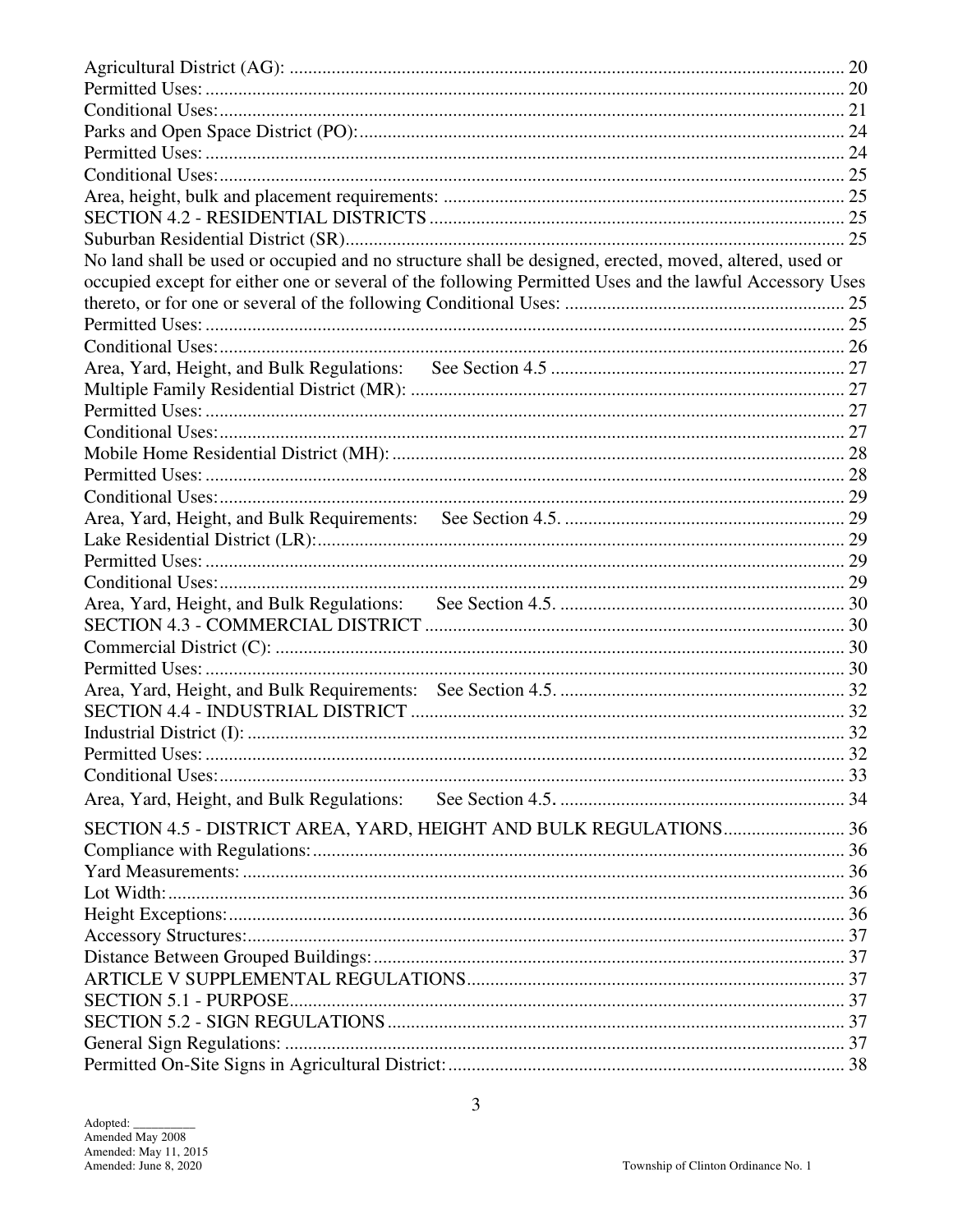| SECTION 5.4 - OFF-STREET LOADING AND UNLOADING REQUIREMENTS  43 |
|-----------------------------------------------------------------|
|                                                                 |
|                                                                 |
|                                                                 |
|                                                                 |
|                                                                 |
|                                                                 |
|                                                                 |
|                                                                 |
|                                                                 |
|                                                                 |
|                                                                 |
|                                                                 |
|                                                                 |
|                                                                 |
|                                                                 |
|                                                                 |
|                                                                 |
|                                                                 |
|                                                                 |
|                                                                 |
|                                                                 |
|                                                                 |
|                                                                 |
|                                                                 |
|                                                                 |
|                                                                 |
|                                                                 |
|                                                                 |
|                                                                 |
|                                                                 |
|                                                                 |
|                                                                 |
|                                                                 |
|                                                                 |
|                                                                 |
|                                                                 |
|                                                                 |
|                                                                 |
|                                                                 |
|                                                                 |
|                                                                 |
|                                                                 |
|                                                                 |
|                                                                 |
|                                                                 |
|                                                                 |
|                                                                 |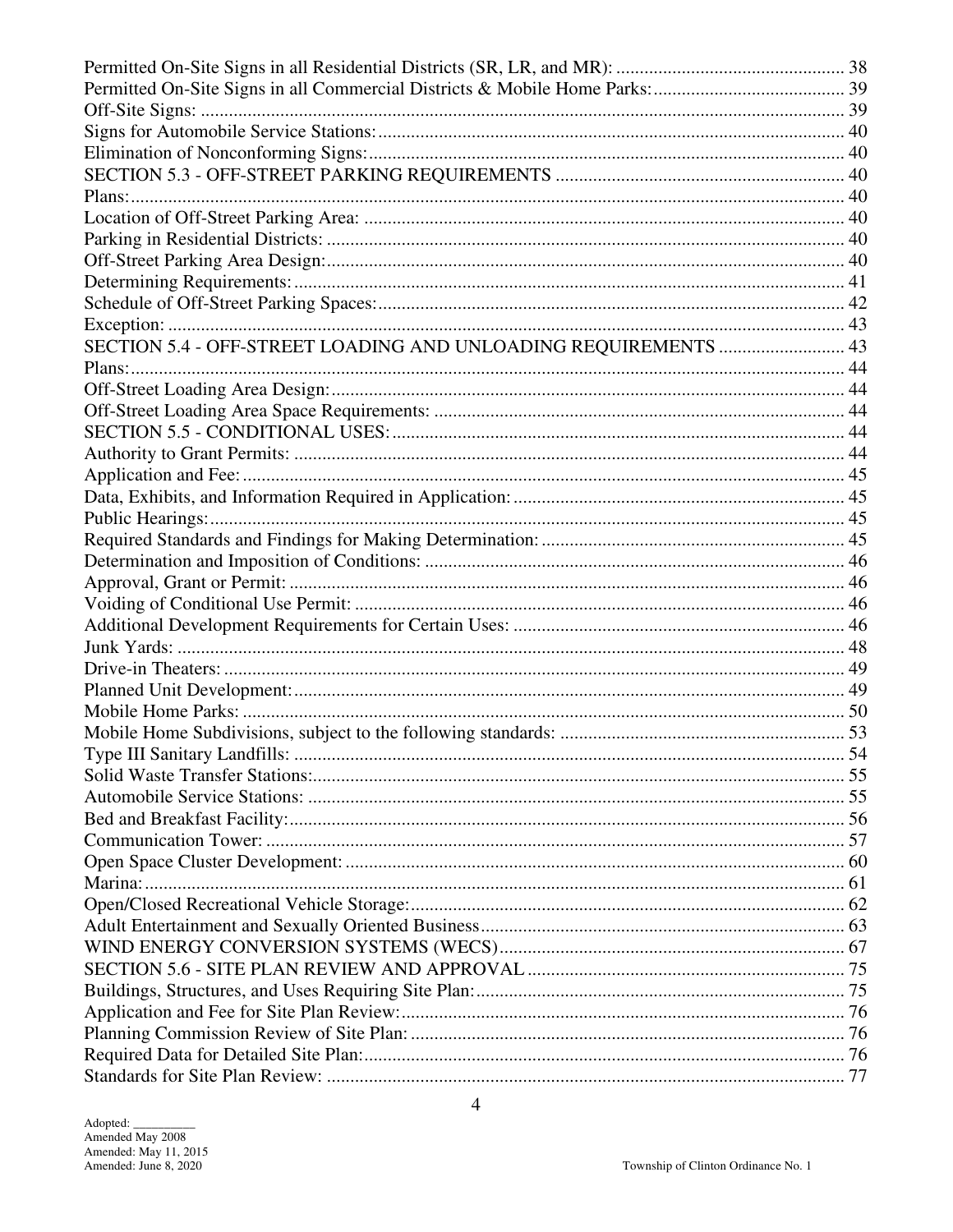| SECTION 5.10 - MOBILE HOMES / MANUFACTURED HOMES AND TRAVEL TRAILERS  81 |  |  |  |  |  |  |  |  |
|--------------------------------------------------------------------------|--|--|--|--|--|--|--|--|
|                                                                          |  |  |  |  |  |  |  |  |
|                                                                          |  |  |  |  |  |  |  |  |
|                                                                          |  |  |  |  |  |  |  |  |
|                                                                          |  |  |  |  |  |  |  |  |
|                                                                          |  |  |  |  |  |  |  |  |
|                                                                          |  |  |  |  |  |  |  |  |
|                                                                          |  |  |  |  |  |  |  |  |
|                                                                          |  |  |  |  |  |  |  |  |
|                                                                          |  |  |  |  |  |  |  |  |
|                                                                          |  |  |  |  |  |  |  |  |
|                                                                          |  |  |  |  |  |  |  |  |
|                                                                          |  |  |  |  |  |  |  |  |
|                                                                          |  |  |  |  |  |  |  |  |
|                                                                          |  |  |  |  |  |  |  |  |
|                                                                          |  |  |  |  |  |  |  |  |
|                                                                          |  |  |  |  |  |  |  |  |
| SECTION 5.14 - PRESERVATION OF LAKESHORES, RIVER, AND STREAM BANKS 92    |  |  |  |  |  |  |  |  |
|                                                                          |  |  |  |  |  |  |  |  |
|                                                                          |  |  |  |  |  |  |  |  |
|                                                                          |  |  |  |  |  |  |  |  |
|                                                                          |  |  |  |  |  |  |  |  |
|                                                                          |  |  |  |  |  |  |  |  |
|                                                                          |  |  |  |  |  |  |  |  |
|                                                                          |  |  |  |  |  |  |  |  |
|                                                                          |  |  |  |  |  |  |  |  |
|                                                                          |  |  |  |  |  |  |  |  |
|                                                                          |  |  |  |  |  |  |  |  |
|                                                                          |  |  |  |  |  |  |  |  |
|                                                                          |  |  |  |  |  |  |  |  |
|                                                                          |  |  |  |  |  |  |  |  |
|                                                                          |  |  |  |  |  |  |  |  |
|                                                                          |  |  |  |  |  |  |  |  |
|                                                                          |  |  |  |  |  |  |  |  |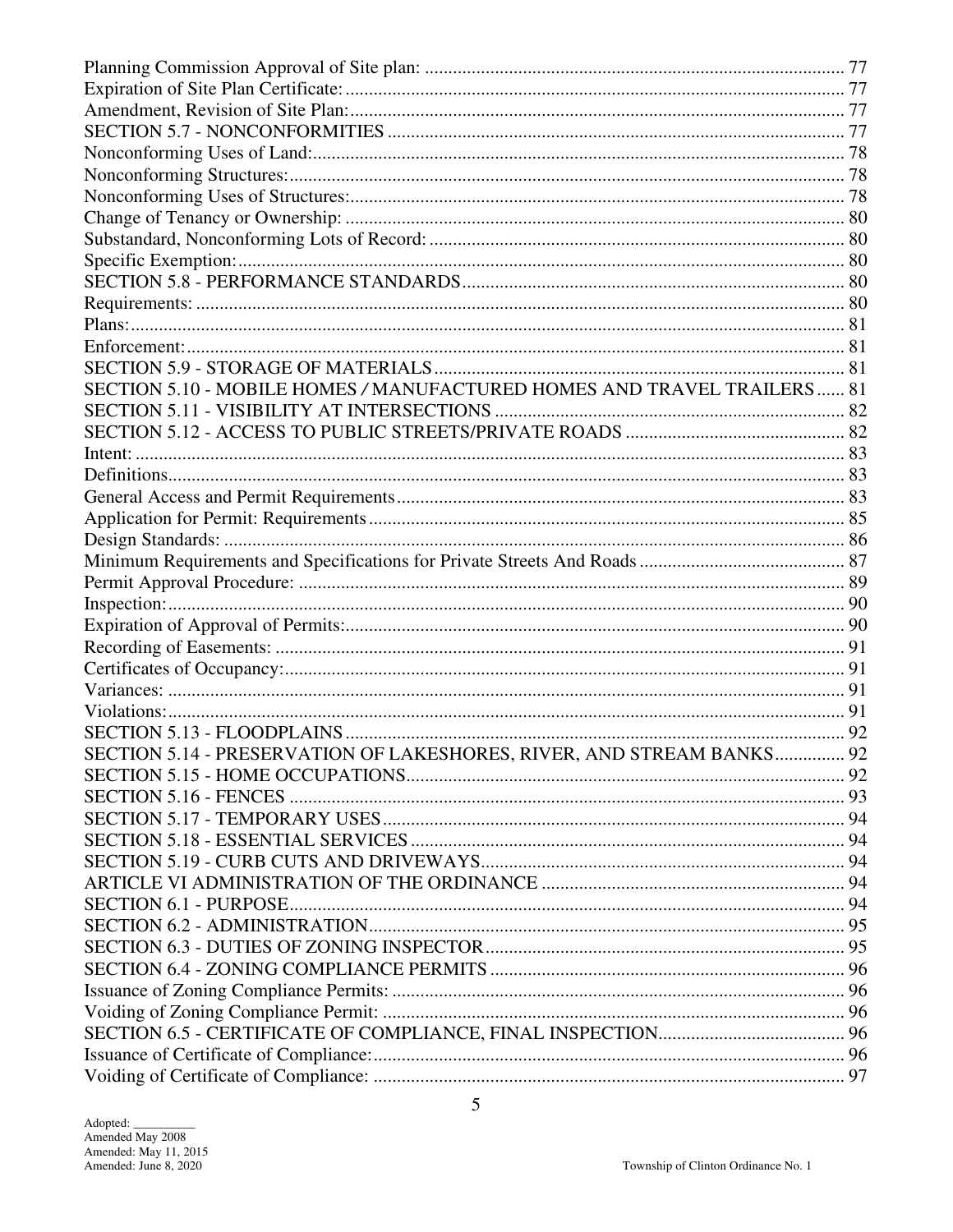## ARTICLE I LEGAL BASIS, TITLE, PURPOSE

# SECTION 1.1 - ENACTING CLAUSE LEGAL BASIS, TITLE & PURPOSE

This Ordinance is enacted pursuant to P.A. 184 of 1943, as amended (being the Township Zoning Act,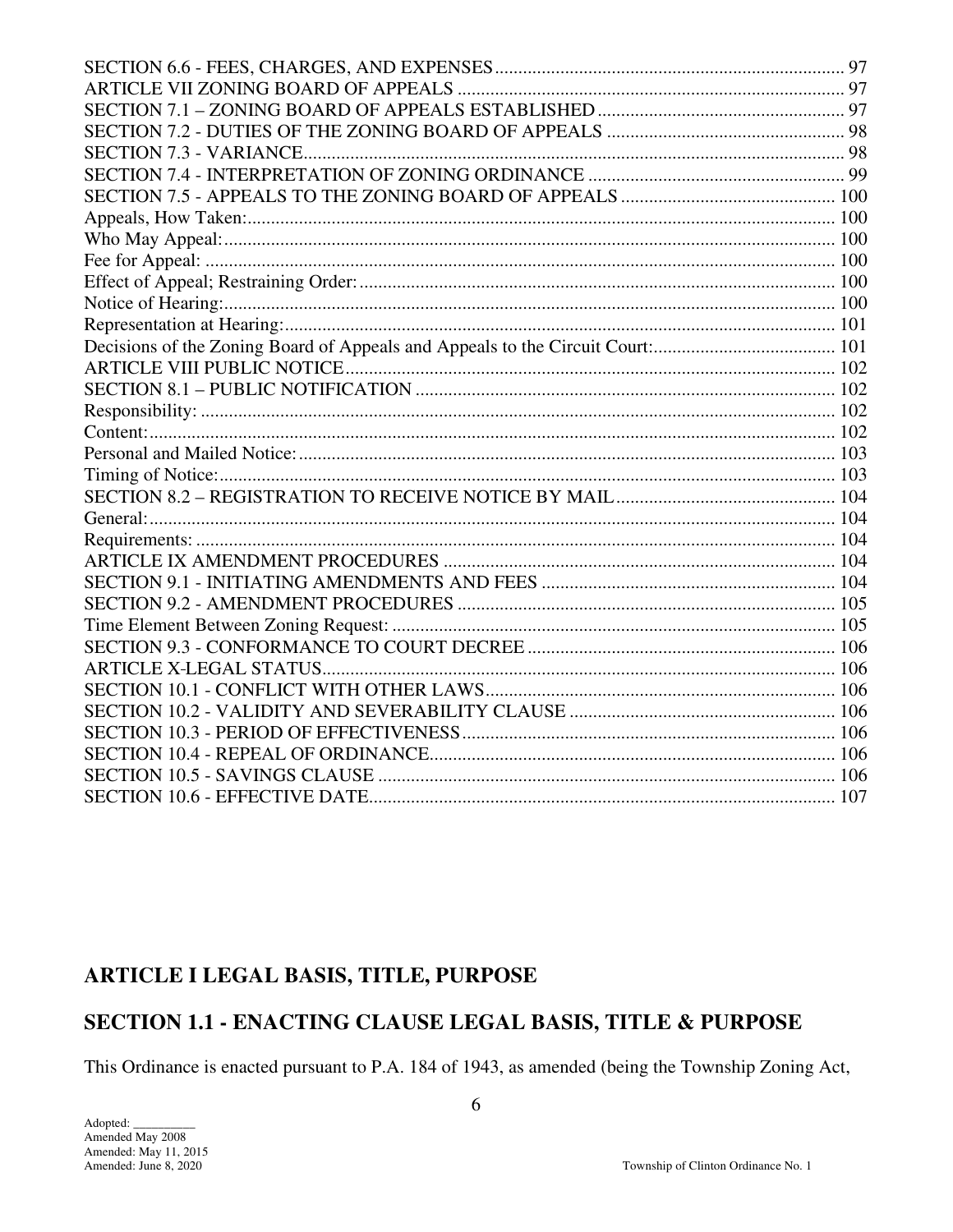M.C.L. 125.271 et seq.). The continued administration of this ordinance, amendments to this ordinance and all other matters concerning operation of this ordinance shall be done pursuant to P.A. 110 of 2006, as amended, (being the Michigan Zoning Enabling Act, M.C.L. 125.3101 et seq.), hereinafter referred to as the "Zoning Act".

## **SECTION 1.2 - TITLE**

This Ordinance shall be known and may be cited as "The Zoning Ordinance of Clinton Township". The Zoning map referred to herein is entitled "Official Zoning Map, Clinton Township"

## **SECTION 1.3 – PURPOSES**

This Ordinance has been established for the purpose of:

- A. Promoting and protecting the public health, safety, and general welfare;
- B. Protecting the character and stability of the agricultural, recreational, residential, commercial, and industrial areas within the township, and promoting the orderly and beneficial development of such areas;
- C. Preventing the overcrowding of land and undue concentration of population by regulating the intensity of use of land and the area of open spaces surrounding buildings and structures necessary to provide adequate light, air, and privacy to protect the public health;
- D.Lessening and avoiding congestion on public highways and streets;
- E. Providing for the needs of agriculture, recreation, residence, commerce, and industry in future growth;
- F. Encouraging the most appropriate use of lands in accordance with their character and adaptability;
- G.Conserving the taxable value of land and structures;
- H.Conserving the expenditures of funds for public improvements and services;
- I. Protecting against fire, explosion, noxious fumes and odors, heat, dust, smoke, glare, noise, vibration, radioactivity, and other nuisances and hazards in the interest of the people;
- J. Providing for the completion, restoration, reconstruction, extension or substitution of nonconforming uses;
- K. Prohibiting uses that are incompatible with the character of development permitted within specified zoning districts;
- L. Creating a Zoning Board of Appeals and defining the powers thereof;
- M. Designating and defining the powers and duties of the official(s) charged with administration and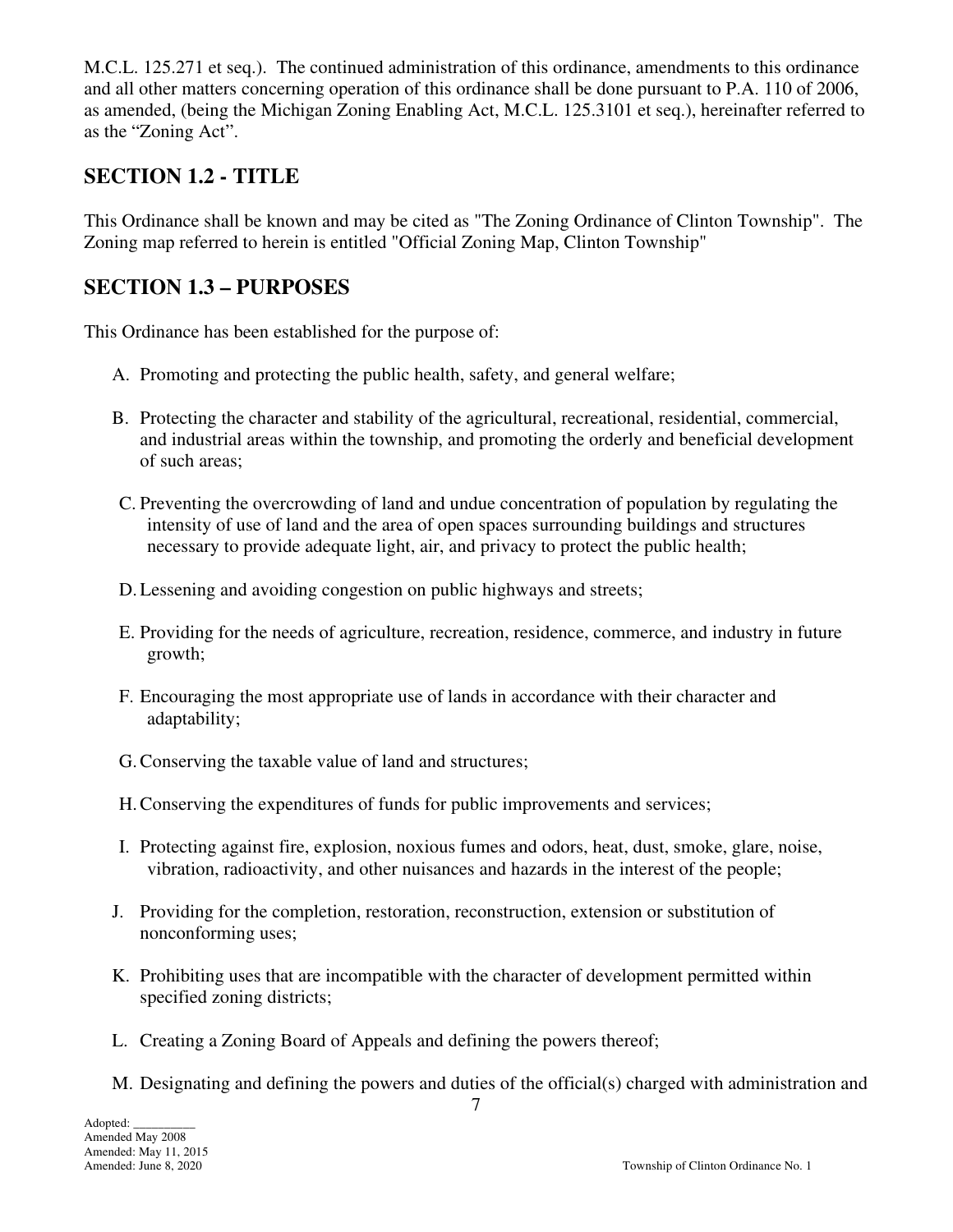enforcement of this Ordinance;

- N. Providing for the establishment of fees for various zoning permits;
- O. Establishing penalties for the violation of the provisions of this Ordinance.

# **SECTION 1.4 – MISFEASANCE, MALFEASANCE AND NONFESANCE**

Any member or alternate member of the Clinton Township Planning Commission or Zoning Board of Appeals can be removed from office by the Clinton Township Board for misfeasance, malfeasance or nonfeasance upon written charges and after a public hearing.

# **ARTICLE II GENERAL PROVISIONS**

## **SECTION 2.1 – SCOPE AND APPLICATION**

- A. Every building and structure erected, every use of any lot, building, or structure established, every structural alteration or relocation of an existing use, building, or structure occurring after the effective date of this Ordinance shall be subject to all regulations of this Ordinance, which are applicable in the zoning district in which such building, or structure, or lot is located.
- B. To avoid practical difficulty nothing in this Ordinance shall be deemed to require a change in the plans, construction, or designated use of any building or structure on which actual construction was lawfully begun prior to the effective date of adoption or amendment of this Ordinance, provided that construction shall be completed within three hundred sixty-five (365) days of such effective date and be subject thereafter to the provisions of Section 5.7 of this Ordinance.
- C. The adoption of this Ordinance shall not limit the construction of any building or structure for which a zoning permit had been obtained prior to the effective date of adoption or amendment of this Ordinance even though such building or structure does not conform to the provisions of this Ordinance, provided that work shall commence and be carried on within thirty (30) days of obtaining such permit and be subject thereafter to the provisions of Section 5.7 of this Ordinance.
- D. To assure the orderly completion of a land development project recommended by the Clinton Township Planning Commission, and approved by the Township Board, the Township Board may require that a cash deposit, certified check, irrevocable bank letter of credit, or surety bond be furnished by the developer to insure compliance with the provisions of this ordinance. Such guarantee shall be deposited with the Township Clerk at the time of the issuance of the building permit. In fixing the amount of such performance guarantee, the Township Board shall limit it to reasonable improvements required to meet the standards of this Ordinance and to protect the natural resources or the health, safety and welfare of the residents of the township and future users or inhabitants of the proposed project or project area including, but not limited to roadways, lighting, utilities, sidewalks, screening, and drainage. The term "improvements" does not include the entire project which is the subject of zoning approval nor to improvements for which a performance guarantee has been deposited pursuant to Public Act No. 288 of 1967, as amended. The Township Board and the project developer shall establish an agreeable procedure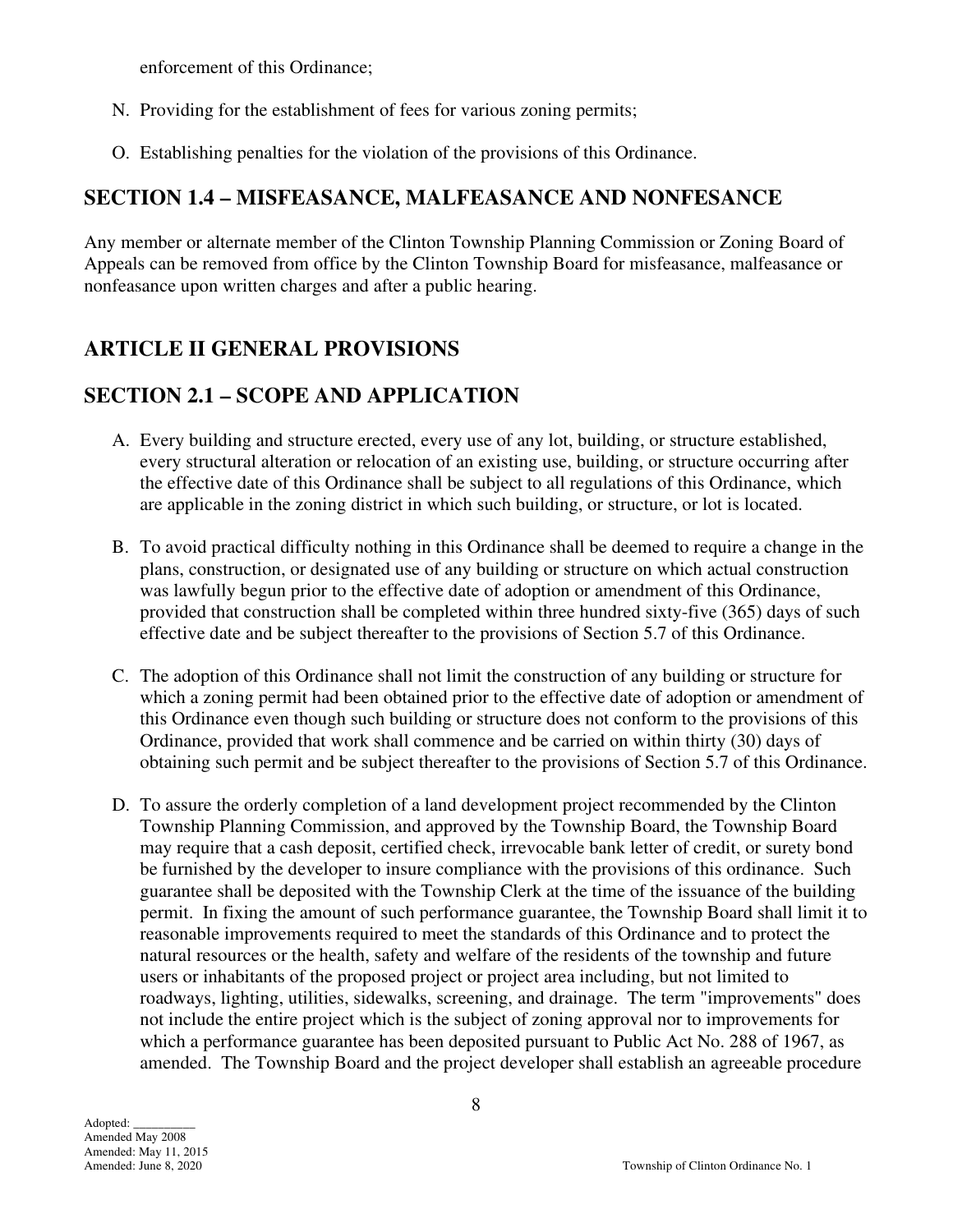for the rebate of any cash deposits required under this section, in reasonable proportion to the ratio of the work completed on the required improvements as work progresses.

E. Whenever any provision of this Zoning Ordinance imposes more stringent requirements, regulation and/or restrictions than other statutes, laws, regulations or Township Ordinances, governing the same subject matter, the provisions of this Ordinance shall be deemed to govern unless specifically preempted under law.

## **SECTION 2.2 - DEFINITIONS**

For the purpose of this Ordinance certain terms are herewith defined. When not inconsistent with the context, the present tense includes the future; the words used in the singular number include the plural number, and the plural, the singular. The word "shall" is always mandatory and not merely suggestive. The word "person" includes a firm, association, organization, partnership, trust, company, or corporation as well as an individual. The words "used" or "occupied" include the words "intended", "designed", or "arranged" to be used or occupied.

## **Accessory Structure, Building, or Use:**

A detached structure, building, or use on the same lot with, and of a nature customarily incidental and subordinate to *a* principal structure, building, or use.

## **Alley:**

 A public or private way not more than thirty-three (33) feet wide which affords only a secondary means of access to property.

#### **Alter:**

Any structural change in the supporting or load-bearing member of a building, such as bearing walls, columns, beams, girders, or floor joists.

#### **Apartments:**

A dwelling unit in a two-family or multiple-family building arranged, designed, or occupied as a residence for a single family, individual, or group of individuals.

#### **Automobile Service Station:**

Structures and premises used or designed to be used for the retail sale of fuels, lubricants, or grease, and other operating commodities for motor vehicles, including the customary space and facilities for the installation of such commodities; and including space for temporary minor repair; or auxiliary servicing such as polishing, washing, cleaning, greasing, but not including bumping, painting, or refinishing thereof. The site shall comply with all environmental and safety regulations mandated by Federal, State and/or Local law or regulations and such further conditions as may be imposed by the Township to promote the public health, safety and general welfare.

## **Bed and Breakfast Facility:**

A dwelling unit in which the principal use is that of a single-family dwelling that contains, as a subordinate use, rooms in which transient guests are lodged and boarded in return for payment.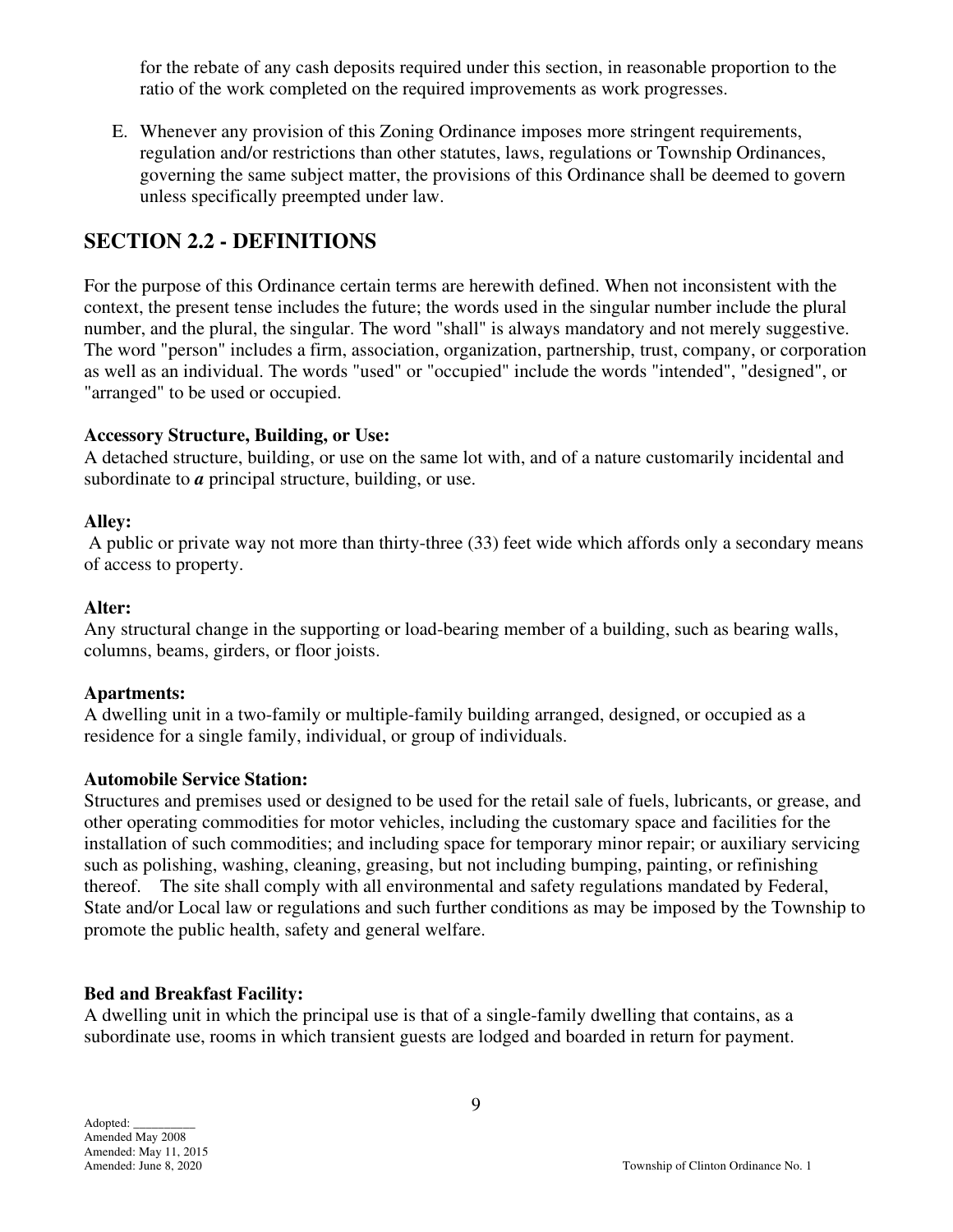#### **Boarding House or Rooming House:**

A dwelling where meals and/or lodging are provided for compensation to three or more guests by prearrangement for definite periods of time.

#### **Building:**

An enclosed structure having a roof supported by columns, walls, or other devices and used for the housing, shelter, or enclosure of persons, animals, or chattels.

#### **Building Height:**

The vertical distance measured from grade to the highest point of the roof for flat roofs, to the deck line of mansard roofs, and to the average height between eaves and ridges for gable, hip, or gambrel roofs.

#### **Building Setback Line:**

The minimum distance which any building must be located from a property line, a street right-of-way, an easement line of an approved street, or a high water line that constitutes a perimeter boundary line of a property. Setbacks shall be measured from the right of way or easement line. The setbacks prescribed herein shall not be construed to supersede more stringent requirements or regulations imposed by the Michigan Department of Natural Resources or any other State or Federal Agency.

## **Central Sanitary Sewerage System:**

Any person, firm, corporation, municipal department or board duly authorized to furnish and furnishing under federal, state, or municipal regulations to the public a sanitary sewerage disposal system from a central location or plant, but not including septic tanks.

#### **Central Water System:**

Any person, firm, corporation, municipal department, or board duly authorized to furnish and furnishing under federal, state, or municipal regulations to the public a central water system from a central location or plant.

#### **Communication Tower:**

A radio, telephone, cellular telephone or television relay structure of skeleton framework, or monopole attached directly to the ground or to another structure, used for the transmission or reception of radio, telephone, cellular telephone, television, microwave or any other form of telecommunication signals. This definition shall not include dishes, antennas, aerials or similar reception or transmission structures used for non-commercial purposes, serving a single residential or business premises and that does not exceed the height limitations for the appropriate zoning district as found in *Section 4.5* (Area, Yard, Height and Bulk Requirements).

#### **Cul-De-Sac:**

A street closed at one end and having a minimum right-of-way of one hundred and twenty (120) feet in diameter at the turn around.

#### **District:**

A portion of the Township of Clinton within which certain uniform regulations and requirements apply under the provisions of this Ordinance.

## **Drive-in Establishment:**

**A business establishment so developed that its retail or service character is primarily dependent**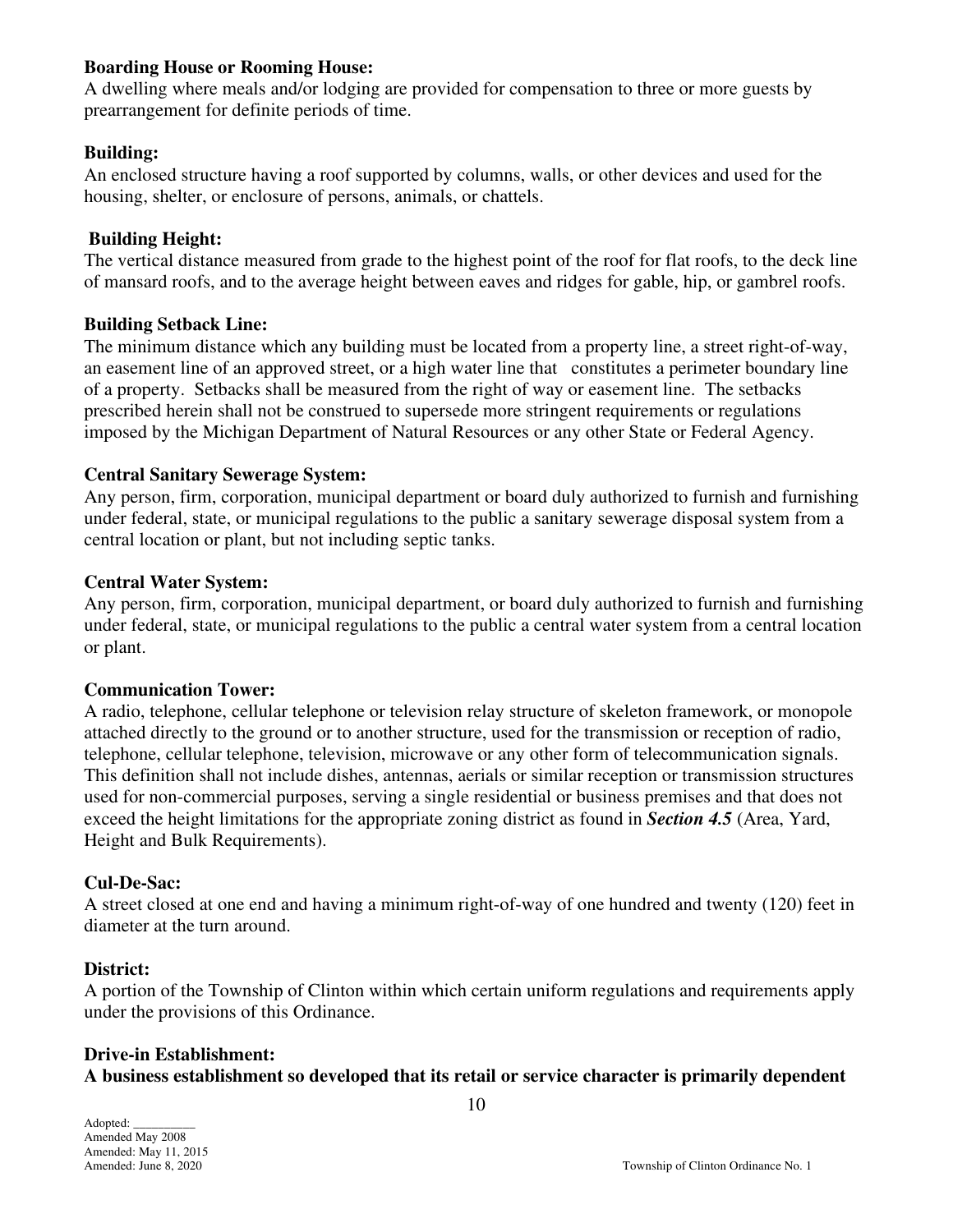#### **on providing a driveway approach or parking spaces for motor vehicles so as to serve patrons while in the motor vehicles as well as within the building.**

## **Dwelling Unit:**

One or more rooms with independent cooking facilities designed as a unit for residence by only one family.

## **Dwelling-Single Family:**

A detached residence designed or occupied by one family only with toilet, housekeeping and cooking facilities, and complying with the following standards:

- 1. A dwelling shall contain a minimum of one thousand (1000) square feet of living area.
- 2. A dwelling shall have a minimum width of twenty (20) feet along any exterior side elevation of the principal living area, exclusive of porches not a part of the main living area.
- 3. A dwelling shall have a minimum floor to ceiling height of seven and one half (7.5) feet.
- 4. A dwelling shall comply in all respects with the Clinton Township Building Code and with county, state and federal codes.
- 5. A dwelling shall comply in all respects with applicable Township, County, Federal, and State Plumbing, Electrical, Energy and Fire Codes and Regulations and other applicable ordinances**.**
- 6. A dwelling shall be firmly attached to a solid foundation constructed on the site in accordance with the Clinton Township Building Code and, in the case of manufactured housing, in accordance with the specifications of the manufacturer. No exposed wheels, towing mechanisms, undercarriage, or chassis shall be permitted and no storage shall be allowed in any crawl space which is not a standard basement.
- 7. A dwelling shall contain storage area either in a basement located under said dwelling, in an attic area, in closet areas, or in a separate fully enclosed structure on the site, of standard construction similar to the principal dwelling, which space shall be equal to not less than 15% of the interior living area of the dwelling.
- 8. A dwelling shall be aesthetically compatible in design and appearance to conventionally onsite constructed homes in the vicinity with a roof overhang of not less than six (6) inches, not less than two (2) exterior doors with one being in the front of the home and the other being in either the rear or side of the home, and roof drainage systems concentrating roof drainage and avoiding drainage along the sides of the dwelling and containing permanently attached steps connected to said exterior door areas or to porches connected to said door areas where a difference in elevation requires same.
- 9. A dwelling shall have a stone, brick, block, concrete, or wood foundation coextensive with the perimeter of the structure or, in the case of a dwelling which has foundational support which is not coextensive with the perimeter of the structure, a wall or skirting material constructed to be coextensive with the perimeter of the structure and similar in appearance to a stone, brick, block,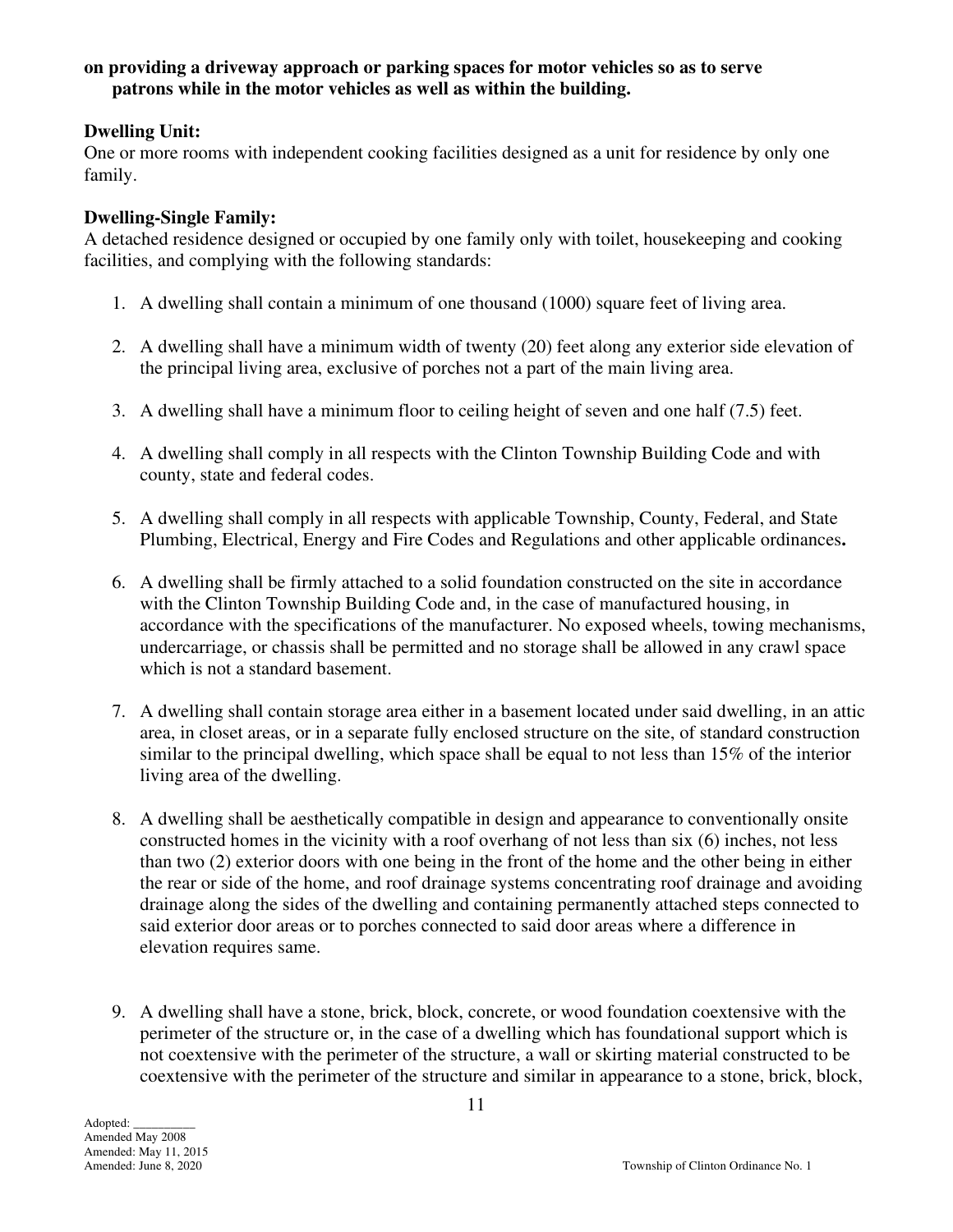concrete, or wood foundation to give the appearance of a standard foundation. Said wall or skirting material shall be durably constructed to last the life of the structure, and such skirting shall be installed within ninety (90) days after issuance of building permit.

- 10. The foregoing standards shall not apply to a mobile home located in a licensed mobile home park or a licensed mobile home subdivision except to the extent required by State Law or otherwise specifically required in the ordinances of Clinton Township.
- 11. A mobile home **/** manufactured home shall be deemed in compliance with the requirements of this section if the mobile home complies with the standards for mobile home construction as contained in the United States Department of Housing and Urban Development (HUD) regulations entitled "Mobile Home Construction and Safety Standards", effective June 15, 1976, as amended. However, a mobile home **/** manufactured home utilized as a dwelling shall comply with all provisions of this section that are not in direct conflict with the described HUD standards.

#### **Dwelling-Two Family:**

A building other than a mobile home, designed for or occupied by two (2) families only, with separate housekeeping, toilet and cooking facilities for each, and conforming in all other respects to the standards set forth in Section 2.2.Q – Dwelling-Single Family.

#### **Dwelling-Multiple Family:**

A building other than a mobile home designed for or occupied by three or more families living independently of each other with separate housekeeping, toilet and cooking facilities for each, and conforming in all other respects to the standards set forth in Section 2.2.Q

#### **Easement:**

Any private or dedicated public way other than a street or alley, providing a secondary means of access to a property and having a width of not less than sixty-six (66') feet.

#### **Essential Services:**

The erection, construction, alteration, or maintenance by public utilities or municipal departments, commissions or boards, of underground or overhead gas, electric, steam or water transmission or distributing systems; collection, communication, supply or disposal systems; dams, wires, culverts, bridges, canals, locks, including poles, wires, mains, drains, sewers, towers, pipes, conduits, cables, fire alarm boxes, police call boxes, traffic signals or signs and fire hydrants; and other similar equipment and accessories in connection therewith, for the general public health, safety, convenience, or welfare, but not including buildings, except those expressly referred to herein, utility transmission corridors of two hundred (200) feet average width or more, or maintenance depots.

#### **Family:**

One or more persons occupying a single housekeeping unit and using common cooking facilities, provided that unless all members are related by blood, marriage or legal adoption no such family shall contain over five persons.

#### **Home Occupations:**

An occupation that is traditionally and customarily carried on in the home being primarily incidental to the principal residential use (also see Section 5.15).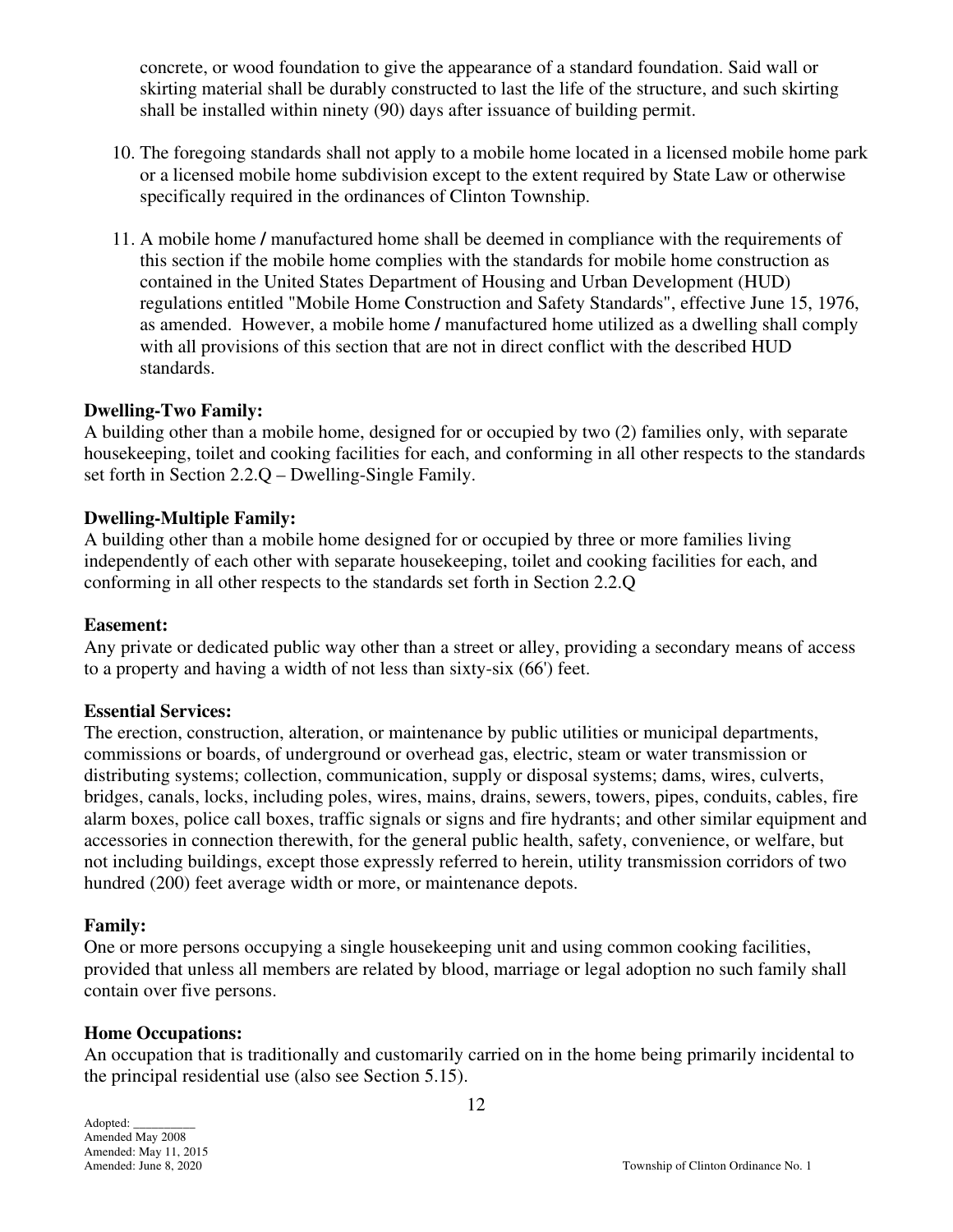## **Hotel:**

A building containing guest rooms in which lodging is provided, with or without meals, for compensation and which is open to transient or permanent guests, or both.

## **Illustrations:**

The attached drawings, illustrating Basement and Story Definition; Basic Structural Terms; Building Height Requirements; Lot Terms; Yard Requirements; and Corner, Interior and Double Frontage Lots are hereby adopted as a part of and incorporated by reference into the Zoning Ordinance for the Township of Clinton, Lenawee County, Michigan.

## **Junk Yard:**

A structure or parcel of land where junk, waste, discard, salvage, or similar materials such as old iron or other metal, wood, lumber, glass, paper, rags, cloth, leather, rubber, bagging, cording, barrels, containers, etc., are bought, sold, exchanged, stored, baled, packed, disassembled, or handled, including auto wrecking yards, inoperative autos, or motor vehicles, and machines, used lumber yards, house wrecking, and structural steel materials, and equipment and including establishments for sale, purchase, or storage of salvaged machinery and the processing of used, discarded, or salvaged materials, for any thirty (30) consecutive days.

## **Kennel:**

Any lot or premises on which a total of five or more dogs, and/or other domestic pets, four months old or more, are confined either permanently or temporarily regardless of whether such activity is conducted for a profit.

## **Lot:**

A parcel of land of at least sufficient size to meet minimum zoning requirements for use, coverage, and area; and to provide such yards and other open spaces as herein required. Such lot may consist of a single lot of record; a portion of a lot of record; a combination of contiguous lots of record, or contiguous portions of lots of record; or a parcel of land described by metes and bounds.

## **Lot Area:**

The area within the lot lines, but excluding that portion in a road or street right-of-way.

## **Lot Corner:**

A parcel of land at the junction of and fronting or abutting on two or more intersecting streets.

## **Lot Depth:**

The average distance between the front and rear line of a lot measured in the general direction of its side lot lines.

## **Lot Coverage:**

The part or percent of the lot occupied by buildings or structures, including accessory buildings or structures.

## **Lot Line (Front):**

That side of the lot abutting upon a public or private street right-of-way or abutting upon a lake; in the case of a corner lot, either street right-of-way line may be considered the front line of the lot if it contains the minimum required frontage.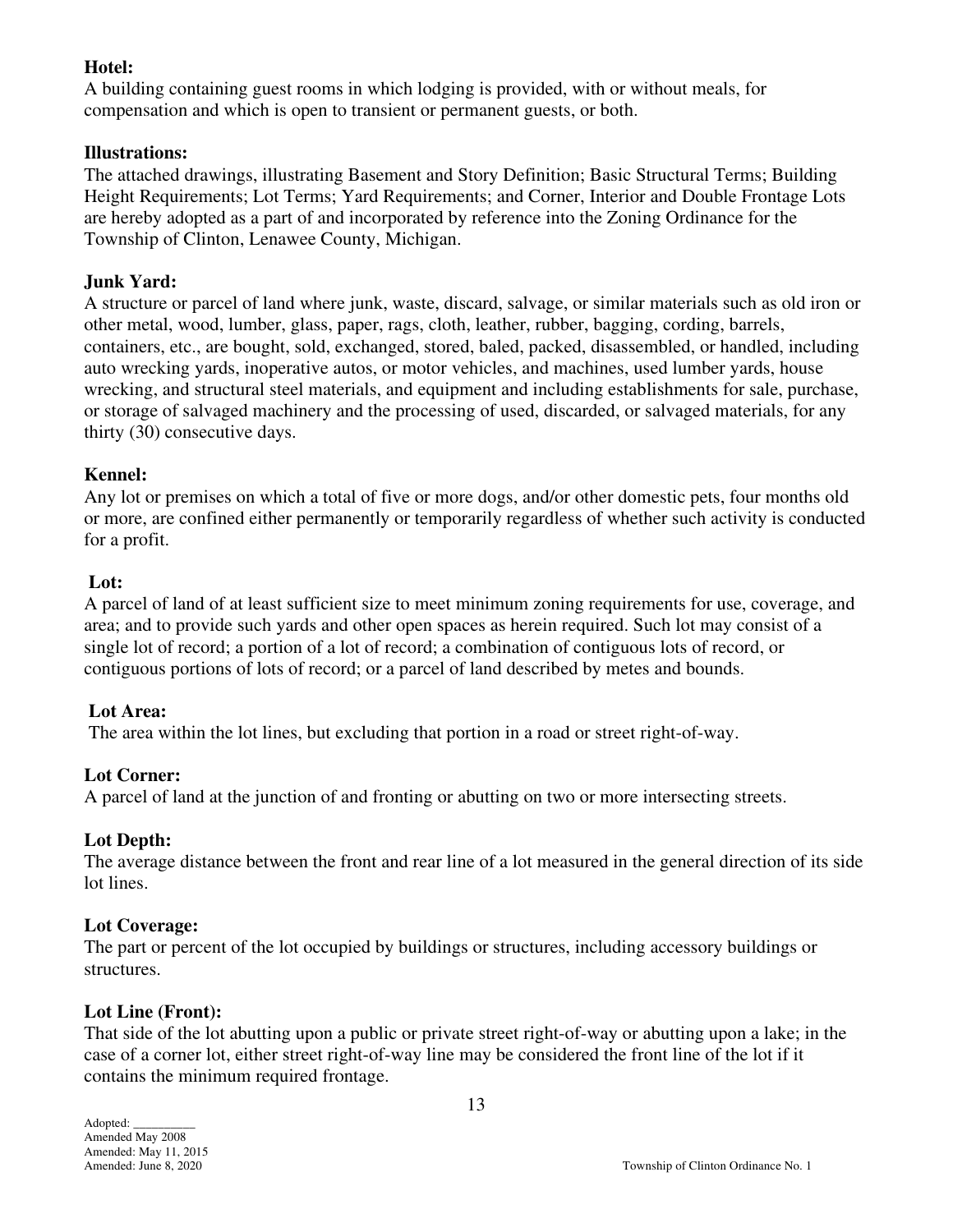#### **Lot Line (Rear):**

Ordinarily that lot line which is opposite and most distant from the front lot line as hereinbefore defined. In the case of an irregular shaped lot, a line 10 feet in length entirely within the lot and parallel to and at the maximum distance from the front lot line shall be considered the rear lot line for the required rear yard spacing.

#### **Lot Line (Side):**

Any lot line not qualifying as a front or rear lot line. A side lot line separating a lot from a street rightof-way shall be known as a side street lot line. A side lot line separating a lot from another lot or lots shall be known as an interior side lot line.

#### **Lot of Record:**

A lot which is part of a subdivision and is shown on a map thereof which has been recorded in the Office of the Register of Deeds of Lenawee County, or a lot described by metes and bounds, the deed to which has been recorded in said office.

#### **Lot Through (Double Frontage):**

An interior lot having frontage on two parallel or approximately parallel streets.

#### **Lot Width:**

Width of a lot shall be considered to be the distance between straight lines connecting front and rear lot lines at each side of the lot, measured across the rear of the required front yard; provided however, that width between side lot lines at their foremost points (where they intersect with the street line) shall not be less than eighty (80%) percent of the required lot width, except in the case of lots on the turning circle of cul-de-sacs, where foremost points (where they intersect with the street line) shall not be less than forty (40%) percent of the required lot width.

#### **Marina:**

A facility, whether located on a waterfront or otherwise, with docks or other accommodation for inseason mooring or storage of recreational watercraft that may include attendant incidental sale of products and services, including sale of convenience items and minor mechanical repair.

#### **Mobile Home /Manufactured Home:**

A detached portable residential dwelling unit which complies with the standards for mobile home**/**manufactured home construction as contained in the United States Department of Housing and Urban Development (HUD) regulations entitled "Mobile Home Construction and Safety Standards", effective June 15, 1976, as amended; prefabricated on its own chassis and intended for long-term occupancy. The unit shall contain sleeping accommodations, a flush toilet, tub or shower, and eating and living quarters. It is designed to be transported on its own wheels or on a flatbed arriving at the site where it is to be occupied as a complete dwelling without permanent foundation and shall be connected to existing utilities. A travel trailer is not to be considered a mobile home.

#### **Mobile Home / Manufactured Home Parks:**

A tract of land prepared and approved according to the procedures in this Ordinance to accommodate mobile homes **/**manufactured home on rented or leased lots.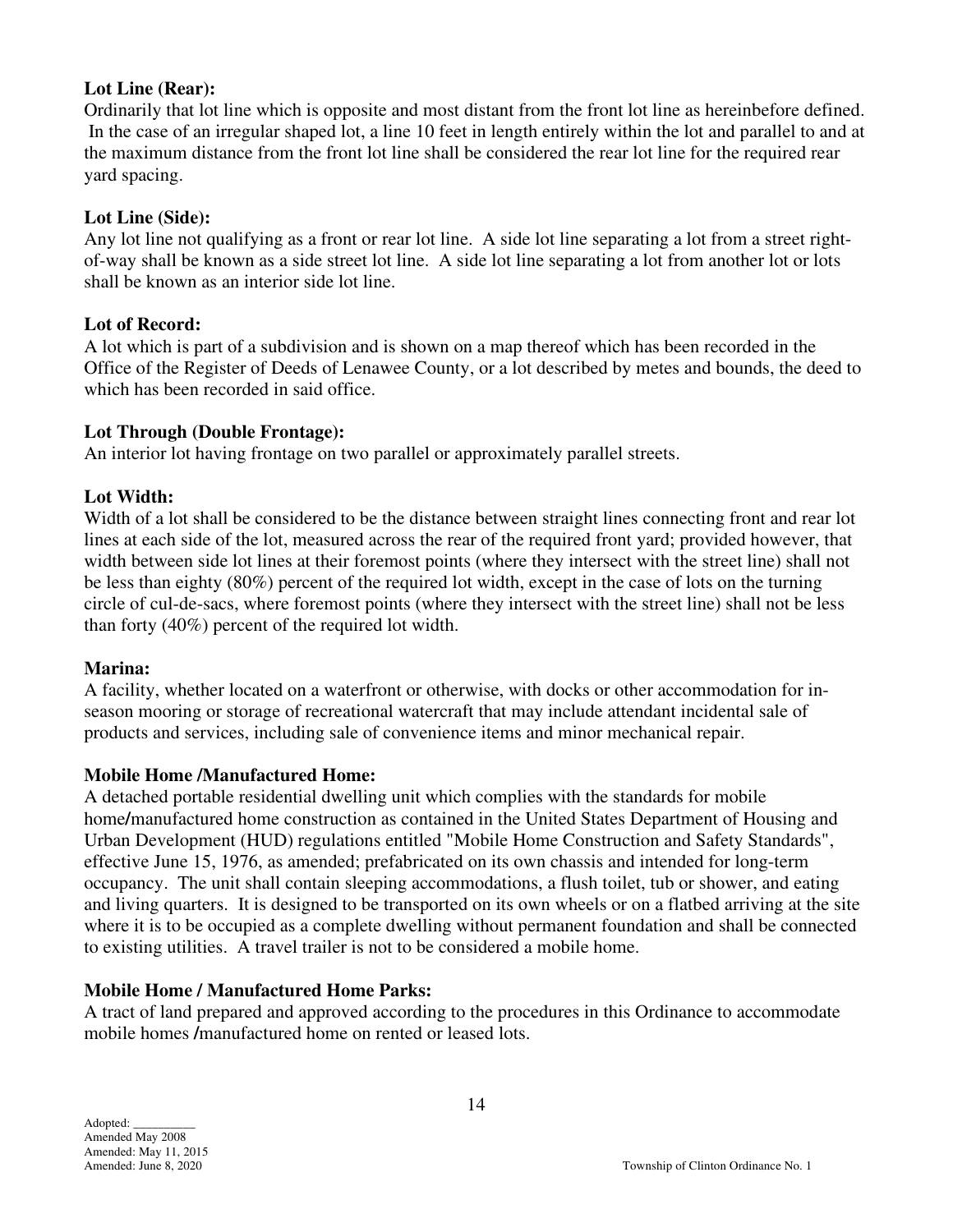## **Mobile Home /Manufactured Home Subdivision:**

A legally platted residential subdivision accommodating mobile homes/manufactured homes.

## **Motel:**

Any establishment in which courts or similar structures or units are let or rented to transients for periods of less than thirty (30) days. The term "motel" shall include motor courts. A motor court or motel shall not be considered or construed to be either a multiple dwelling, a hotel, or a mobile home park.

## **Off-Street Parking:**

A facility providing vehicular parking spaces with adequate drives and aisles for maneuvering so as to provide access for entrance and exit for the parking of automobiles.

#### **Parking Space, Area, Lot:**

An off street open area, the principal use of which is for the parking of automobiles, whether for compensation or not, or as an accommodation to clients, customers, visitors, or employees.

## **Project:**

Land development or any planned undertaking which involves construction of structures for any use.

## **Mineral Extraction: See Ordinance number 1216**

Any pit, excavation, or mining operation for the purpose of searching for or removing from the premises any earth, coal, rock, sand, gravel, clay, stone, slate, marble, or other nonmetallic mineral.

#### **Riding Academy:**

Any establishment where horses are kept for riding, driving, or stabling for compensation or incidental to the operation of any club, association, ranch, or similar establishment.

#### **Roadside Stand:**

A structure temporarily operated for the purpose of selling produce raised or produced primarily on the premises where situated, use of such stand shall not make it a commercial district, nor shall its use be deemed a commercial activity.

## **Self-Service Storage Facilities:**

Any building or structure available to the public, operated for gain and that is used primarily for the storage of goods, wares, merchandise and/or other personal property of any kind or nature whatsoever. This does not include wholesale merchandise or storage warehouses that are primarily used for the storage needs of a particular business or that are incidental to a primary business use conducted on the property.

#### **Signs:**

Any device designed to inform, or attract the attention of persons not on the premises on which the sign is located; except, however, the following which shall not be included within this definition:

- 1. Signs not exceeding one (1) square foot in area and bearing only property numbers, post box numbers, names of occupants or premises, or other identification of premises not having commercial connotation.
- 2. Flags and insignias of any government, except when displayed in connection with commercial promotion.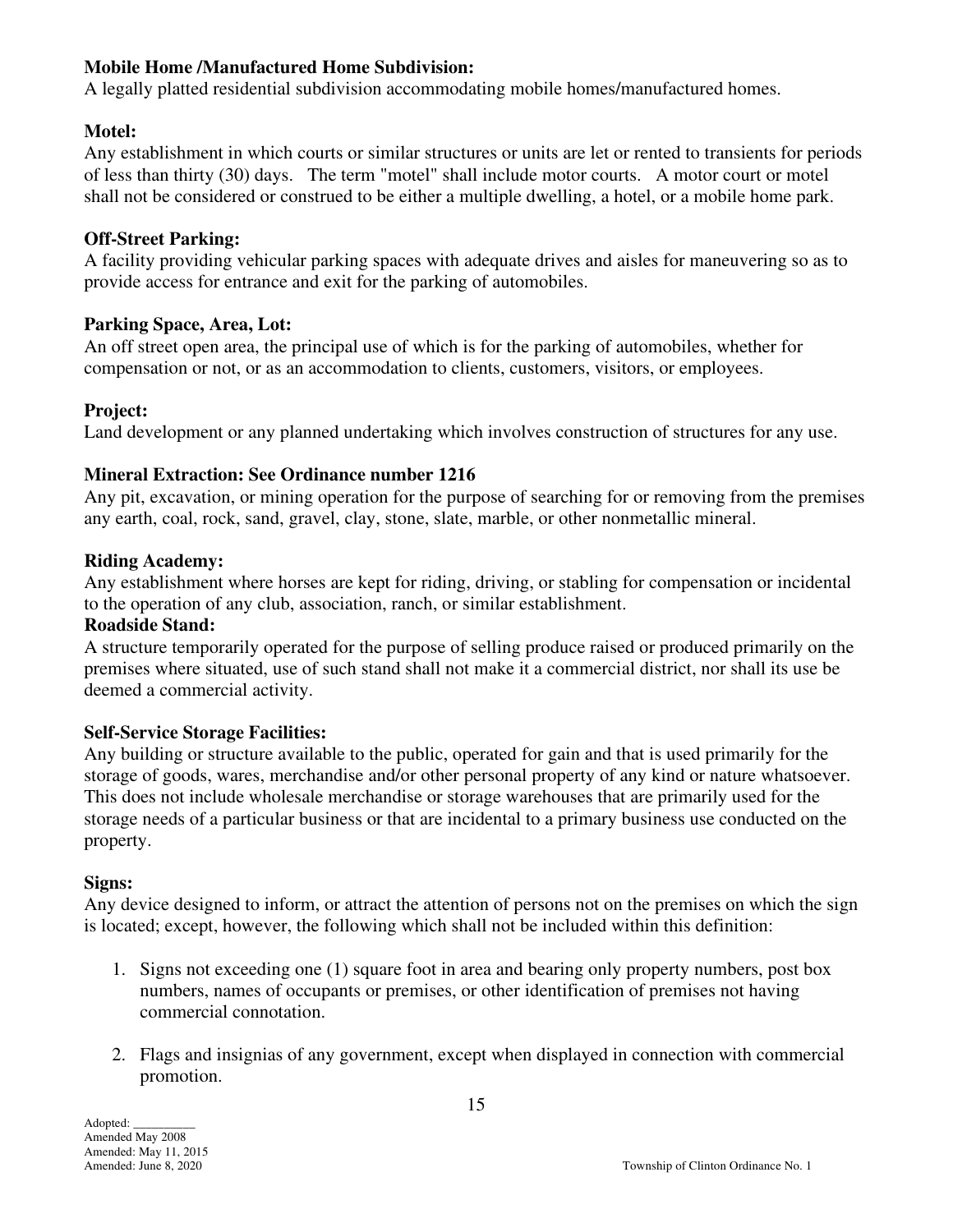- 3. Legal notices; identification, information, or directional signs erected or required by governmental bodies;
- 4. Integral decorative or architectural features of buildings, except letters, trademarks, moving parts, or moving lights;
- 5. Signs directing and guiding traffic and parking to private property, but bearing no advertising matter;

 6. Signs attached to a building or an integral part of a building, which identify that building or occupant.

#### **Sign Area:**

The area of a sign consisting of the entire projected area (visible from any point) of any regular geometric form or combinations of regular geometric forms, comprising all of the display area of the sign and including all of the elements of the matter displayed. Frames and structural members not bearing advertising matter shall not be included in computation of such area.

## **Sign, On-Site:**

A sign advertising a product for sale or a service to be rendered on the immediate premises where the sign is located.

## **Site Plan Review:**

A review by the Planning Commission and the Township Board of certain projects, buildings and structures that can be expected to have a significant impact on natural resources, traffic patterns, and on adjacent land usage (See Section 5.6).

## **State Licensed Residential Facility:**

A structure constructed for residential purpose that is licensed by the State which provides resident services for six or less persons under twenty-four hour supervision or care for persons in need of that supervision. Said facilities shall be located no less than 1500 feet apart, except upon approval of the Clinton Township Board.

#### **Story:**

That portion of a building included between the surface of any floor and the surface of the floor above it, or if there is no floor above it, then the space between the floor and the ceiling above it.

## **Street:**

A public or private thoroughfare which affords the principal means of access to abutting property having a right-of-way not less than sixty-six (66) feet in width.

Structure:

Anything constructed, erected or placed with a fixed location on the surface of the ground.

## **Transition (Buffer) Strip:**

An unused screened open area which reduces the visual or noise impact of one use upon another.

Adopted: \_\_\_\_\_\_\_\_\_\_ Amended May 2008 Amended: May 11, 2015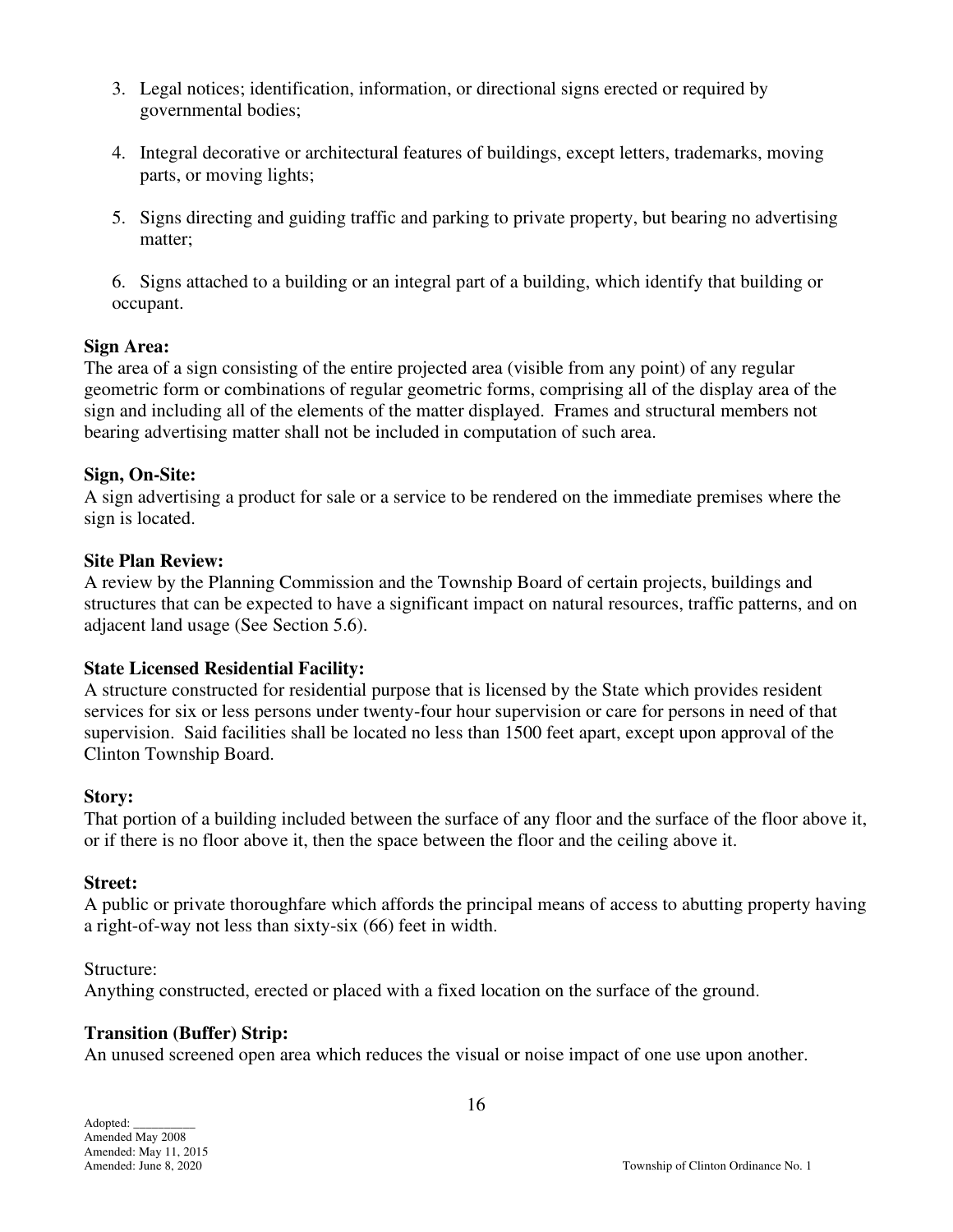## **Travel Trailer:**

A vehicle designed as a travel unit for occupancy as a temporary or seasonal living unit, capable of being towed by a passenger vehicle.

## **Vehicle Display:**

The display of new or used vehicles offered for sale, rent, or lease and suitable for immediate use and licensing.

## **Vehicle Parking:**

The parking of licensed operable motor vehicles.

## **Vehicle Salvage:**

The dismantling of vehicles for salvage or reuse of parts.

## **Vehicle Storage:**

The storage of vehicles held for repair, sale, salvage, or legal determination of charges or ownership.

## **Yard, Front:**

An open, unoccupied space extending the full width of the lot between the front lot line and the nearest line of the principal building on the lot.

## **Yard, Front, Lake:**

A lot having frontage directly upon a lake, natural or manmade river, or other artificial impoundment of water in all districts. The portion adjacent to the water shall be designated the lake front yard of the lot, and shall be measured from the high water mark, as defined in the Michigan Inland Lakes and Streams Act, for the *purpose of measuring the* front yard setback.

## **Yard, Rear:**

An open unoccupied space extending the full width of the lot between the rear line of the lot and the rear line of the principal building.

## **Yard, Side:**

An open, unoccupied space on the same lot with the principal building, between the side line of the principal building and the adjacent side line of the lot and extending from the rear line of the front yard to the front line of the rear yard, and if no front yard is required, the front boundary of the side yard shall be the rear line of the lot.

## **Wind Energy Conversion System (WECS)**

Also commonly referred to as a wind generating tower, windmill, or wind-powered generator. It shall mean a combination of:

- A. The surface area (typically a blade, rotor, or similar device), either variable or fixed, for utilizing the wind for electrical or electrical generating powers; and
- B. A shaft, gearing, belt, or coupling utilized to convert the rotation of the surface area into a form suitable for driving a generator, alternator, or other electricity-producing device; and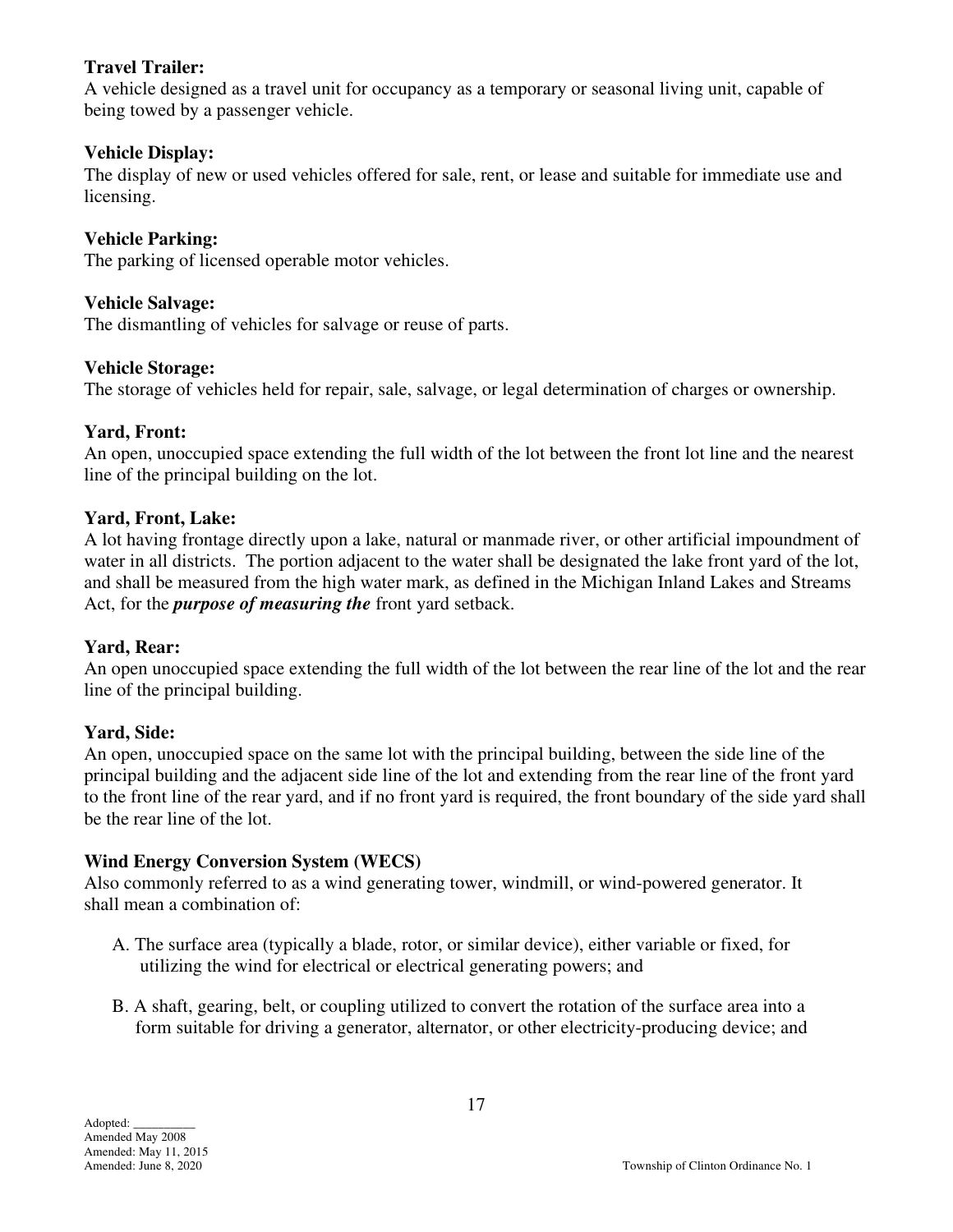- C. The generator, alternator, or other device to convert the mechanical energy of the surface area into electrical energy; and
- D. The tower, pylon, or other structure upon which any, all, or some combination of the above are mounted.

A wind energy conversion system can also include other components not listed above but associated with the normal construction, operation, and maintenance of a wind energy conversion system."

# **SECTION 2.3 - UNDEFINED TERMS**

Any term not defined herein shall have the meaning of common or standard use.

# **SECTION 2.4 - APPLICATIONS OF REGULATIONS**

The regulations established by this Ordinance within each zoning district shall be the minimum regulations for promotion and protecting the public health, safety, and general welfare and shall not preclude the establishment of higher or more restrictive standards or requirements for the authorization of any conditional use permit, where such higher or more restrictive standards or requirements are found necessary by the Township Board to attain the purposes of this Ordinance.

# **SECTION 2.5 – REVOCATION OF LICENSE OR PERMIT**

Any license or permit issued by the Township may be revoked or suspended if it is unlawful, fraudulent in nature, or contrary to public health, safety and general welfare. Revocations may be appealed to the Zoning Board of Appeals.

# **ARTICLE III ESTABLISHMENT OF ZONING DISTRICTS**

# **SECTION 3.1 - ESTABLISHMENT OF ZONING DISTRICTS The Township of Clinton is hereby divided into the following zoning districts:**

- AG Agricultural District
- SR Suburban Residential District
- LR Lake Residential
- PO Parks and Open Space
- MR Multi-Family Residential District
- MH Mobile Home Residential District
- C Commercial District
- I Industrial District

# **SECTION 3.2 - OFFICIAL ZONING MAP**

The zoning districts as provided in Section 3.1 of this Ordinance are bounded and defined on a map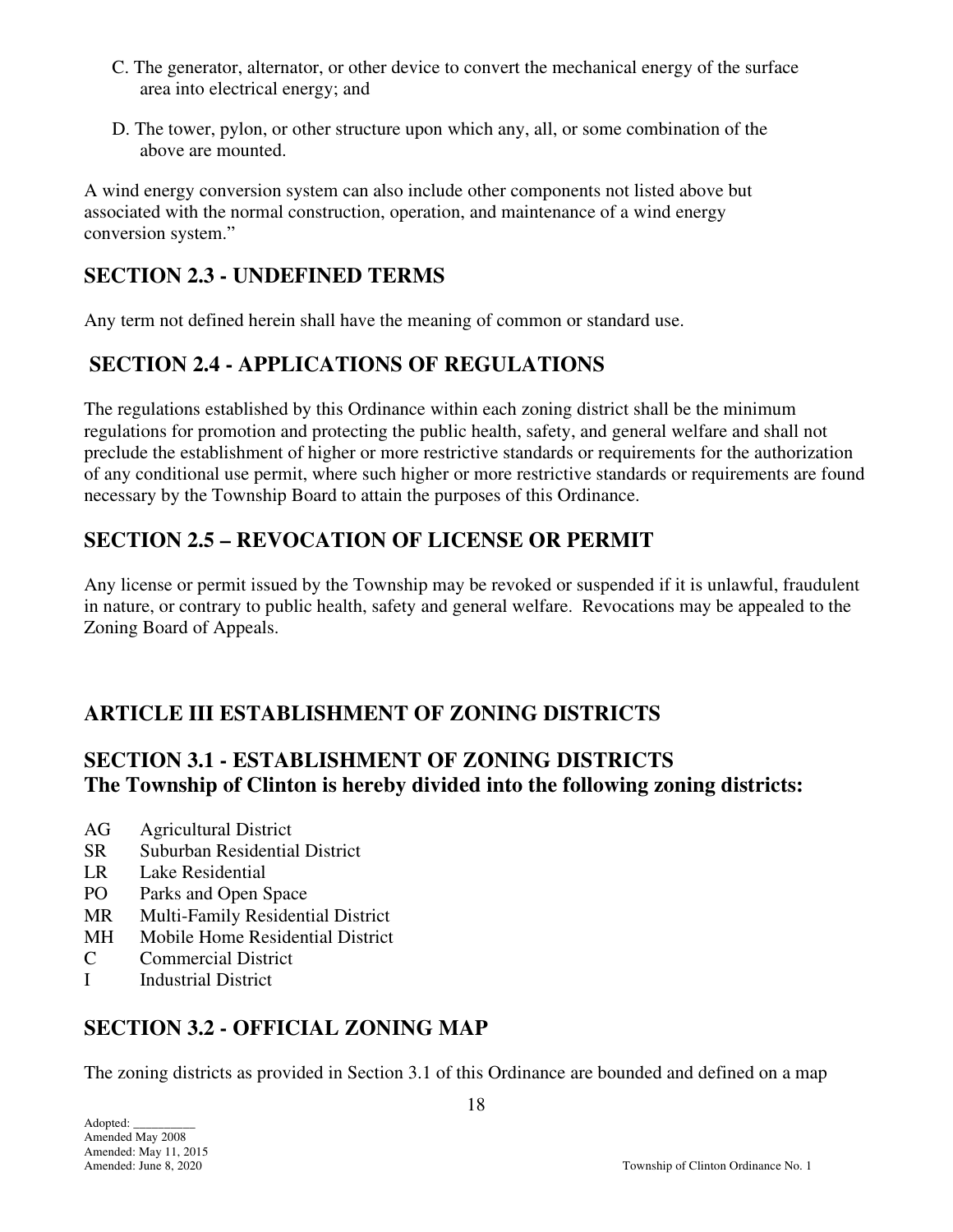entitled, "Official Zoning Map," Clinton Township, Lenawee County, Michigan, which map, with all explanatory matter thereon, is hereby adopted as a part of this Ordinance.

## **Identification of Official Zoning Map:**

The Official Zoning Map shall be identified by the signature of the Township Supervisor,attested by the Clerk. The Official Zoning Map shall be located in the office of the Clerk, and available for examination.

## **SECTION 3.3 - INTERPRETATION OF DISTRICT BOUNDARIES**

Except where specifically designated on the Official Zoning Map, the zoning district boundary lines are intended to follow lot lines, the center lines of streets or alleys, the center lines of creeks, streams, or rivers, the center lines of streets or alleys projected, center lines of railroads right-of-way lines, section lines, one quarter section lines, one eighth section lines, or a corporate limit line, all as they existed at the time of the enactment of this Ordinance, as subsequently modified and designated as such boundary line. Where a district boundary does not coincide with any of the above lines, the district boundary lines shall be dimensioned on the Official Zoning Map.

When the location of a district boundary is uncertain, the Zoning Board of Appeals shall interpret the exact location of the district boundary.

## **Interpretation of Unspecified Land Uses:**

It is recognized that it is neither possible nor practical to list all of the potential land uses which may be compatible with those uses indicated and intended for the individual zoning districts. Therefore, any other use which is determined by the Zoning Board of Appeals to be of the same general character, compatibility and similarity as the indicated uses by right, shall be permitted provided the use is not mentioned or permitted within another zoning district of this ordinance.

## **SECTION 3.4 - ZONING CHANGE**

The formulation and enactment of this ordinance is based upon the division of the Township of Clinton into districts in each of which are permitted specified uses which are mutually compatible.

## **Authority to Grant Zone Change:**

The Township Board may, from time to time, on recommendation from the Planning Commission or on its own motion amend, modify, supplement, or revise the district boundaries or the provisions and regulations herein established whenever the public necessity and convenience and the general welfare require such amendment.

Said amendment may be initiated by resolution of the Township Board, the Planning Commission or by the proper request of one or more property owners to be affected by the proposed amendment. Except for the Township Board or the Planning Commission the applicant requesting an amendment shall make a complete application whether in person or by certified mail addressed to the township clerk, request a public hearing and pay the fee established by resolution of the Township Board, no part of which shall be returnable to the applicant.

## **Data, Exhibits and information required in application.**

An application for a zoning district change shall contain the applicants name and address in full; a statement that the applicant is the owner involved or is acting on the owner's behalf;, the address of the property involved; an accurate survey drawing of the property involved showing the existing location of all structures on the site, the types thereof and their uses; and another supporting data, exhibits and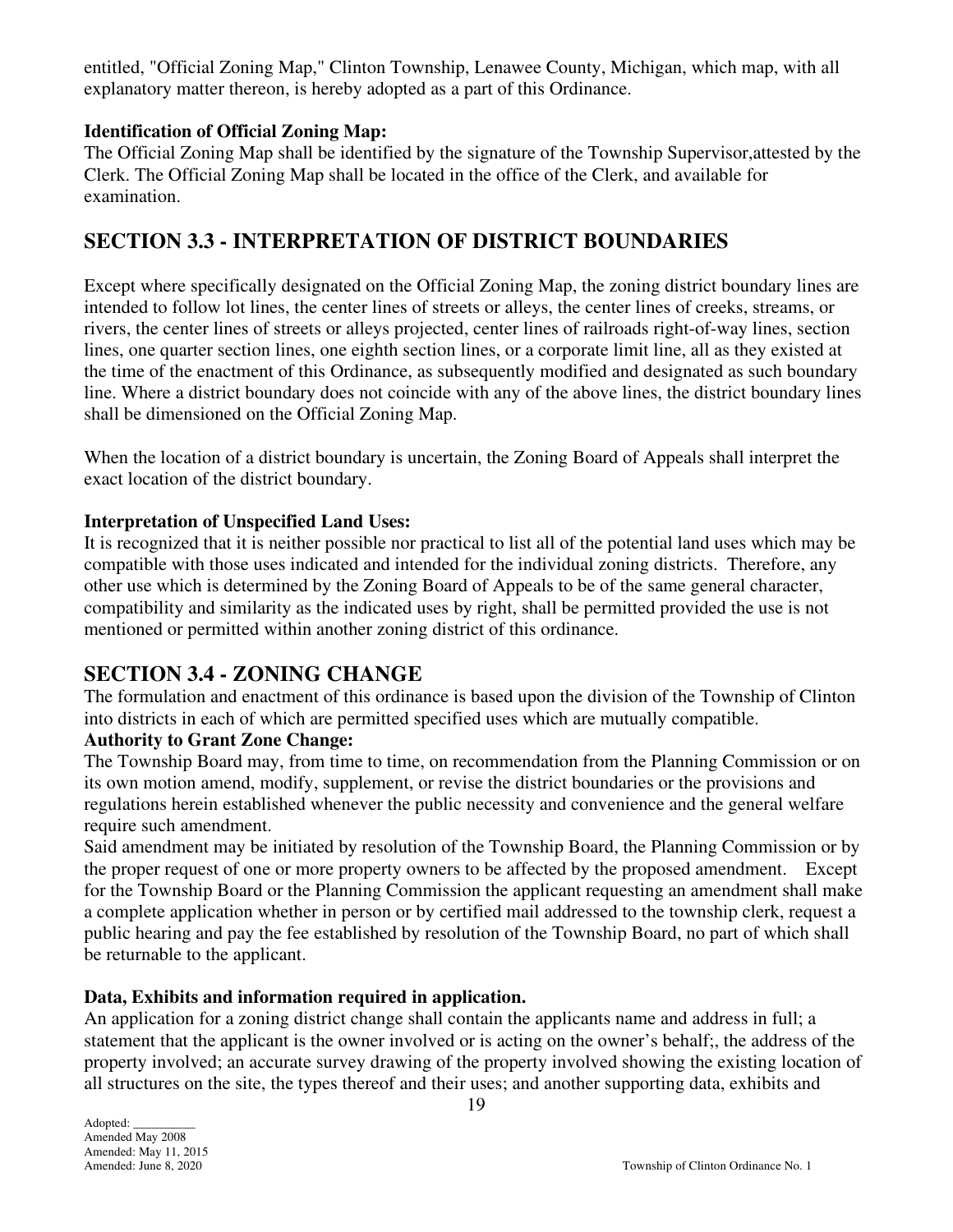information.

## **Public Hearing:**

All applications for zoning district change shall require a public hearing before the Planning Commission in compliance with the Michigan Zoning Enabling Act, PA 110 of 2006 and the other provisions of this Section with regard to public notification as set forth in Article VIII hereof. Said public hearings are also subject to the Michigan Open Meetings Act (M.C.L. 15.261 et seq).

## **Recommendation:**

Upon holding a public hearing and finding that the requirements of Section 3.4 of this Ordinance have been satisfactorily met by the applicant, the Planning Commission shall recommend approval or disapproval to the Clinton Township Board. The request shall then be submitted to the Lenawee County Planning Commission for review. The Clinton Township Board shall then review all the evidence and recommendations supplied to them at their Township Board meeting. At a public meeting the Township Board shall approve or disapprove the zoning request.

# **ARTICLE IV ZONING DISTRICT REGULATIONS**

The intent, permitted uses, conditional uses, height, area density, and sign regulations of each district are set forth in this section.

# **SECTION 4.1 - OPEN DISTRICTS**

Open Districts are established to protect land best suited for open use from the encroachment of incompatible land uses, and to retain land suited for open space and recreation use for the future.

## **Agricultural District (AG):**

This district is composed of areas of the township suited to agriculture and open space land uses. The regulations governing this district are designed to retain the open character of the land and to that end the uses are limited primarily to agricultural activities, country residence, public buildings, community centers and open recreation uses.

## **Permitted Uses:**

- a. Agriculture and the usual agricultural buildings and structures including processing of agricultural products but not including commercial slaughtering.
- b. Camps (nonprofit) and/or clubs (Boy Scout, church, veteran, sportsmen and other similar groups) may be operated, provided, such camps or clubs are not open to the public and excludes any activities carried on primarily for gain.
- c. Cemetery, adjacent to or an extension of an existing cemetery.
- d. Churches, providing it shall be located at least fifty (50) feet from all adjacent property lines.
- e. Government or community owned meeting halls or places.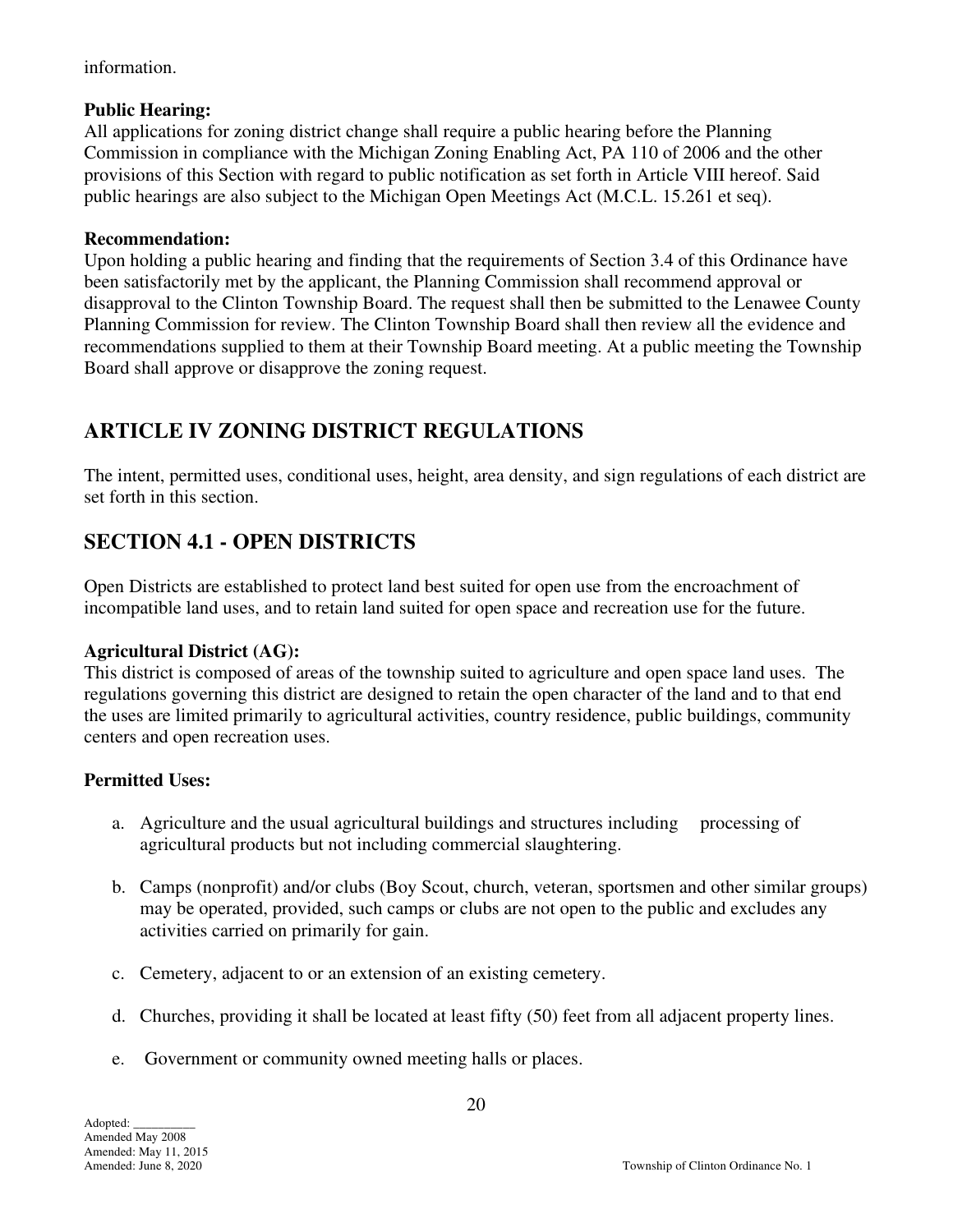- f. Small animal grooming and related services, kennels for the raising, breeding and boarding of dogs or other small animals, and including office of a veterinarian, provided, that all buildings, including runways, be at least one hundred (100) feet from all adjacent property lines.
- g. Dwellings, one family detached.
- h. State licensed residential facilities.
- i. Alteration and conversion of one family farm dwellings into not more than three-family dwellings, provided each dwelling unit shall contain at least six hundred (600) square feet of floor area.
- j. Farming, general and specialized, including nurseries, greenhouses, truck gardening, poultry raising, beekeeping and similar bona fide agricultural enterprises or uses of land and structures, providing sale of products shall be limited to those grown on the premises. No commercial slaughtering.
- k. Feedlots and confinement systems for the raising of domestic animals for commercial purposes, provided that any structures, pens and buildings in which animals are kept shall be located not less than five hundred (500) feet from any residential district.
- l. Public parks, provided that any principal building shall be located at least one hundred (100) feet from all adjacent property lines.
- m. Riding stables, provided that such buildings shall be located at least two hundred (200) feet from all adjacent property lines and further provided that adequate bridle paths be made available either on private property or on nearby public lands.
- n. Roadside produce stands, provided any structure used for such purposes shall be located not less than thirty (30) feet from the road right-of-way boundary line and have adequate off road parking.
- o. Any accessory use or structure clearly incidental and customary to the operation of the above uses.
- p. Signs permitted under provisions of Section 5.2.
- q. Essential services and structures of a non-industrial character, but not including maintenance depots and warehouses except in accordance with the regulations specified in Section 5.18.
- r. State licensed residential facilities.

## **Conditional Uses:**

Conditional uses shall be permitted upon recommendation by the Planning Commission and authorization by the Township Board, and subject to such reasonable restrictions as may be clearly and specifically set forth in writing by the Township Board. For every such use the Township Board shall follow procedures set forth in Article V.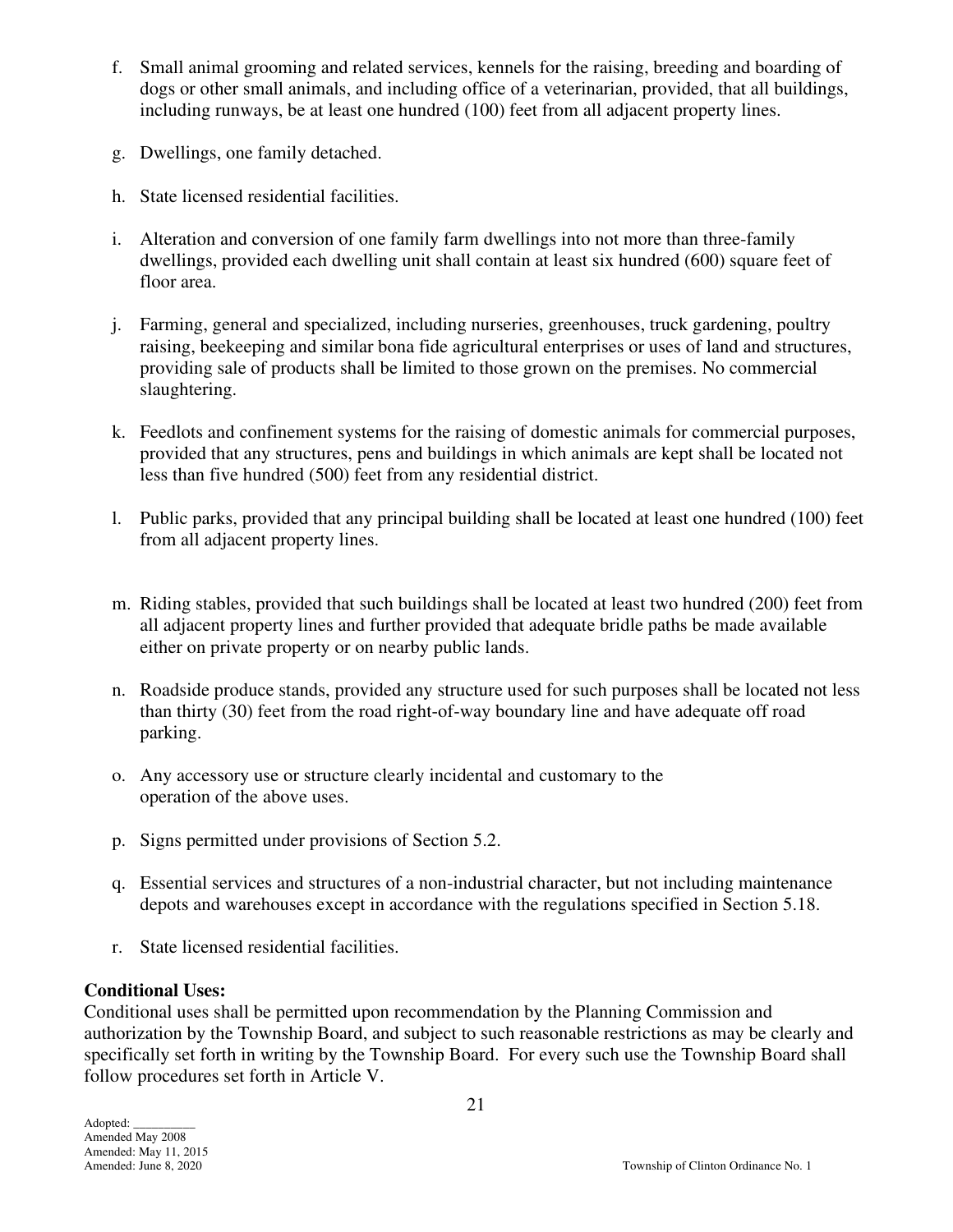- a. The raising of domestic animals, fowl and fur bearing animals (other than farm livestock) for commercial purposes, provided that any structure, pens and yards in which animals or fowl are kept shall be located not less than two hundred (200) feet from any residence located on any other lot or premises.
- b. Nursing homes, homes for the aged, child care homes and nursery schools wherein there are four (4) or more persons, provided that:
	- (1) Principal buildings used therefore shall be not less than fifty (50) feet from any other lot,
	- (2) Floor space per person not less than forty (40) square feet,
	- (3) Outdoor activity areas for each person not less than seventy-five (75) square feet.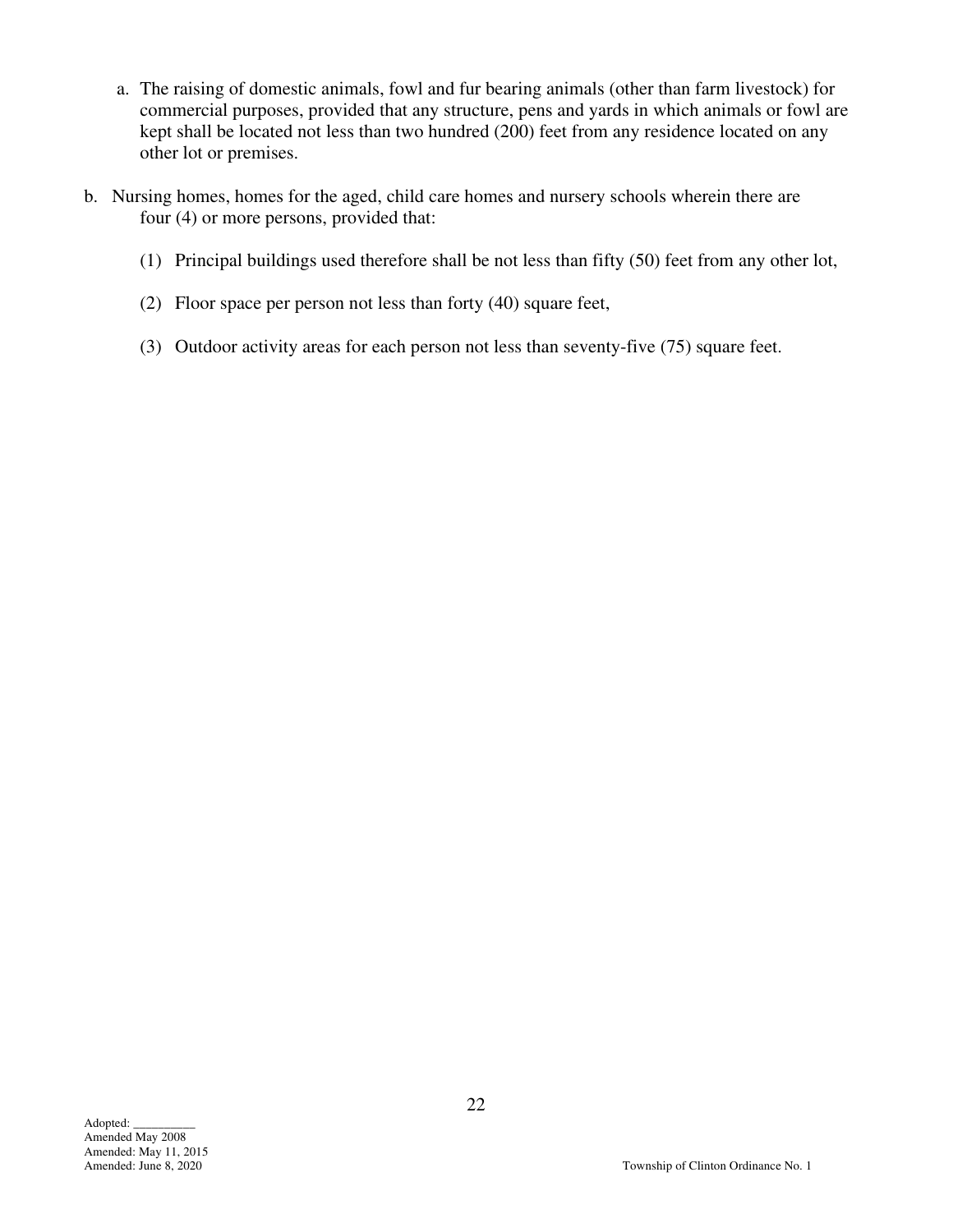- c. Livestock auction yards and structures, provided that:
	- (1) Written consent of eighty percent (80%) of all owners of property is obtained within five hundred (500) feet of any part of the lot on which it is to be located.
	- (2) No yards or structures shall be located less than five hundred (500) feet from any R District or any dwelling.
- d. Commercial slaughterhouses.
- e. Quarries.
- f. A portable asphalt plant may be operated in any existing gravel pit in the Township on a temporary basis after obtaining approval of the Township Board, provided such plant is not less than one thousand (1000) feet from any R District, and provided that such use must be discontinued if the Township Board determines that the same has become a public nuisance.
- g. Parks, camps, golf courses, hunting clubs, wildlife areas and similar recreational uses.
- h. Aircraft landing field or airports, providing that the parcel or tract of land is sufficiently large so as not to create a noise or safety hazard to adjacent or nearby property owners or their property.
- i. Permitted Home Occupations, custom dressmaking, upholstering, millinery, tailoring, draperies and curtains, laundering, preserving, boarding houses, and beauty shops, subject to provisions of Article V, Section 5.15.
- j. Commercial, organized or nonprofit courses, events or premises for the purpose of inviting the public or private groups to race, run or use snowmobiles, motorcycles, all-terrain vehicles or dune buggies. Any such course, event or premises shall come under this section if vehicles are used or invited, or the event is an organized race or the premises is used for profit or the event is held or course made for profit.
	- (1) In all such cases the owner or lessee of the premises shall satisfy the Township Board that the activity will not be a nuisance to property owners in the vicinity by reason of the activity being held at reasonable hours, the premises being of sufficient acreage to confine the activity in such a manner as to prevent noise from bothering property owners in the vicinity, and the activity will be conducted in a manner consistent with and in conformity with applicable provisions of the Zoning Ordinance.
- k. Additional single or two-family homes.
- l. Veterinary office or animal clinic.
- m. Keeping and maintaining exotic animals

 n. Country clubs; public swimming pools; recreation centers; and parks playgrounds, and playfields.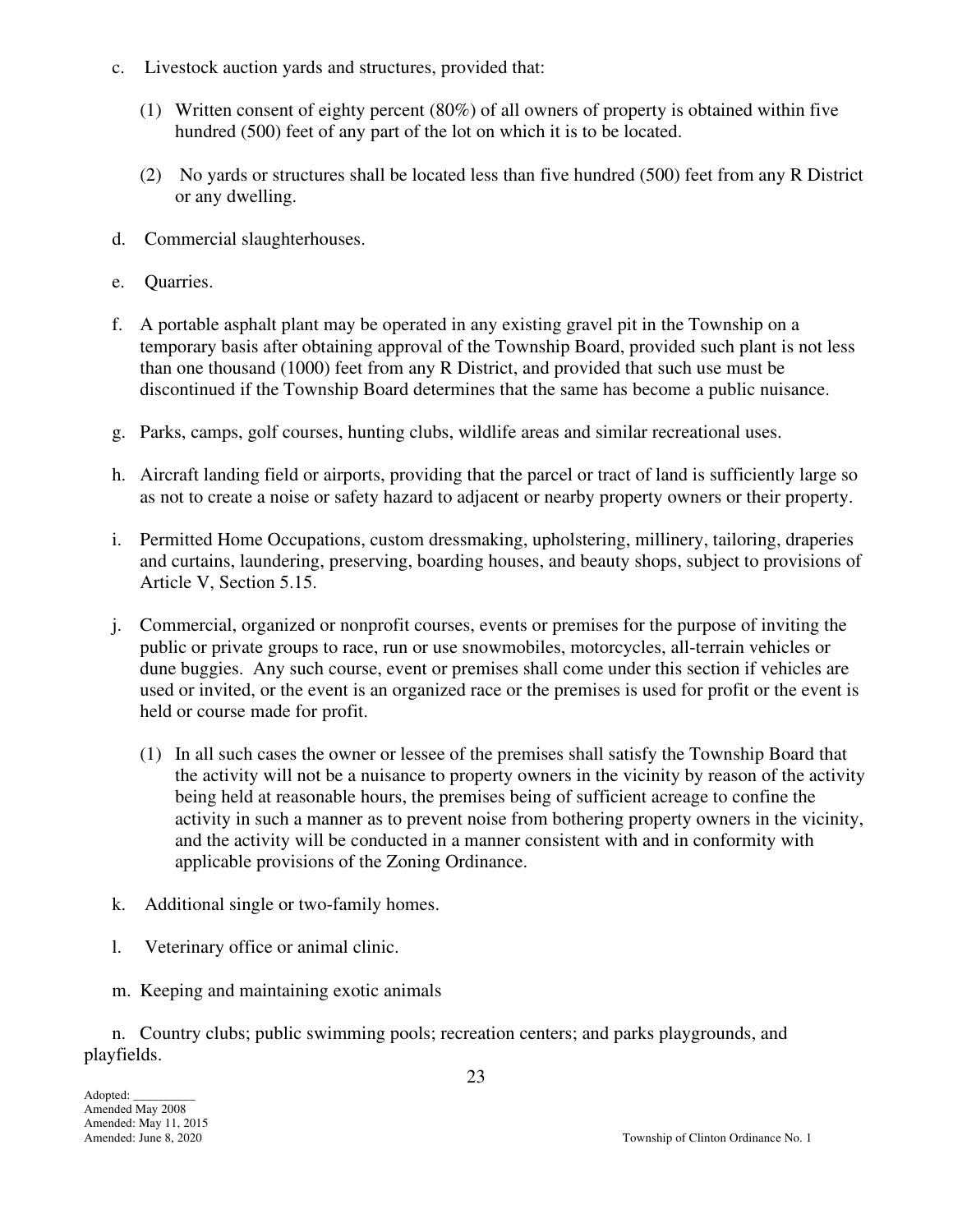- o. Public and private nurseries; primary and secondary schools.
- p. Essential service structures of a non-industrial character, but not including maintenance depots or warehouses.
- q. Farm dwellings, farm buildings and structures, including nurseries, greenhouses, and general farming, provided hereafter any parcel of land in such use shall be not less than five (5) acres in area and any building in which farm animals are kept shall be located not less than seventy-five (75) feet from every lot line. Nursery and greenhouse uses may include attendant and incidental sale of agricultural and horticultural products not necessarily grown or produced on the premises and/or the incidental retail sale of items generally associated with a retail nursery such as gardening tools and implements, lawn furniture, decorative lawn items, etc.
- r. Veterinary office and/or commercial kennel, but not including any outdoor exercising runways, provided any structure used for kennels or runways shall be not less than one hundred (100) feet from any other lot in any R or AG District.
- s. Bed and Breakfast Facility.
- t. Planned-unit residential development in accordance with the regulations specified in Article V, Section 5.5.I.4.
- u. Communication Tower
- v. Open Recreational Vehicle Storage
- w. Wind energy conversion systems
- x. Solar Panels and Solar Farms
- y. Ponds

## **Area, Yard, Height, and Bulk Requirements: See Section 4.5.**

## **Parks and Open Space District (PO):**

The intent of this district is to set aside those lands that, because of their physical characteristics, would be suitable for parks, recreation and open space use.

## **Permitted Uses:**

- a. Public or private forest preserve, game refuge, park, rustic camping ground, playground, or other recreation purpose.
- b. Public and private conservation areas and structures for the development, protection and conservation of open space, watersheds, water, soil, forest, and wildlife resources.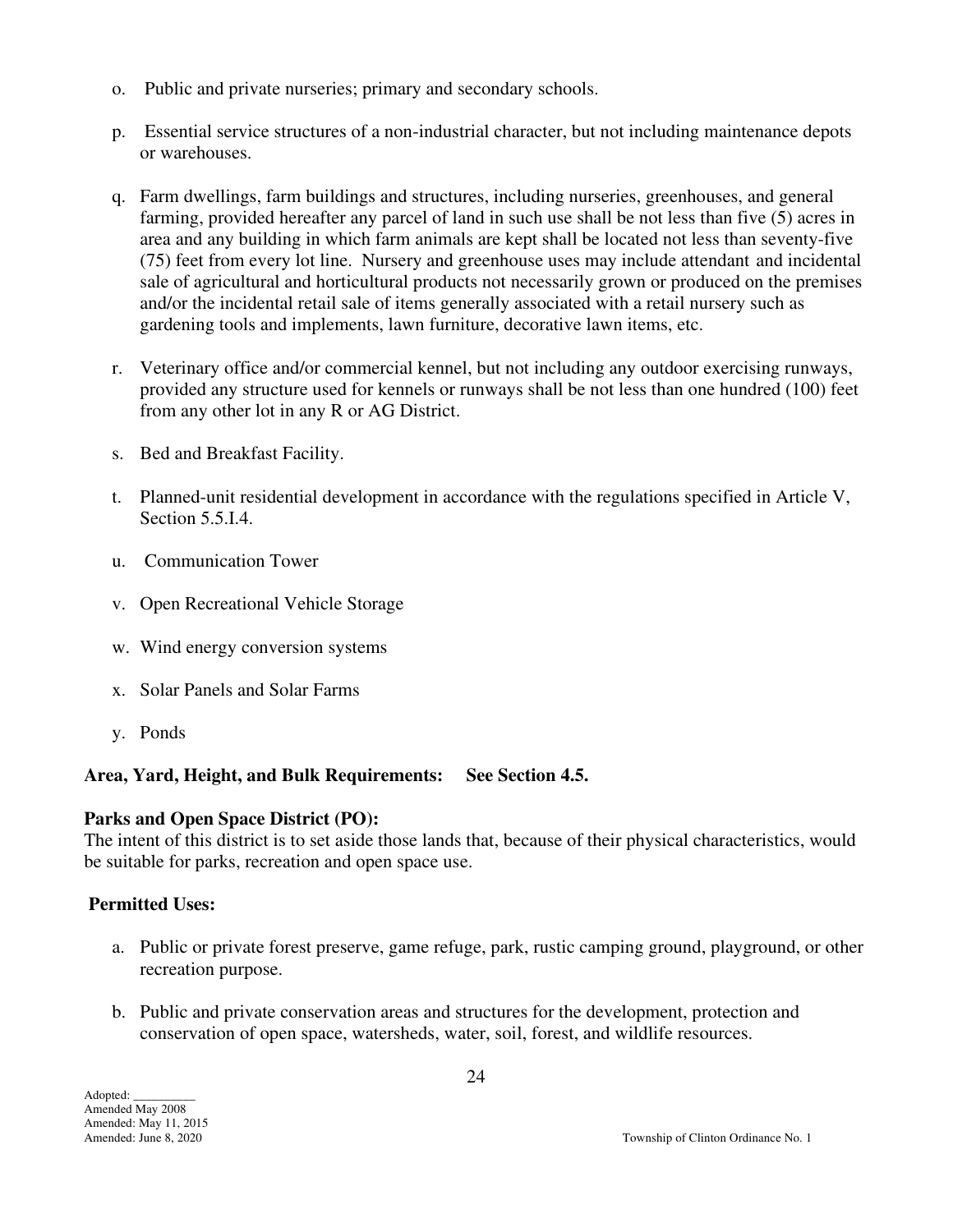- c. Essential services and structures of a non-industrial character, and not including maintenance depots, warehouses or similar buildings or structures.
- d. Accessory uses or structures.

#### **Conditional Uses:**

- a. Privately or publicly operated trails, commercial or not for profit, for use by pedestrians or bridle trails (but not including stables).
- b. Golf course, club and/or driving range.

#### **Area, height, bulk and placement requirements:**

Lots in this Zoning District shall be a minimum of ten (10) acres in area and have a minimum lot width of Three Hundred and Thirty (330) feet. Area, height, bulk and placement requirements applicable to the Parks and Open Space District, unless otherwise specified, shall be as provided for in the Agricultural District.

#### SECTION 4.2 - RESIDENTIAL DISTRICTS

The Suburban Residential District, Multi-Family Residential District and Mobile Home Residential District are designated principally for residential use and are limited to dwellings and uses normally associated with residential neighborhoods in order to encourage a suitable and healthy environment for family life. The residential districts are designed to regulate the location of residential uses and dwellings according to a well-considered plan which reflects the different types of residential uses and dwellings, the different densities of population and the intensity of land use desired; potential nuisances and hazards which may cause unhealthy conditions; and the relationship of residential uses and dwellings to other areas devoted to agricultural, commercial, or industrial use and to streets. The purpose of each residential district is further stated below.

State licensed residential facilities shall be a permitted use in each of the following residential districts.

## **Suburban Residential District (SR)**

 **No land shall be used or occupied and no structure shall be designed, erected, moved, altered, used or occupied except for either one or several of the following Permitted Uses and the lawful Accessory Uses thereto, or for one or several of the following Conditional Uses:** 

#### **Permitted Uses:**

- a. Single family detached dwellings.
- b. Churches and other buildings for religious worship.
- c. Government or community buildings.
- d. Onsite signs, only in accordance with the regulations specified in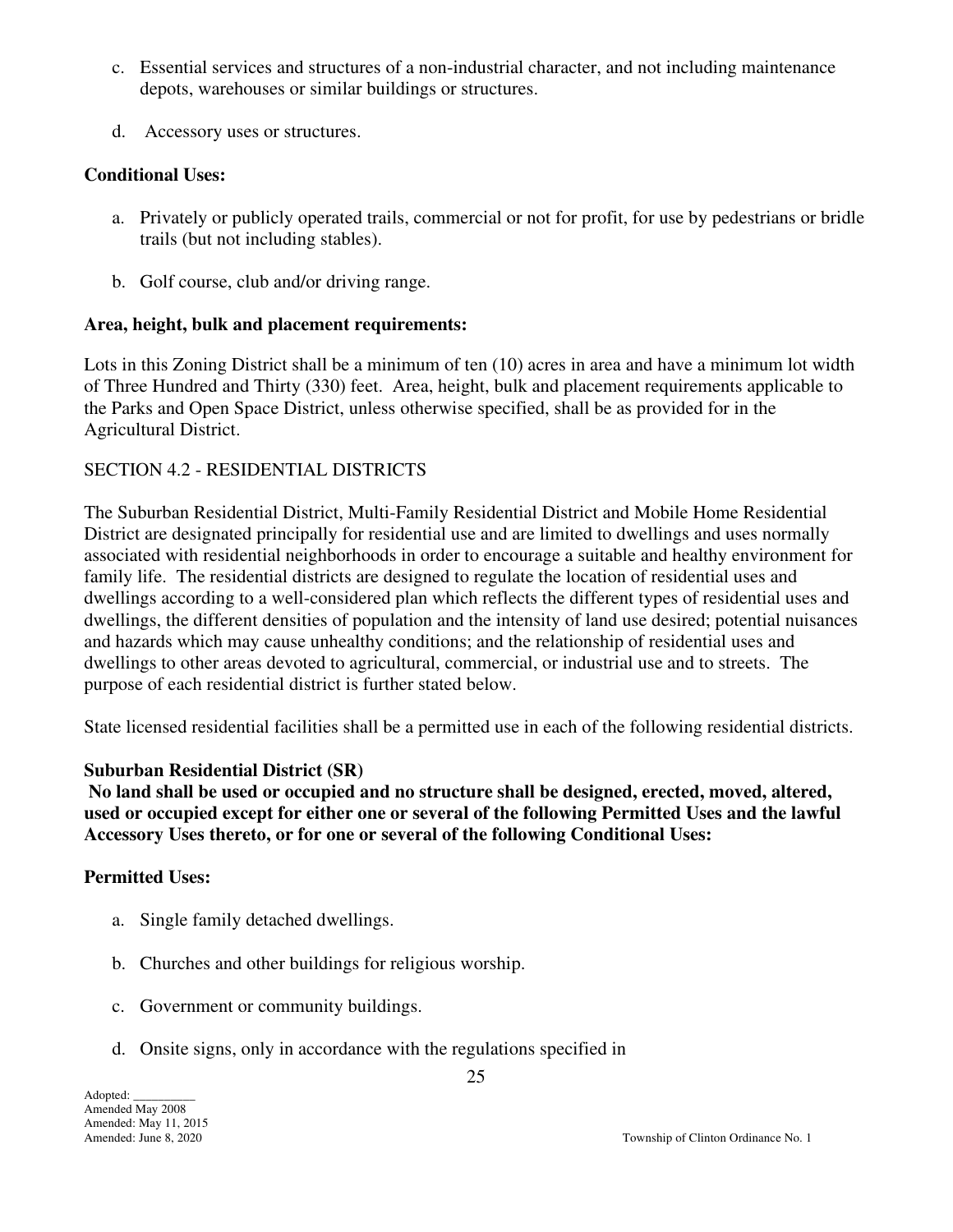Section 5.2.

- e. Essential services, only in accordance with the regulations specified in Section 5.18.
- f. Accessory uses or structures.

#### **Conditional Uses:**

- a. Country clubs, recreation centers, public swimming pools, parks, playgrounds, and playfields.
- b. Public and private nurseries, primary and secondary schools.
- c. Essential service structures of a non-industrial character, but not including maintenance depots or warehouses.
- d. Golf courses.
- e. Permitted Home Occupations, custom dressmaking, upholstering, millinery, tailoring, draperies and curtains, laundering, preserving, boarding houses, and beauty shops, subject to provisions of Section 5.15.
- f. Nursing homes, homes for the aged, child care homes and nursery school wherein there are four (4) or more persons, provided that:
	- (1) Principal buildings used therefore shall be not less than fifty (50) feet from any other lot;
	- (2) Floor space per person not less than forty (40) square feet;
	- (3) Outdoor activity areas for each person not less than seventy-five (75) square feet and shall be fenced and screened from adjoining property or highway.
- g. Bed and Breakfast Facility
- h. Planned-unit residential development in accordance with the regulations specified in Section 5.5.I.4.
- i. General farming, farm dwellings, buildings and structures including kennels, nurseries and greenhouses provided hereafter that any parcel of land in such use shall not be less than five (5) acres in area and any building in which farm animals or kennel animals are kept shall be located not less than seventy-five (75) feet from every lot line and that all such uses shall be subject to any other provision of this ordinance pertaining thereto. The term general farming shall include the keeping of not more than one (1) animal unit, as defined by the generally accepted agricultural management practices by the United States Department of Agriculture and the Michigan Department of Agriculture, for the first two acres of land and no more than one additional animal unit for each additional acre of land. For purposes of this section animal unit shall mean animals not generally considered a domestic household pet such as horses, buffalo, llamas, pot-bellied pigs or other swine, ostriches, fowl or similar wildlife or livestock. One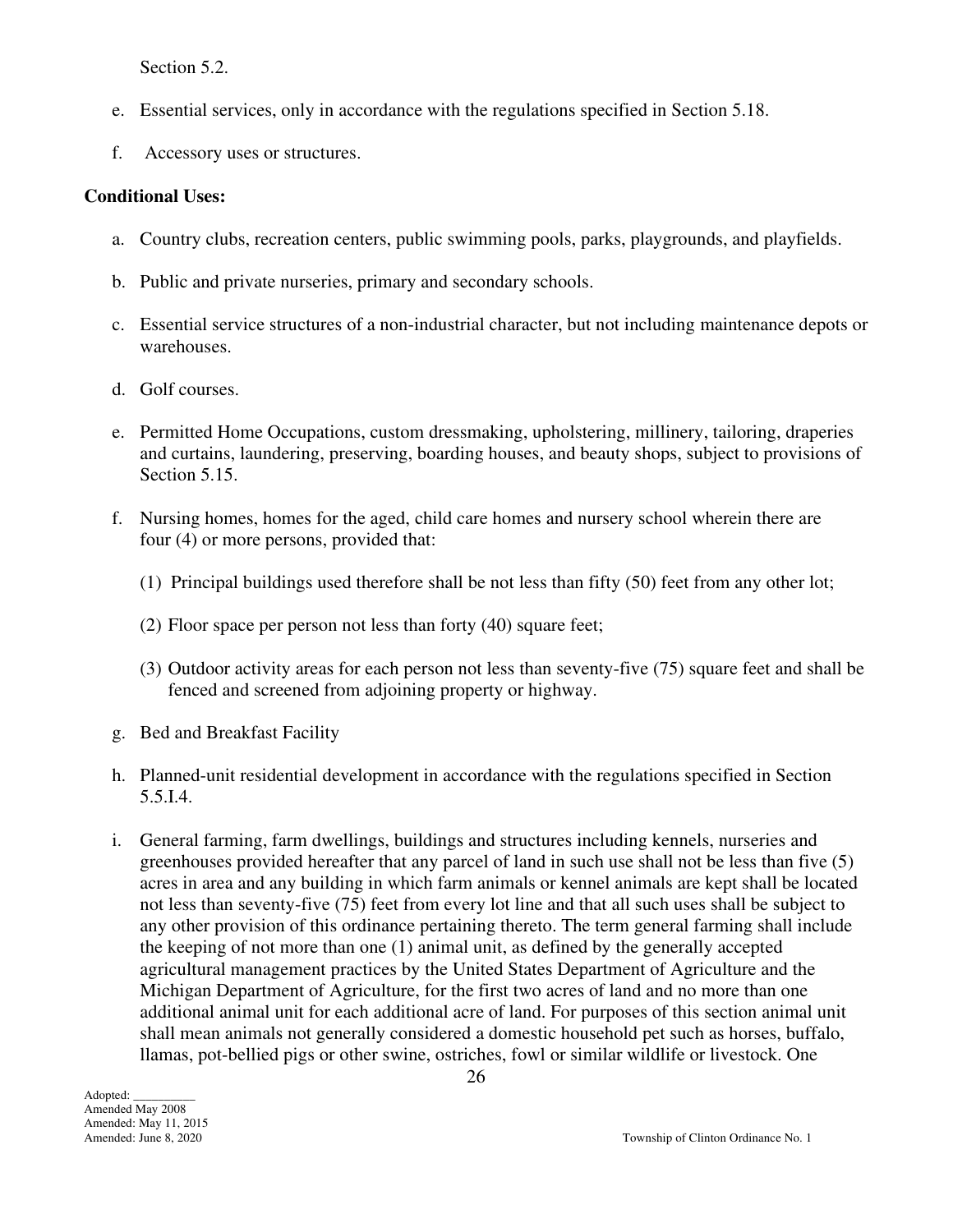additional animal unit shall be permitted for each resident school-age child enrolled in a public or private school which offers Future Farmers of America (FFA) and/or 4-H Club programs in which the class/club participants are required or allowed to raise project animals for education, show or profit purposes, up to a maximum of three (3) additional animal units. The Planning Commission shall at all times have the discretion to apply generally accepted agricultural management practices as described above to requests for conditional use permits under this section as well an any and all applicable provisions of this ordinance.

- j. Solar Panels
- k. Ponds

## **Area, Yard, Height, and Bulk Regulations: See Section 4.5**

## **Multiple Family Residential District (MR):**

This district is designed to permit a high density of population and a high intensity of land use in those areas which are served by a central water supply system and a central sanitary sewerage system, and which abut or are adjacent to such other uses or amenities which support, complement, or serve such a density and intensity.

## **Permitted Uses:**

- a. Multiple family dwellings in accordance with the regulations specified in Article V.
- b. Two-family dwellings.
- c. Onsite signs, only in accordance with the regulations specified in Article V.
- d. Essential services, only in accordance with the regulations specified in Section 5.18.
- e. Accessory uses or structures.
- f. Rooming houses and boarding houses.
- g. Home occupations, only in accordance with the regulations specified in Section 5.15.
- h. Churches and other buildings for religious worship.
- i. Government or community owned buildings.

## **Conditional Uses:**

- a. Planned unit residential development in accordance with the regulations specified in Section 5.5.I.4.
- b. Public swimming pools, recreation centers, parks, playgrounds, and playfields.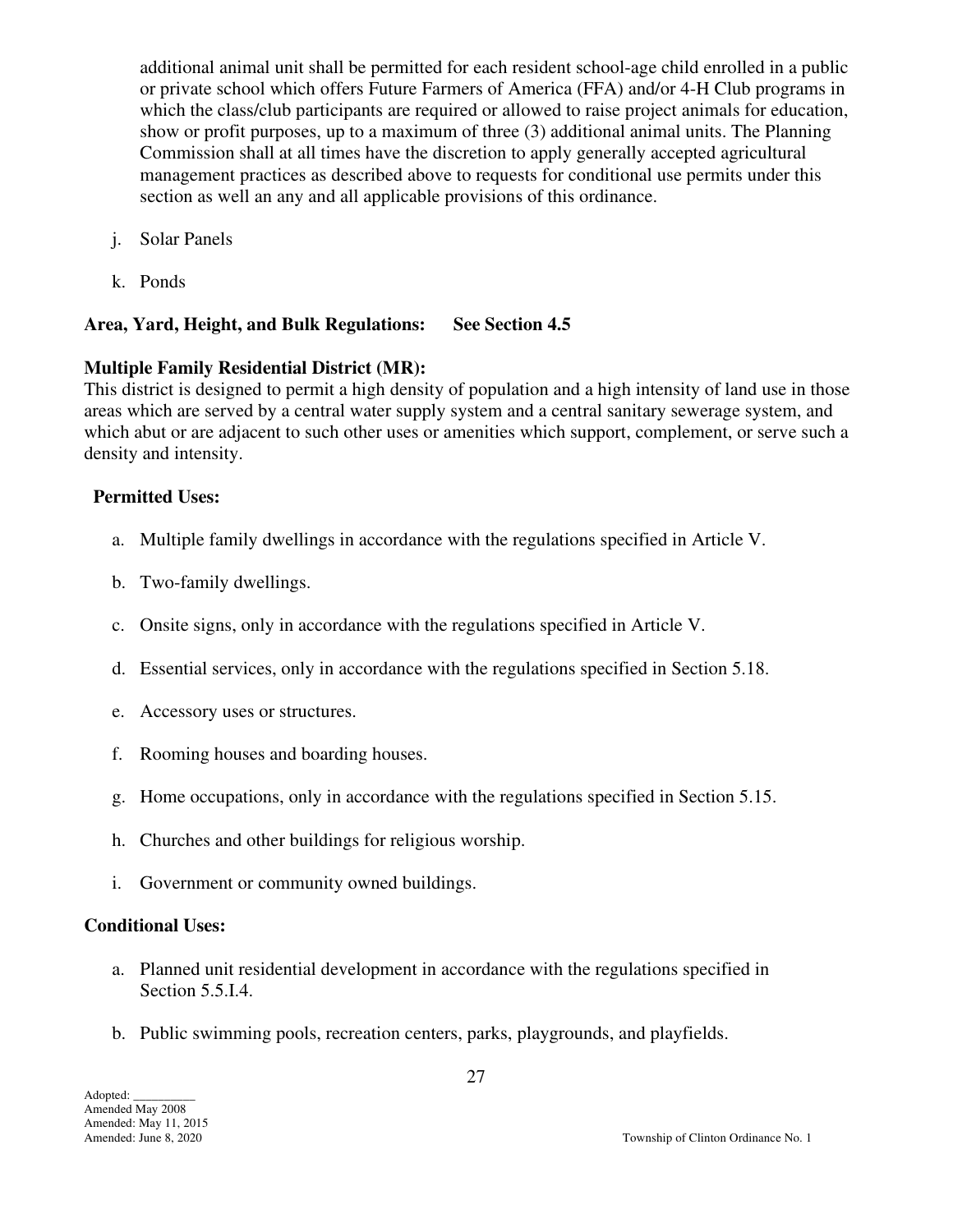- c. Public and private nurseries, primary and secondary nonprofit schools, colleges and universities.
- d. Medical and dental clinics.
- e. Hospitals, convalescent or nursing homes, sanitariums, and orphanages.
- f. Offices.
- g. Funeral establishments.
- h. Single family dwellings.
- i. Bed and Breakfast Facility.
- j. Solar Panels
- k. Ponds

## **Area, Yard, Height, and Bulk Requirements: See Section 4.5.**

## **Mobile Home Residential District (MH):**

This district is composed of those areas of the Township whose principal use is and ought to be mobile home dwellings. The regulations of this district are designed to create an alternative housing type in the Township in those areas served by central water and sanitary sewer systems.

#### **Permitted Uses:**

The following uses of parcels, lot buildings, and structures are permitted in this district:

- a. Mobile Home Parks in accordance with the regulations specified inSection 5.5.I.5.
- b. Mobile Home Condominiums shall comply with the Condominium Act of 1978, being Act 59, Public Act of Michigan, 1978, as amended.
- c. Mobile Home Subdivisions in accordance with the regulations specified in Section 5.5.I.6.
- d. A sign, only in accordance with the regulations specified in Section 5.2.
- e. State Licensed Residential Facilities except that no State Licensed Residential Facility shall be located within 1500 feet of another State Licensed Residential Facility.
- f. An accessory use, structure, or building.
- g Essential Services Structures of a non-industrial character but not including maintenance depots and warehouses.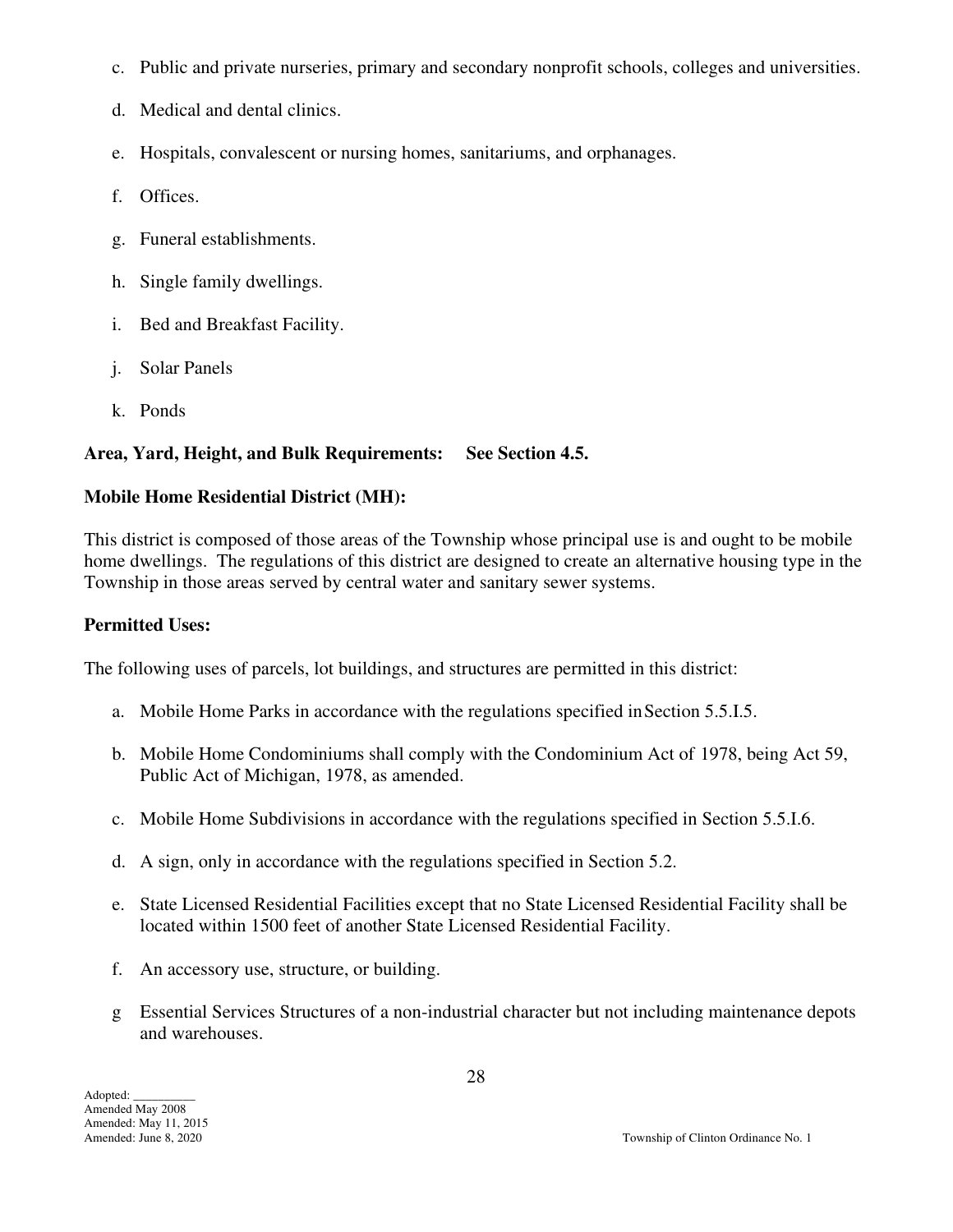## **Conditional Uses:**

The following uses of parcels, lots, buildings, and structures are permitted subject to obtaining a conditional use permit as provided in Article V:

- a. Single family dwellings.
- b. Churches and other buildings for religious worship.
- c. Public and private nursery, primary, and secondary nonprofit schools; colleges and universities.
- d. Government or community owned buildings.
- e. Home Occupation in accordance with Section 5.15.
- f. Solar Panels
- g. Ponds

## **Area, Yard, Height, and Bulk Requirements: See Section 4.5.**

## **Lake Residential District (LR):**

This district is designed to preserve and enhance areas which are suitable for lakefront and rivers and streams residential development, principally single-family dwellings at moderate densities, with consideration to protecting the water bodies from potential pollutants.

## **Permitted Uses:**

The following uses of parcels, lot buildings, and structures are permitted in this district:

- a. Single-family detached dwellings.
- b. On-site signs, only in accordance with the regulations specified in Section 5.2.
- c. Essential services.
- d. Accessory uses or structures.

## **Conditional Uses:**

The following uses of parcels, lots, buildings, and structures are permitted subject to obtaining a conditional use permit as provided in Article V:

- a. Planned-unit residential developments.
- b. Parks, playfields, walking paths and pedestrian nature trails.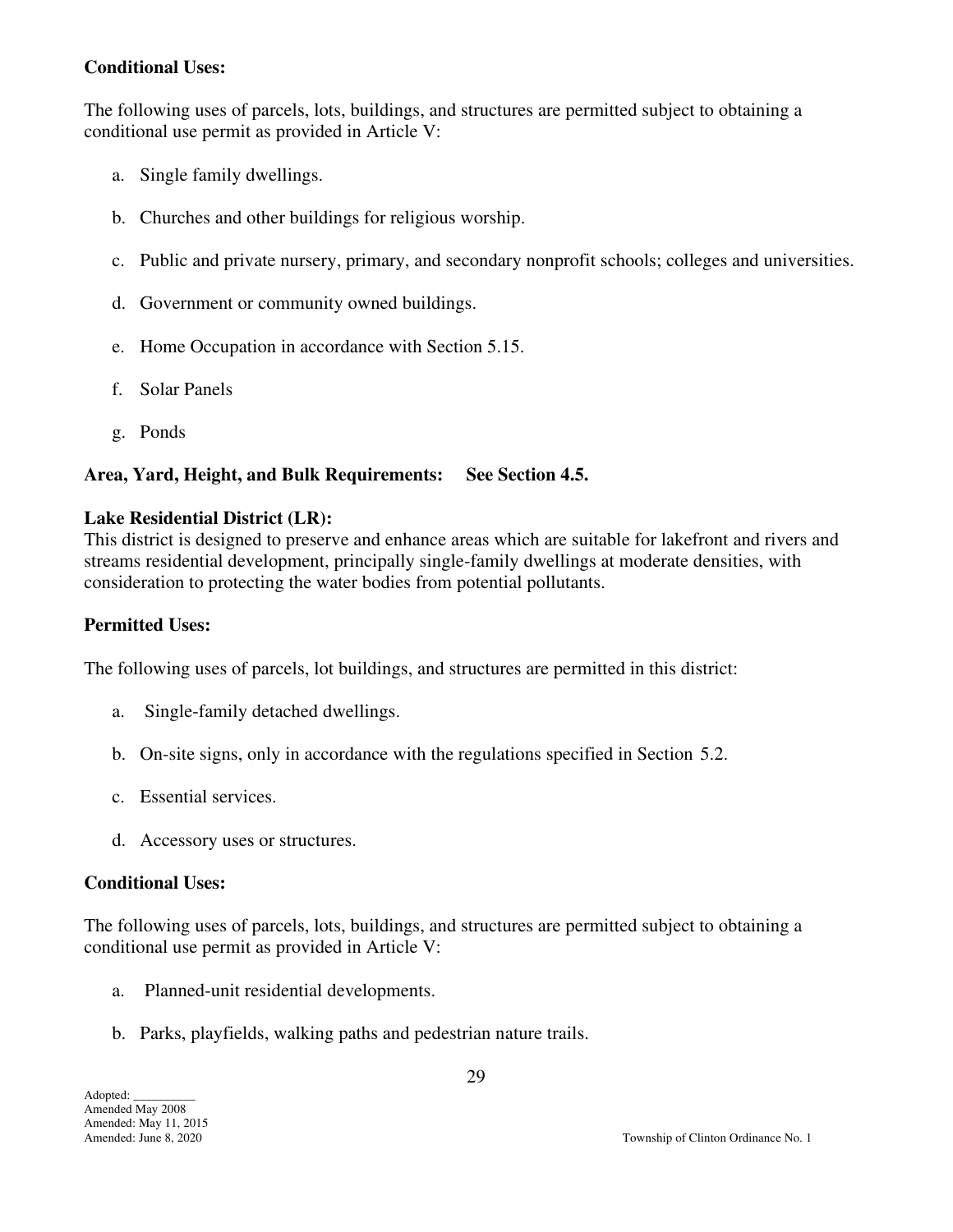- c. Churches and other buildings for religious worship.
- d. Essential service structures of a non-industrial character, but not including maintenance depots and warehouses.
- e. Home occupations in accordance with the regulations specified in Section 5.15
- f. Marinas.
- g. Solar Panels

#### **Area, Yard, Height, and Bulk Regulations: See Section 4.5.**

## **SECTION 4.3 - COMMERCIAL DISTRICT**

The Commercial District designed to limit compatible commercial enterprises at appropriate locations to encourage efficient travel movement, parking, and utility service; advance public safety; and protect surrounding property. The Commercial District is designed to regulate the location of these business uses according to a well-considered plan which determined the types of such uses and the intensity of land, street and highway use; potential nuisances and hazards which may cause unsafe conditions; and the relationship of commercial uses to each other and to other areas devoted to agricultural, residential, or industrial use and to streets and highways. The purpose of this Commercial District is further stated below.

#### **Commercial District (C):**

This district is intended to encourage planned and integrated groupings of retail, service, and administrative establishments which will retail goods and provide services for the entire area. These districts should be provided at locations directly accessible to major thoroughfares and should encourage grouping of various facilities into centers and discourage dispersion of these activities.

## **Permitted Uses:**

- a. Personal services, including but not limited to barbershops and beauty salons; medical and dental clinics; dry cleaners and self-service Laundromats; and sale and repair shops for watches, shoes, radios, and televisions.
- b. Business services including banks, loan offices, real estate offices, and insurance offices.
- c. Offices of an executive, administrative, or professional nature.
- d. Indoor retail sales establishments.
- e. Indoor commercial amusement and recreation services, including theaters, bowling alleys, and roller and ice skating rinks.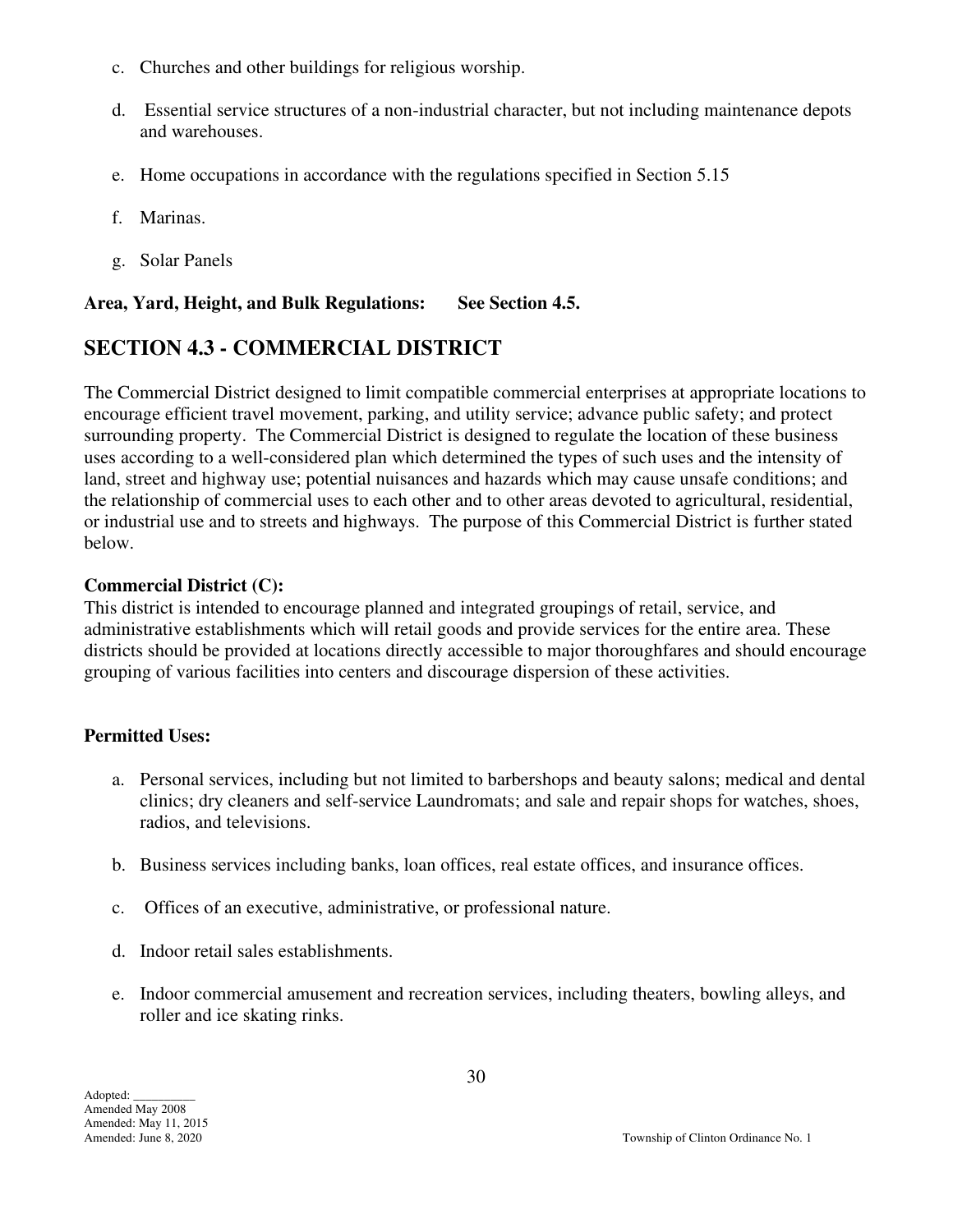- f. Small animal clinics.
- g. Eating and drinking establishments.
- h. Clubs and lodges.
- i. Funeral homes.
- j. Printing establishments.
- k. Onsite signs, only in accordance with the regulations as specified in Section 5.2.
- l. Accessory uses or structures.
- m. Essential services and structures of a non-industrial character.

## Conditional Uses:

- a. Automobile service stations in accordance with the regulations specified in Section 5.5.I.9.
- b. Hotels or motels.
- c. Sales, rental, and service of motor vehicles, trailers, and boats.
- d. Drive-in/thru eating, retail and service establishments.
- e. Automobile sales establishments and repair garages.
- f. Drive-in theaters in accordance with the regulations in Section 5.5.I.3.
- g. Planned commercial unit developments in accordance with the regulations specified in Section 5.5.I.4
- h. Churches and other buildings for religious worship.
- i. Government- or community-owned buildings.
- j. Nursery care and day care establishments.
- k. Self-service storage facilities. However, storage of flammable or hazardous chemicals, explosives, items that are noxious or offensive because of odors, dust, noise or fumes, and illegal substances are prohibited. The facility owner may hold two (2) auctions or sales per calendar year for the purpose of collection of delinquent fees or disposing of abandoned property.
- l. Outside storage associated with Self-Service Storage Facilities. Outside storage of items including but not limited to recreational vehicles (RV's), travel trailers, and operable or inoperable vehicles.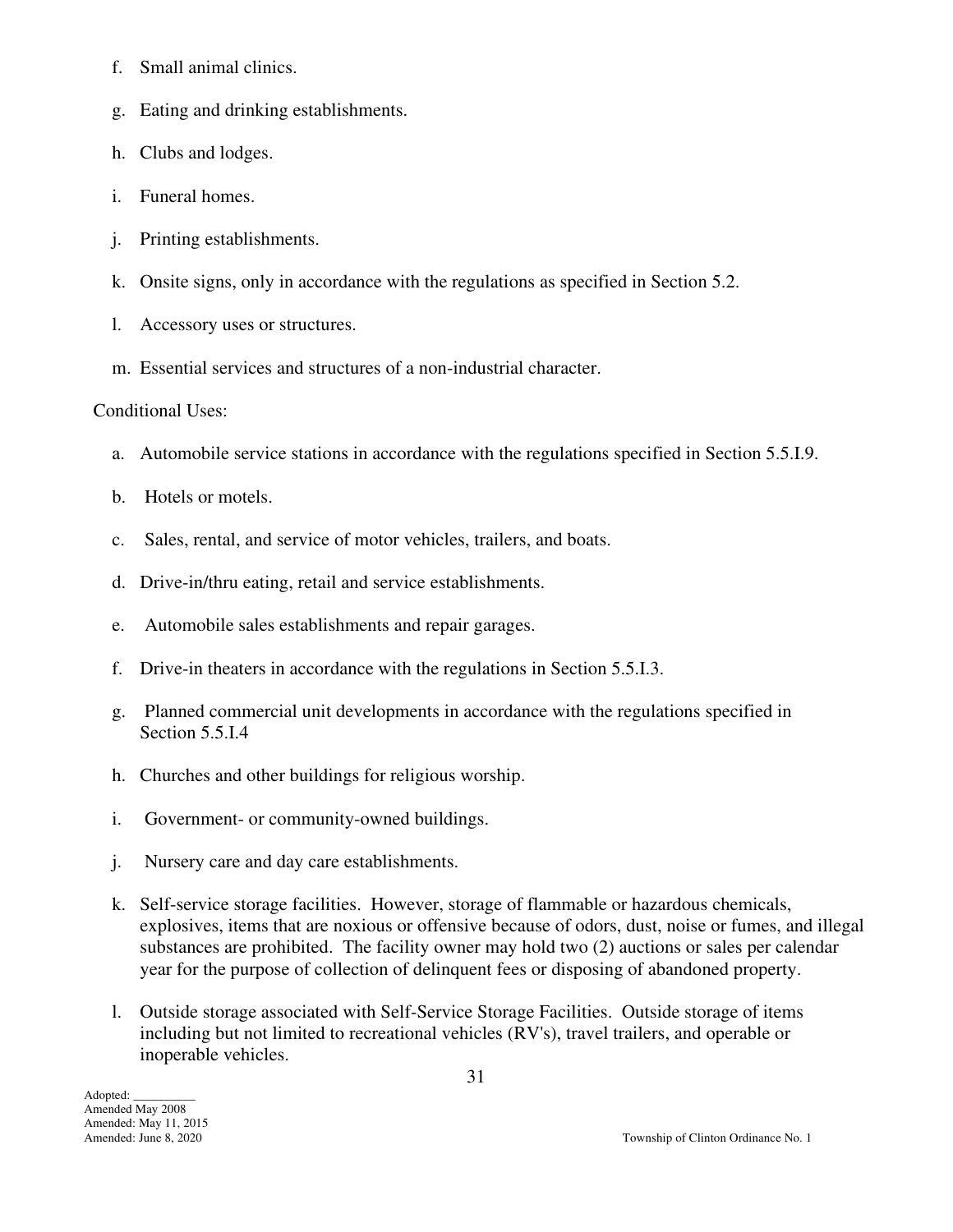m. Kennel

- n. Outdoor Commercial Amusements.
- o. Communication Tower.
- p. Solar Panels and Solar Farms
- q. Ponds

#### **Area, Yard, Height, and Bulk Requirements: See Section 4.5.**

## **SECTION 4.4 - INDUSTRIAL DISTRICT**

It is recognized by this Ordinance that the value to the public of designating certain areas for certain types of industrial uses is represented in the employment opportunities afforded to citizens and the resultant economic benefits conferred upon the Township of Clinton. In order that this value may be maintained and this use encouraged, this Ordinance has established one zoning district designed to regulate the location of industrial uses according to a well-considered plan which reflects the types of such uses and the intensity of land, street, and highway use in each such district; potential nuisances and hazards which may cause unsafe and unhealthy conditions; and the relationship of industrial uses to other areas devoted to agricultural, residential, or commercial use and to streets, highways, and other means of transportation. To these ends, certain uses which would function more effectively in other districts and would interfere with the operation of these industrial activities and the purpose of these districts have been excluded. The purpose of each industrial district is further stated below.

#### **Industrial District (I):**

This district is composed of those areas of the Township whose principal use is and ought to be light manufacturing and other limited industrial uses. These uses generate a minimum of noise, glare, odor, dust, vibration, air and water pollutants, fire, explosive and radioactive hazards, and other harmful or obnoxious matter. This district has been located within the Township to permit the development of these industrial uses, to protect adjacent agricultural, residential, and commercial areas against the encroachment of incompatible uses, and to lessen congestion of public streets and highways. To these ends, certain uses which would function more effectively in other districts and would interfere with the operation of these industrial activities and the purpose of this district, have been excluded. No land shall be used or occupied and no structure shall be designed, erected, moved, altered, used or occupied except for one or several of the following Permitted Uses and accessory uses thereto or for one or several of the following Conditional Uses:

#### **Permitted Uses:**

- a. Commercial laundries and dry cleaning establishments; and frozen food lockers and ice and cold storage plants.
- b. Building material storage and sales.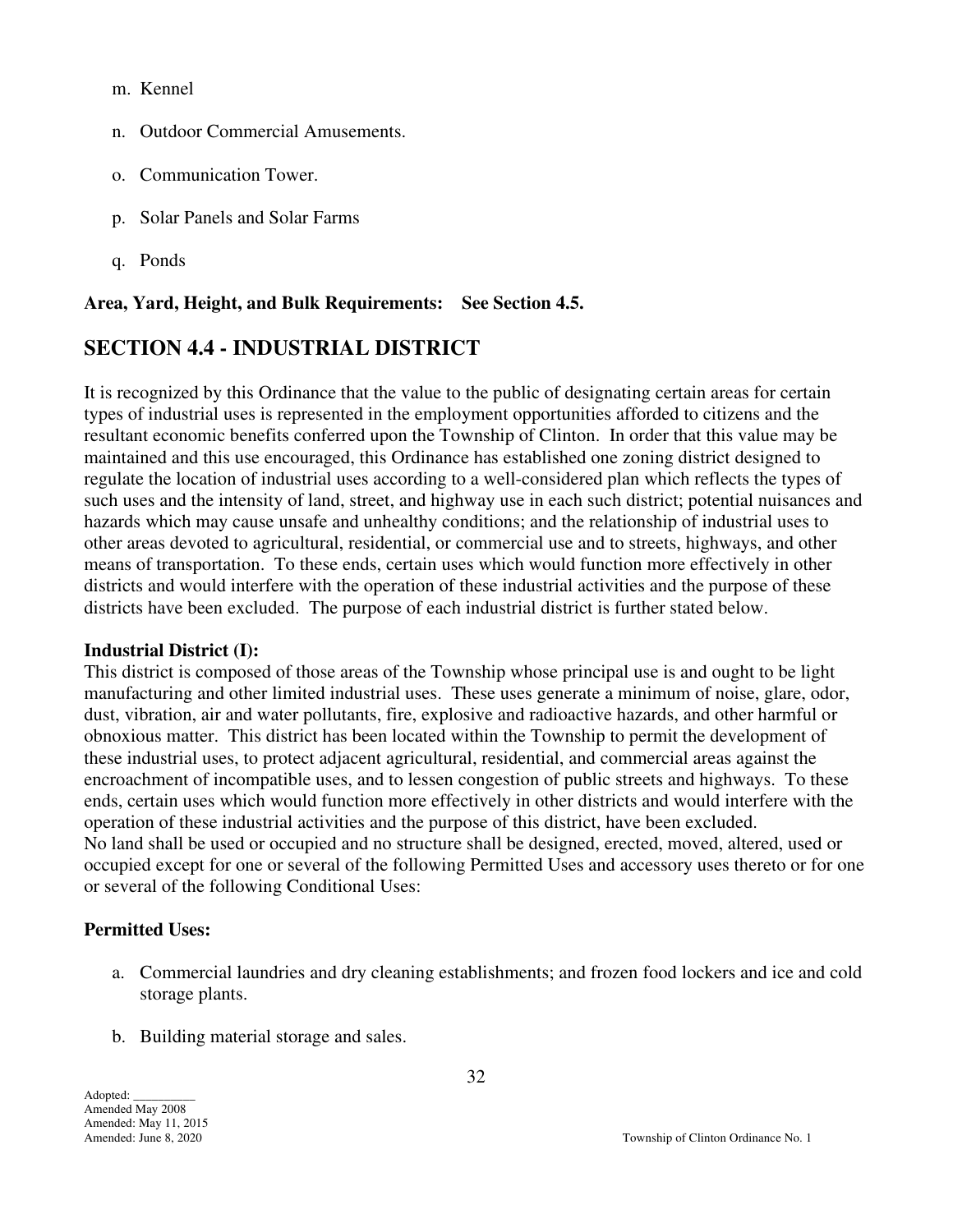- c. Packaging of previously prepared materials, but not including the baling of discarded paper, rags, cloth, metal, iron, or other similar materials.
- d. Printing, lithographic, blueprinting and similar uses.
- e. Automobile repair garage; construction and farm equipment sales and repair; and contractor's equipment yards.
- f. Warehousing, material distribution centers and wholesale sales establishments, provided all products and materials are enclosed within a building.
- g. Skilled trade services including plumbing, electric and heating not engaged in any retail activities on the site.
- h. Light industrial assembly which by the nature of the materials, equipment, and processes utilized are to a considerable extent clean, quiet, and free from any objectionable or dangerous nuisance or hazard including any of the following goods or materials: drugs; jewelry; musical instruments; sporting goods; glass products; small household appliances; electronic products; printed matter; baked and dairy products; advertising display; tents and awning; brushes and brooms; cameras and photographic equipment and supplies; wearing apparel; leather products and luggage but not including tanning; products from such finished materials as plastic, bone, cork, feathers, felt, fiber, paper, glass, hair, horn, rubber, shell or yarn.
- i. Bus, truck, taxi, and rail terminals.
- j. Essential service structures.
- k. Self-service storage facilities. However, storage of flammable or hazardous chemicals, explosives, items that are noxious or offensive because of odors, dust, noise or fumes, and illegal substances are prohibited. The facility owner may hold two (2) auctions or sales per calendar year for the purpose of collection of delinquent fees or disposing of abandoned property

#### **Conditional Uses:**

- a. Restaurants
- b. Research and testing facilities.
- c. Trucking and cartage facilities including repairing and washing equipment and yards.
- d. Government or community buildings, but not including schools.
- e. Communication Tower
- f. Open Recreational Vehicle Storage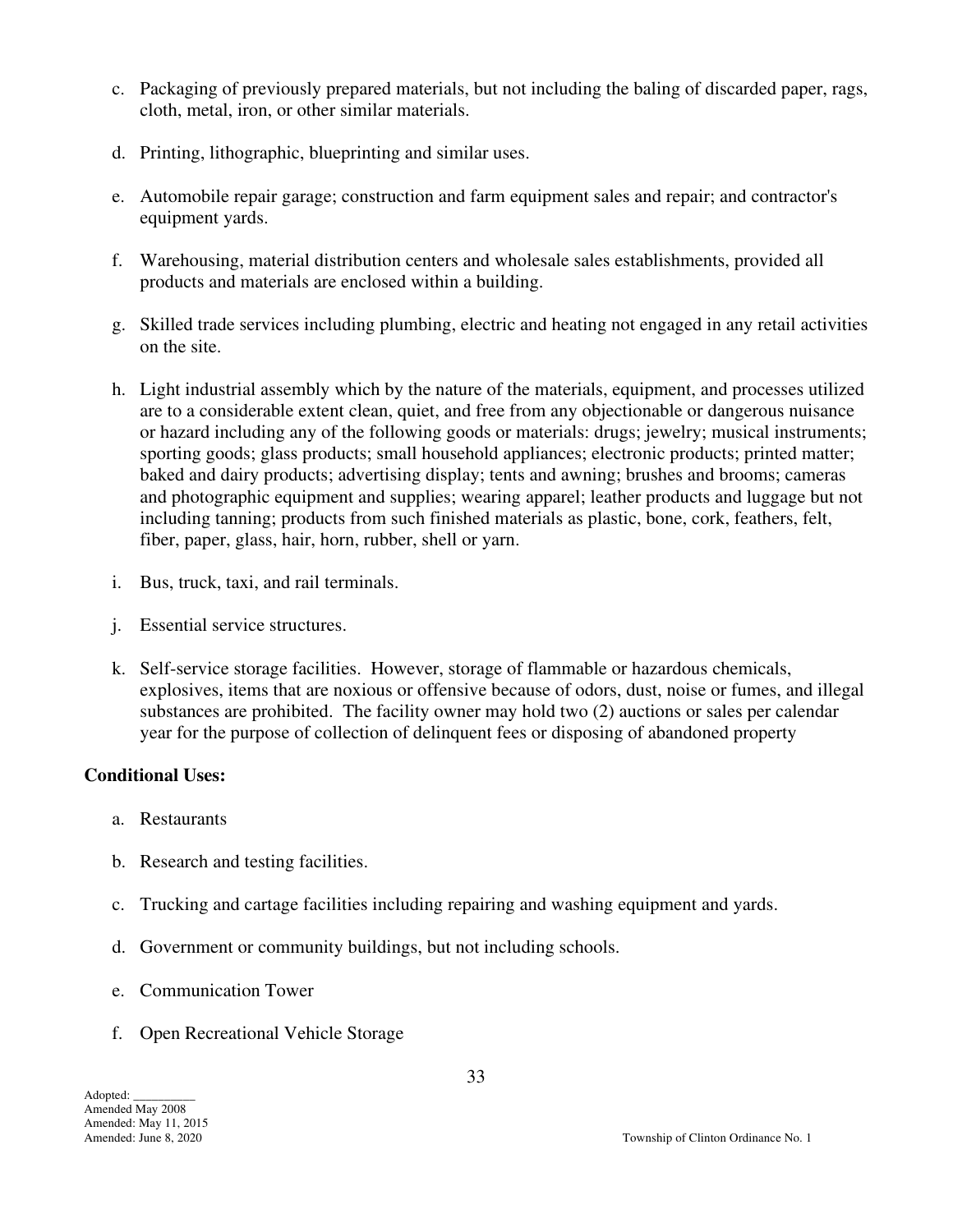- g. Outside storage associated with Self-Service Storage Facilities. Outside storage of items including but not limited to recreational vehicles (RV's), travel trailers, and operable or inoperable vehicles.
- h. Adult entertainment and sexually oriented business. See Section 5.5.I.15
- i. Solar Panels and Solar Farms
- j. Ponds

**Area, Yard, Height, and Bulk Regulations: See Section 4.5**.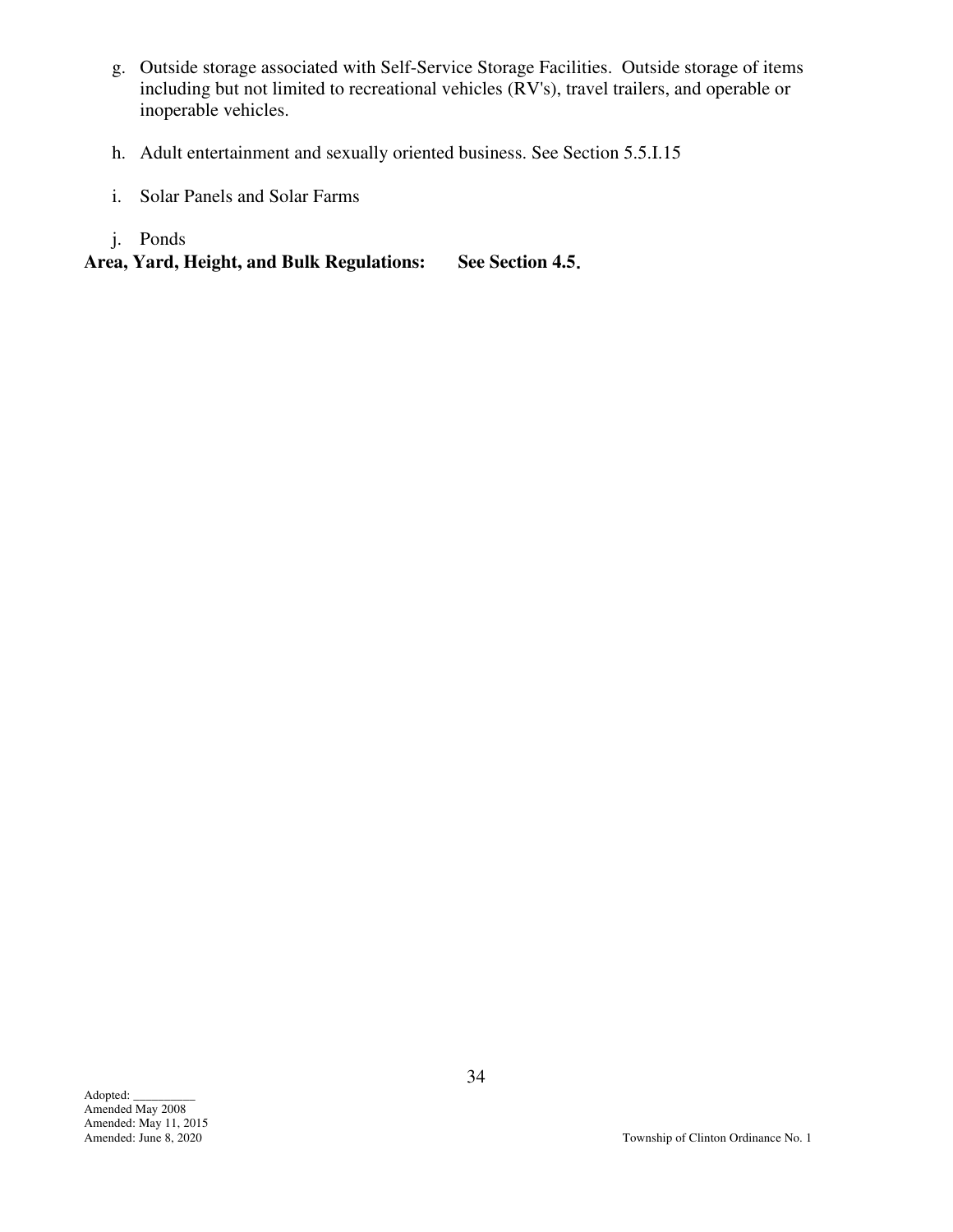| ZONING<br><b>DISTRICT</b>     | <b>ZONING</b><br><b>SYMBOL</b> | LOT REQUIREMENTS                          |                      | <b>MINIMUM YARD</b><br><b>REQUIREMENTS</b> |                  |                             | <b>MAXIMUM BUILDING</b><br><b>HEIGHT</b><br><b>REQUIREMENTS</b> |                                  | MINIMUM TRANSITION STRIP<br><b>REQUIRMENTS</b>            | <b>REMARKS</b>                                                                              |                                                                                                     |      |                                                            |
|-------------------------------|--------------------------------|-------------------------------------------|----------------------|--------------------------------------------|------------------|-----------------------------|-----------------------------------------------------------------|----------------------------------|-----------------------------------------------------------|---------------------------------------------------------------------------------------------|-----------------------------------------------------------------------------------------------------|------|------------------------------------------------------------|
|                               |                                | Minimum Lot<br>Area                       | Minimum<br>Lot Width | Maximum<br>Lot<br>Coverage                 | Front            | Side                        | Rear                                                            | Principal                        | Accessory                                                 |                                                                                             |                                                                                                     |      |                                                            |
| Parks and<br>Open Space       | PO                             | 10 acres                                  | 330'                 | 10%                                        | $\overline{60}$  | $\overline{30'}$            | 50'                                                             | $2\frac{1}{2}$ story<br>or $35'$ | $\overline{80}$                                           | ----                                                                                        | $\frac{1}{2}$                                                                                       |      |                                                            |
| Agricultural                  | AG                             | 5 acres                                   | 300'                 | 20%                                        | $\overline{60}$  | 20'<br>$60'$ *              | 35'                                                             | $2\frac{1}{2}$ story<br>or $35'$ | 80'                                                       | ----                                                                                        | All Uses                                                                                            |      |                                                            |
| Suburban<br>Residential       | <b>SR</b>                      | 12,000 sq.                                | 80'<br>30%           | 35'                                        | 10'<br>25' total | 20'                         | $2\frac{1}{2}$ story<br>or $35'$                                | 30'                              | ----                                                      | Single Family Detached Dwelling w/Central<br>Sewer & Water                                  |                                                                                                     |      |                                                            |
|                               |                                | 1 acre                                    | 160'                 |                                            |                  | $35'$ *                     |                                                                 |                                  |                                                           |                                                                                             | Single Family Detached Dwelling w/o Central<br>Sewer & Water                                        |      |                                                            |
|                               |                                | 1 acre                                    | 160'                 |                                            |                  |                             |                                                                 |                                  |                                                           |                                                                                             | All Other Uses                                                                                      |      |                                                            |
| Lake<br>Residential           | LR                             | 14,000 sq. ft.                            | 80'                  | 30%                                        | 50'              | 10'<br>25' total<br>$35'$ * | 35'                                                             | $2\frac{1}{2}$ story<br>or $35'$ | 16'                                                       | ----                                                                                        | Single Family Detached Dwelling w/Central<br>Sewer & Water                                          |      |                                                            |
|                               |                                | 1 acre                                    | 120'                 |                                            |                  | 35'                         |                                                                 |                                  |                                                           |                                                                                             | All other Uses                                                                                      |      |                                                            |
| Multi-Family<br>Residential** | <b>MR</b>                      | 12,000 sq. ft.                            | 80'                  | 25%                                        |                  | 25'                         |                                                                 | 10'<br>25' total                 | 25'                                                       | $2\frac{1}{2}$ story<br>or $35'$                                                            | 30'                                                                                                 | ---- | Single Family Detached Dwelling w/Central<br>Sewer & Water |
|                               |                                | $\overline{200'}$<br>$1\frac{1}{2}$ acres |                      | $35'$ *                                    |                  |                             |                                                                 |                                  | Two Family Detached Dwelling w/o Central<br>Sewer & Water |                                                                                             |                                                                                                     |      |                                                            |
|                               |                                | $1\frac{1}{2}$ acres                      | 200'                 |                                            |                  |                             |                                                                 |                                  |                                                           |                                                                                             | 1 1/2 Acres First 3 Dwelling Units Plus 2,000 sq.<br>ft. Each Addt'l. Dwelling Unit. All other Uses |      |                                                            |
| Mobile Home                   | <b>MH</b>                      | 10 acres                                  | 35'                  | 15%                                        | See MH District  |                             |                                                                 | story or                         | 15'                                                       | See MH District                                                                             | Mobile Home Park                                                                                    |      |                                                            |
| Residential**                 |                                | 4,000 sq. ft.                             |                      |                                            |                  |                             |                                                                 | 15'                              |                                                           |                                                                                             | Mobile Home Site w/in a Mobile Home Park                                                            |      |                                                            |
| Commercial                    | $\mathsf{C}$                   | 75'<br>25%<br>10,000 sq. ft.              |                      | $\overline{35}$                            | $\overline{20}$  | $\overline{20}$             | 35'                                                             | 25'                              | 15 ft. wide and fence, wall, or hedge 4' or 6' height     | With Central Sewer & Water Systems                                                          |                                                                                                     |      |                                                            |
|                               |                                | 1 <sub>acre</sub>                         | 160'                 |                                            |                  | $35'$ *                     |                                                                 |                                  |                                                           | if abutting a residential district 20' wide landscaped<br>strip if fronting a public street | Without Central Sewer & Water Systems                                                               |      |                                                            |
| Industrial                    |                                | 20,000 sq. ft.                            | 80'                  | 25%                                        | 35'              | 20'                         | 35'                                                             | 35'                              | 35'                                                       | 25' wide and fence >4' but <8' height if abutting a                                         | With Central Sewer & Water Systems                                                                  |      |                                                            |
|                               |                                | $---$                                     | 160'                 |                                            |                  | $35'$ *                     |                                                                 |                                  |                                                           | Residential or Commercial District 20' wide<br>landscaped strip if fronting a public street | Without Central Sewer & Water Systems                                                               |      |                                                            |

## **SECTION 4.5 – DISTRICT AREA, YARD, HEIGHT AND BULK REGULATIONS**

\*Corner Lot.

\*\*Regulations only apply to Mobile Home Park to the extent not exempted by Federal or State Law or Regulation.

Amended: June 8, 2020 Township of Clinton Ordinance No. 1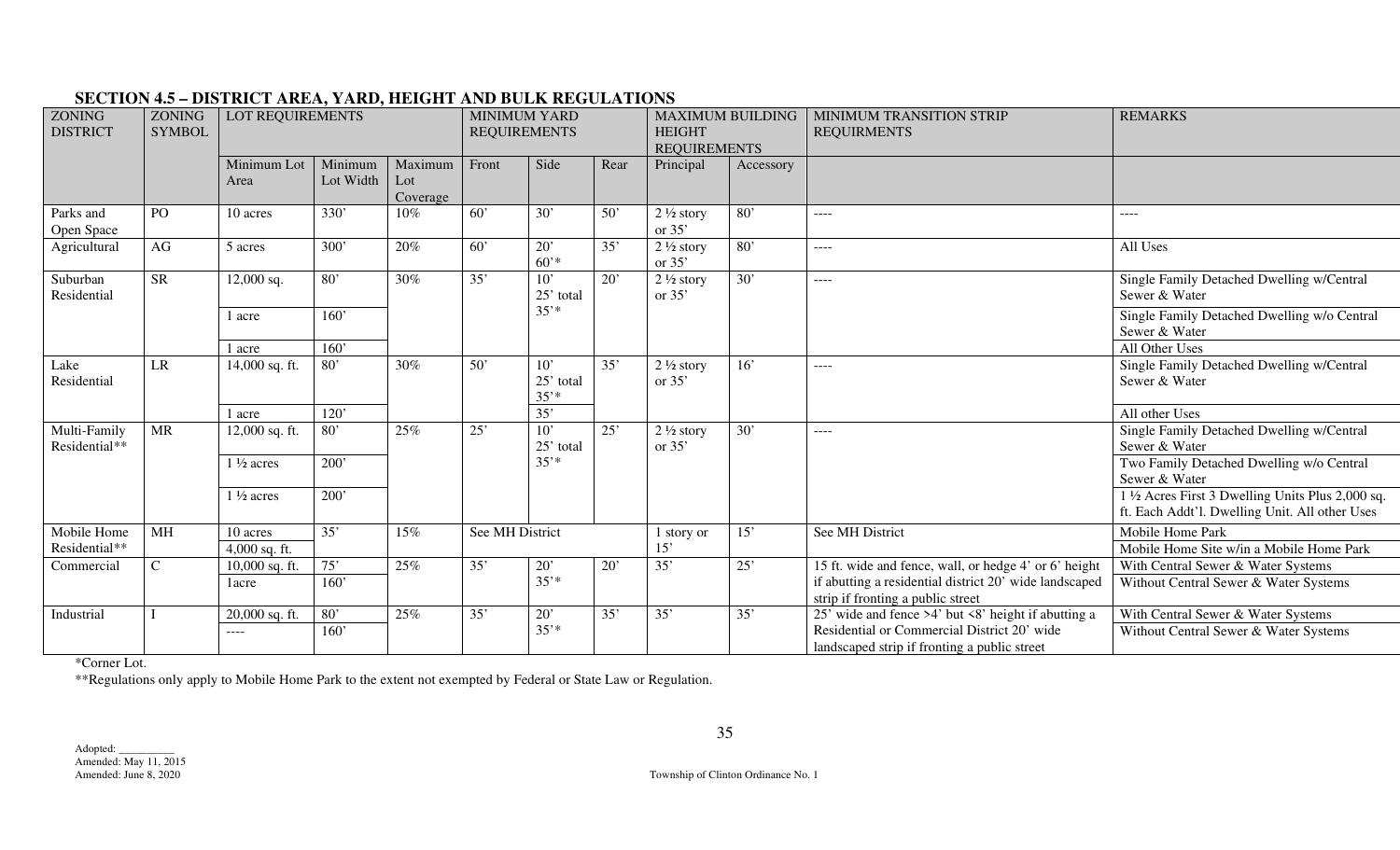## **SECTION 4.5 - DISTRICT AREA, YARD, HEIGHT AND BULK REGULATIONS**

#### **Compliance with Regulations:**

- 1. No building or structure shall hereafter be erected or altered to exceed the height, to occupy a greater percentage of lot area; to have narrower or smaller rear yards, front yards, side yards, or other open spaces than prescribed for the district in which the building or structure is located.
- 2. No yard or lot existing at the time of passage of this Ordinance shall be reduced in dimension or area below the minimum requirements set forth for the district in which the yard or lot is located. Yards or lots created after the effective date of this Ordinance shall meet at least the minimum requirements established by this Ordinance.
- 3 No part of a yard or other open space required for or in connection with, any structure for the purpose of complying with this Ordinance, shall be included as part of a yard or open space similarly required for any other structure.
- 4. No basement or cellar shall be erected for dwelling purposes except after approval by the Clinton Township Zoning Board of Appeals.

#### **Yard Measurements:**

- 1. Lots which abut on more than one street shall provide the required front yards along every street.
- 2. All front, side, and rear yards shall be the minimum perpendicular distance measured from the principal structure, excluding all projections not exceeding three (3) feet in length from the structure wall.

#### **Lot Width:**

The mean horizontal distance between the side lines as measured at right angles to such side lot lines. Where side lot lines are not parallel, the lot width shall be the average horizontal distance between such side lot lines.

#### **Height Exceptions:**

Exceptions to the maximum height regulations for each district specified in this Ordinance may be permitted subject to the following provisions:

1. Height Limitations:

The limitations affecting the height of structures shall not apply to the following appurtenant appendages and structures provided they comply with all other provisions of this or any other applicable ordinances: parapet walls, chimneys, smokestacks, church spires, flagpoles, radio and television towers, penthouses for mechanical equipment, and water tanks.

2. Increased Height:

Building height in excess of the height above average ground level allowed in any district may be permitted by the Zoning Board of Appeals provided all minimum front, side, and rear yard depths are increased one (1) foot for each additional one (1) foot of height and provided that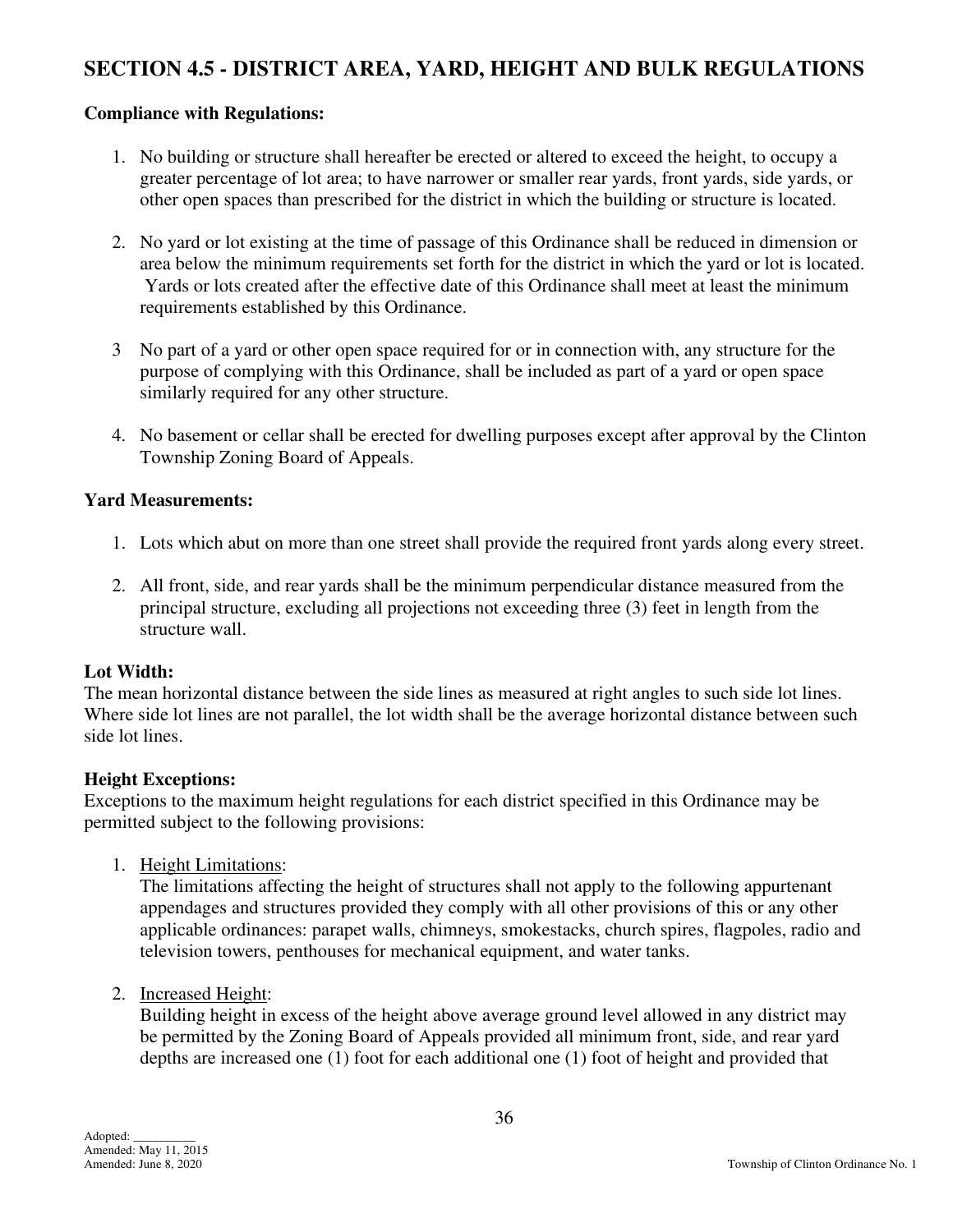adequate fire protection and compatibility with existing structure heights can be demonstrated.

#### **Accessory Structures:**

- 1. No detached accessory building or structure shall be located closer than ten (10) feet to any other building or structure.
- 2. All detached accessory structures in any residential district shall be subject to the same dimensional requirements affecting the principal structure, except however, such accessory structure may be placed not less than five (5) feet from any rear lot line or the rear yard portion of any side lot line; and shall not exceed fifteen (15) feet in height.
- 3. All accessory structures in nonresidential districts shall be subject to the same standards and requirements as specified in the Tables of Section 4.5.

#### **Distance Between Grouped Buildings:**

In addition to the required setback lines provided elsewhere in this Ordinance, in group dwellings (including semidetached and multiple dwellings) the following minimum distances shall be required between each said dwelling:

- 1. Where buildings are front to front or front to rear, three (3) times the height of the taller building, but not less than seventy (70) feet.
- 2. Where buildings are side to side, one (1) times the height of the taller building but not less than twenty (20) feet.
- 3. Where buildings are front to side, rear to side, or rear to rear, two (2) times the height of the taller building but not less than forty-five (45) feet.

# **ARTICLE V SUPPLEMENTAL REGULATIONS**

# **SECTION 5.1 - PURPOSE**

It is the purpose of this article to provide regulations and requirements for signs to be low profile and aesthetically appealing, that supplement the provisions contained under the respective district regulations in Article IV, and may or may not apply in all Zoning Districts.

# **SECTION 5.2 - SIGN REGULATIONS**

#### **General Sign Regulations:**

 1. No sign shall be erected at any location, where by reason of the position, size, shape, color, movement, or illumination, may interfere with or obstruct the view of traffic, nor shall any sign be confused with any authorized traffic sign, signal, or device.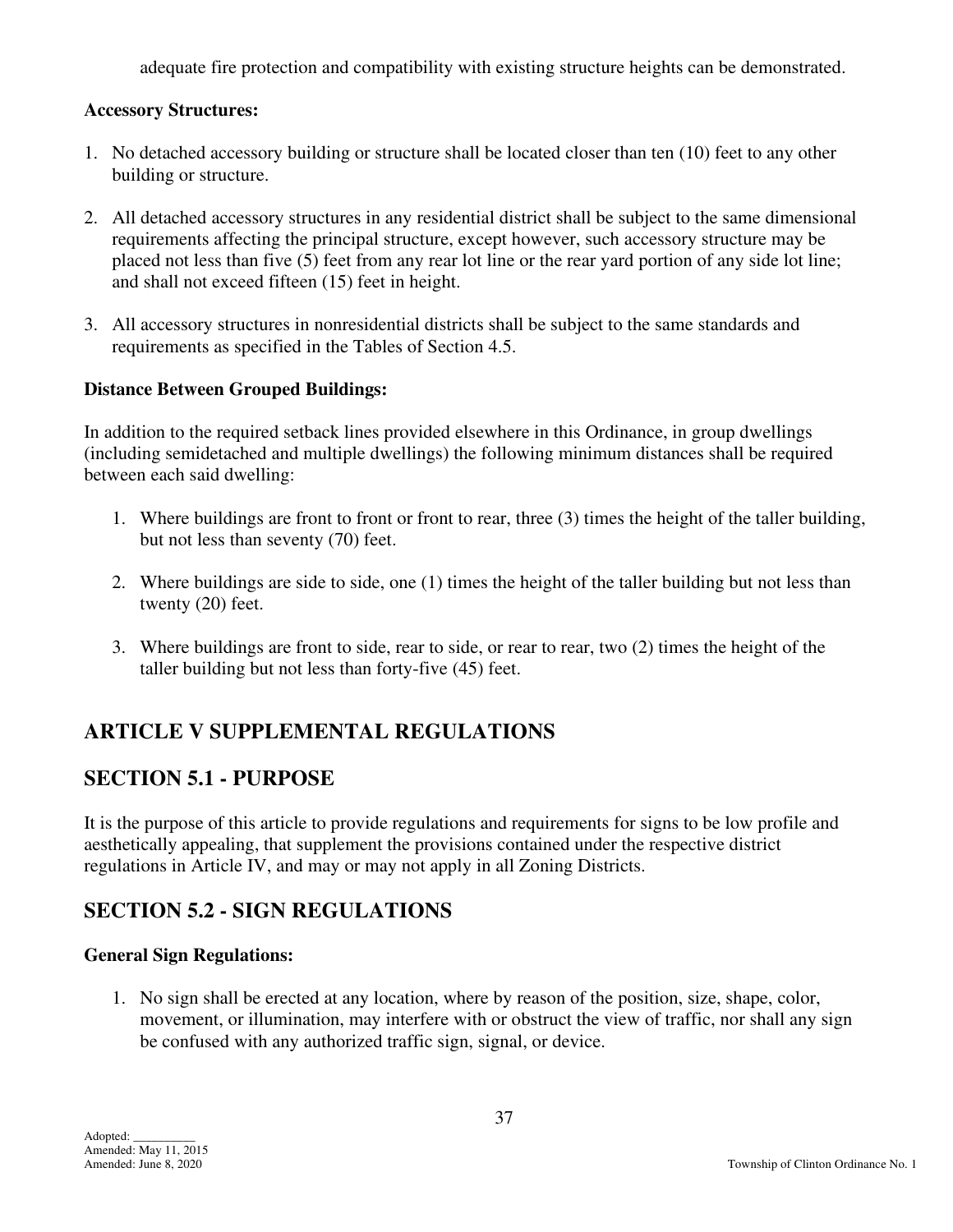- 2. All signs shall be designed and constructed in a safe, sturdy, and durable manner with proper bracing anchorage, and foundation, and maintained so as to be appropriate in appearance with the existing or intended character of their vicinity so as not to change the aesthetic character of such area.
- 3. In the Agricultural District signs may be illuminated only by non-flashing light. Any light used to illuminate such signs shall be so arranged as to reflect light away from adjoining premises and streets.
- 4. In all Commercial and Light Industrial Districts, all signs may be illuminated internally or by reflected light provided the source of light is not directly visible and is arranged to reflect away from the adjoining premises and streets. No illumination involving movement by reason of the lighting arrangement or other devices shall be permitted.
- 5. All signs shall be placed no closer to the street right-of-way line than one half the minimum authorized front yard depth.
- 6. In all Commercial and Light Industrial Districts, a sign designed as portable or mobile which is in compliance with Section 5.2 may be used on each street frontage. A valid permit will be required for each sign in each location. Permits shall be issued for a maximum of thirty (30) days. No more than three (3) permits shall be issued in any twelve (12) month period.
- 7. Maximum height of an on or off site sign, including base, (ground level to top of sign) not to exceed twenty-five (25) feet.

# **Permitted On-Site Signs in Agricultural District:**

The following onsite signs are permitted on any one lot in the Agricultural District:

- 1. One on-site sign advertising the sale or lease of the lot, chattels, or building, not exceeding six (6) square feet in area.
- 2. One on-site sign announcing a home occupation not to exceed three (3) square feet area.
- 3. One on-site sign identifying a park, school building, or other authorized use not to exceed eighteen (18) square feet in area.
- 4 One on-site sign advertising the type of farm products grown on the farmstead not to exceed twelve (12) square feet in area.

# **Permitted On-Site Signs in all Residential Districts (SR, LR, and MR):**

The following on-site signs are permitted on any one lot in residential districts. The maximum height of these signs shall not exceed eight (8) feet.

- 1. One on-site sign advertising the sale or lease of the lot, chattels, or building not exceeding six (6) square feet in area.
- 2. One on-site sign announcing a home occupation, boarding home, or professional service, not to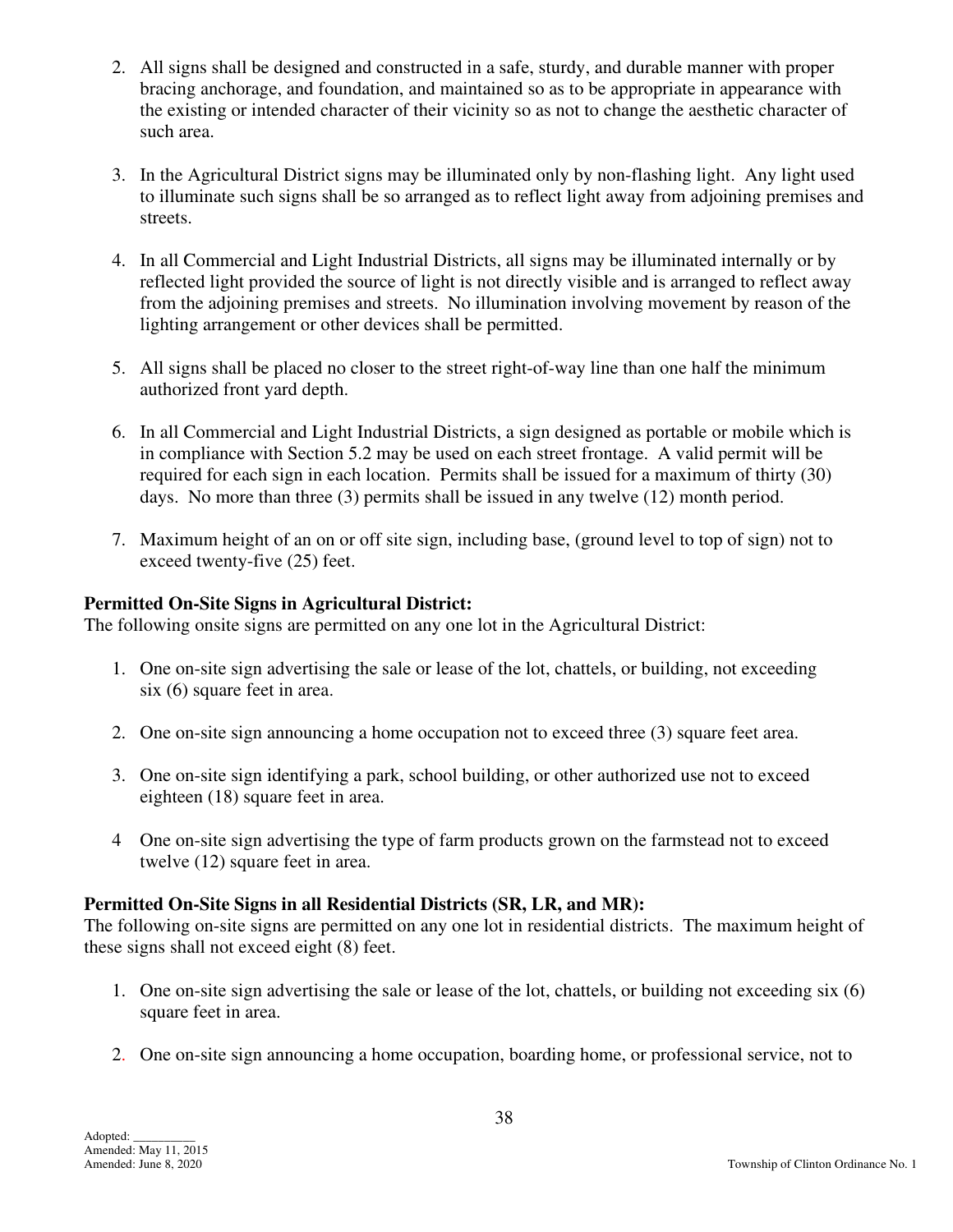exceed three (3) square feet in area and attached flat against the front wall of the building.

- 3. One on-site sign advertising a recorded subdivision or development not to exceed thirty-two (32) square feet in area. Such sign shall be removed within one year after the sale of ninety (90) percent of all lots or units within said subdivision or development.
- 4. One on-site sign not having commercial connotations identifying a multiple family building development, not to exceed eighteen (18) square feet in area.
- 5. One on-site sign identifying a school, church, public building, or other authorized use, not to exceed eighteen (18) square feet in area.

# **Permitted On-Site Signs in all Commercial Districts & Mobile Home Parks:**

- 1. One on-site sign may be affixed flat against the wall of the building, or may project therefrom not more than forty-eight (48) inches. The total sign area shall not exceed one half (1/2) square foot for each foot in length or height of the wall, whichever is greater.
- 2. One on-site freestanding identification sign may be erected for a shopping center or other integrated group of stores or commercial buildings. The area of said sign shall be based on one (1) square foot for each front foot of building, or buildings, for which it is established; however, it shall not exceed two hundred (200) square feet in area, nor be closer to the front, side, or rear property line, than one half (2) the distance of the required building setback.
- 3. Not more than four (4) freestanding identification signs may be erected for each separate enterprise situated on an individual lot not located within a shopping center. Such signs shall not have a combined area in excess of 105 square feet, nor shall they be closer to the front, side, or rear property line, than one half (1/2) the distance of the required building setback.

#### **Off-Site Signs:**

Off-site signs, advertising a product for sale or a service to be rendered at a location other than the premises, shall be permitted in all Industrial Districts, and the Agricultural District under the following conditions:

- 1. Off-site signs are required to conform to yard and height requirements as other principal structures or buildings in the district in which they are situated.
- 2. Where two (2) or more off-site signs are along the frontage of a single street or highway they shall not be less than one thousand (1,000) feet apart. A double face (back to back) or a V-type structure shall be considered a single sign.
- 3. The total surface area, facing in the same direction of any off-site sign, shall not exceed three hundred (300) square feet in area.
- 4. No off-site sign shall be erected on the roof of any building, nor shall one sign be located above another sign.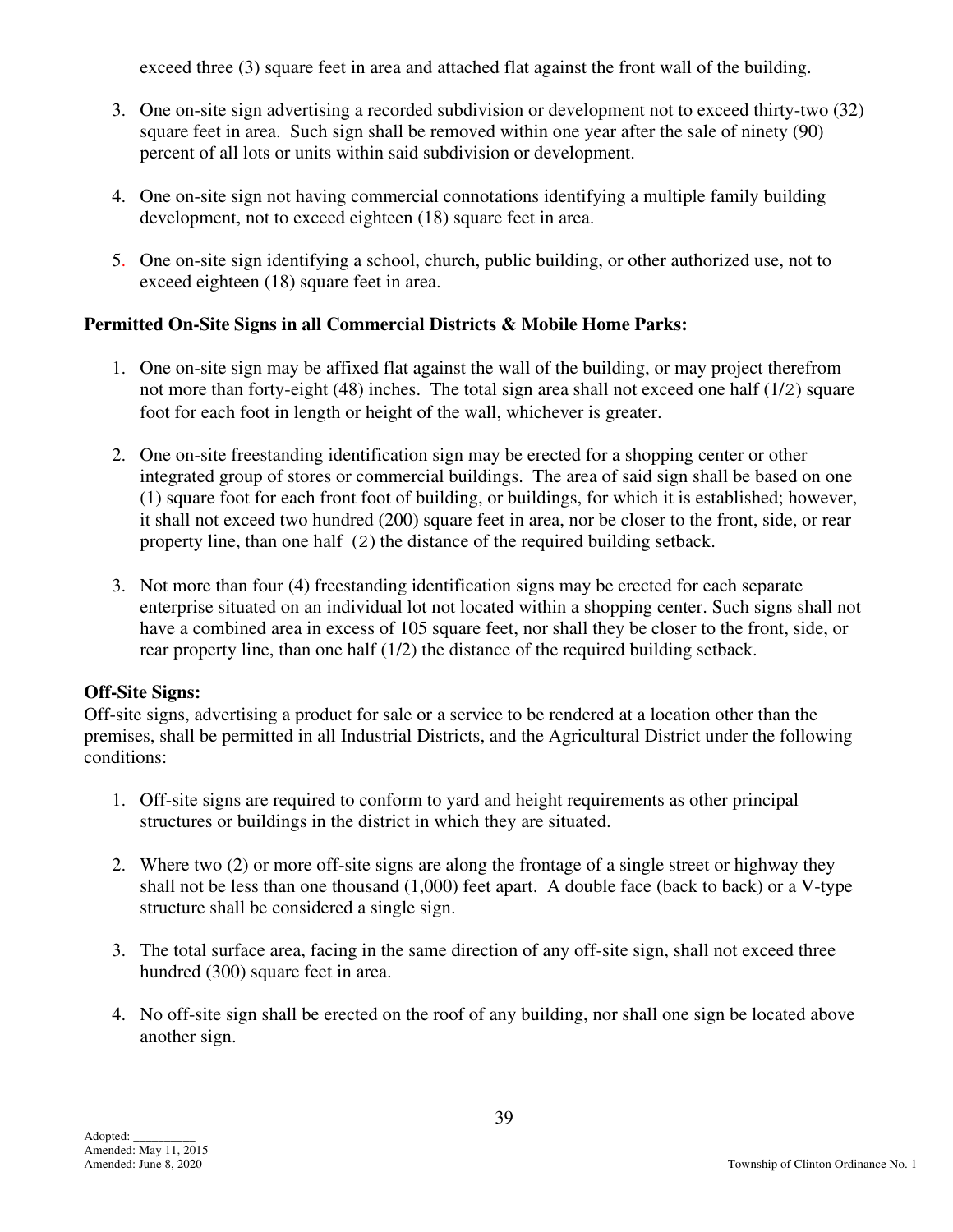5. Off-site signs may be illuminated by reflected light only, provided the source of light is not directly visible and is so arranged to reflect away from the adjoining premises and provided that such illumination shall not be so placed as to cause confusion or a hazard to traffic or conflict with traffic control signs or lights. No illumination involving movement by reason of lighting arrangement or other devices shall be permitted.

### **Signs for Automobile Service Stations:**

Notwithstanding other provisions of this Ordinance, one (1) permanently installed sign shall be permitted on each street frontage, located no closer to the property line than ten (10) feet, and installed so that a clear view of street traffic by motorists or pedestrians shall not be obstructed in any way to a height of sixteen (16) feet other than necessary supports, and not exceeding twenty-five (25) square feet in area. A sign or legend may also be placed flat on the main building or fuel pump canopies.

#### **Elimination of Nonconforming Signs:**

The provisions of Section 5.7 shall apply to all nonconforming signs.

# **SECTION 5.3 - OFF-STREET PARKING REQUIREMENTS**

In all districts, there shall be provided at the time any building, structure, or use is established, enlarged, or increased in capacity, off-street parking spaces for motor vehicles with the requirements herein specified. Such off-street parking spaces shall be maintained, and shall not be encroached upon by structures or other uses so long as the principal building, structure, or use remains, unless an equivalent number of such spaces are provided elsewhere in conformance with this Ordinance. Access routes shall be limited and defined.

#### **Plans:**

Plans and specifications showing required off-street parking spaces, including the means of access and interior circulation, shall be submitted to the Zoning Inspector for review at the time of application for a zoning compliance permit for the erection or enlargement of a building.

#### **Location of Off-Street Parking Area:**

Required off-street parking facilities shall be located on the same lot as the principal building or on a lot within three hundred (300) feet thereof except that the distance shall not be less than one hundred fifty (150) feet for any dwelling unit. The distance specified shall be measured from the nearest point of the parking facility to the nearest point of the building or use that such facility is required to serve.

#### **Parking in Residential Districts:**

Parking of motor vehicles in residential districts shall be limited to passenger vehicles, and not more than one commercial vehicle of the light delivery type, not to exceed three fourths (3/4) ton shall be permitted per dwelling unit. The parking of any other type of commercial vehicle, except for those parked on school or church property, is prohibited in a residential district.

# **Off-Street Parking Area Design:**

 1. Each off-street parking space for automobiles shall be not less than nine (9) feet in width and eighteen (18) feet in depth for all angular, perpendicular, or parallel type parking, exclusive of access drives or aisles, and shall be of usable shape and condition.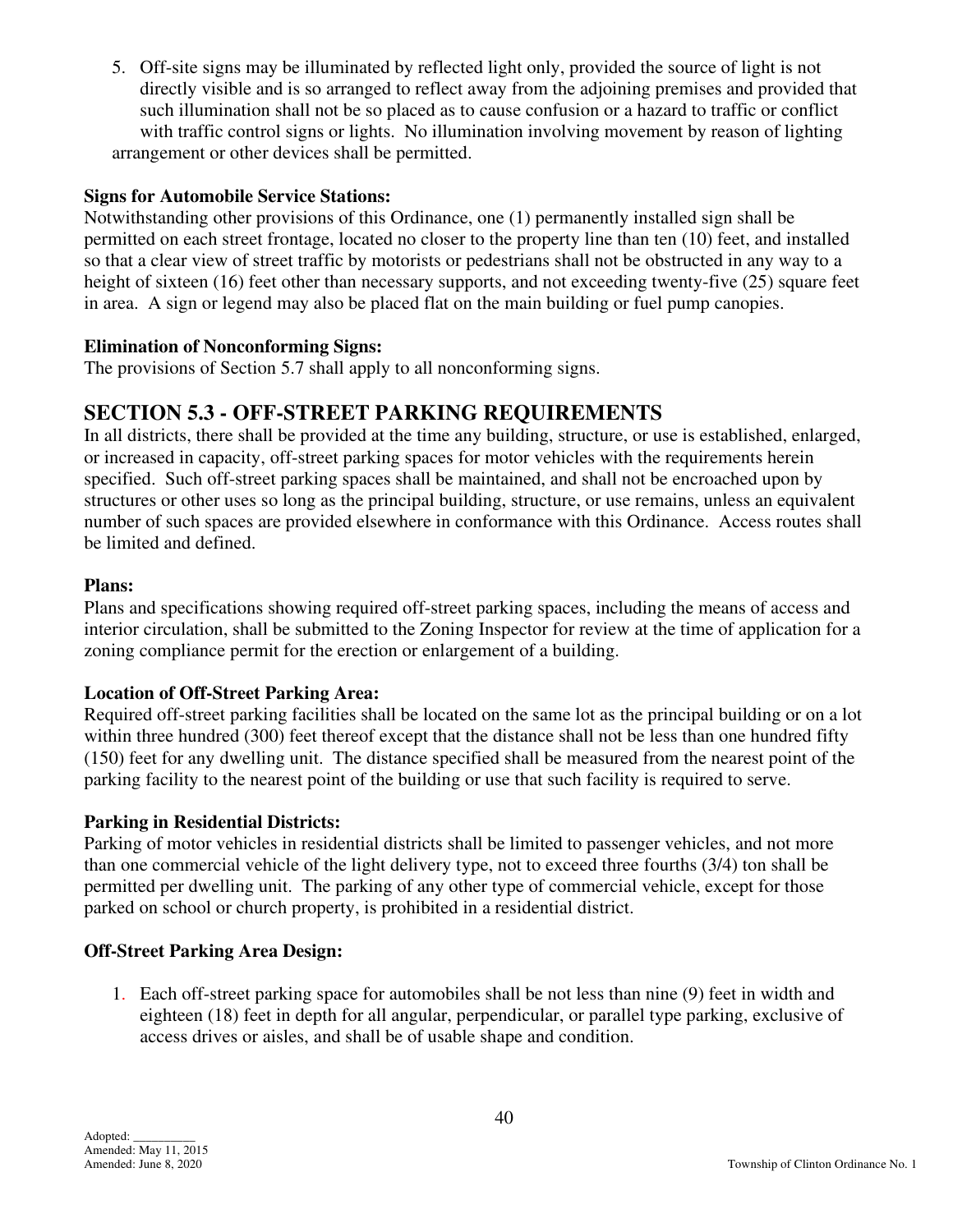- 2. There shall be provided a minimum access drive of twelve (12) feet in width for one-way traffic and twenty (20) feet for two-way traffic, and where a turning radius is necessary, it will be of such an area as to reasonably allow an unobstructed flow of vehicles.
- 3. Parking aisles for automobiles shall be of sufficient width to allow a minimum turning movement in and out of parking spaces. The minimum width of such aisles shall be:
	- a. For ninety (90°) degree perpendicular parking, the aisle shall not be less than twenty-two (22) feet in width.
	- b. For sixty  $(60^{\circ})$  degree parking, the aisle shall not be less than eighteen  $(18)$  feet.
	- c. For forty-five (45°) degree parking, the aisle shall not be less than thirteen (13) feet in width, for one-way traffic and eighteen (18) feet in width for two-way traffic.
	- d. For parallel parking, the aisle shall not be less than ten (10) feet in width.
- 4. There shall be four (4) foot pedestrian walkways to assure pedestrian safety from parking space to use structures.
- 5. All off-street parking spaces shall not be closer than five (5) feet to any property line, except where a wall, fence, or compact planting strip exists as a parking barrier along the property line.
- 6. All off-street parking areas shall be drained so as to prevent drainage to abutting properties and shall be constructed of materials which will have a dust free surface resistant to erosion.
- 7. Any lighting fixtures used to illuminate any off-street parking area shall be so arranged as to reflect the light away from any adjoining residential or institutional premises, or public roadways.
- 8. Any off-street parking area providing space for five (5) or more vehicles shall be effectively screened on any side which adjoins or faces property adjoining a residential lot or institution, by a wall, fence, or compact planting not less than four (4) feet in height. Plantings shall be maintained in good condition and not encroach on adjoining property.
- 9 All off-street parking areas that make it necessary for vehicles to back out directly into public roads are prohibited, provided that this prohibition shall not apply to off-street parking areas of one or two family dwellings.

# Collective parking:

Requirements for the provision of parking facilities with respect to two or more property uses of the same or different types may be satisfied if the permanent allocation of the requisite number of spaces designated is not less than the sum of individual requirements.

# **Determining Requirements:**

For the purposes of determining off-street parking requirements the following units of measurement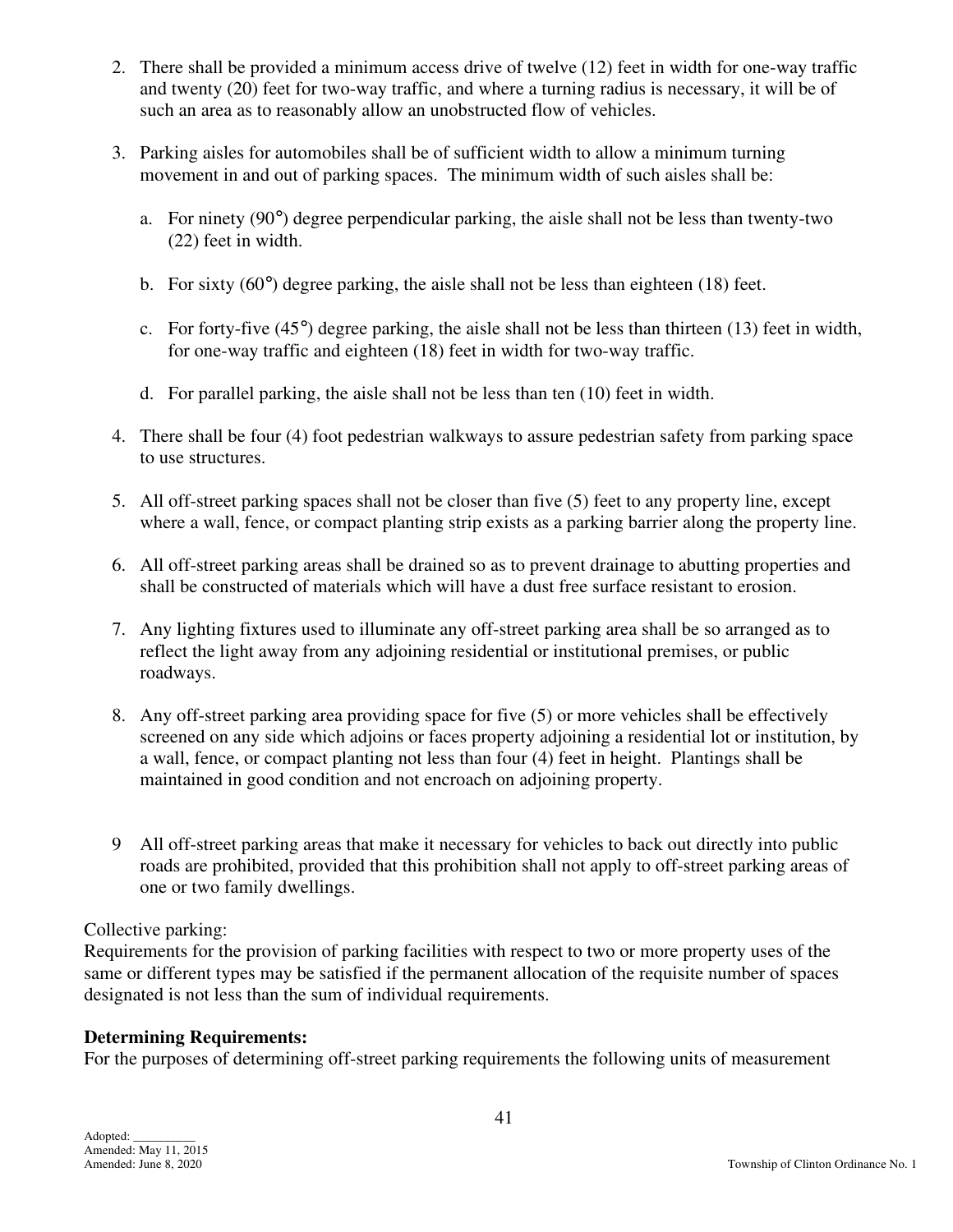shall apply:

1. Floor Area:

In the case where floor area is the unit for determining the required number of off-street parking spaces, said unit shall mean the gross floor area, except that such floor area need not include any area used for parking within the principal building and need not include any area used for incidental service storage, installations of mechanical equipment, penthouse housing ventilators and heating systems, and similar uses.

2. Places of Assembly:

In stadiums, sports arenas, churches, and other places of assembly in which those in attendance occupy benches, pews, or other similar seating facilities, each eighteen (18) inches of such seating facilities shall be counted as one (1) seat. In cases where a place of assembly has both fixed seats and open assembly area, requirements shall be computed separately for each type and added together.

3. Fractions:

When units of measurement determining the number of required parking spaces result in requirement of a fractional space, any fraction up to and including one half (1/2) shall be disregarded and fractions over one half (1/2) shall require one (1) parking space.

# **Schedule of Off-Street Parking Spaces:**

The minimum required off-street parking spaces shall be set forth in the following Schedule of Off-Street Parking Spaces. Where a use is not specifically mentioned, the parking requirements of a similar or related use shall apply.

| <b>USE</b>                                      | PARKING SPACE REQUIREMENTS                              |
|-------------------------------------------------|---------------------------------------------------------|
| Automobiles or Machinery Sales & Service        | One $(1)$ space for each $(200)$ square feet of a       |
| Garages                                         | showroom floor area plus (2) spaces for each            |
|                                                 | service bay plus (1) space for each (2) employees.      |
| Bank, Business and Professional Offices         | One $(1)$ space for each $(200)$ square feet of gross   |
|                                                 | floor area                                              |
| Barber Shops & Beauty Parlors                   | One $(1)$ space for each chair plus $(1)$ space for     |
|                                                 | each employee.                                          |
| <b>Bowling Alleys</b>                           | Seven (7) spaces for each alley                         |
| Churches, Auditoriums, Stadiums, Sports Arenas, | One $(1)$ space for each $(4)$ seats                    |
| Theaters, Dance Halls, Assembly Halls and other |                                                         |
| schools                                         |                                                         |
| Drive-In Establishments                         | One $(1)$ space for each $(15)$ square feet of building |
|                                                 | space.                                                  |
| Drive-In Theaters                               | One (1) space for each outdoor speaker facility         |
|                                                 | plus (1) space per each (2) employees.                  |
| Dwelling Unit                                   | Two (2) spaces for each family or dwelling unit,        |
|                                                 | except for housing constructed for the elderly, in      |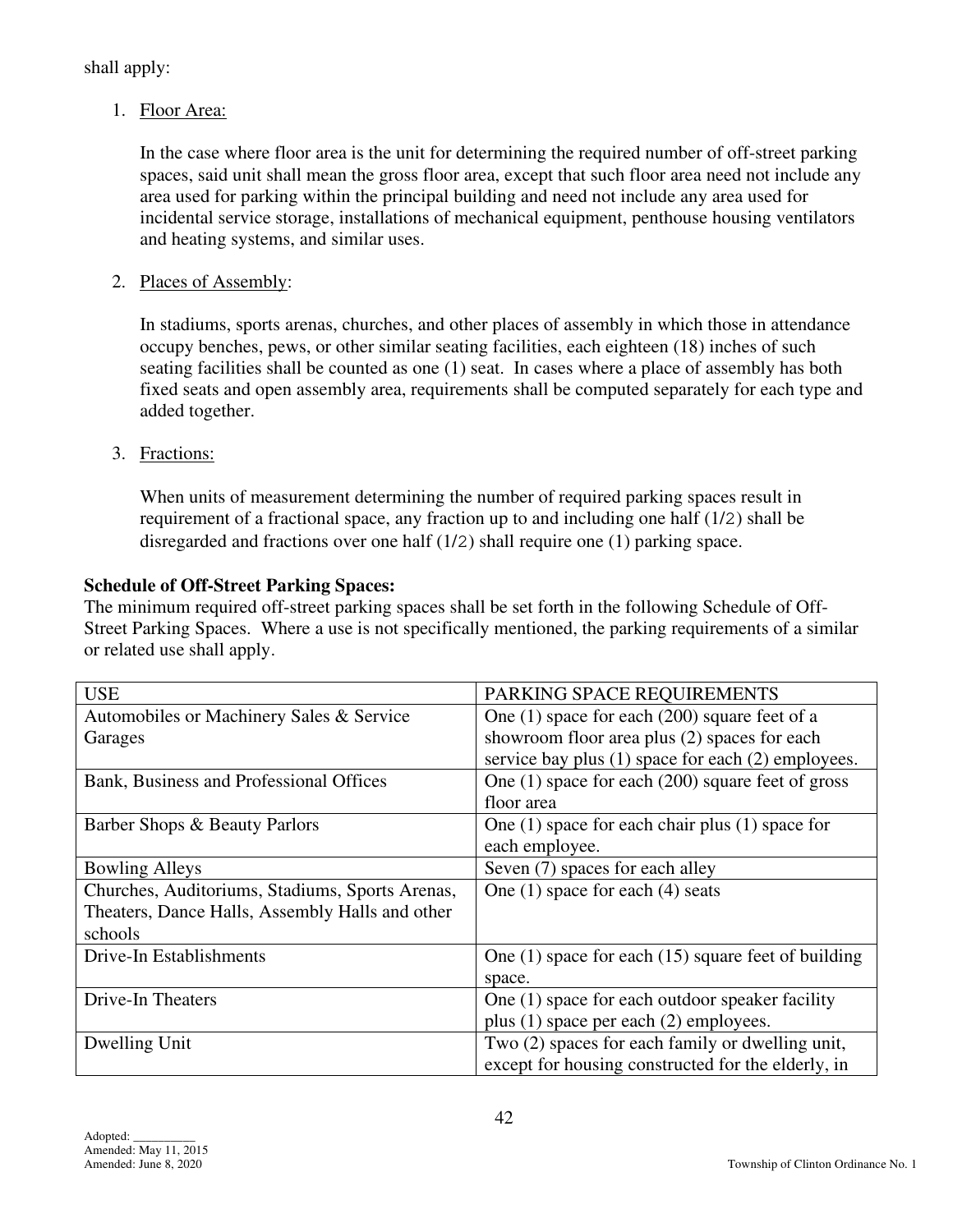|                                                    | such case 3/4 spaces per unit shall be provided                           |  |  |
|----------------------------------------------------|---------------------------------------------------------------------------|--|--|
| <b>Funeral Homes and Mortuaries</b>                | Four $(4)$ spaces for each parlor and $(1)$ space for                     |  |  |
|                                                    | each (50) square feet of floor area plus (1) space                        |  |  |
|                                                    | for each fleet vehicle                                                    |  |  |
| Furniture, Appliances Stores, Household            | One (1) space for each (400) square feet of floor                         |  |  |
| <b>Equipment and Furniture Repair Shops</b>        | area.                                                                     |  |  |
| <b>Golf Courses</b>                                | Six $(6)$ spaces for each golf hole and $(1)$ space for<br>each employee. |  |  |
| Hospitals                                          | One (1) space for each bed, excluding basinets                            |  |  |
|                                                    | plus (1) space for each bassinette plus (1) space for                     |  |  |
|                                                    | each (2) employees.                                                       |  |  |
| Hotels, Motels, Lodging Houses, Board Homes        | One (1) space for each living unit plus (1) space                         |  |  |
|                                                    | for each $(2)$ employees                                                  |  |  |
| <b>Auto Service Stations</b>                       | One (1) space for each (800) square feet of floor                         |  |  |
|                                                    | area plus (1) space for each (4) employees.                               |  |  |
| Manufacturing, Fabricating, Processing and         | One $(1)$ space for each $(2)$ employees on maximum                       |  |  |
| Bottling Plants, Research and Testing Laboratories | shift.                                                                    |  |  |
| <b>Medical and Dental Clinics</b>                  | One (1) space for each (200) square feet of floor                         |  |  |
|                                                    | area plus (1) space for each employee.                                    |  |  |
| <b>Mobile Home Sales</b>                           | Four (4) spaces plus (1) space for each employee                          |  |  |
| Restaurants, Beer Parlors, Taverns and Night       | One (1) space for each (2) patrons maximum                                |  |  |
| Clubs                                              | seating capacity plus $(1)$ space for each $(2)$                          |  |  |
|                                                    | employees.                                                                |  |  |
| Self-Service Laundry or Dry Cleaning Stores        | One space for each (2) washing and/or dry                                 |  |  |
|                                                    | cleaning machines.                                                        |  |  |
| Elementary and Junior, private or public           | One (1) space for each employee normally                                  |  |  |
|                                                    | engaged in or about the building or grounds plus                          |  |  |
|                                                    | (1) space for each (03) student enrolled.                                 |  |  |
| Senior High School and Institutions of High        | One (1) space for each employee in or about the                           |  |  |
| Learning, private or public                        | building or grounds plus $(1)$ space for each $(4)$                       |  |  |
|                                                    | students                                                                  |  |  |
| Supermarket, Self Service Food and Discount        | One $(1)$ space for each $(200)$ square feet of floor                     |  |  |
| <b>Stores</b>                                      | area plus (1) space for each (2) employees.                               |  |  |
| <b>Wholesale Establishments and Warehouses</b>     | One (1) space for each (400) square feet of floor                         |  |  |
|                                                    | area plus $(1)$ space for each $(2)$ employees.                           |  |  |

# **Exception:**

The parking requirements for all uses proposed on a lot shall be cumulative, unless the Planning Commission shall find that the parking requirements of a particular land use occur at different hours from those of other contiguous land uses, such that particular land use parking areas can be advantageously used during non-conflicting hours by the other contiguous land use, in which event the required parking spaces for such particular land use may be reduced by the Planning Commission to a minimum of the greatest number of spaces required for any of such contiguous land uses.

# **SECTION 5.4 - OFF-STREET LOADING AND UNLOADING REQUIREMENTS**

In connection with every building, structure, or use hereafter erected, except single and two-family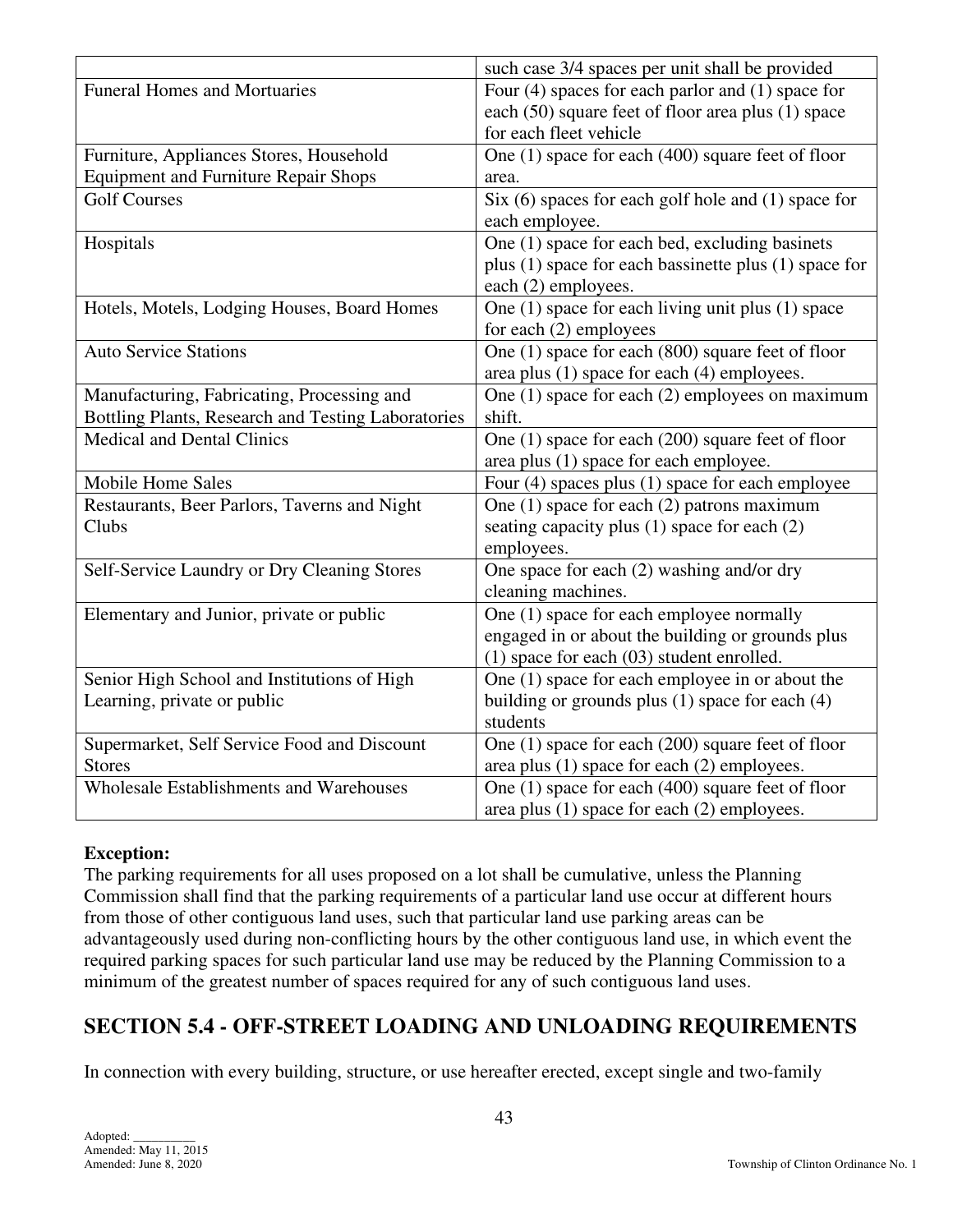dwelling unit structures, which customarily receive or distribute material or merchandise by vehicle, there shall be provided on the same lot with such buildings, off-street loading and unloading space.

### **Plans:**

Plans and specifications showing required loading and unloading spaces including the means of ingress and egress and interior circulation shall be submitted to the Zoning Inspector for review at the time of application for a zoning compliance permit.

### **Off-Street Loading Area Design:**

- 1. Each off-street loading and unloading space shall not be less than ten (10) feet in width and fifty-five (55) feet in length measured from lot line with not less than fifteen (15) feet in height clearance.
- 2. Any loading/unloading space shall not be closer than fifty (50) feet to any other lot located in any residential district unless wholly within a completely enclosed building or unless enclosed on all sides by a wall, fence, or compact planting not less than six (6) Feet in height.
- 3. All off-street loading and unloading facilities that make it necessary to back out directly into a public road shall be prohibited.

Off-Street Loading Area Space Requirements:

- 1. In the case of mixed uses on one lot or parcel, the total requirements for off-street loadingunloading facilities shall be the sum of the various uses computed separately.
- 2. All retail sales facilities having over five thousand (5,000) square feet of gross floor area shall be provided with at least one (1) off-street loading/unloading space, and for every additional twenty thousand (20,000) square feet of gross floor space, or fraction thereof, one (1) additional loading/unloading space.
- 3. All industrial and wholesale commercial land uses shall provide one (1) loading space for each ten thousand (10,000) square feet of floor space, with a minimum of two (2) loading spaces.

# **SECTION 5.5 - CONDITIONAL USES:**

The formulation and enactment of this Ordinance is based upon the division of the Township of Clinton into districts in each of which are permitted specified uses which are mutually compatible. In addition to such permitted compatible uses however, there are certain other uses which it may be necessary or desirable to allow in certain locations in certain districts, but which because of their actual or potential impact on neighboring uses or public facilities, need to be carefully regulated with respect to their location for the protection of the health, safety and welfare of Clinton Township. Such uses, on account of their peculiar location, need or the nature of the service offered, may have to be established in a district in which they cannot be reasonably allowed as a permitted use.

# **Authority to Grant Permits:**

The Planning Commission as hereinafter provided, shall have the authority to recommend to the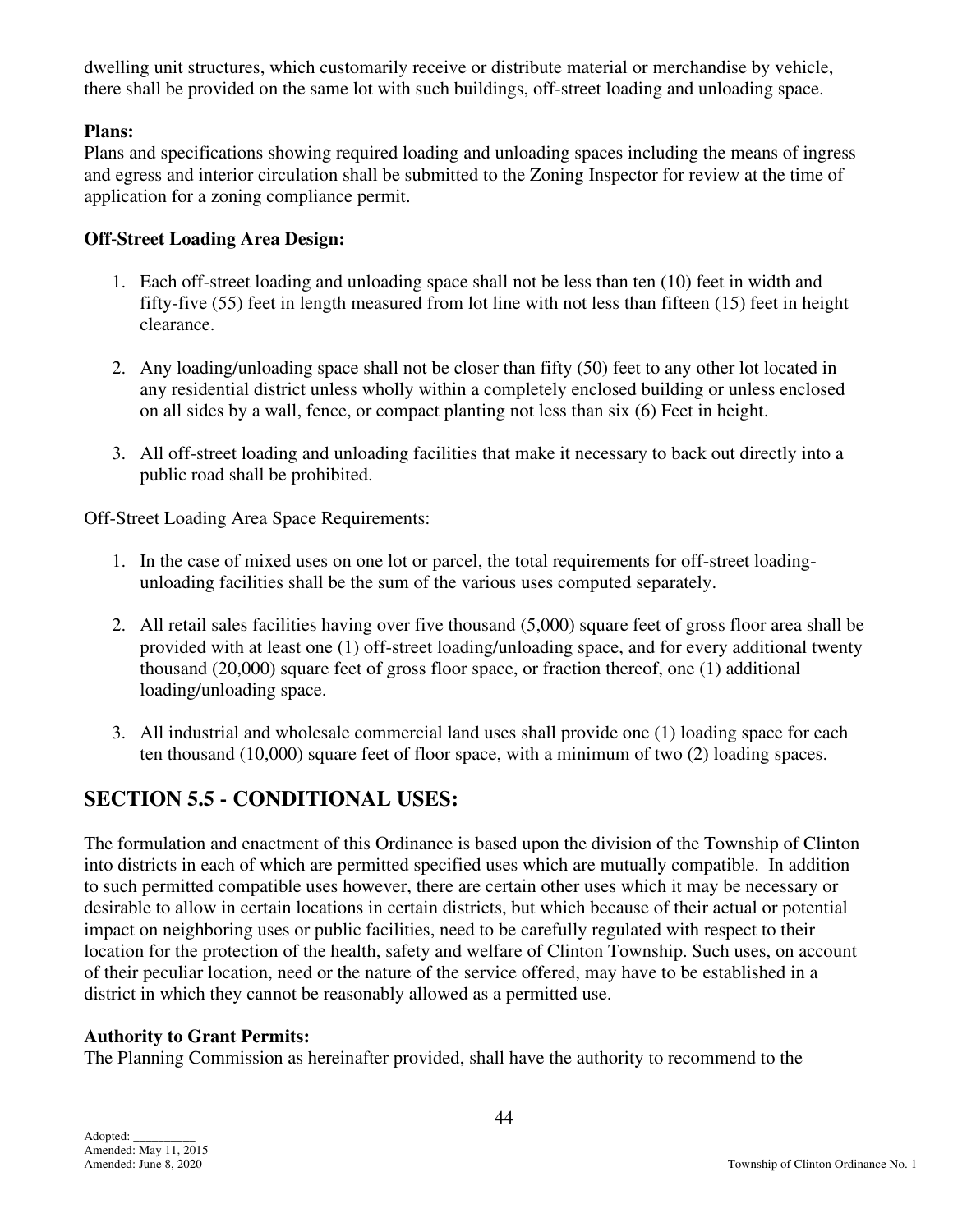Township Board to grant conditional use permits, subject to such conditions of design, operation, and safeguards as the Township Board may determine for all conditional uses specified in the various district provisions of this Ordinance. In addition, the Planning Commission may recommend such other uses as may be in accordance with, and subject to all restrictions and safeguards, of Section 5.5 et seq. of this Ordinance with the Township Board having authority to approve or disapprove in order that the Township Board will have discretion to recommend and permit a use not specified as a conditional use within the various district provisions of this Ordinance. If such a use is recommended by the Planning Commission and subsequently approved by the Township Board then such use is not to be construed as a precedent in either the approval or denial of any similar or identical use within any district of this Ordinance.

#### **Application and Fee:**

Application for any Conditional Use Permit permissible under the provisions of this Ordinance shall be made to the Planning Commission through the Clinton Township Clerk by filling in an official conditional use permit application form, submitting required data, exhibits, and information and depositing the required fee as established by resolution of the Clinton Township Board. No part of such fee shall be returnable to the applicant.

#### **Data, Exhibits, and Information Required in Application:**

An application for a conditional use permit shall contain the applicant's name and address in full, a statement that the applicant is the owner involved or is acting on the owner's behalf, the address of the property involved; an accurate survey drawing of said property showing the existing and proposed location of all structures thereon, the types thereof, and their uses; and a statement of supporting data, exhibits, information, and evidence regarding the required findings set forth in this Ordinance.

#### **Public Hearings:**

After a preliminary review of the site plan and an application for a Conditional Use Permit, the Planning Commission shall hold a hearing on the site plan and conditional use request. Notice of hearing shall be given in accordance with Article VIII of this Ordinance.

# **Required Standards and Findings for Making Determination:**

The Planning Commission shall review the particular circumstances and facts of each proposed use in terms of the following standards and required findings, and shall find and record adequate data, information, and evidence to determine if such a use on the proposed site, lot, or parcel meets the following requirements:

- 1. Will be harmonious with and in accordance with the general objectives, intent, and purposes of this Ordinance.
- 2. Will be designed, constructed, operated, maintained, and managed so as to be harmonious and appropriate in appearance with existing or intended character of the general vicinity.
- 3. Will be served adequately by essential public facilities and services, such as: highways, streets, police and fire protection, drainage structures, refuse disposal, or that the persons or agencies responsible for the establishment of the proposed use shall be able to provide adequately any such service.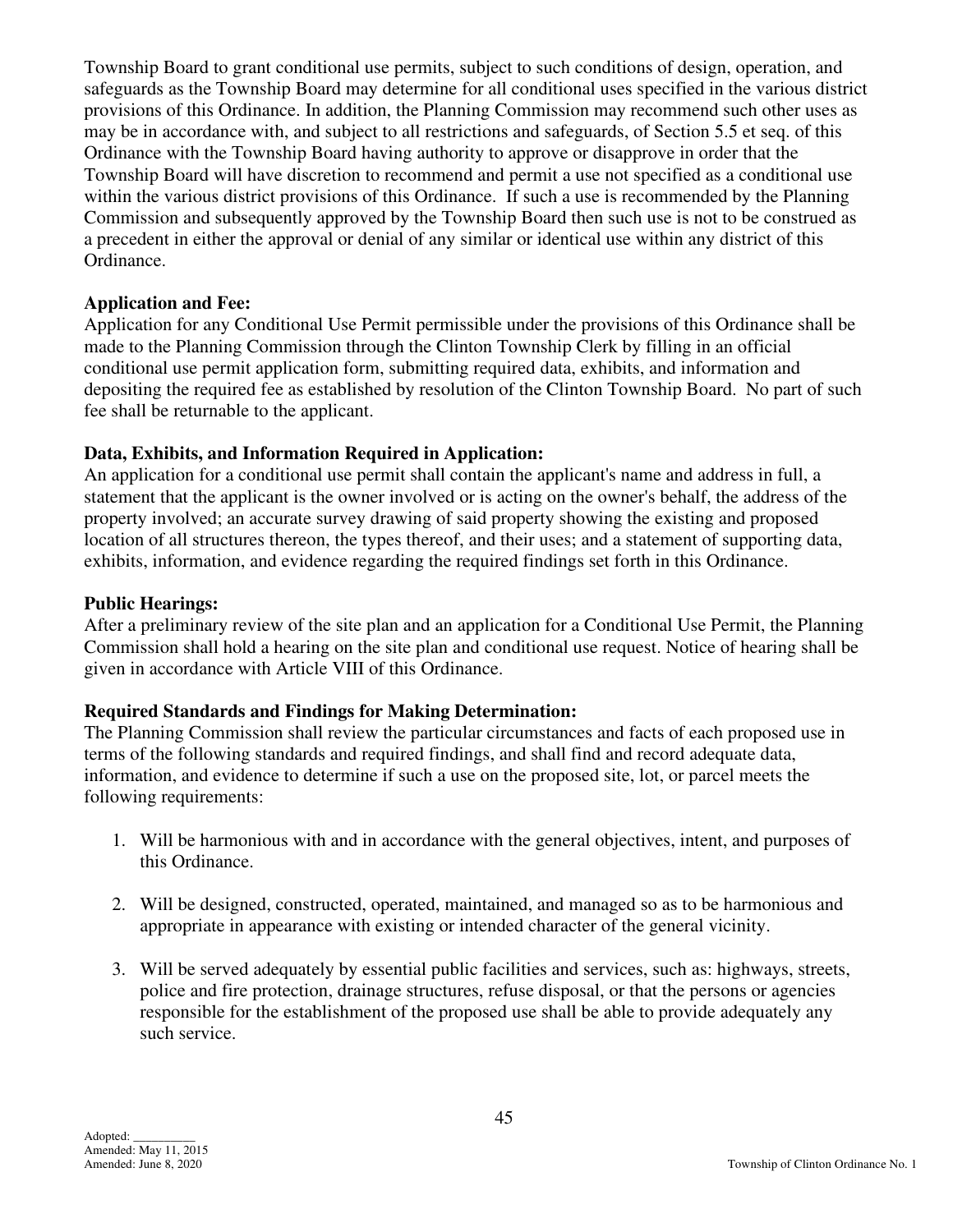- 4. Will not be hazardous or disturbing to existing or future neighboring uses.
- 5. Will not create excessive additional requirements at public cost for public facilities and services.

# **Determination and Imposition of Conditions:**

If the facts presented in the case do not reasonably establish that the findings and standards set forth in this Ordinance will apply to the proposed use, the Planning Commission shall not recommend to the Township Board that said Township Board should grant a conditional use permit. In recommending that a conditional use permit should be granted by the Township Board, the Planning Commission shall recommend such conditions of use as it deems necessary and reasonable, and the reasons therefore to protect the best interest of Clinton Township and the surrounding property owners, and occupants to achieve the objectives of this Ordinance.

# **Approval, Grant or Permit:**

Upon holding a public hearing and the finding that the requirements of subsection 5.5.2 through 5.5.6 of this Ordinance have been satisfactorily met by the applicant, the Planning Commission shall within thirty (30) days recommend approval or disapproval to the Clinton Township Board. When the Board gives final approval, a conditional use permit shall be issued to the applicant. The Township Board shall within forty-five (45) days grant or refuse such permit, and if granted, shall forward copies or this permit to the applicant, Clerk, Zoning Inspector, and Planning Commission. The Zoning Inspector shall not issue a zoning compliance permit until he has received a copy of the conditional use permit approved by the Township Board and determined that the stipulated conditions have been met. The decision to approve or deny a request for a Conditional Use Permit shall be retained as a part of the record of action on the request and shall incorporate a statement of Findings and conclusions which specify such approval or denial.

# **Voiding of Conditional Use Permit:**

Any conditional use permit granted under this Ordinance shall become null and void and fees forfeited unless construction and/or use is commenced within a period of not more than two hundred ten (210) days and completed within a period of not more than five hundred and seventy-five (575) days of the date of issuance. The period for initiating and completion of said conditional use permit shall be determined at the time the conditional use permit is granted. No use provided for under the conditional use granted shall be initiated until all the terms and conditions of the conditional use are met. A violation of a requirement, condition, or safeguard shall be considered a violation of this Ordinance and grounds for the Planning Commission and or Township Board to terminate and cancel a conditional use permit.

A performance bond may be required by the Clinton Township Board as specified in Section2.1.

# **Additional Development Requirements for Certain Uses:**

 A conditional use permit shall not be issued for the uses specified in this subsection unless complying with the size and development requirements as herein specified. The Planning Commission may impose additional conditions and safeguards when deemed necessary.

- 1. Extraction, Soil Removal and Mining Operation. The following site and developmental requirements shall apply:
	- a. The Planning Commission shall review the request for a conditional land use approval in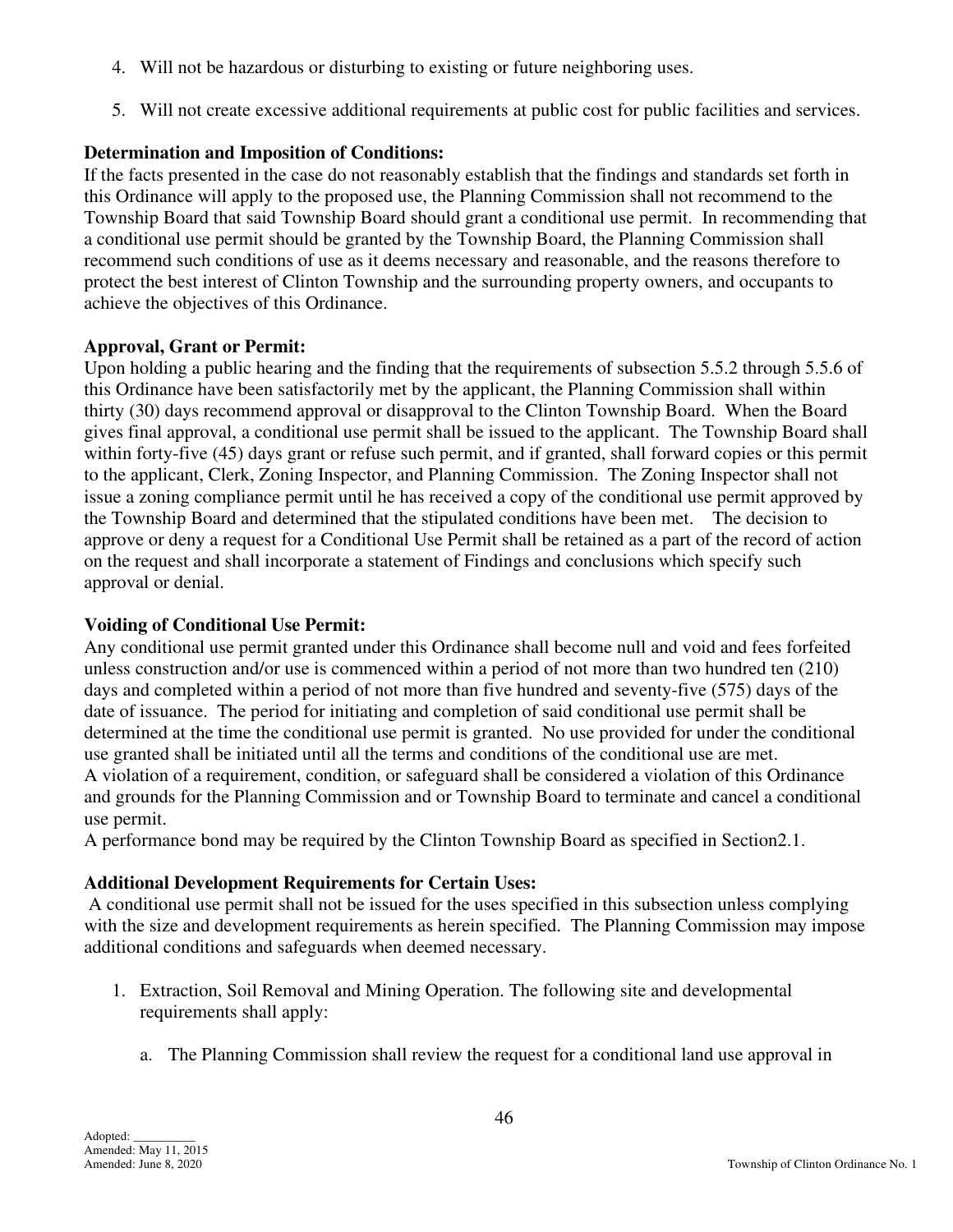conformance with Section 17.5 of this Ordinance. In furtherance of this requirement, the applicant shall submit:

- 1) A narrative description of the nature and scope of the proposed extraction operations referenced to the requirement of Section 17.5 of the Ordinance.
- 2) Reclamation plan for the site.
- b. Grant of a conditional land use approval and permit by the Township Board does not authorize the applicant to proceed with development of the site and commencement of mining activities. Should the Township Board grant a conditional use permit, the applicant shall proceed with application for a license to operate under the Township's Mineral Extraction Ordinance.
- c. On said lot no digging or excavating shall take place closer than one hundred (100) feet to any lot line, or greater distance as may be required by prevailing conditions.
- d. On said lot all roads, driveways, parking lots, and loading and unloading areas within one hundred (100) feet to any lot line shall be paved, oiled, watered, or chemically treated so as to limit nuisance to adjoining lots and public roads caused by wind-borne dust.
- e. Any odors, smoke, fumes, or dust generated on said lot by any digging, excavating, processing, stockpiling, or transportation operation and borne or able to be borne by wind shall be confined within the lines of said lot as much as possible so as not to cause a nuisance or hazard on any adjoining lot or public road.
- f. Such removal, processing, or storage shall not be conducted as to cause the pollution by any material of any surface or subsurface, watercourse, or body outside the lines of the lot on which such use shall be located.
- g. Such removal processing or storage shall not be conducted as to cause or threaten to cause the erosion by water of any land outside of said lot or of any land on said lot so that earth materials are carried outside of the lines of said lot, that such removal shall not be conducted as to alter the drainage pattern of surface or subsurface waters on adjacent property, and that in the event that such removal, processing, or storage shall cease to be conducted it shall be the continuing responsibility of the owner or operator thereof to assure that no erosion or alteration of drainage patterns as specified in this paragraph shall take place after the date of the cessation of operation.
- h. All fixed equipment and machinery shall be located at least (100) feet from any lot line and five hundred (500) feet from any residential zoning district except that in the event the zoning classification of any land within five hundred (500) feet of such equipment or machinery shall be changed to residential subsequent to the operation of such equipment or machinery the operation of such equipment or machinery may continue henceforth but in no case less than one hundred (100) feet from any lot line.
- i. There shall be erected a fence not less than six (6) feet in height around the periphery of the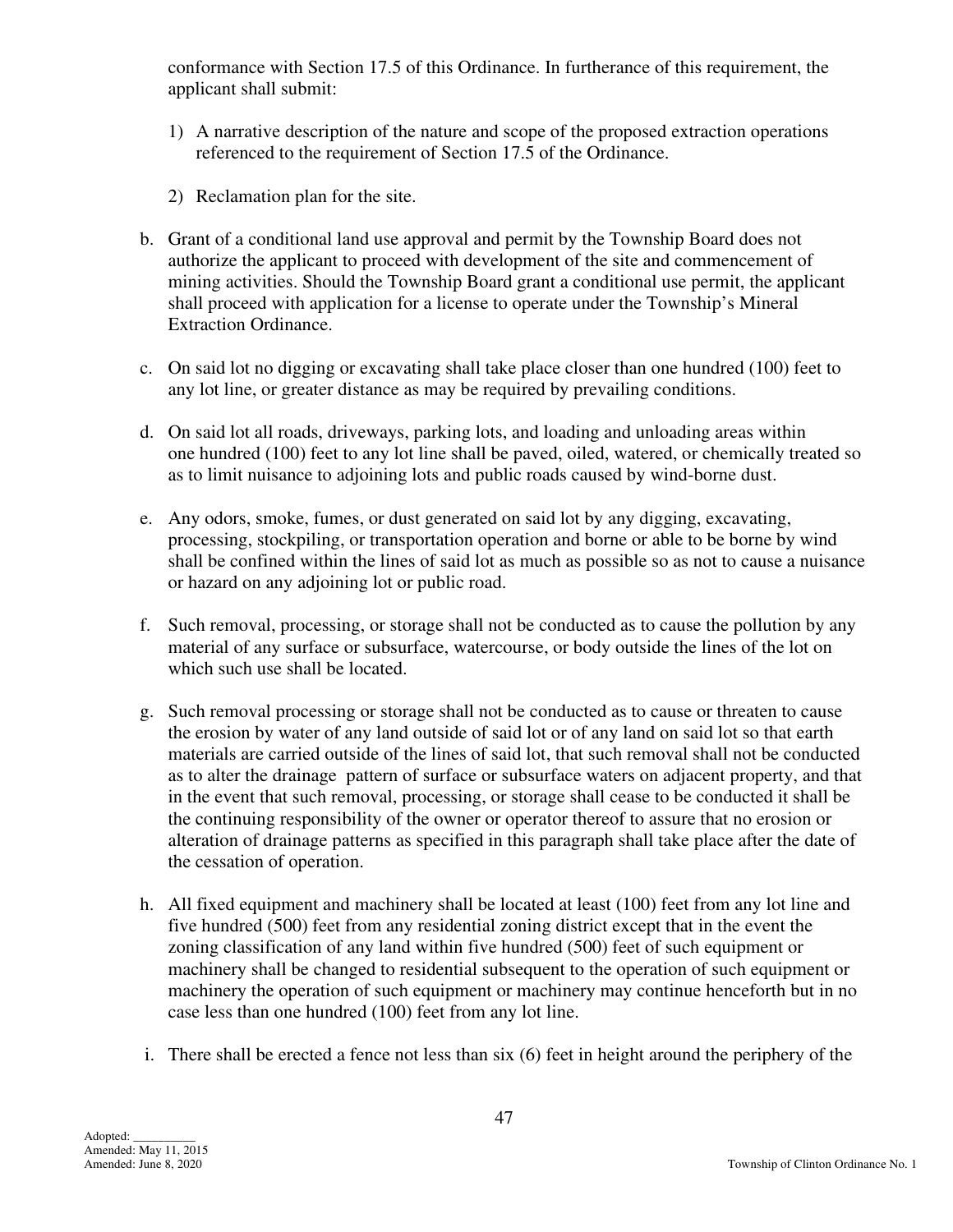development. Fences shall be adequate to prevent trespass, and shall be placed no closer than fifty (50) feet to the top edge of any slope.

- j. All areas within any single development shall be rehabilitated progressively as they are worked out or abandoned to a condition of being lacking in hazards, inconspicuous, and blended with the general surrounding ground form so as to appear reasonably natural.
- k. The Operator shall file with the Planning Commission and the Zoning Inspector a detailed plan for the restoration of the development area which shall include the anticipated future use of the restored land, the proposed final topography indicated by contour lines of not greater interval than five (5) feet, steps which shall be taken to conserve topsoil; proposed and final landscaping; and the location of future roads, drives, drainage courses, and/or other improvements contemplated. Said plans shall be subject to review and modification from time to time by the Planning Commission. The anticipated cost of carrying out the plans of restoration shall be included with said plans.
- l. The operator shall file with the Township of Clinton a performance bond, payable to the Township of Clinton and conditioned on the faithful performance of all requirements contained in the approved restoration plan. The amount of the required bond which will reflect the anticipated cost of restoration shall be fixed by the Clinton Township Board. The bond shall be released upon written certification of the Zoning Inspector that the restoration is complete and in compliance with the restoration plan.
- m. The permit or each renewal thereof shall be for a period of not more than five (5) years and shall be renewable only upon reapplication, a redetermination by the Planning Commission and a filing of a performance bond, said redetermination to be made in accordance with the requirements of this Ordinance for the issuance of a conditional use permit.

# **Junk Yards:**

In addition to and as an integral part of development, the following provisions shall apply:

- a. It is recognized by this Ordinance that the location of such materials in an open area included in this Ordinance's definition of "junk yard" will cause the reduction of the value of adjoining property. To the end that the character of the district shall be maintained and property values conserved, a solid, unpierced approved fence or wall at least seven (7) feet in height, and not less than the height of the materials on the lot on which a junk yard shall be operated, shall be erected and maintained in good repair on said lot no closer to the lot lines than the yard requirements for buildings permitted in this district. All gates, doors, and access ways through said fence or wall shall be of solid, unpierced material. In no event shall any materials included in this Ordinance's definition of "junk yard" be located on the lot on which a junk yard shall be operated in the area between the lines of said lot and the solid, unpierced fence or wall located on said lot.
- b. All traffic ingress or egress shall be on major streets, and there shall be not more than one (1) entrance way to the lot on which a junk yard shall be operated from each public road on which said lot abuts.
- c. All roads, driveways, parking lots, and loading and unloading areas within any yard of a junk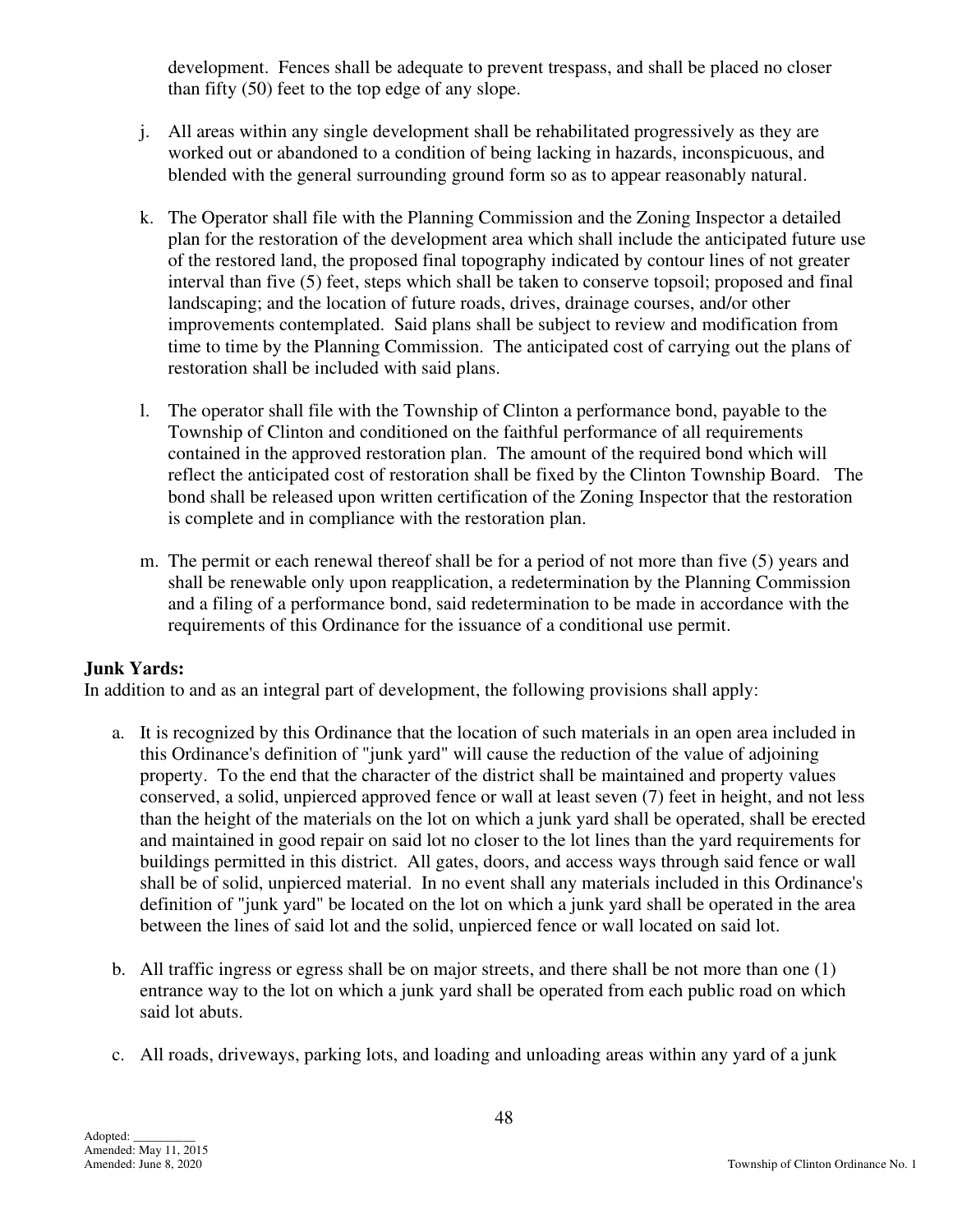yard shall be paved, oiled, watered, or chemically treated so as to limit nuisance to adjoining lots and public roads caused by wind-borne dust.

# **Drive-in Theaters:**

In addition to and as an integral part of development, the following provisions shall apply:

- a. Drive-in theaters shall be enclosed for their full periphery with a solid screen fence at least seven (7) feet in height. Fences shall be of sound construction, painted, or otherwise finished neatly and inconspicuously.
- b. All fenced-in areas shall be set back at least one hundred (100) feet from any front street or front property line.
- c. All traffic ingress or egress shall be on major streets and all local traffic movement shall be accommodated within the site so that entering and exiting vehicles will make normal and uncomplicated movements into or out of the public thoroughfare. All points of entrance or exit of motor vehicles shall be located no closer than two hundred (200) feet from the intersection of any two (2) streets or highways.

# **Planned Unit Development:**

The purpose of this section is to permit flexibility for residential, commercial, and industrial development where large tracts of land are planned with integrated and harmonious design. Where the overall design of such units demonstrates a more efficient use of land and structures, the strict regulations of this ordinance may be modified by the Planning Commission. Any planned unit development to be eligible under this provision must comply with the following requirements:

- a. The tract of land to be developed shall have a minimum area of not less than ten (10) acres.
- b. The owner of the property shall submit to the Planning Commission a plan for the use of the total tract of land as a planned unit development in accordance with the provisions of SECTION 5.6, SITE PLAN REVIEW AND APPROVAL. In addition to the site plan data specified in SECTION 5.6, the application shall contain such other pertinent information as may be necessary to make a determination that the contemplated arrangement or use would require differing from those ordinarily applicable under this ordinance.

The plan shall contain such proposed covenants, easements, and other provisions relating to the bulk, location, and density of structures, accessory uses thereto, and public facilities as may be necessary for the welfare of the planned-unit development and not inconsistent with the best interests of the entire Township of Clinton.

- c. The average density of structures of the tract may be greater than the density requirements in the district in which the planned-unit development is located, if the Planning Commission and Township Board determine that the proposed density will be harmonious with surrounding uses and will not pose a detriment to the public health, safety and welfare.
- d. The use of land shall be in conformance with the permitted uses of the district in which the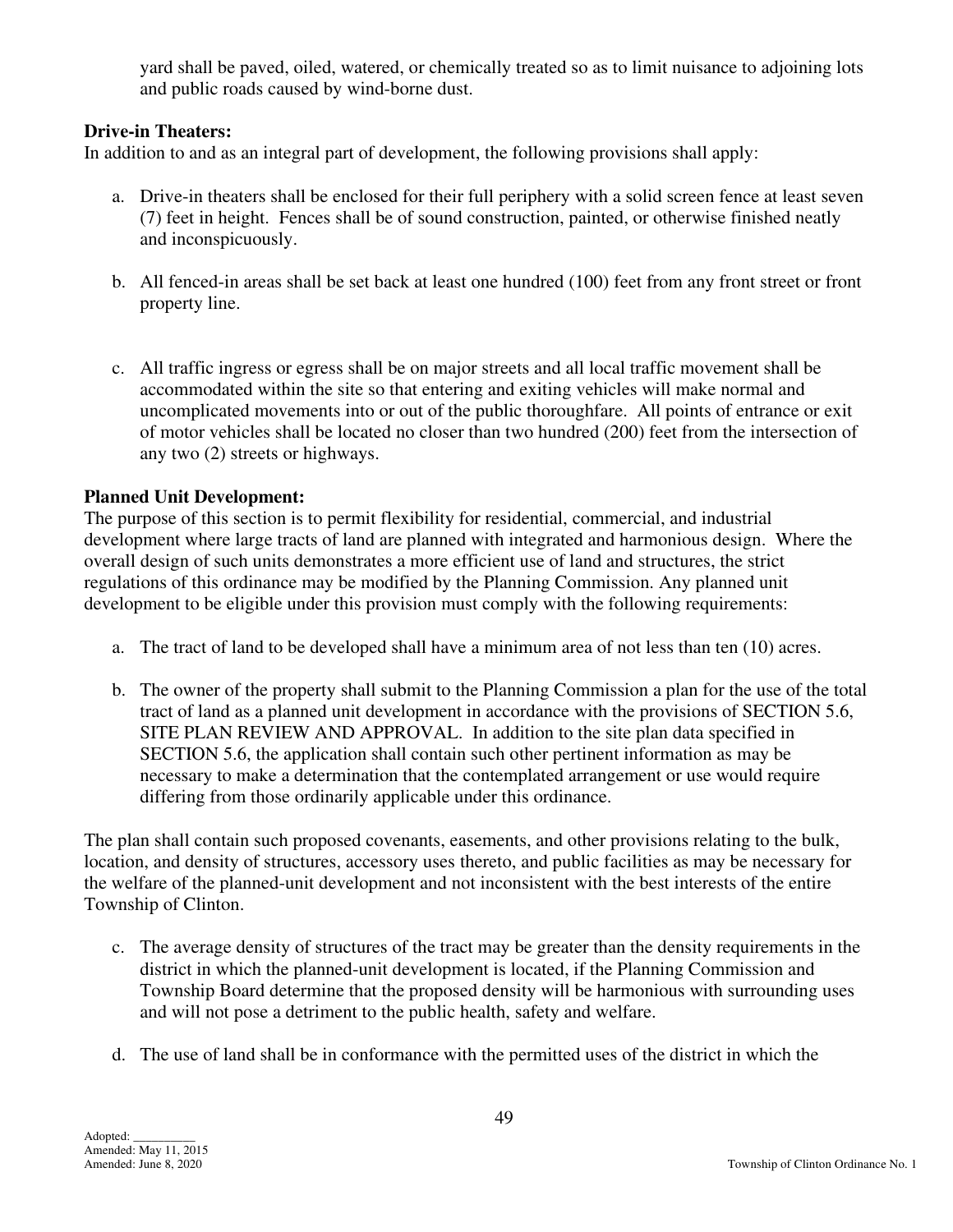proposed plan is to be located.

- e. The proposed development shall be served by adequate public facilities and service, such as: highways, streets, police and fire protection, drainage, structures, and refuse disposal. These facilities may be provided by a governmental or private organization.
- f. The proposed unit shall be of such size, composition, and arrangement that its construction, marketing, and operation is feasible as a complete unit, without dependence on any subsequent unit or development.
- g. The common open-space, common properties, individual properties, and all other elements of the planned unit development shall be so planned that they will achieve a unified environmental scheme, with open spaces and all other elements, in appropriate locations, suitably related to each other, the site, and surrounding land.

 h. The applicant may be required to dedicate land for street and park purposes by appropriate covenants to restricting areas perpetually for the duration of the planned unit development as open space for common use. The development as authorized shall be subject to all conditions so imposed, and shall be exempt from other provisions of this ordinance only to the extent specified in the authorization.

# **Mobile Home Parks:**

In addition to and as an integral part of development, the following provisions shall apply:

- a. All mobile home parks shall comply with the general rules of the Michigan Mobile Home Commission as established in compliance with Act No. 419 of the Public Act of 1976, as amended, for the State of Michigan.
- b. Every mobile home park shall be served by a central water supply system and a central sanitary sewerage system.
- c. The land area of a mobile home park shall not be less than ten (10) acres.
- d. Mobile home sites shall be at least five thousand (5000) square feet in area.
- e. Each mobile home within such park shall contain a flush toilet, sleeping accommodations, a tub or shower bath, kitchen facilities, and plumbing and electrical connections designed for attachments to appropriate external systems.
- f. Each mobile home or accessory structure site shall have side yards with each such yard having a width of not less than ten (10) feet and the aggregate width of both said yards not less than thirty (30) feet.
- g. Each mobile home site shall have front and rear yards with each such yard not less than eight (8) feet in depth and the aggregate depth of both said yards not less than twenty (20) feet.
- h. For the purposes of this section, yard width shall be determined by measurement from the mobile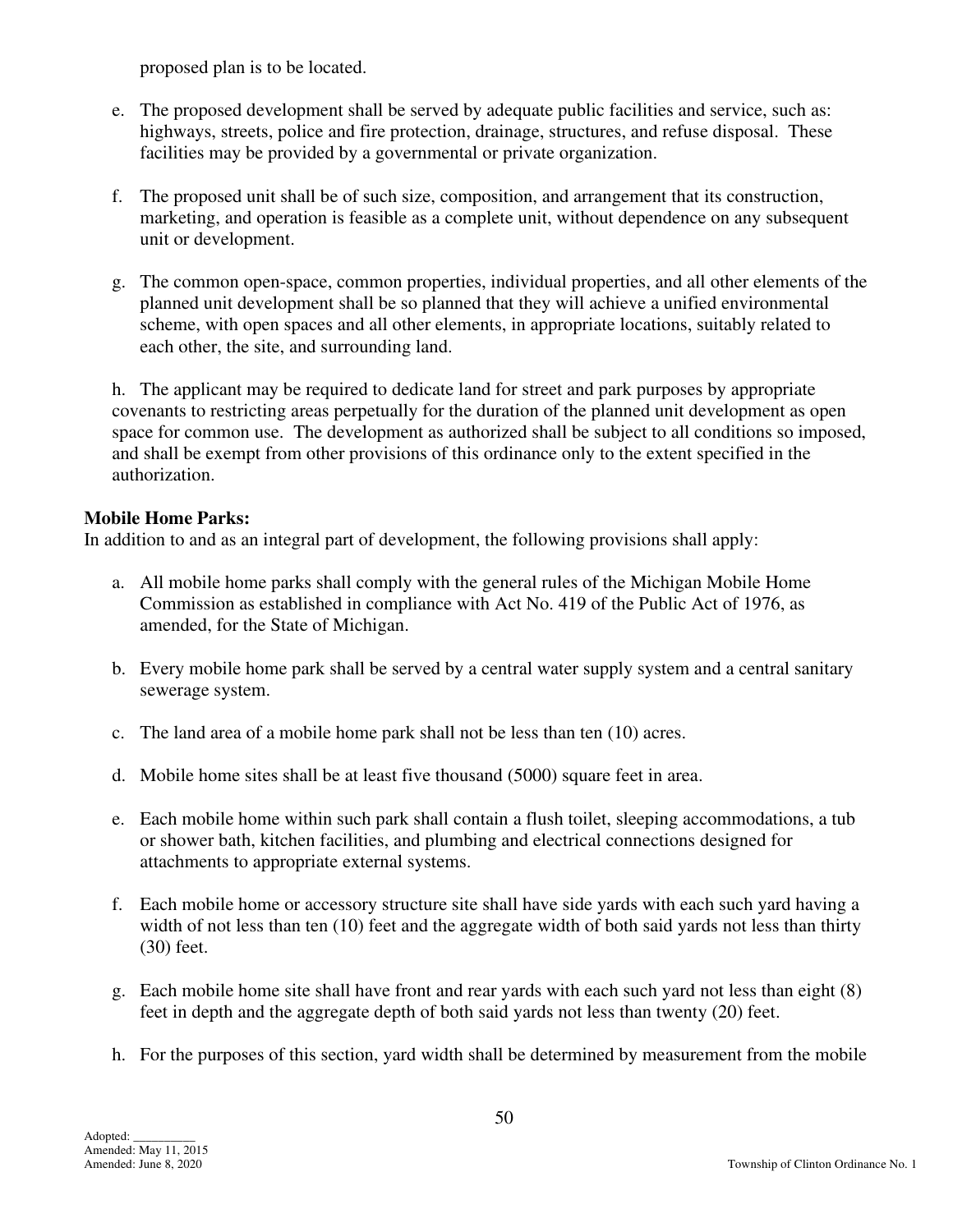home face (side) to its mobile home site boundary which every point shall not be less than the minimum width herein provided. Open patios shall be disregarded in determining yard widths. The front yard is that yard which runs from the hitch end of the mobile home to the nearest lot line. The rear yard is at the opposite end of the mobile home and side yards are at right angles to the ends.

- i. From all stands, the following minimum distances shall be maintained:
	- (1) 10 feet to the buffer strip
	- (2) 30 feet to the boundary of such park which is not a public street
	- (3) 50 feet to the right-of -way of any public street or highway
	- (4) 30 feet to any collector street of such park (parking bay or central parking drive not a collector street)

 (5) 15 feet to any parking area designed for general parking in such park (general parking defines parking bays for other than park residents)

- (6) 50 feet to any service building in such park.
- j A mobile home shall not be permitted to occupy single or multiple sites if either its length or width would cause it to occupy any minimum yard area or minimum distance prescribed herein.
- k Each mobile home site shall be provided with a minimum stand consisting of a solid concrete four (4) inch apron not less than forty-five (45) feet long nor less than eight (8) feet wide. This apron shall be so constructed, graded, and placed to be durable and adequate for the support of maximum anticipated load during all seasons.
- l. Each mobile home shall be supported on uniform jacks or blocks supplied by the mobile home park management, or identical to those supplied by management.
- m. An all-weather, hard-surfaced, outdoor patio area of not less than one hundred twenty (120) square feet shall be provided at each mobile home site, conveniently located to the entrance of the mobile home and appropriately related to open areas of the lot and other facilities, for the purpose of providing suitable outdoor living space to supplement the limited interior spaces of a mobile home.
- n. Each mobile home park shall include similarly designed enclosed storage structure or structures suitable for storage of goods and the usual effects of the inhabitants of such park, such storage space shall not be less than one hundred twenty (120) cubic feet for each mobile home. Such storage may be located on the mobile home site or in a common structure with individual lockers.
- o. Storage of goods and articles underneath any mobile home or out-of-doors at any mobile home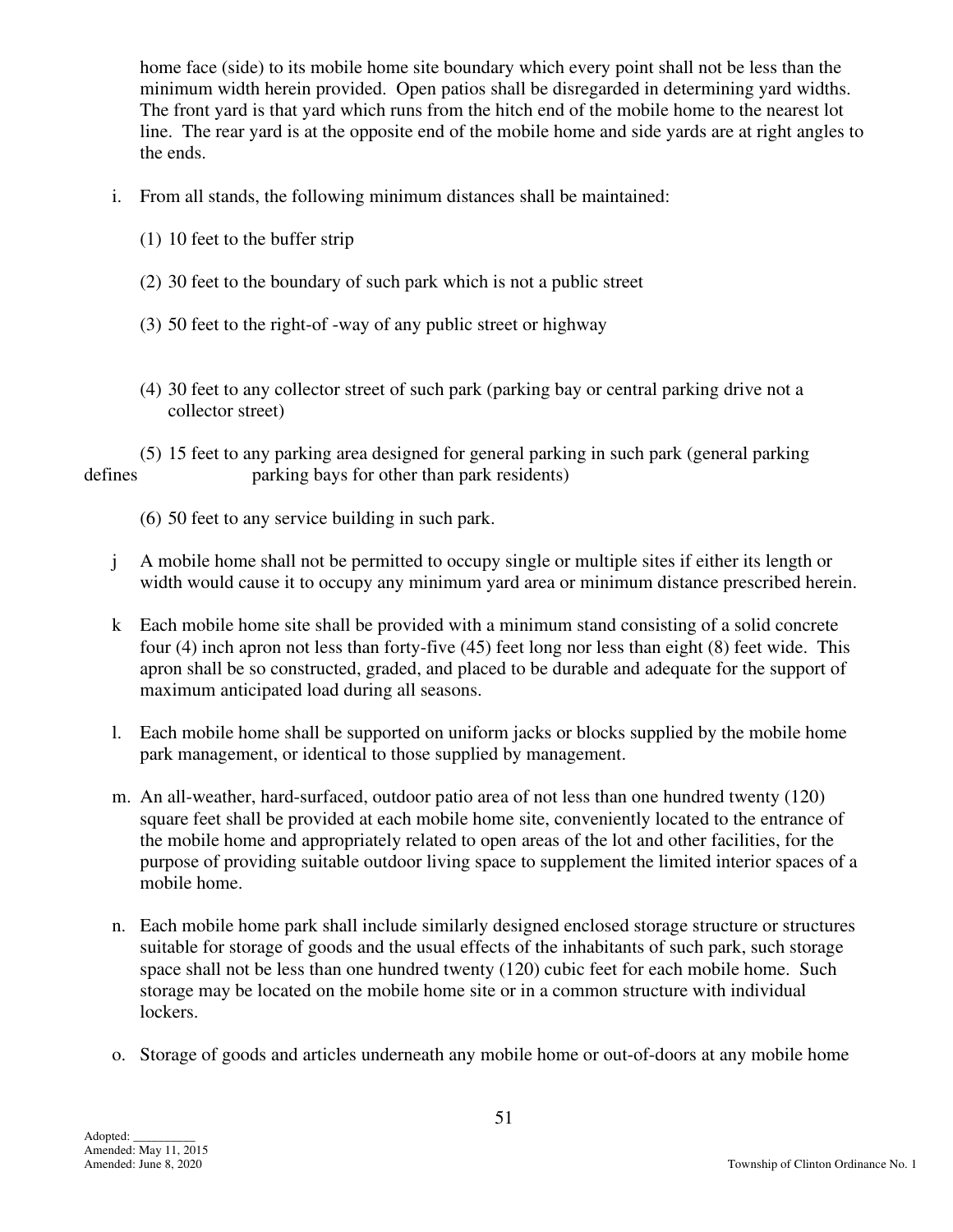site shall be prohibited.

- p. On-site outdoor laundry space of adequate area and suitable location shall be provided if park is not furnished with indoor dryers or if use of indoor dryers is not customarily acceptable to prospective occupants. Where outdoor drying space is required or desired, individual clothes drying facilities on each lot of the collapsible umbrella type of hanging apparatus shall be allowed, with park management providing a concrete-imbedded socket at each site.
- q. All mobile homes within such parks shall be suitably connected to sewer and water services provided at each mobile home site, and shall meet the requirements and be approved by the Lenawee County Health Department.
	- (1) All sanitary sewage facilities, including plumbing connections to each mobile home site, shall be constructed so that all facilities and lines are protected from freezing, from bumping or from creating any type of nuisance or health hazard. Running water from a State-tested and approved supply, designed adequately from a minimum flow of two hundred (200) gallons per day per mobile home site shall be piped to each trailer. Sewer connections shall not exceed ten (10) feet in length above ground.
	- (2) Storm drainage facilities shall be so constructed as to protect those that will reside in the mobile home park, as well as the property owner adjacent to the park.
- r. Disposal of garbage and trash:
	- (1) Any method used shall be approved by the State and inspected periodically by the Lenawee County Health Department.
	- (2) Adequate incinerators, if provided, shall be conveniently located so as not to create a nuisance and be designed so that combustible materials will be reduced to an odorless gas and inorganic ash under any weather condition.
	- (3) Trash not burned should be sorted in a conveniently located similarly designed enclosed structure or structures. The removal of non-combustible trash shall take place not less than once a week.
- s. All electric, telephone, and other lines from supply poles, or other sources to each mobile home site shall be underground. The electrical system shall be of such voltage and of such capacity to adequately serve all users in the park at peak periods. When separate meters are installed, they shall be located in a uniform manner.
- t. Any fuel oil and gas storage shall be centrally located in underground tanks, at a distance away from any mobile home site as it is found to be safe. All fuel lines leading to mobile home sites shall be underground and so designed as to conform to any State code that is found to be applicable. When separate meters are installed, each shall be located in a uniform manner.
- u. A buffer of trees and shrubs not less than twenty (20) feet in depth shall be located and maintained along all boundaries of such park excepting at established entrances and exits serving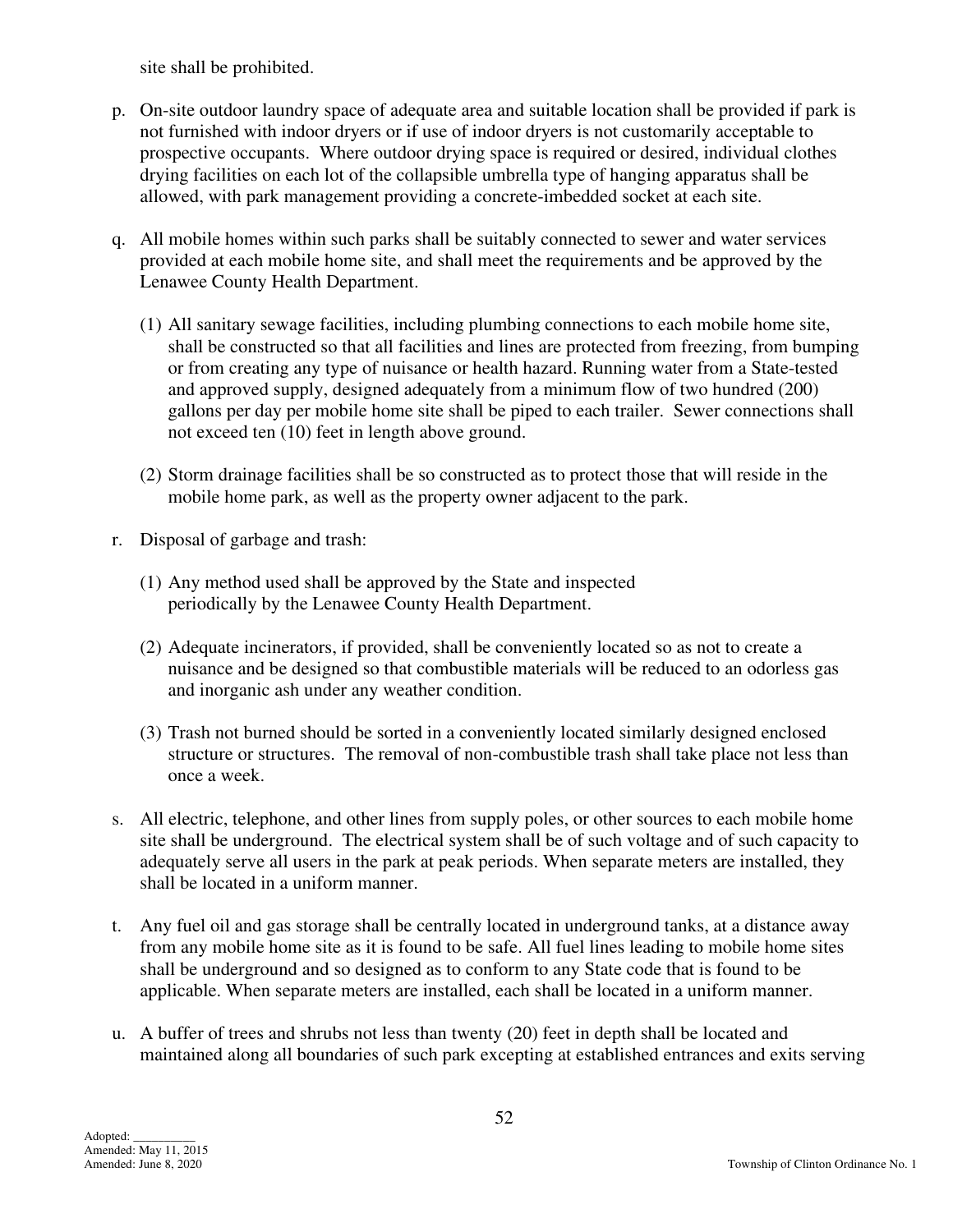such park. When necessary for health, safety, and welfare, a fence shall be required. No fences shall be higher than six (6) feet in height, to separate park from an adjacent property.

- v. A recreation space of at least three hundred (300) square feet per mobile home site in the park shall be developed and maintained by the management. This area shall not be less than one hundred (100) feet in its smallest dimension and its boundary no further than five hundred (500) feet from any mobile home site served. Streets, and parking areas and laundry rooms are not to be included as recreation space in computing the necessary area.
- w. All driveways, motor vehicle parking spaces and walkways with such parks shall be constructed with a bituminous or concrete material and adequately drained and lighted for safety and ease of movement.

|  |  |  |  | x. Minimum widths of roadways within a park shall be as follows: |
|--|--|--|--|------------------------------------------------------------------|
|--|--|--|--|------------------------------------------------------------------|

| Motor Vehicle Parking           | <b>Traffic Use</b> | Maximum Pavement Width |
|---------------------------------|--------------------|------------------------|
| Parking prohibited              | 2 way road         | 22 feet                |
| Parallel parking - 1 side only  | 2 way road         | 20 feet                |
| Parallel parking $-1$ side only | 2 way road         | 31 feet                |
| Parallel parking - 2 sides      | 1 way road         | 29 feet                |
| Parallel parking $-2$ sides     | 2 way road         | 40 feet                |

- y. Walkways shall be installed and shall not be less than four (4) feet in width excepting that walkways designed for common use of not more than three (3) mobile home sites shall be not less than three (3) feet in width.
- z. When exterior television antenna installation is necessary, a master antenna shall be installed and extended to individual stands by underground lines. Such master antenna shall be so placed as not to be a nuisance to park residents or surrounding areas.
- aa. One (1) automobile parking space shall be provided within one hundred fifty (150) feet of each mobile home site. In such park, there shall be provided additional automobile parking space in number not less than one half (2) the number of mobile home stands.
- bb. No travel trailer designed for temporary or seasonal living shall be occupied in a mobile home park.
- cc. Skirting shall be required to cover wheels, chassis and undercarriage.
- dd. Operable smoke detectors shall be required in all mobile homes located in a mobile home park.

# **Mobile Home Subdivisions, subject to the following standards:**

 a. All mobile home subdivisions shall comply with the Subdivision Control Act of 1976, being Act 288, Public Acts of Michigan, 1976, as amended.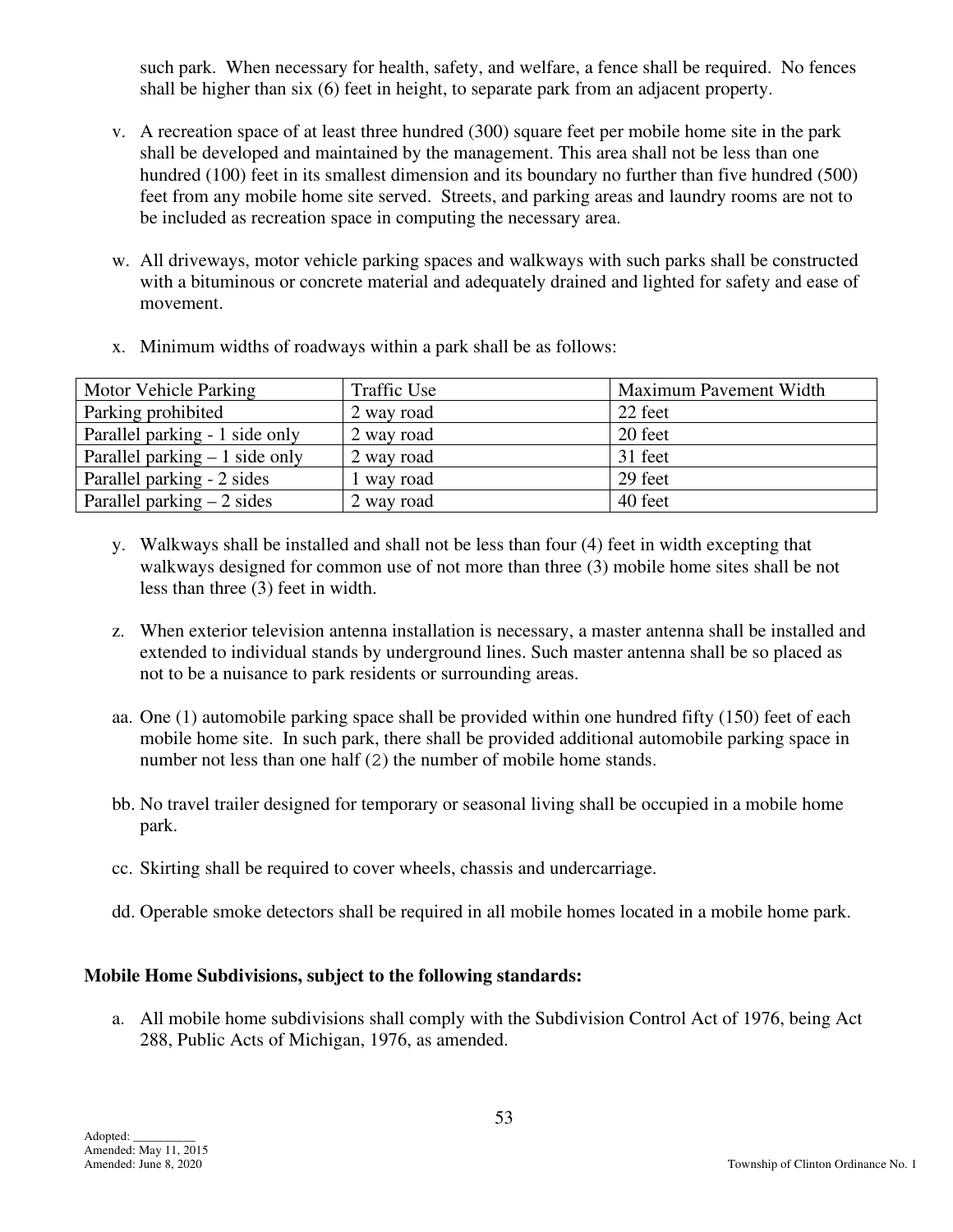- b. All mobile homes located in the mobile home subdivision shall be constructed to the standards for mobile home construction as contained in the United States Department of Housing and Urban Development (HUD) regulations entitled "Mobile Home Construction and Safety Standards," effective June 15, 1976, as amended.
- c. No exposed wheels, towing mechanism, or undercarriage shall be permitted.
- d. Area, height, bulk, and placement regulations for lots in mobile home subdivisions shall be identical to those required in the RS Suburban Residential District specified in Section 4.5 AREA, HEIGHT, BULK, AND PLACEMENT REGULATIONS of this Ordinance.

### **Type III Sanitary Landfills:**

The deposit, storage and burial of solid waste and other materials shall be subject to the following conditions:

- a. All sites or parcels intended to be used as a sanitary landfill shall be a minimum of fifteen (15) acres.
- b. There shall be on record a suitable plan for the adequate reuse of the site that is compatible with planned surrounding land uses.
- c. The site shall not be located within the floodplain and shall be an adequate distance from other surface water areas to ensure against contamination or a minimum of 100 feet.
- d. All traffic ingress and egress shall have access to a frost free (Class A) road, and there shall be not more than one (1) entrance way to the lot on which a landfill shall be operated from each public road on which said lot abuts.
- e. Hazardous waste, liquids or sewage shall not be disposed of in any Type III sanitary landfill.
- f. The burning of trees, stumps, brush and other flammable material at a sanitary landfill shall be restricted and shall be conducted only in designated areas with the approval of the fire department.
- g. On said site, no digging or burying shall take place closer than one hundred (100) feet to any lot line, the active work area for a sanitary landfill shall be no closer than 300 feet to residences existing at the time permit is issued.
- h. Access to a sanitary landfill shall be limited to a time when a responsible individual is on duty.
- i. Actual hours of Operation will not exceed sunrise and sunset.
- j. All other requirements and rules of Act 641 of 1978 and all provision contained in the Lenawee County Solid Waste Management Plan. In cases where conflict may arise, the more restrictive regulation shall apply.
- k. If at any time, for reasons of noncompliance with regulations or provisions the license to operate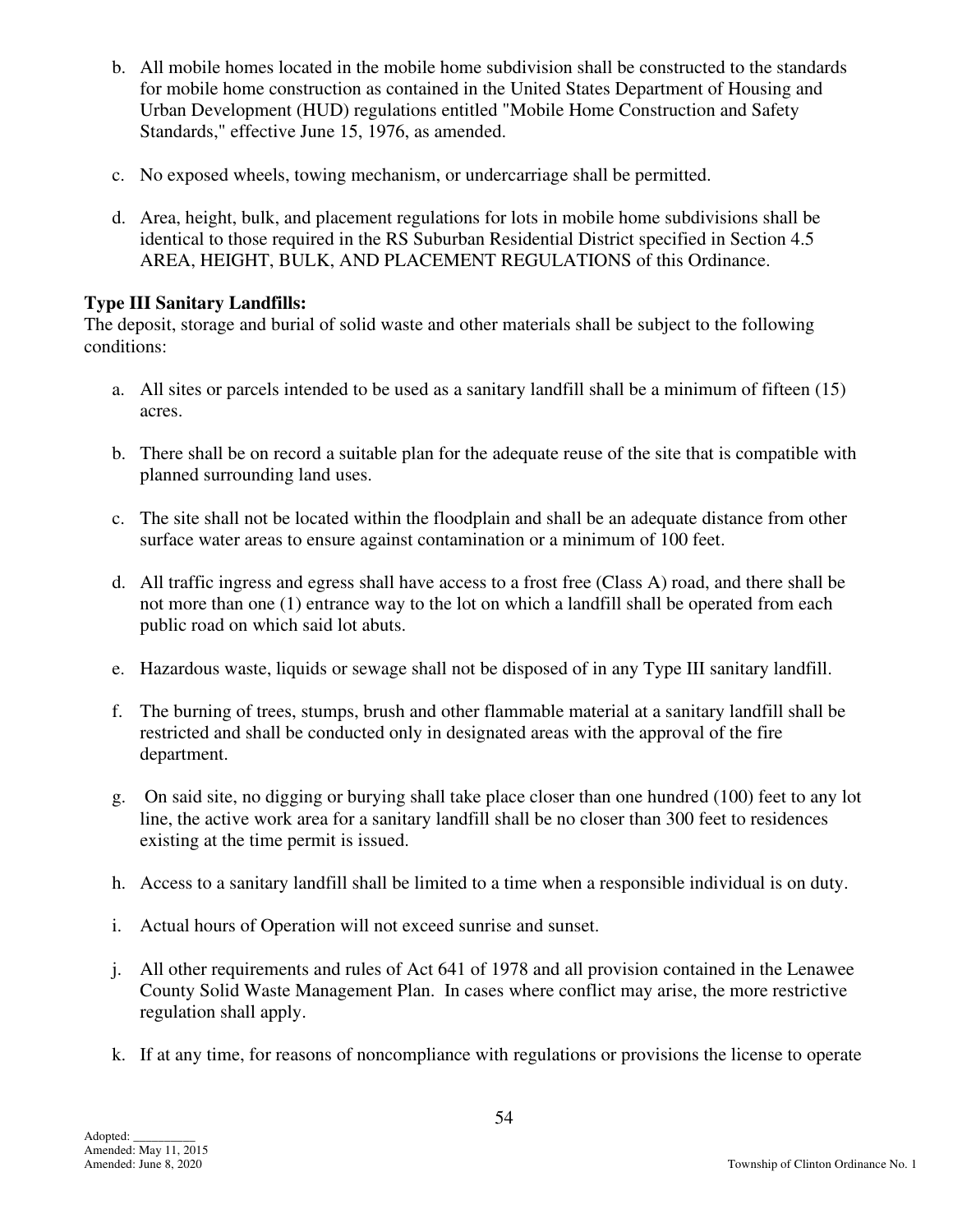a Type III landfill is revoked, the operator shall remain responsible for the restoration of the site to a condition safe and compatible with its surrounding land uses.

# **Solid Waste Transfer Stations:**

The operation of licensed solid waste transfer facilities used for the collection, deposit and removal of solid waste shall be subject to the following:

- a. All licensed solid waste transfer facilities shall be located on a minimum of one (1) acre.
- b. All structures, pads, ramps shall be of concrete or other fireproof material that can be easily cleaned and maintained.
- c. Water hoses for washing down equipment, along with connection to a septic and/or drainage field shall be provided.
- d. A solid waste transfer facility shall be enclosed by a fence not less than eight (8) feet high for enhanced security and control, if within 500 feet of a residence, constructed prior to obtaining a permit the fence or wall shall be solid and unpierced.
- e. There shall be not more than one (1) entrance way from a public road to said lot.
- f. All roads, driveways, parking lots, loading and unloading areas on said lot shall be paved, oiled, watered or chemically treated so as to limit nuisance caused by wind-borne dust and debris.
- g. Access to a solid waste transfer facility shall be limited to a time when a responsible individual is on duty.
- h. Actual hours of operation will not exceed sunrise and sunset.
- i. Burning of solid waste materials shall not be permitted on-site.
- j. No materials or waste shall be stored, collected, or deposited in any container placed on location not specifically identified for such purpose.
- k. All other requirements and rules of Act 641 of 1978 and provisions contained in the Lenawee County Solid Waste Management Plan shall apply. In instances of conflict, the more restrictive shall apply.

# **Automobile Service Stations:**

- a. Premises used for such purposes shall not be less than two hundred (200) feet from any place of public assembly including any hospital, sanitarium, or institution. Such measurement shall be along the usual line of street travel. Hereafter no gasoline filling and/or service station shall be permitted if the location constitutes a hazard to public safety and welfare.
- b. Building used for such purposes shall not be nearer than fifty (50) feet from any R District.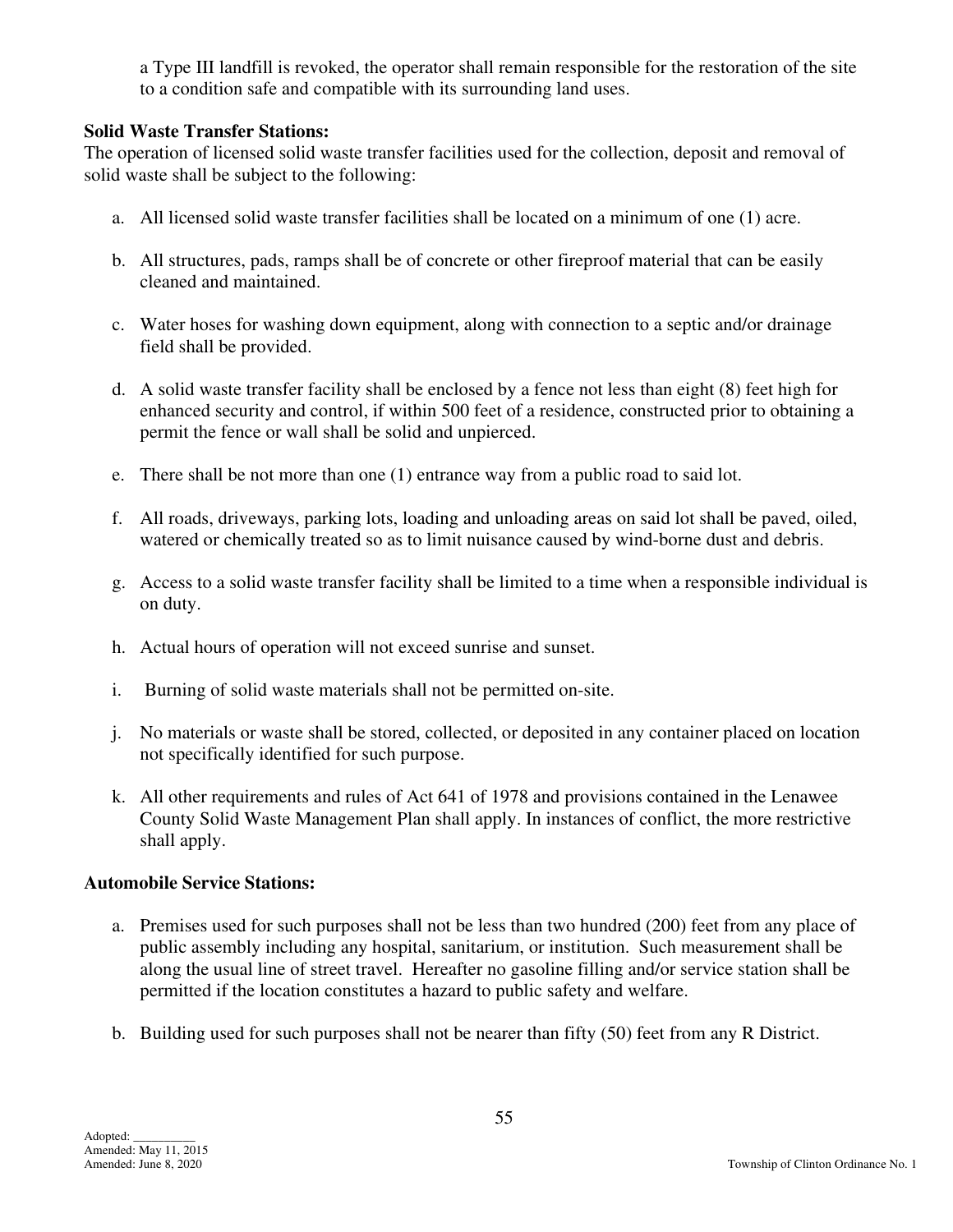- c. Any minor automobile repair work, as defined in this Ordinance, shall be done within the principal building on the premises.
- d. No overnight or weekend outside storage of trucks, trailers and/or tractors shall be permitted on the premises, and no partially dismantled, wrecked or junked vehicles shall be stored for more than a total of eight (8) hours outside the buildings on the premises.
- e. When such use abuts the side and/or rear line of a lot in any R District a compact evergreen hedge, solid wall, or painted board fence not less than five (5) feet shall be maintained at the property line.

#### **Bed and Breakfast Facility:**

Prior to issuance of a Conditional Use Permit for a Bed and Breakfast Facility, an applicant shall demonstrate that all the following requirements have been met:

- (1) The structure shall have at least two (2) exit doors from the premises to the outdoors and such exit doors shall be located on different walls of the premises.
- (2) Rooms utilized as sleeping rooms shall have a minimum of 100 square feet for two (2) occupants and an additional 30 square feet per each additional occupant. There shall be no more than four (4) occupants per sleeping room.
- (3) The structure utilized for a Bed and Breakfast Facility shall be the principal residence operator/owner and said operator/owner shall live and be in residence on the premises when the Bed and Breakfast services are being provided the public.
- (4) The structure shall remain a residential structure for all purposes and appearances. However, the kitchen may be remodeled into a commercial kitchen if the premises is approved for the appropriate food service license by the Lenawee County Health Department.
- (5) A continental breakfast only (coffee, juice and commercially prepared sweet rolls) shall be served or provided to overnight guests and patrons of the establishment. No food service whatsoever shall be provided to any person other than a resident or overnight guest or patron. Notwithstanding the foregoing, if the premises is licensed by the Lenawee County Health Department, the proprietor may engage in any public food service allowed under such license.
- (6) The operator shall maintain a register of the names and addresses of all residents, guests and patrons of the Bed and Breakfast Facility and shall keep such register available for inspection by persons designated by the Township Board.
- (7) The maximum length of stay of any guest or patron of the Bed and Breakfast establishment shall be fourteen (14) consecutive days.
- (8) There shall be no separate cooking facilities for residential use and Bed and Breakfast Facility use unless the premises is subject to a food service license issued by the Lenawee County Health Department.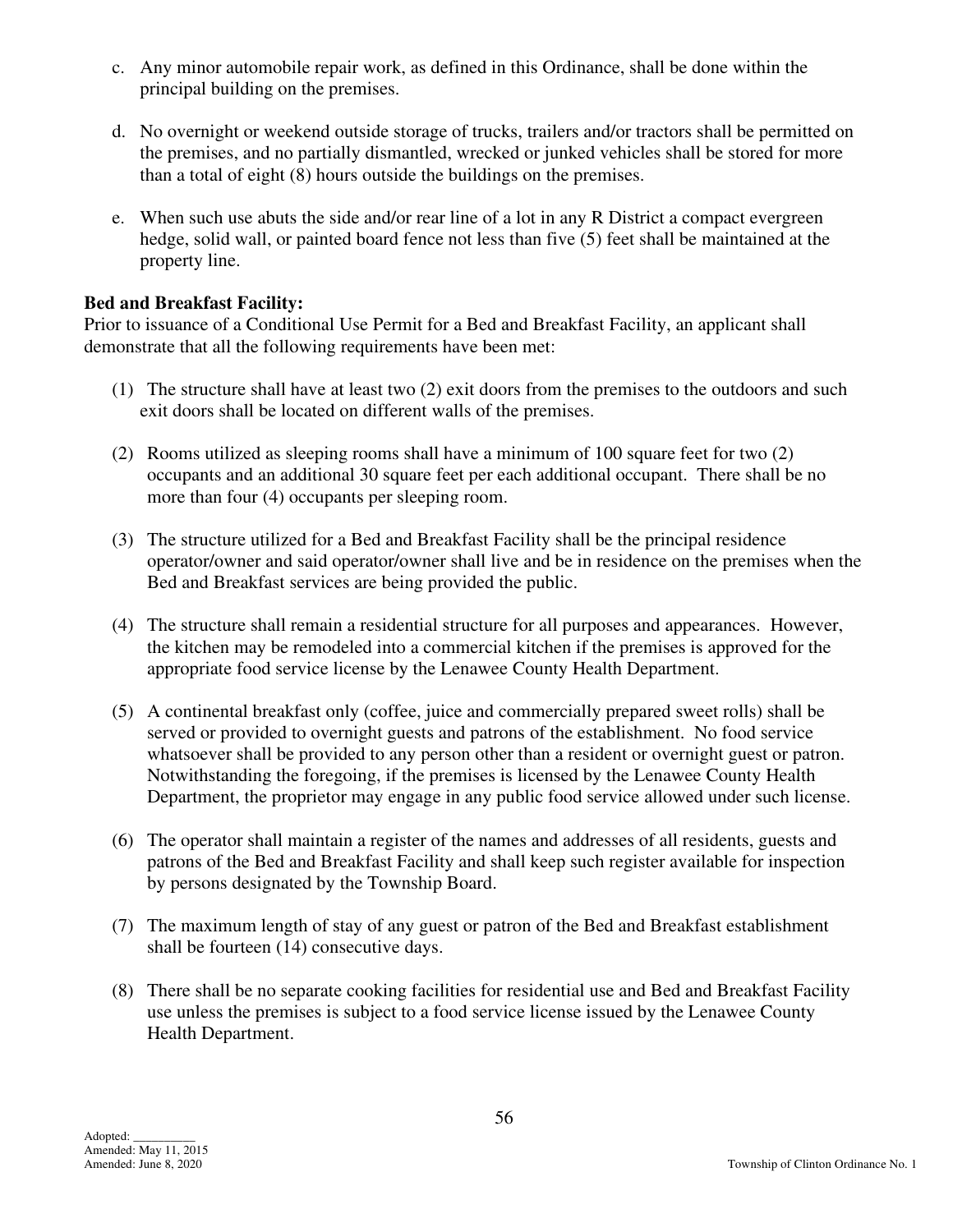- (9) Site illumination shall be kept to a safe minimum and shall be approved by the Township Zoning Administrator.
- (10) Each sleeping room and each hall area shall be equipped with a working smoke detector the design and placement of which has received approval of the Fire Chief of the Clinton Fire Department. In addition, each Bed and Breakfast Facility shall be equipped with an emergency lighting system reasonably calculated to illuminate the anticipated pathway from sleeping areas to the emergency exits. The placement and design of such emergency lighting system shall also be subject to prior approval of the Fire Chief of the Clinton Fire Department.
- (11) There shall be available two (2) off-street parking spaces, plus one additional off-street parking space per room available for occupancy. However, if licensed for public food service, additional off-street parking shall be provided, equal to one and one-half (12) spaces for each four-person table setting in excess of meal seating available for resident guests.
- (12) Any sign erected on the premises shall conform to the requirements of the Clinton Township Zoning Ordinance and/or any State or Federal statutes or regulations governing size and placement of signs.
- (13) Applicants for a Conditional Use Permit hereunder shall pay the fee therefore as established by the Township Board.
- (14) A Bed and Breakfast Facility shall be available at all times for inspection by any agent of the Township appointed by the Township Board to perform such inspection.
- (15) Any Conditional Use Permit issued hereunder shall be subject to immediate revocation upon violation of any of the terms or conditions of this Ordinance, or upon violation of any other Clinton Township Ordinance, or any State or Federal law or regulation.

# **Communication Tower:**

- a. The following site and developmental requirements shall apply: Demonstration by the applicant that compliance with this Section would result in the obstruction of the antenna's reception window; and that such obstruction involves factors beyond the control of the applicant.
	- (1) A minimum site of one (1) acre and two hundred (200) feet of road frontage shall be required.
	- (2) The appropriateness of guy wires shall be considered when the property abuts a residential zoning district or use.
	- (3) The base of the tower and guy wire supports shall be fenced with a minimum six (6) foot high fence.
- b. The following special performance standards shall apply to communication towers: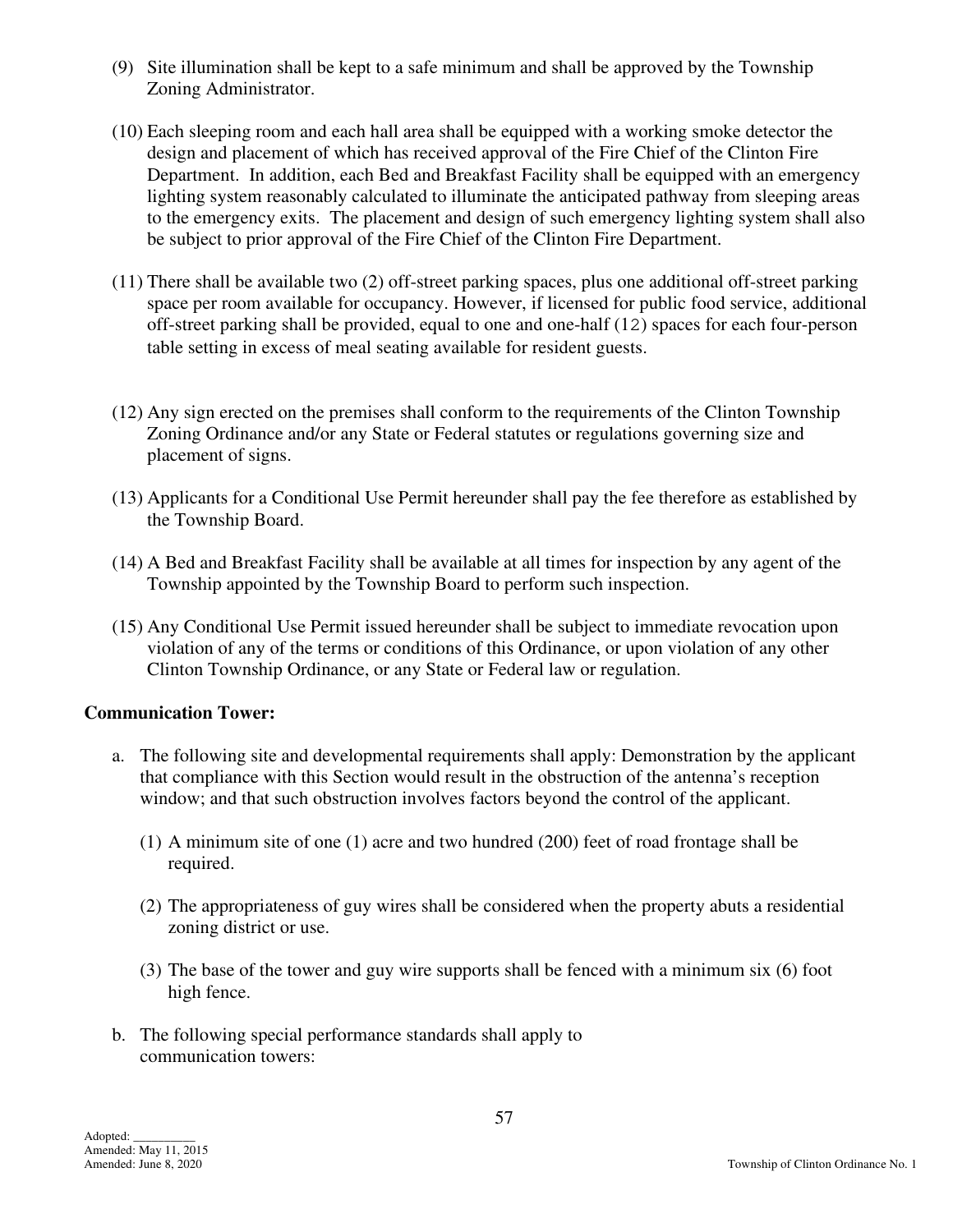- (1) Communication towers must be set back from all property lines a distance equal to its height plus twenty-five (25) feet. Setback from all overhead electric power and other overhead utility lines shall equal the tower height and an additional ten (10) feet.
- (2) Accessory structures are limited to uses associated with the operation of the tower and may not be located any closer to any property line than the minimum front yard requirement for the appropriate zoning district as found in Section 4.5 (Area, Yard, Height, and Bulk Requirements).
- (3) Accessory structures shall not exceed six hundred (600) square feet of gross building area.
- (4) All towers shall be equipped with an anti-climbing device to prevent unauthorized access.
- (5) The plans of the tower shall be certified by a registered structural engineer.
- (6) The applicant shall provide verification that the antenna mount and structure have been reviewed and approved by a professional engineer and that the installation is in compliance with all applicable codes.
- (7) All towers must meet the standards of the Federal Communications Commission and the Federal Aviation Administration; as well as the Electronics Industrial Association Code-- Reference No. 222-E-91.
- (8) Communications towers in excess of one hundred (100) feet in height above grade level shall be prohibited within a two (2) mile radius of a public airport or two (2) mile radius of a helipad.
- (9) No part of any communications tower or antenna shall be constructed, located or maintained at any time, permanently or temporarily, on or upon any required setback area for the district in which the antenna or tower is to be located. In no case shall a tower or antenna be located within thirty (30) feet of a property line.
- (10) Metal towers shall be constructed of, or treated with, corrosive-resistant material.
- (11) Antennae and metal towers shall be grounded for protection against a direct strike by lightning and shall comply as to electric wiring and connections with all applicable local statutes, regulations and standards.
- (12) Towers with antennae shall be designed to withstand a uniform wind loading in accordance with Section 1611.9 of the BOCA Code-1993.
- (13) All signals and remote control conductors of low energy extending substantially horizontally above the ground between a tower or antenna and a structure, or between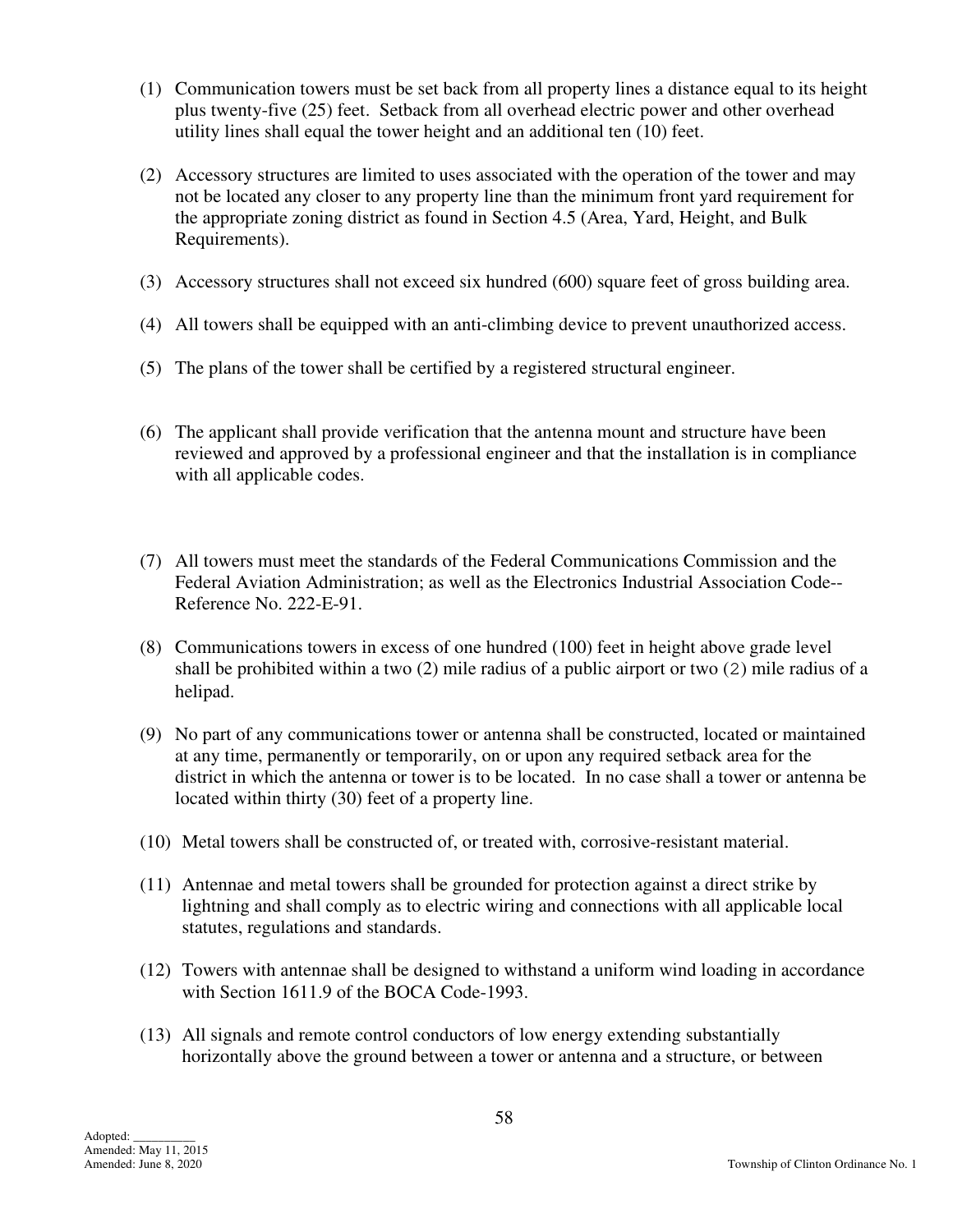towers, shall be at least eight (8) feet above the ground at all points, unless buried underground.

- (14) Towers shall be located so that they do not interfere with reception in nearby residential areas.
- (15) Towers shall be located so there is room for vehicles doing maintenance to maneuver on the property owned and or leased by the applicant.
- (16) The base of the tower shall occupy no more than five hundred (500) square feet.
- (17) Minimum spacing between tower locations shall be two (2) miles in order to prevent a concentration of towers in one area.
- (18) Height of the tower shall not exceed two hundred (200) feet from grade within a commercial zoning district, and three hundred (300) feet from grade within an industrial or agricultural zoning district.
- (19) Towers shall not be artificially lighted except as required by the Federal Aviation Administration. Unless superseded by State or Federal regulation, such towers shall be equipped, for safety purposes, with a red strobe at its peak during non-daylight hours and a white strobe during daylight hours.
- (20) Existing on-site vegetation shall be preserved to the maximum extent practicable.
- (21) There shall not be displayed advertising or identification of any kind intended to be visible from the ground or other structures, except as required for emergency purposes.
- (22) There shall be no employees located on the site on a permanent basis to service or maintain the communications tower. Occasional or temporary repair and service activities are excluded from this restriction.
- (23) Where the property adjoins any residentially-zoned property or land use, the developer shall plant two (2) alternating rows of evergreen trees with a minimum height of five (5) feet on twenty (20) foot centers along the entire perimeter of the tower and related structures. In no case shall the evergreens be any nearer than ten (10) feet to any structure.
- (24) The policy of the community is to minimize the number of communication towers in the Township. Therefore, the Township shall require the collocation of communication towers. Pursuant to this policy, the following standards apply to communication towers:
	- (a) All new and modified communication towers shall be designed and constructed to accommodate collocation.
	- (b) A conditional use permit for the construction and use of a new communication tower shall not be granted unless and until the applicant demonstrates that a feasible collocation is not available for the coverage area and capacity needs.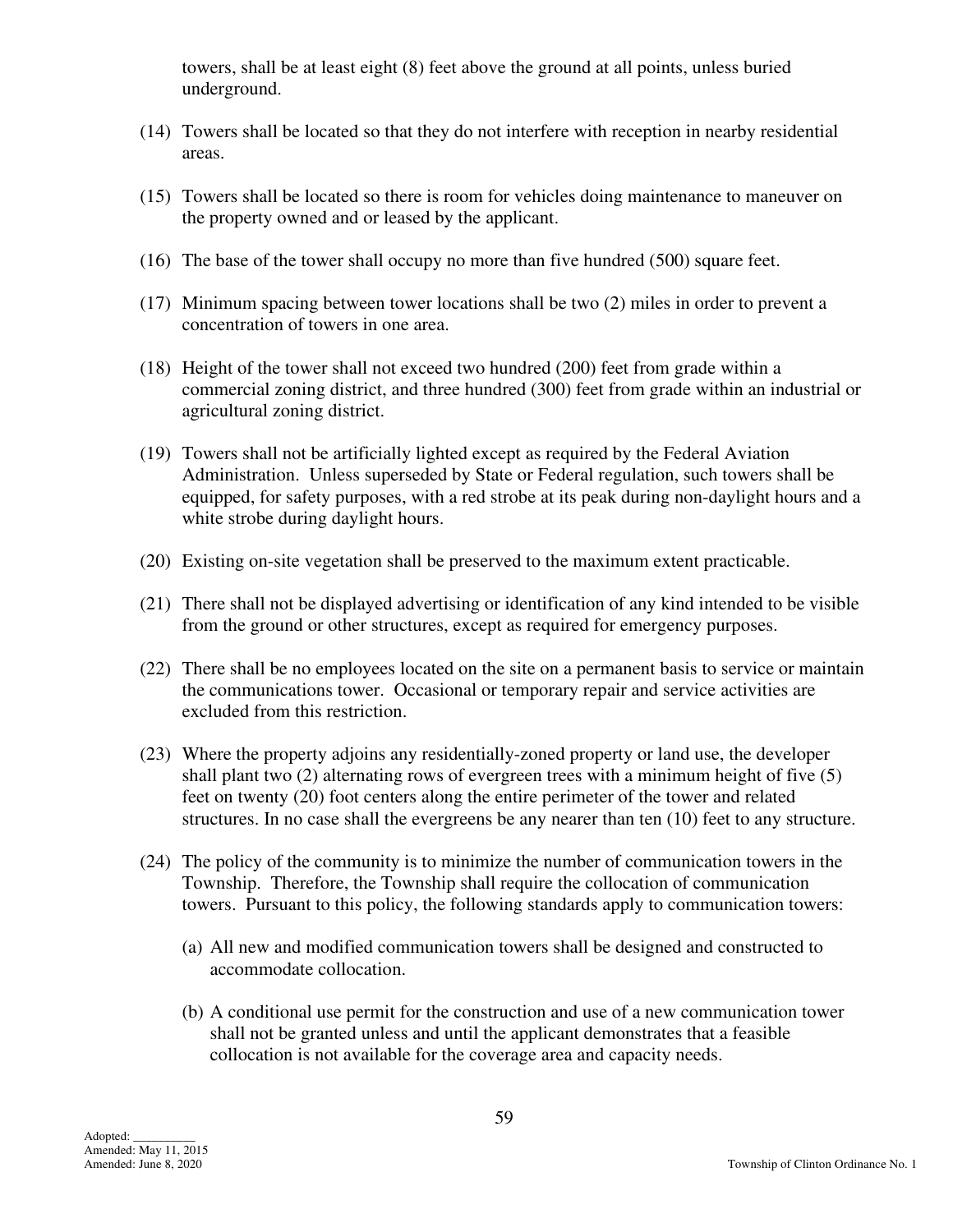(c) The following information shall be submitted prior to Township approval to construct a communication tower:

- (1) Site plan in accordance with Section 5.6.
- (2) A maintenance plan, and any applicable maintenance agreement, shall be presented and approved as part of the site plan for the proposed communication tower. Such plan shall be designed to ensure the long-term, continuous maintenance to a reasonably prudent standard.
- (3) The application shall include a description of security to be posted at the time of receiving a building permit for the communication tower to ensure removal of the facility when it has been abandoned or is no longer needed. In this regard, the Township Zoning Board shall specify the form of security as approved by the township attorney and recordable at the office of the County Register of Deeds, establishing a promise of the applicant and owner of the property to remove the facility in a timely manner as required under this section, with the further provision that the applicant and owner shall be responsible for the payment of any costs and attorney fees incurred by the community in securing removal. The security shall be adjusted on an annual basis according to the U.S. Bureau of Labor Statistics' Consumer Price Index annual average for United States cities in the North Central Region of the United States.
- (4) The name, address and phone number of the person to contact for engineering, maintenance and other notice purposes. This information shall be continuously updated during all times the facility is on the premises.

# **Open Space Cluster Development:**

Notwithstanding the generally applicable minimum lot frontage/lot width and minimum lot area per dwelling unit requirements of this Ordinance, land zoned for residential development may be developed, at the option of the landowner, with the same number of dwelling units that could otherwise be developed on the land under existing ordinances, laws, and rules, on not more than 50% of the land, if all of the following apply:

- a. Requirements:
	- (1) The land is zoned at a density equivalent to 2 or fewer dwelling units per acre; or, if the land is served by a public sewer system, 3 or fewer dwelling units per acre.
	- (2) Not less than 50% of the land area will remain perpetually in an undeveloped state by means of a conservation easement, plat dedication, restrictive covenant, or other legal means that runs with the land.
	- (3) The development does not depend upon the extension of a public sewer or public water supply system, unless development of the land without the exercise of the development option provided by this provision would also depend upon such an extension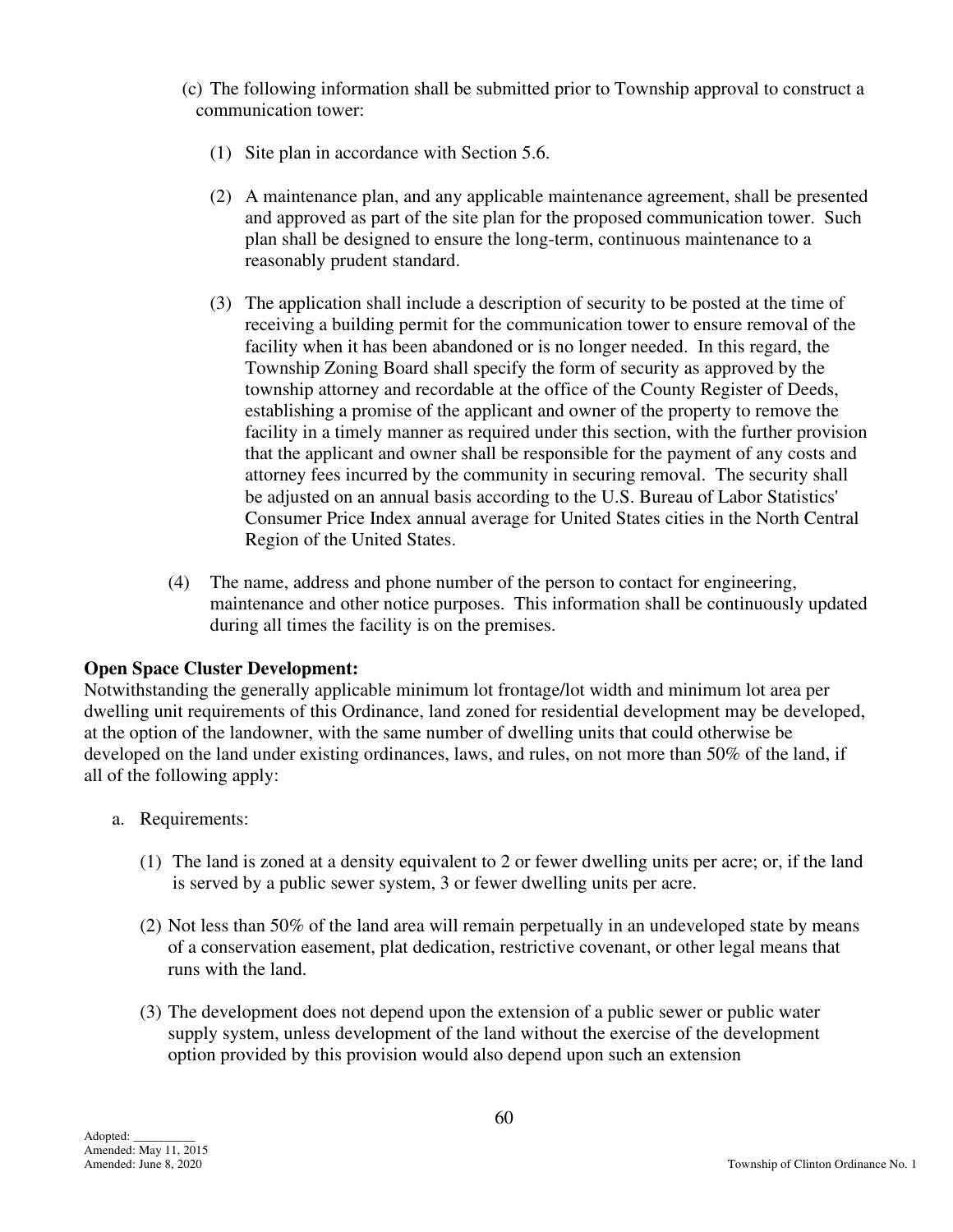- (4) The development option provided pursuant to this section has not previously been exercised with respect to the subject property.
	- b. The development of land under this section is subject to all other applicable ordinances, laws, and rules, including but not limited to:
		- (1) The provisions of the Zoning Ordinance and Subdivision Control Ordinance that are not in conflict with and preempted by Section 506 of the Zoning Act (MCL 125.3506).
		- (2) The Land Division Act (formerly the Subdivision Control Act, MCL 560.101, et seq.).
		- (3) Any ordinance regulating the division of land, the platting of land into subdivisions, or the creation of a site condominium.
		- (4) Rules relating to suitability of groundwater for on-site water supply for land not served by public water.
		- (5) Rules relating to suitability of soils for on-site sewage disposal for land not served by public sewers.
- b. As used in this section, the term "undeveloped state" means a natural state preserving natural resources, natural features, or scenic or wooded conditions; agricultural use; open space; or a similar use or condition. This term does not include a golf course, but may include a recreational trail, picnic area, children's play area, greenway, or linear park.

#### Marina:

A marina, as defined in this Ordinance, shall be allowed as conditional use in Lake Residential Districts (LR) and Commercial Districts (C), subject to the following restrictions:

- a. A lot used for Marina shall comply in size requirements with the requirements of the Clinton Township Zoning Ordinance for the Zoning District in which it is located.
- b. A lot used for Marina shall have a minimum of one hundred (100) feet of waterfront frontage.
- c. Not more than three (3) power craft and not more than seven (7) non-power craft shall be launched, docked, moored or stored, daily in season, for each full one hundred (100) feet of waterfront approved for Marina.
- d. No storage, mooring or dockage of any watercraft shall be permitted except in season. In-season shall be from April 15 to October 31 each year.
- e. Wetlands or lands subject to utility, maintenance or other easement, shall not be utilized to calculate water frontage or lot area.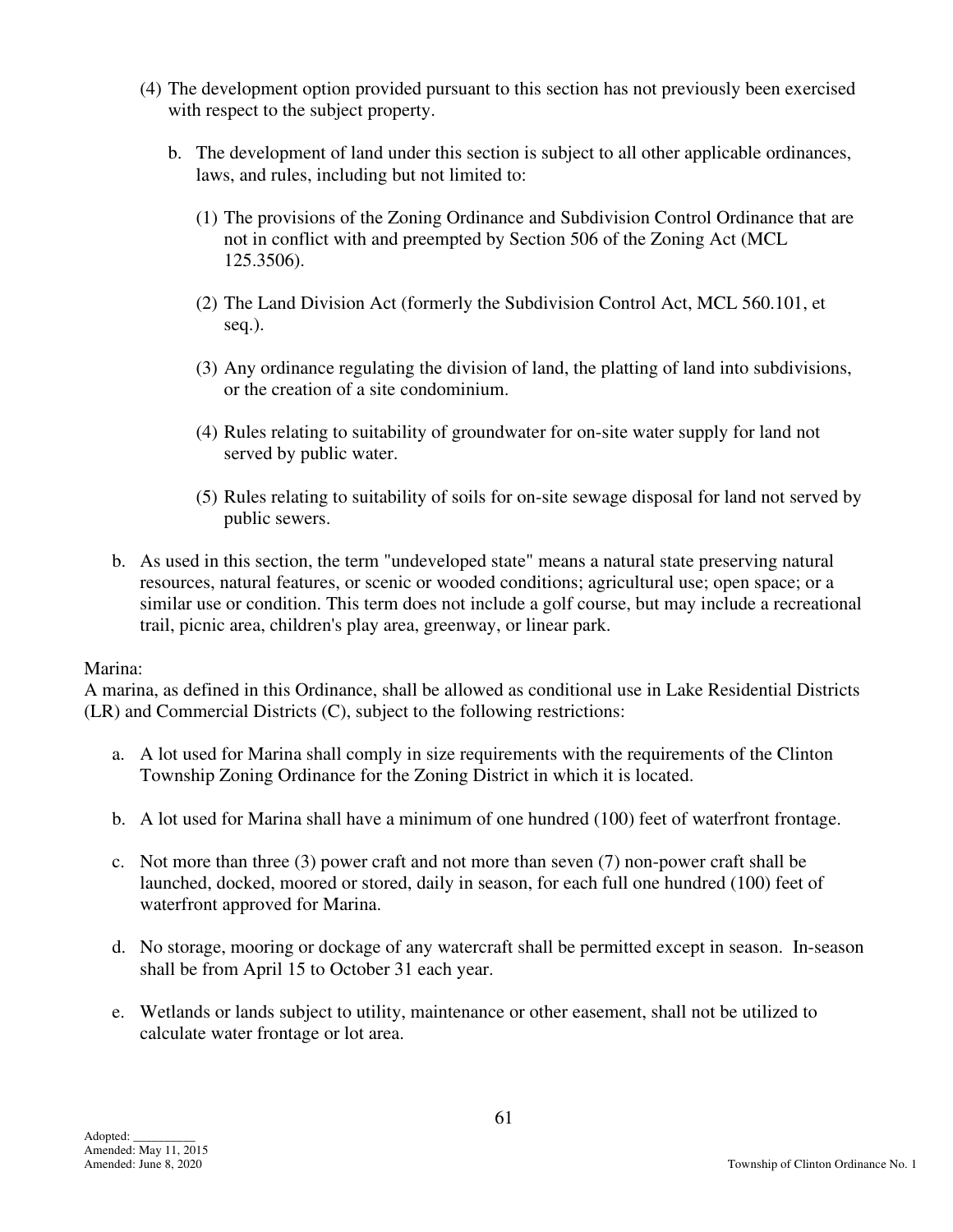- f. Upon the request of adjacent property owners located within three hundred (300) feet of a Marina, vegetative or other appropriate buffers shall be established of sufficient size and location to afford adequate screening from adjacent properties.
- g. A Marina shall not operate before sunrise or past sunset.
- h. Overnight vehicle parking, camping or transient boat docking or mooring shall not be permitted. Public bathing, swimming, or toilet facilities, restaurants, food preparation or serving, picnicking or retail establishments, with exception of sale of convenience items and minor mechanical parts and service, shall not be permitted.
- i. In the event petroleum products are to be sold, stored or dispensed, the site shall comply with the requirements for Automobile Service Stations and all environmental and safety regulations mandated by Federal, State and/or Local laws, regulations or ordinances, and such further conditions as may be imposed by the Township to promote public health, safety and welfare. Petroleum products shall not be sold, stored or dispensed except in season.
- j. All Federal and State laws, regulations and/or ordinances, including but not limited to MCL 324.30101 et seq., governing the location and operation of marinas, and any permits required thereunder shall be obtained prior to the operation of a marina.
- k. A site plan shall be submitted to and approved by the Clinton Township Planning Commission in accordance with Section 5.6.

# **Open/Closed Recreational Vehicle Storage:**

Notwithstanding Section 5.9 herein, open storage of recreational motor vehicles and watercraft may be allowed as a conditional use in the Agricultural (AG), Commercial (C) and Industrial (I) Zoning Districts under the minimum conditions that follow:

- a. Storage shall be limited to operating and functional recreational motor vehicles and watercraft, specifically including snowmobiles and personal watercraft. No inoperable, dismantled and/or partially dismantled vehicles or watercraft shall be stored on the premises and no on-site mechanical repairs shall be permitted.
- b. No vehicle or watercraft shall be occupied during the period of storage and at no time shall such stored items be connected to sanitary sewer facilities or have fixed connection to electricity, water or gas utilities.
- c. The terms "recreational motor vehicle" and "watercraft" shall not include vehicles customarily categorized as passenger automobiles; motorcycles; pickup trucks; commercial vehicles of any type; airplanes; helicopters; and/or tent campers. Camper shells and travel trailers designed to be towed by a motor vehicle shall be included in the term "recreational motor vehicle."
- d. The minimum area of the site shall be three (3) acres. In the event other use is made of the property a minimum of three acres shall be devoted solely to this use.
- e. The minimum frontage shall be zoning lot requirements per section 4.5 and on a public street,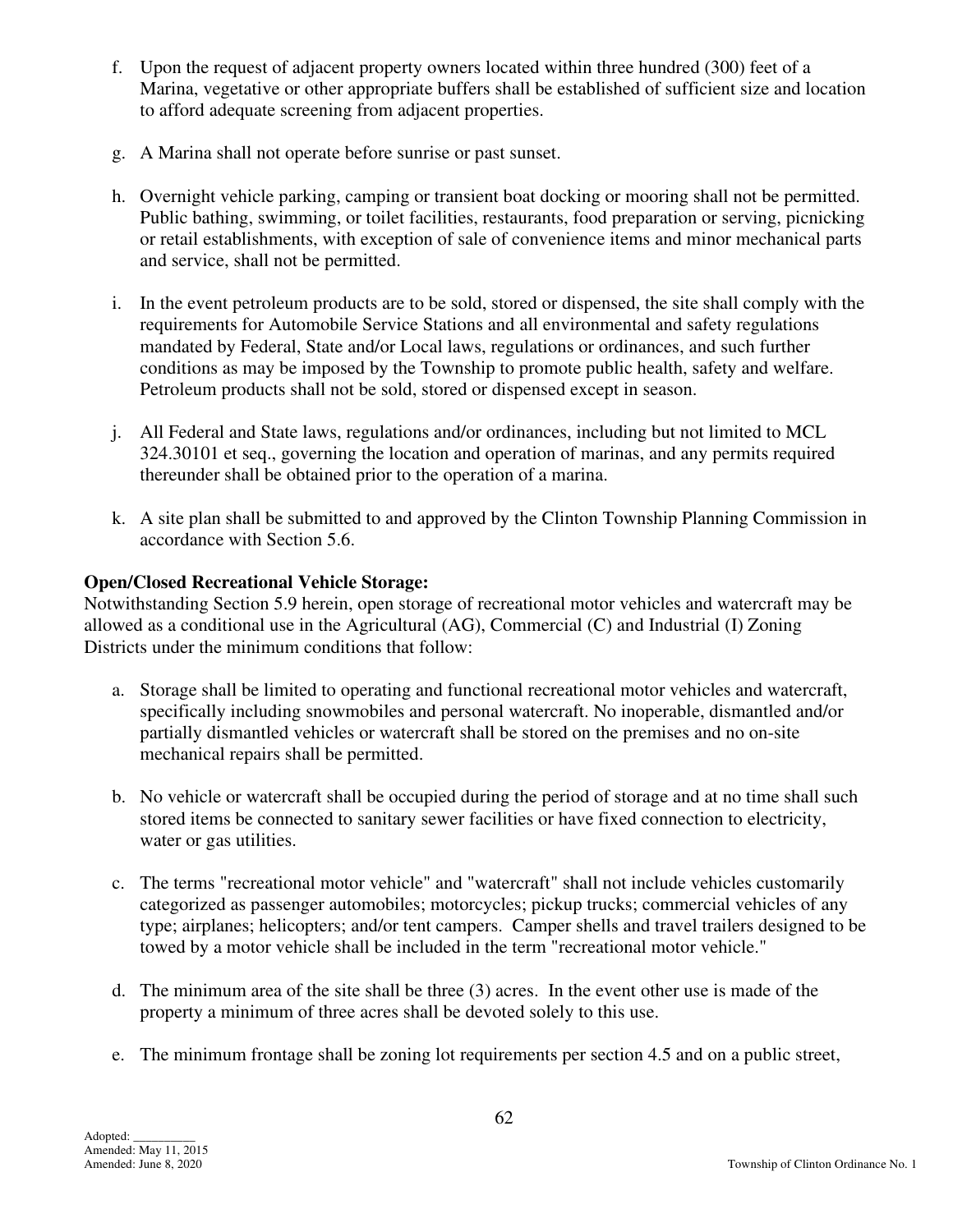road or highway and all ingress and egress shall be located on a public street or highway.

- f. Within a reasonable time, but not exceeding ninety (90) days subsequent to issuance of a conditional use permit, an opaque fence, buffer wall or planting strip shall be provided sufficient in nature to screen the view of stored items from view of all neighboring properties and public and private streets and highways.
- g. Exterior lighting shall be installed in a manner that will not create a driving hazard and shall be hooded or shielded to be deflected away from adjacent property.
- h. Such storage shall comply with all Federal, State and Local environmental and health regulations, including appropriate measures to prevent leakage of fuel or other petroleum products and/or hazardous materials onto or into the soil and/or waterways.
- i. No item shall be stored within any required setback.
- j. The facility owner may hold two (2) auctions or sales per calendar year for the purpose of collection of delinquent fees or disposing of abandoned property.

# **Adult Entertainment and Sexually Oriented Business**

A. Purpose.

In the development and execution of this Article, it is recognized that there are some uses which, because of their very nature, have serious objectionable operational characteristics, particularly when several of them are concentrated under certain circumstances or when one (1) or more of them are located in near proximity to a residential zone, thereby having a deleterious effect upon the adjacent areas. Special regulation of these uses is necessary to ensure that these adverse effects will not contribute to the blighting or downgrading of the surrounding neighborhood. These special regulations are itemized in this Article. These controls are for the purpose of preventing a concentration of these uses within any one (1) area, or to prevent deterioration or blighting of a nearby residential neighborhood. These controls do not legitimatize activities, which are prohibited in other Sections of this Ordinance.

In regulating sexually oriented businesses, it is the purpose of this article to promote the health, safety, and general welfare of the citizens of the Township, and to establish reasonable and uniform regulations to prevent the deleterious secondary effects of sexually oriented businesses within the Township. The provisions of this ordinance have neither the purpose nor effect of imposing a limitation or restriction on the content or reasonable access to any communicative materials, including sexually oriented materials. Similarly, it is neither the intent nor effect of this ordinance to restrict or deny access by adults to sexually oriented materials protected by the First Amendment, or to deny access by the distributors and exhibitors of sexually oriented entertainment to their intended market. Neither is it the intent nor effect of this ordinance to condone or legitimize the distribution of obscene material.

Based on evidence of the adverse secondary effects of adult uses presented in hearings and in reports made available to the Township Board, and on findings incorporated in the cases of Pap's A.M. v. City of Erie, 529 U.S. 277 (2000); Thomas v. Chicago Park District, 122 S. Ct. 775 (2002), City of Renton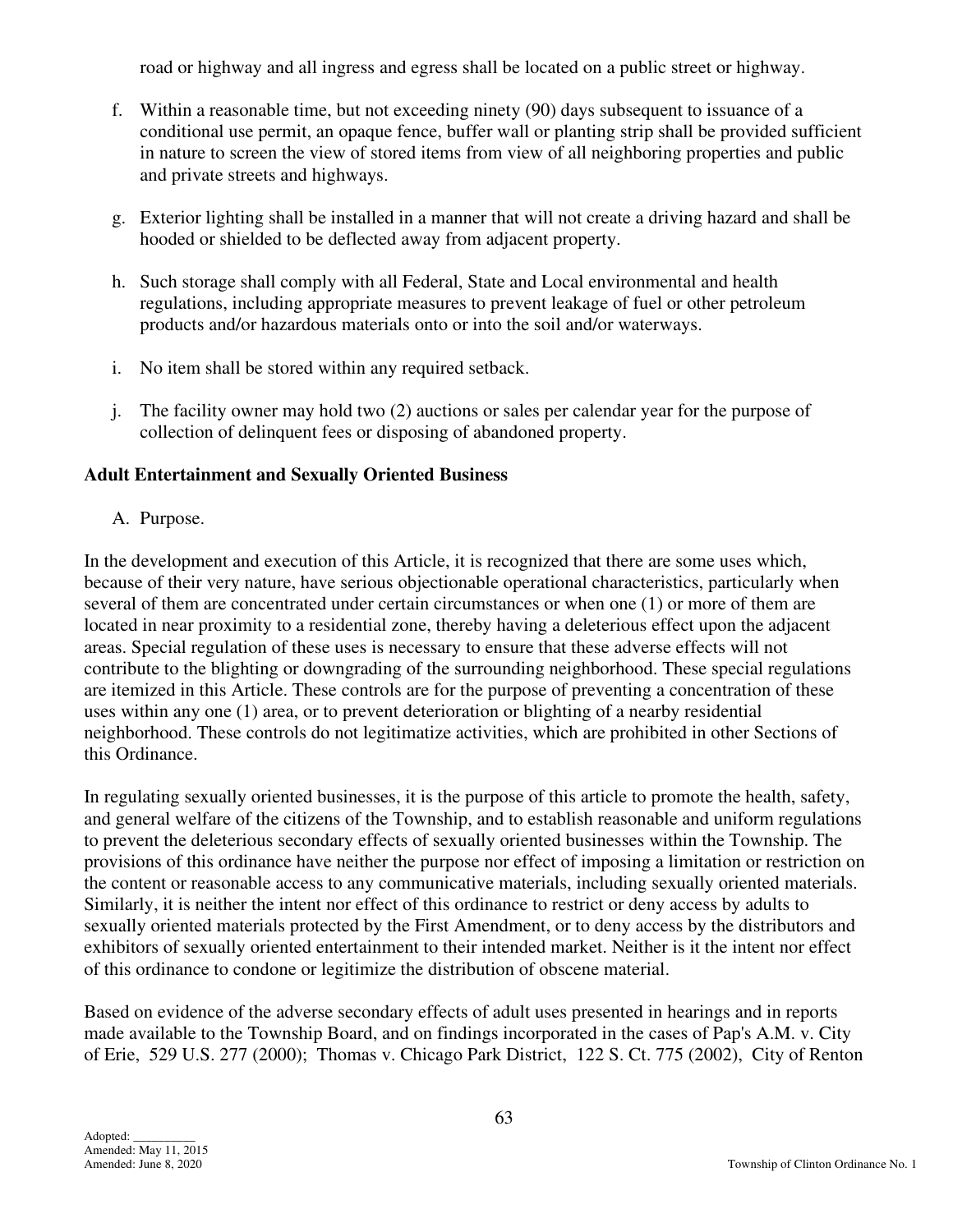v. Playtime Theatres, Inc. , 475 U.S. 41 (1986), Young v. American Mini Theatres, 426 U.S. 50 (1976), Barnes v. Glen Theatre, Inc. , 501 U.S. 560 (1991); California v. LaRue , 409 U.S. 109 (1972); DLS, Inc. v. City of Chattanooga , 107 F.3d 403 (6th Cir. 1997); East Brooks Books, Inc. v. City of Memphis, 48 F.3d 220 (6th Cir. 1995); Broadway Books v. Roberts, 642 F.Supp. 486 (E.D. Tenn. 1986); Bright Lights, Inc. v. City of Newport, 830 F.Supp. 378 (E.D. Ky. 1993); Richland Bookmark v. Nichols, 137 F.3d 435 (6th Cir. 1998); Dj vu v. Metro Government, 1999 U.S. App. LEXIS 535 (6th Cir. 1999); Bamon Corp. v. City of Dayton , 7923 F.2d 470 (6th Cir. 1991); Threesome Entertainment v. Strittmather , 4 F.Supp.2d 710 (N.D. Ohio 1998); J.L. Spoons, Inc. v. City of Brunswick , 49 F.Supp.2d 1032 (N.D. Ohio 1999); Triplett Grille, Inc. v. City of Akron , 40 F.3d 129 (6th Cir. 1994); Nightclubs, Inc. v. City of Paducah , 202 F.3d 884 (6th Cir. 2000); O'Connor v. City and County of Denver , 894 F.2d 1210 (10th Cir. 1990); Dj vu of Nashville, Inc., et al. v. Metropolitan Government of Nashville and Davidson County , 2001 U.S. App. LEXIS 26007 (6th Cir. Dec. 6, 2001); Z.J. Gifts D-2, L.L.C. v. City of Aurora , 136 F.3d 683 (10th Cir. 1998); Connection Distrib. Co. v. Reno , 154 F.3d 281 (6th Cir. 1998); Sundance Assocs. v. Reno , 139 F.3d 804 (10th Cir. 1998); American Library Association v. Reno , 33 F.3d 78 (D.C. Cir. 1994); American Target Advertising, Inc. v. Giani , 199 F.3d 1241 (10th Cir. 2000); Z.J. Gifts D-2, L.L.C. v. City of Aurora , 136 F.3d 683 (10th Cir. 1998); ILQ Investments, Inc. v. City of Rochester , 25 F.3d 1413 (8th Cir. 1994); Bigg Wolf Discount Video Movie Sales, Inc. v. Montgomery County , 2002 U.S. Dist. LEXIS 1896 (D. Md., Feb. 6, 2002); Currence v. Cincinnati , 2002 U.S. App. LEXIS 1258 (6th Cir., Jan. 24, 2002); and other cases; and on testimony to Congress in 136 Cong. Rec. S 8987; 135 Cong. Rec. S. 14519; 135 Cong. Rec. S 5636; 134 Cong. Rec. E 3750; and reports of secondary effects occurring in and around sexually oriented businesses, including, but not limited to, Phoenix, Arizona - 1979; Minneapolis, Minnesota-1980; Houston, Texas - 1997; Amarillo, Texas; Garden Grove, California - 1991; Los Angeles, California - 1977; Whittier, California - 1978; Austin, Texas - 1986; Seattle, Washington - 1989; Oklahoma City, Oklahoma - 1986; Cleveland, Ohio - and Dallas, Texas - 1997; St. Croix County, Wisconsin - 1993; Bellevue, Washington, - 1998; Newport News, Virginia - 1996; New York Times Square study - 1994; Phoenix, Arizona - 1995-98; and also on findings from the paper entitled "Strip clubs According to Strippers: Exposing Workplace Sexual Violence," by Kelly Hollsopple, Program Director, Freedom and Justice Center for Prostitution Resources, Minneapolis, Minnesota, and from "Sexually Oriented Businesses: An Insider's View," by David Sherman, presented to the Michigan House Committee on Ethics and Constitutional Law, Jan. 12, 2000, and the Report of the Attorney General's Working Group On The Regulation Of Sexually Oriented Businesses, (June 6, 1989, State of Minnesota), the City Commission finds that sexually oriented businesses as a category of establishments are correlated with harmful secondary effects, and that the foregoing reports are reasonably believed to be relevant to the problems that Clinton Township is seeking to abate and prevent in the future.

- B. Uses subject to these controls are as follows:
	- (1) Adult book stores, adult novelty stores, or adult video stores;
	- (2) Adult cabarets;
	- (3) Adult motion picture theaters;
	- (4) Nude or semi-nude model studios; and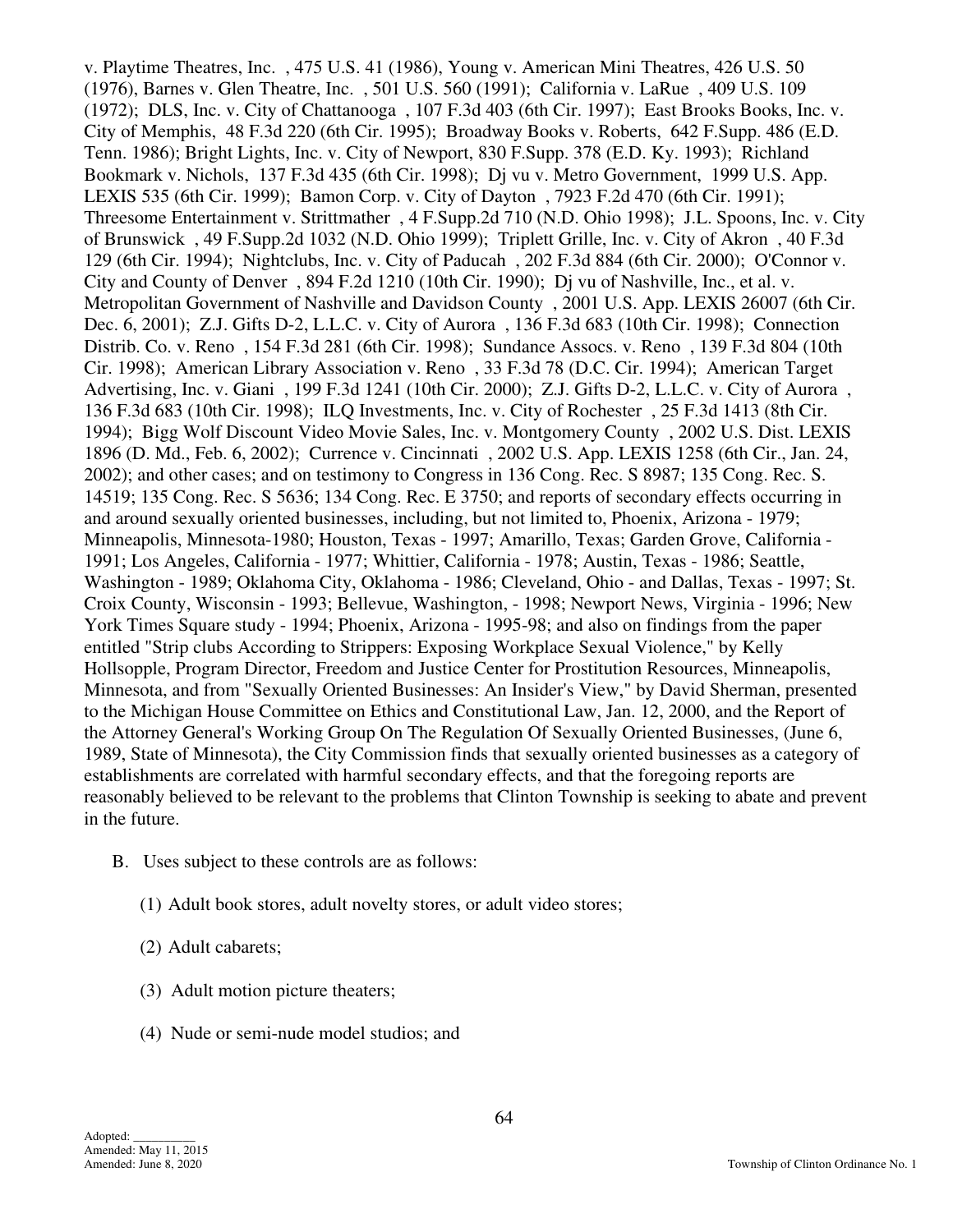- (5) Sexually oriented businesses.
- a. Definitions:

As used in this Article, the following terms shall have the indicated meanings:

- (1) Adult Motion Picture Theater. An establishment regularly used for presenting material distinguished or characterized by an emphasis on matter depicting, describing, or relating to "specified sexual activities" or "specified anatomical areas," as defined herein, for observation by patrons therein.
- (2) Adult Bookstore, Adult Novelty Store, or Adult Video Store. A commercial establishment which has significant or substantial portion of its inventory, or derives a significant or substantial portion of its revenues, or maintains a significant or substantial section of its sales and display space, to the sale or rental, for any form of consideration, of any one (1) or more of the following:

 (a) Books, magazines, periodicals or other printed and/or electronic or digital matter, or photographs, films, motion pictures, video cassettes, compact discs, slides, or other visual representations which are characterized by their emphasis upon the exhibition or description of "specified sexual activities" or "specified anatomical areas."

 (b) Instruments, devices, or paraphernalia which are designed for use or marketed primarily for stimulation of human genital organs or for sadomasochistic use or abuse of themselves or others.

For purposes of this definition, "significant or substantial portion" means thirty (30) percent or more of the term modified by such phrase.

- (3) Specified sexual activities. Specified sexual activities are defined as:
	- (a) Human genitals in a state of sexual stimulation or arousal;
	- (b) Acts of human masturbation, sexual intercourse or sodomy;
	- (c) Fondling or other erotic touching of human genitals, pubic region, buttock or female breast.
- (4) Specified anatomical areas. Specified anatomical areas are defined as:
	- (a) Less than completely and opaquely covered:
		- (i) Human genitals, pubic region,
		- (ii) Buttock, and
		- (iii) The nipple and/or areola of the female breast; and
	- (b) Human male genitals in a discernible turgid state, even if completely and opaquely covered.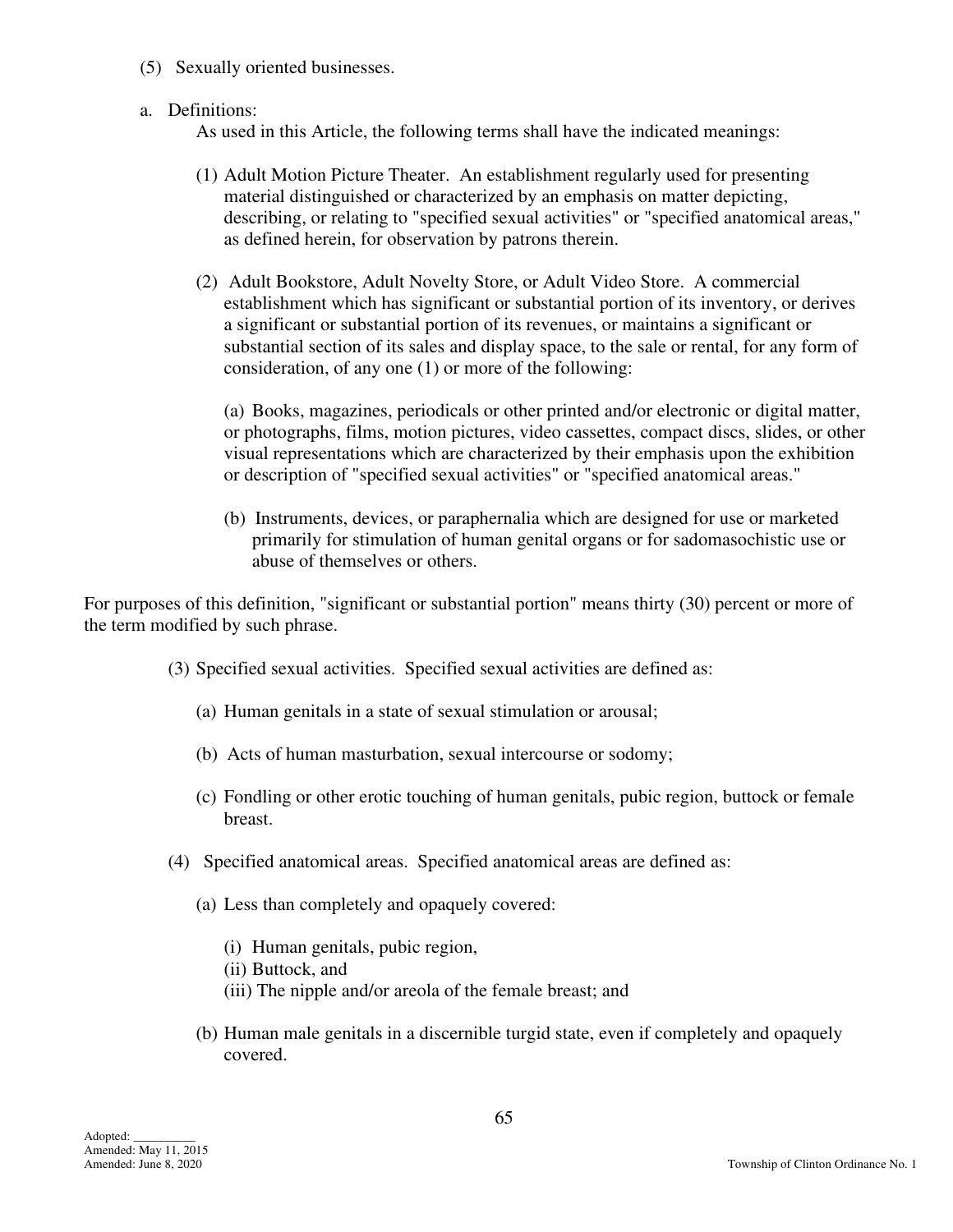- (5) Adult cabaret. A nightclub, bar, juice bar, restaurant bottle club, or similar commercial establishment, whether or not alcoholic beverages are served, which regularly features:
	- (a) Persons who appear nude or semi-nude,
	- (b) Live performances which are characterized by the exposure of "specified anatomical areas" or "specified sexual activities," or
	- (c) Films, motion pictures, videocassettes, slides, electronic, digital or other photographic reproductions which are characterized by their emphasis upon the exhibition or description of "specified sexual activities" or "specified anatomical areas."
- (6) Nude or semi-nude model studios. Any building, structure, premises or part thereof regularly used solely or primarily as a place which offers as its principal activity the providing of models to display any "specified anatomical areas" as defined here for patrons for a fee or charge.
- (7) Regularly Features or Regularly Shown. A consistent and substantial course of conduct such that the films or performances exhibited on the premises constitute a substantial or significant portion of the films or performances consistently offered as a part of the ongoing business of the adult entertainment business.
- (8) Sexually oriented business. An adult bookstore, video store, or novelty store, adult cabaret, adult motion picture theater, or a commercial establishment that regularly features the sale, rental, or exhibition for any form of consideration, of books, films, videos, DVDs, magazines, or other visual representation of live performances which are characterized by an emphasis on the exposure of display of specified sexual activities or specified anatomical areas.

# a. Permitted Uses:

Any of the regulated uses listed are permitted if:

- (1) The use is located within a zoning district where the use is specifically permitted; and
- (2) The use is located more than five hundred (500) feet from any residential zoning district measured to the nearest lot line of the proposed use.
- (3) The use is not located within one thousand (1,000) feet of one (1) other regulated use, measured from the nearest lot line to the nearest lot line on a straight-line basis.
- a. Variance:

If the proposed use is within five hundred (500) feet of a residential zone, or within one thousand (1,000) feet of one (1) other regulated use, the Zoning Board of Appeals may grant a variance pursuant to the standards provided in this Ordinance and pursuant to the following procedures:

(1) The Zoning Inspector will serve notice on all owners and occupiers of all property within five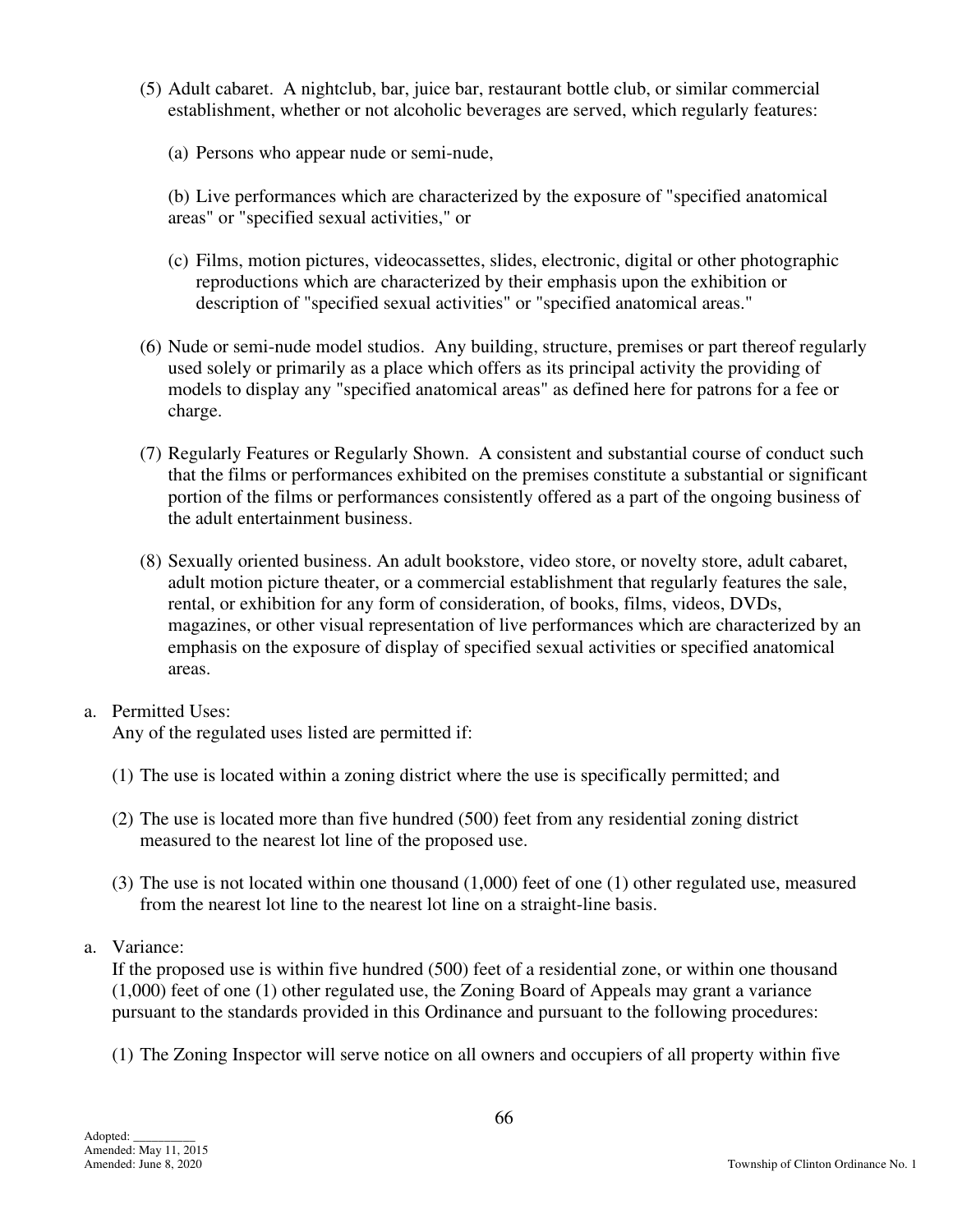hundred (500) feet of the proposed use.

- (2) Said notice will give a minimum of thirty (30) days from the mailing of the notice until the Zoning Board of Appeals hearing on the matter.
- (3) Said notice will include a postcard addressed to the Township, containing spaces for stating approval or disapproval of the proposed regulated use and including space for commentary.
- (4) The total number of postcards returned prior to the hearing will be tallied. The votes yea and nay will also be tallied. These votes will be considered as evidence, in the Zoning Board of Appeals' decision.
- b. Limit on Reapplication:

No application for a regulated use which has been denied wholly or in part shall be resubmitted for a period of ninety (90) days from the date of said order of denial, except on the grounds of new evidence found valid by the Board of Zoning Appeals.

c. Expansion and Discontinuance of Use:

Establishments where uses subject to the control of this Article are located shall not be expanded in any manner without first applying for and receiving the approval of the Zoning Board of Appeals as provided in this Ordinance. Further, if a use subject to the control of this Article is discontinued for more than thirty (30) days, the use may not be reestablished without applying for and receiving the approval of the Zoning Board of Appeals as provided in this Ordinance.

Nothing in this Section shall prevent the reconstruction, repairing, or rebuilding and continued use of any building or structure the uses of which make it subject to the controls of this Section which is damaged by fire, collapse, explosion or act of God.

d. Effective Date:

This ordinance/ordinance amendment shall become effective seven (7) days after this ordinance/ordinance amendment (or a summary thereof) is published in the newspaper as provided by law. Except as expressly amended by this ordinance/ordinance amendment, the balance of the Clinton Township Zoning Ordinance, as amended, shall remain unchanged and in full force and effect.

# **WIND ENERGY CONVERSION SYSTEMS (WECS)**

a. Purpose.

The purpose of this Section is to establish standards and procedures by which the installation and operation of a WECS shall be governed within the Township as a special use within the (AG)- Agricultural zoning district.

- b. Definitions:
	- (1) Interconnected WECS: A WECS which is electrically connected to the local electrical power utility system and could feed power back into the local electrical power utility system.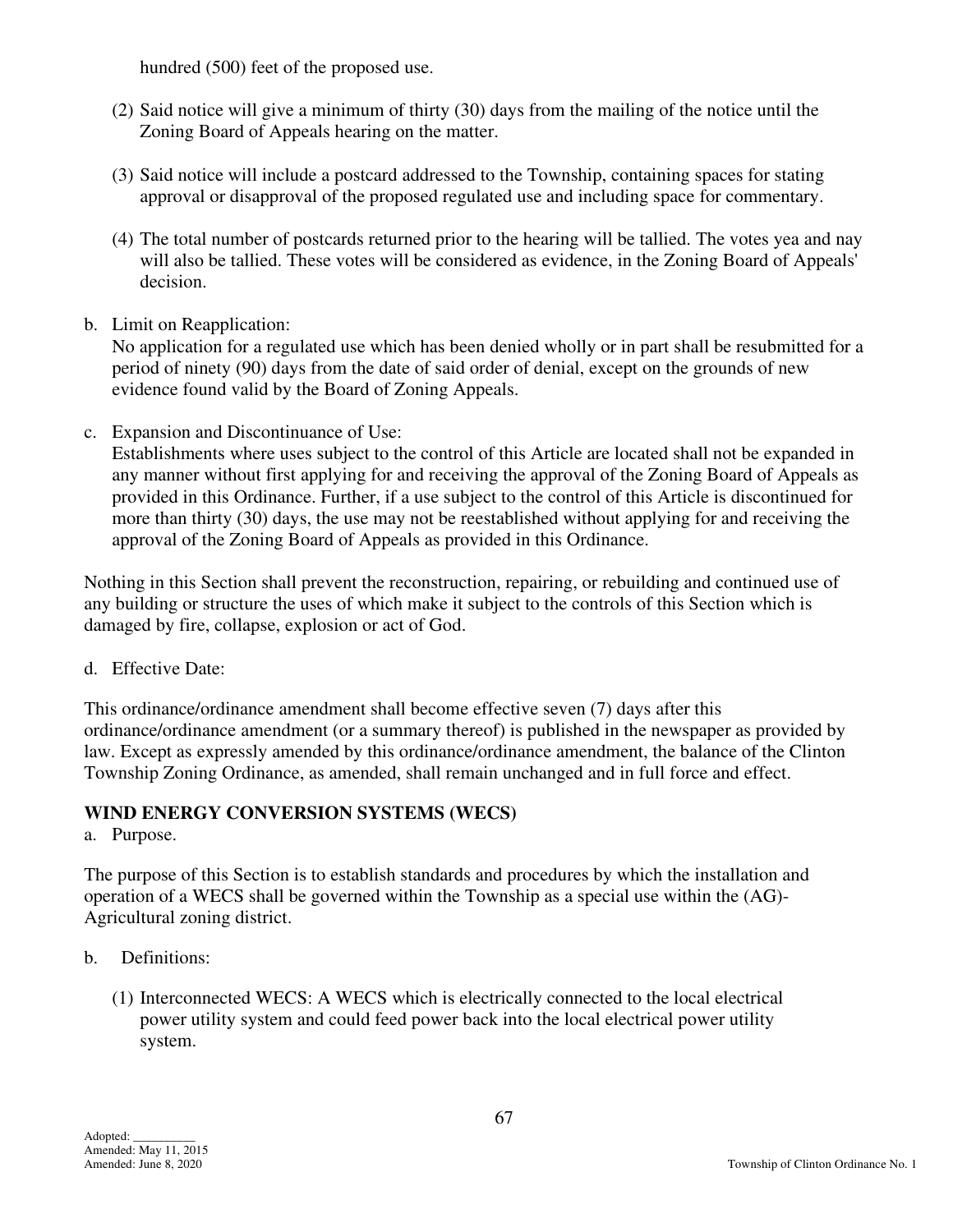- (2) Survival Wind Speed: The maximum wind speed, as designated by the WECS manufacturer, at which a WECS in unattended operation (not necessarily producing power) is designed to survive without damage to any structural equipment or loss of the ability to function normally.
- (3) WECS Height: The distance between the ground (at normal grade) and the highest point of the WECS, as measured from the ground (at normal grade), plus the length by which the rotor blade on a horizontal mounted WECS exceeds the structure which supports the rotor and blades (normally, the tower). Or put another way, the distance between the ground (at normal grade) and the highest point of the WECS (being the tip of the blade, when the blade is in the full vertical position).
- (4) Wind Energy Conversion System (WECS)

Shall mean a combination of:

- (a). A surface area (typically a blade, rotor, or similar device), either variable or fixed, for utilizing the wind for electrical powers; and
- (b) A shaft, gearing, belt, or coupling utilized to convert the rotation of the surface area into a form suitable for driving a generator, alternator, or other electricity-producing device; and
- (c) The generator, alternator, or other device to convert the mechanical energy of the surface area into electrical energy; and
- (d) The tower, pylon, or other structure upon which any, all, or some combination of the above are mounted.
- (e) Other components not listed above but associated with the normal construction, operation, and maintenance of a WECS.

[See also Section 2.2 RRR of this Ordinance.]

- (5) Wind Farm: Clusters of 2 or more WECS placed upon a lot or parcel with the intent to sell or provide electricity to a site or location other than the premises upon which the WECS are located. Said WECS may or may not be owned by the owner of the property upon which the WECS is placed.
- (6) Single WECS for Commercial Purposes: A single WECS placed upon a lot or parcel with the intent to sell or provide electricity to a site or location other than the premises upon which the structure is located. Said WECS may or may not be owned by the owner of the property upon which the WECS is placed.
- (7) WECS Testing Facility or Testing Facility: A structure and equipment used to determine the potential for the placement of a WECS.
- (8) Applicant: The person, firm, corporation, company, limited liability corporation or other entity which applies for Township approval under this section, as well as the applicant's successor(s),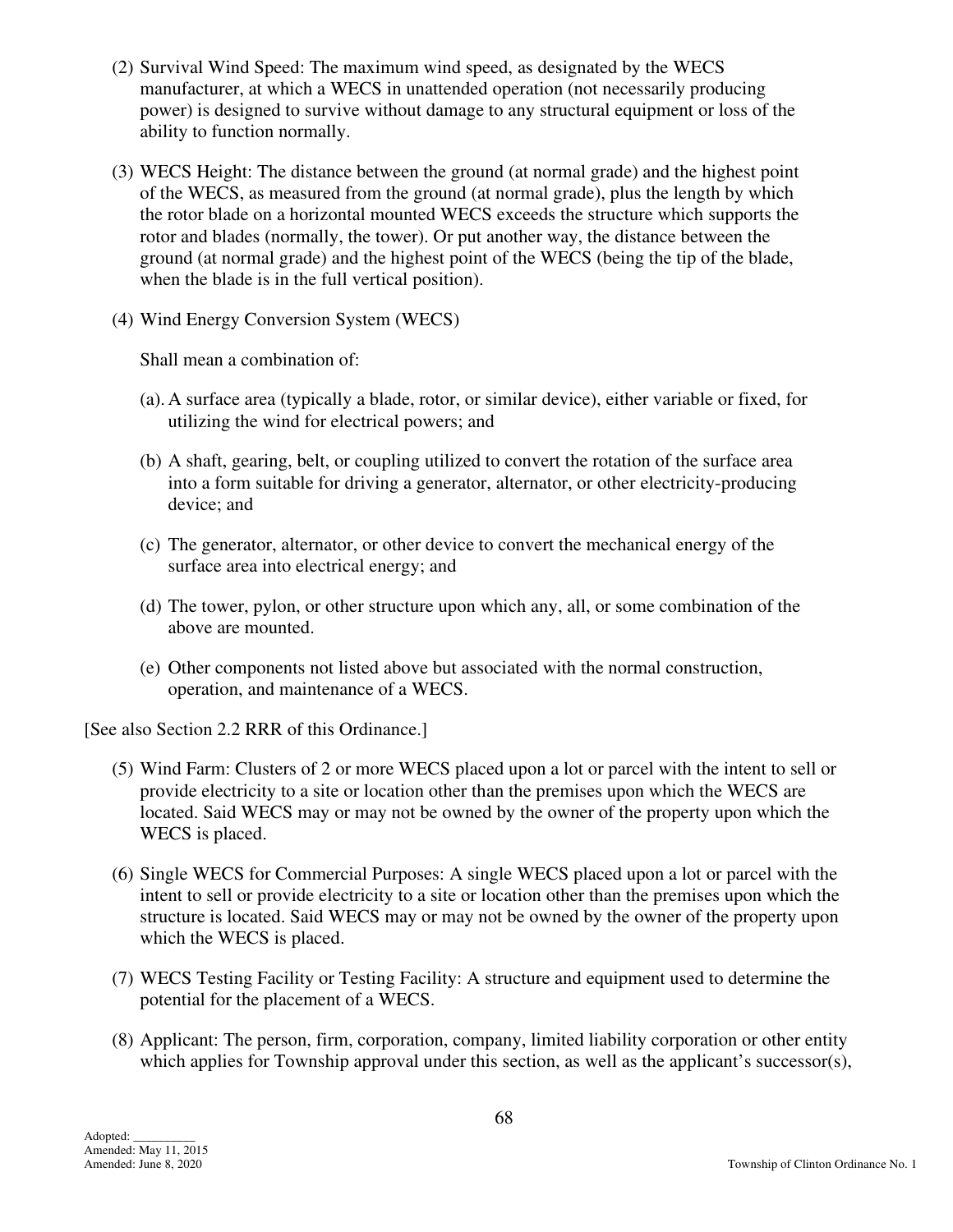assign(s) and/or transferee(s) as to any approved WECS or Testing Facility. An applicant must have the legal authority to represent and bind the landowner or lessee who will construct, own, and operate the WECS or Testing Facility. The duties and obligations regarding a zoning approval for any approved WECS or Testing Facility shall be with the owner of the WECS or Testing Facility, and jointly and severally with the owner and operator or lessee of the WECS or Testing Facility if different than the owner.

- c. Applicability:
	- (1) WECS, Wind Farms, Single WECS for Commercial Purposes, and WECS Testing Facilities: Wind energy conversion systems such as a WECS, wind farm, single WECS for commercial purposes, and WECS Testing Facilities associated with the commercial application of a WECS may be allowed as a Conditional Use only within the Agriculture zoning district, subject to the regulations and requirements of this section and also the general conditional use review procedures and standards/criteria of Section 5.5 of this Zoning Ordinance.
	- (2) Single WECS for On-site Service Only: Single WECS applications of wind energy conversion system, including WECS Testing Facilities, to service the energy needs of only the property where the structure is located may be approved in any zoning district as a Conditional Use, provided the property upon which the system is to be located is at least three and one-half (3-1/2) acres in size and subject to the review and approval procedures and standards/criteria of Section 5.5 of this Ordinance, as well as all of the following:
		- (a) The tower shall not exceed a height of 80 feet.
		- (b) The blade diameter (tip to tip) shall not exceed 100 feet.
		- (c) The height of the overall WECS (with the blade in the vertical position) shall not exceed 130 feet above ground level (at normal grade).
		- (d) The distance of the structure from all property lines shall be at least two (2) times the WECS height.
- d. Site Plan Drawing:

All applications for a WECS or WECS Testing Facility special use approval shall be accompanied by a detailed site plan drawn to scale and dimensioned, displaying all of the following information:

- (1) All requirements for a site plan contained in Section 5.6 shall also be met.
- (2) All lot lines and dimensions, including a legal description.
- (3) Location and height of all proposed buildings, structures, electrical lines, towers, guy wires, guy wire anchors, security fencing, and other above ground structures associated with the WECS.
- (4) Locations and height of all adjacent buildings, structures, and above ground utilities located within 300 feet of the exterior boundaries of the lot or parcel where the proposed WECS and/or Testing Facility will be located. Specific distances to other on-site buildings,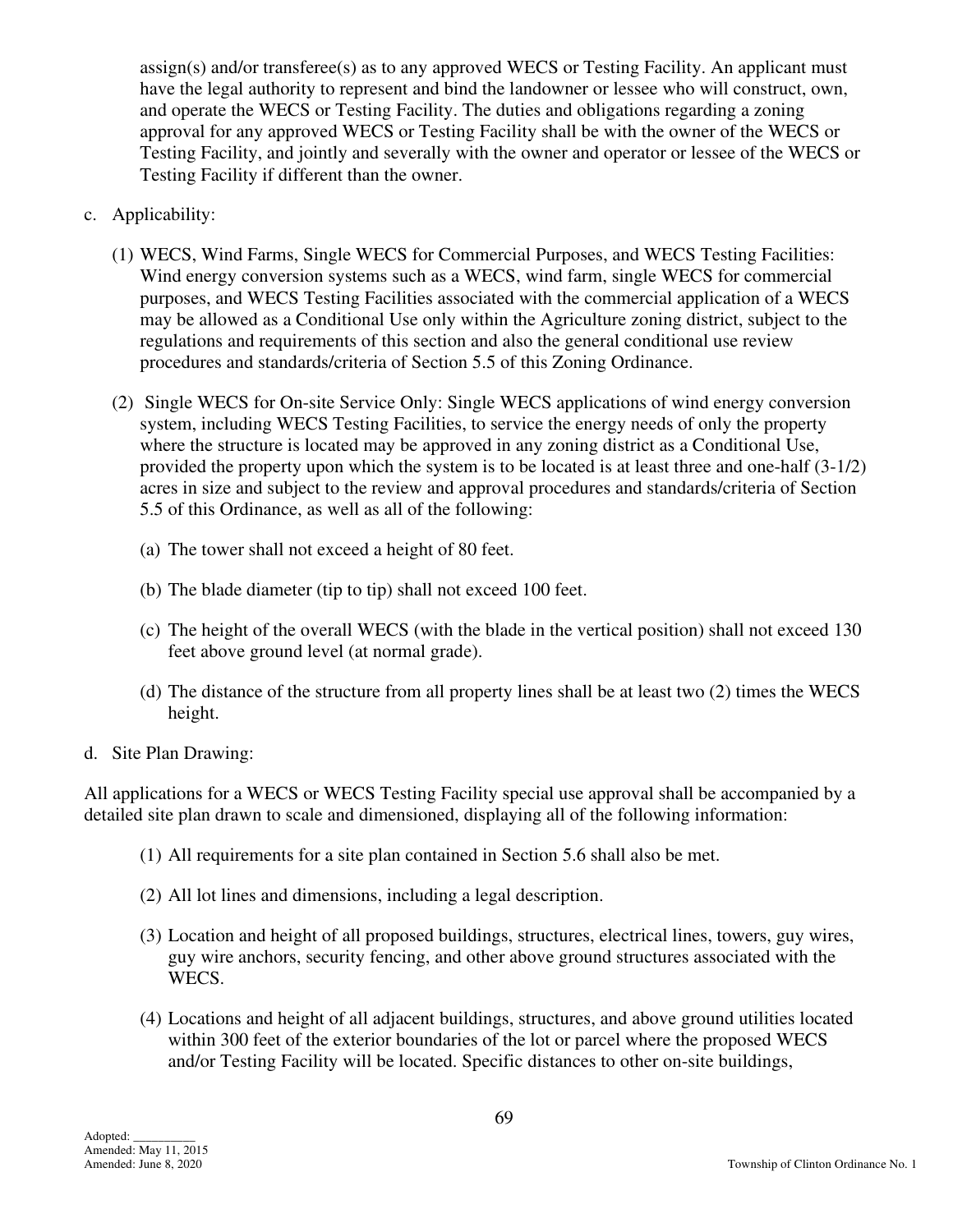structures, and utilities shall also be provided. The location of all existing and proposed overhead and underground electrical transmission or distribution lines shall be shown, whether to be utilized or not with the WECS or Testing Facility, located on the lot or parcel involved, as well as within 1,000 feet of the boundaries of such parcel or lot.

- (5) Existing and proposed setbacks for the WECS from all structures located on the property where the WECS will be located.
- (6) Elevation of the premises accurately depicting the proposed WECS location and its relationship to the elevation of all existing and proposed structures within 300 feet of the proposed WECS.
- (7) Access driveway to the WECS and the Testing Facility together with a detailed narrative regarding dimensions, composition, and maintenance of the proposed driveway. The Township shall require the construction of a private road to serve a WECS or Testing Facility if it is determined by the Township Board that said road is necessary to protect the public health, safety, or welfare or to offer an adequate means by which the Township or other governmental agency may readily access the site in the event of an emergency. All private roads shall be constructed to Township private road standards.
- (8) Planned security measures to prevent unauthorized trespass and access.
- (9) WECS and Testing Facility Maintenance Programs-The applicant shall provide to the Township a written description of the maintenance program to be used to maintain the WECS and Testing Facility, including removal when determined to be obsolete or abandoned. The description shall include maintenance schedules, the types of maintenance to be performed, and removal procedures and schedules should the WECS or Testing Facility become obsolete or abandoned.
- (10) Additional detail(s) and information as required by the Conditional Use requirements of this Ordinance, or as requested by the Planning Commission.
	- e. Compliance with the Township Building Code:

A copy of the manufacturer's installation instructions and blueprints shall be provided to the Township. Included as part of or as an attachment to the installation instructions shall be standard drawings of the structural components of the WECS and support structures, including base and footings provided along with engineering data and calculations to demonstrate compliance with the structural design provisions of the Building Code as adopted by the Township. Drawings and engineering calculations shall be certified by a registered engineer licensed in the State of Michigan.

f. Compliance with the Electrical Code:

WECS and Testing Facility electrical equipment and connections shall be designed and installed in full compliance with the Electrical Code as adopted by the Township. A copy of manufacturer installation instructions and blueprints shall be provided to the Township.

g. Design Standards: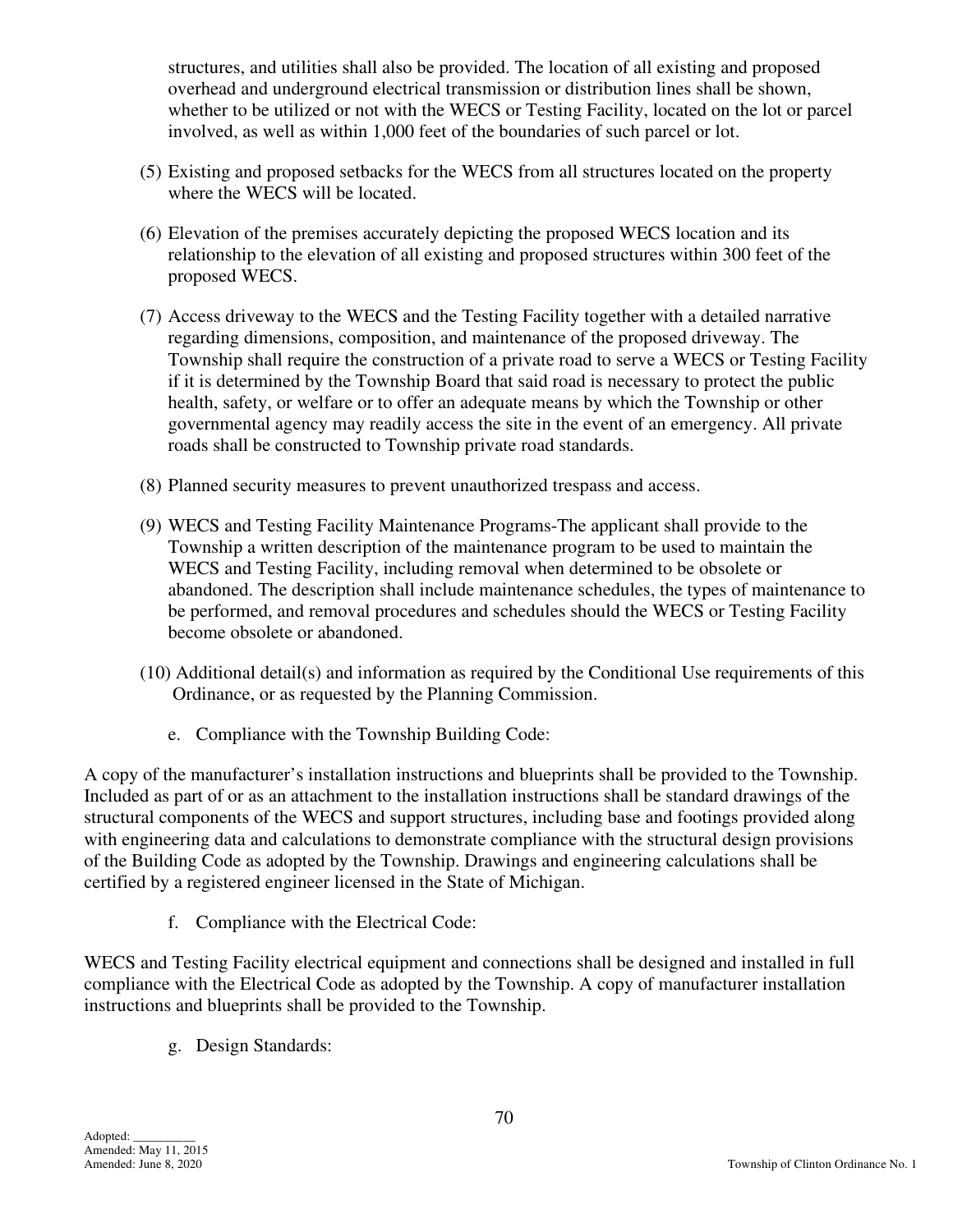- (1) Height: The permitted maximum total height of a WECS (i.e., WECS height) shall be 400 feet including the blade in vertical position.
	- (a) State and federal regulations may require lesser height.
	- (b) As a condition of approval, the Township may require a lesser height for a WECS if reasonably necessary to comply with the standards contained in subsection (h) hereof.
	- (c) A WECS shall be constructed with a tubular tower, not a lattice tower.
- (2) Height of Test Tower Facility: Unless a different height is approved by the Planning Commission, the WECS Testing Facility height shall be no greater than 300 feet from the ground (i.e., from normal grade to the test tower top) and shall comply with design standards.
	- (a) A WECS Testing Facility which is not in use for 6 months or more shall comply with subsection (I) hereof regarding abandonment
- (3) Setbacks: No part of a WECS or WECS Testing Facility (including guy wire anchors) shall be located within or above any required front, side or rear yard setback. The setback for placement of a WECS or a WECS Testing Facility shall be equal to the required setbacks for the zoning district in which the WECS is located plus the WECS height.
- (4) Rotor or Blade Clearance: Blade arcs created by a WECS shall have a minimum of seventy-five (75) feet of clearance over and from any structure, adjoining property or tree. The minimum blade or rotor clearance above ground level shall be at least twenty (20) feet.
- (5) Rotor or Blade Safety: Each WECS shall be equipped with both a manual and automatic braking device capable of stopping the WECS operation in high winds within 80% of design limits of the rotor.
- (6) Tower Access: To prevent unauthorized climbing, WECS and Testing Facilities must comply with at least one of the following provisions:
	- (a) Tower climbing apparatus shall not be located within twelve (12) feet of the ground.
	- (b) A locked anti-climb device shall be installed and maintained.
	- (c) A tower capable of being climbed shall be enclosed by a locked, protective fence at least ten (10) feet high topped with barbed wire.
- (7) Signs: Each WECS and Testing Facility shall have one sign, not to exceed two (2) square feet in area, posted at the base of the tower. The sign shall contain at least the following: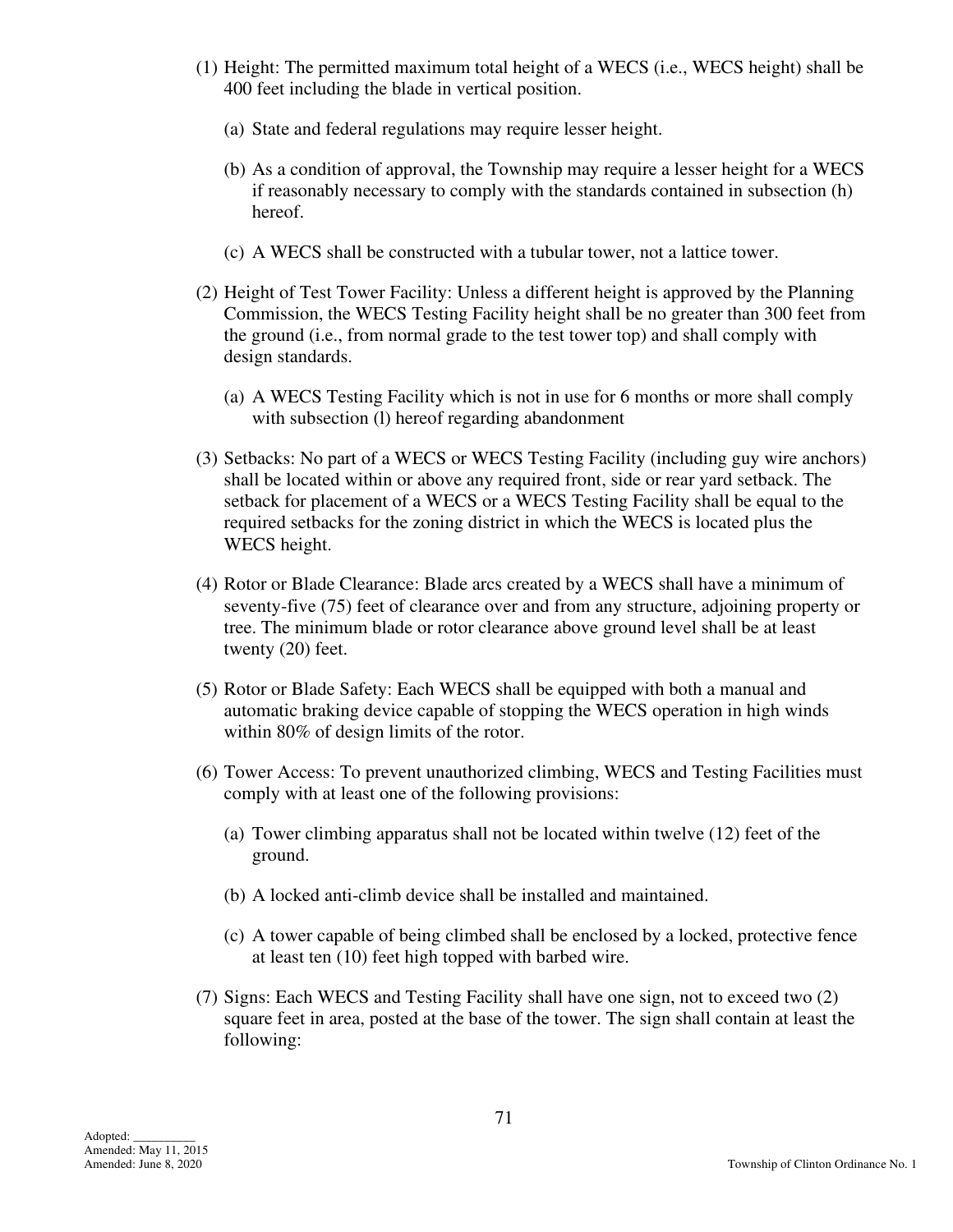- (a) Warning high voltage.
- (b) Manufacturer's name.
- (c) Emergency numbers (list more than one number).
- (d) Emergency shutdown procedures.
- (e) FAA regulated sign with the precise description including latitude and longitude and both the applicant's current telephone number and the current telephone number for the FAA's regional office having jurisdiction over Clinton Township.
- (f) If the WECS is fenced the signs shall be affixed to the fence.
- (8) Lighting: A lighting plan for each WECS and Testing Facilities shall be approved by the Planning Commission. Such plan must describe all lighting that will be utilized, including any lighting that may be required by the FAA. Such plan shall include but is not limited to the planned number and location of lights, light color and whether any lights will be flashing. Strobe lights are discouraged and must be shielded from the ground if such lights are allowed by the Planning Commission.
- (9) Electromagnetic Interference: Each WECS and Testing Facilities shall be designed, constructed and operated so as not to cause radio and television interference. In the event that electromagnetic interference is experienced, the applicant must provide alternate service to each individual resident or property owner affected.
- (10) Noise Emissions: Noise emissions from the operation of a WECS and Testing Facilities shall not exceed forty-five (45) decibels on the DBA scale as measured at the nearest property line or road.
	- (a) A baseline noise emission study of the proposed site and impact upon all areas within one (1) mile of the proposed WECS location must be done (at the applicant's cost) prior to any placement of a WECS and submitted to the Township. The applicant must also provide estimated noise levels to property lines at the time of a Conditional Use application.
- (11) Utility Company Interconnection (Interconnected WECS): All distribution lines from the WECS to the electrical grid connection shall be located and maintained

underground (both on the property where the WECS will be located and off-site). The Planning Commission may waive the requirement that distribution lines for the WECS which are located off-site (i.e., are not located on or above the property where the WECS will be located) be located and maintained underground if the Planning Commission determines that to install, place, or maintain such distribution lines underground would be impractical or unreasonably expensive.

 h. Approval Standards: In addition to the other requirements and standards contained in this section, the Planning Commission shall not approve any WECS or Testing Facilities unless it finds that all of the following standards are met: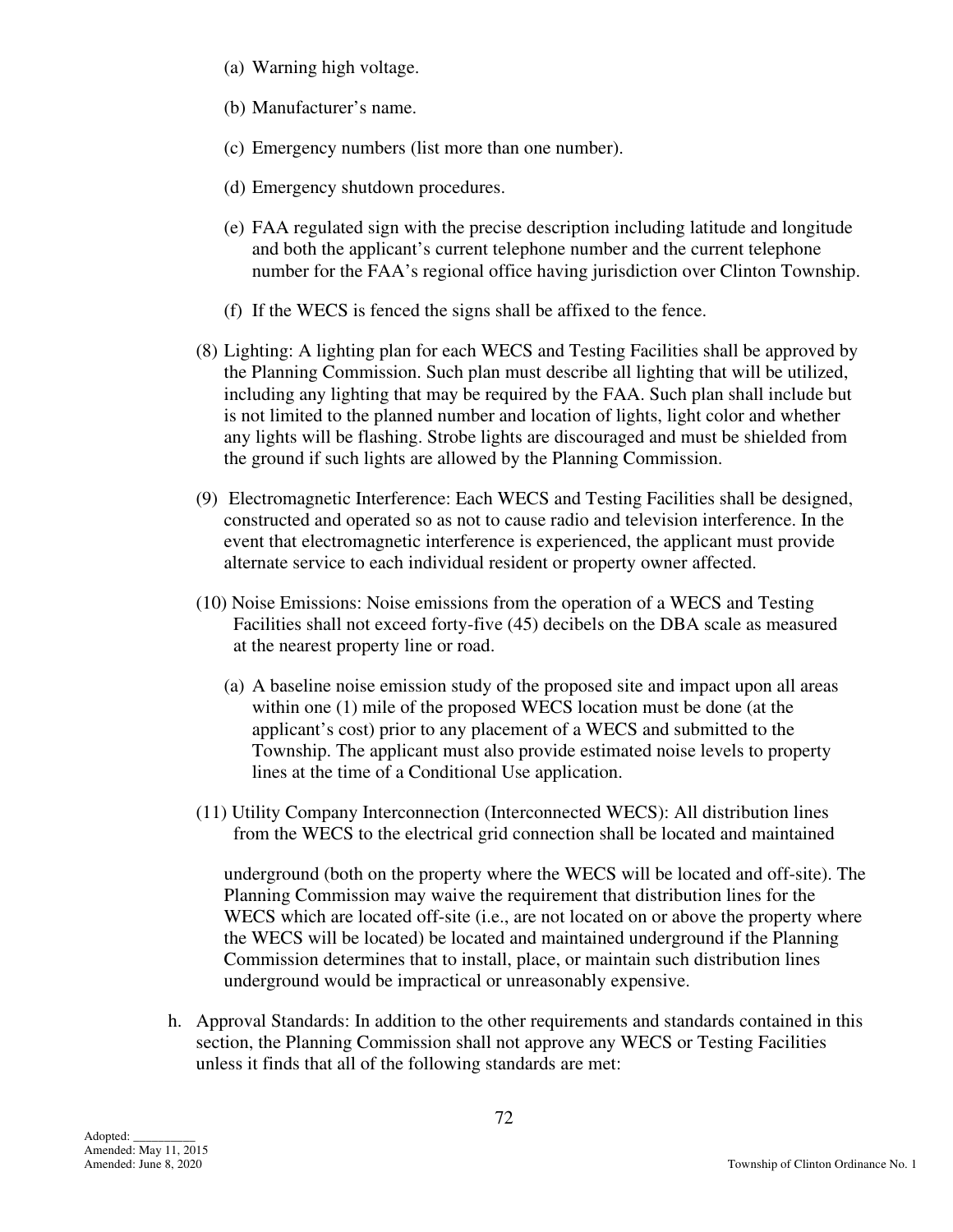- (1) The general conditional use standards contained in Section 5.5 of this Ordinance; and
- (2) The WECS or Testing Facility will not pose a safety hazard or unreasonable risk of harm to the occupants of any adjoining properties or area wildlife.
- i. Ornamental Wind Devices: Ornamental wind devices that are not a WECS shall be exempt from the provisions of this section, so long as they do not exceed the height limitations for permitted accessory structures (i.e., those permitted as of right) within the zoning district where the ornamental wind device will be located. Such devices may also be regulated by other provisions of this Ordinance.
- j. Inspection: The Township shall have the right upon issuing any WECS and Testing Facility conditional use permit to inspect the premises on which the WECS or Testing Facility is located at all reasonable times. The Township may hire a consultant to assist with any such inspections at the applicant's expense.
- k. Each WECS and Testing Facility must be kept and maintained in good repair and condition at all times. If a WECS is not maintained in operational and reasonable condition or poses a potential safety hazard, the applicant shall take expeditious action to correct the situation.
	- (1) The applicant shall keep a maintenance log on each WECS which the Township can review on a monthly basis.
- l. Abandonment: Any WECS or Testing Facilities which is not used for six (6) successive months or longer shall be deemed to be abandoned and shall be promptly dismantled and removed from the property. All above and below ground materials must be removed. The ground must be restored to its original condition within 60 days of abandonment.
- m. Security: If a conditional use is approved pursuant to this section, the Planning Commission shall require security in the form of a cash deposit, surety bond, or irrevocable letter of credit (in a form, amount, time duration and with a financial institution deemed acceptable to the Township), which will be furnished by the applicant to the Township in order to ensure full compliance with this section and any conditions of approval. When determining the amount of such required security, the Township may also require an annual escalator or increase based on the Federal Consumer Price Index (or the equivalent or its successor). Such financial guarantee shall be deposited or filed with the Township Clerk after a conditional use has been approved but before construction commences upon a WECS or WECS Testing Facility. At a minimum, the financial security shall be in an amount determined by the Township to be sufficient to have the WECS or Testing Facility fully removed (and all components properly disposed of and the land returned to its original state) should such structure or structures become abandoned, dangerous or obsolete, or not in compliance with this ordinance or the special use approval. Such financial security shall be kept in full force and effect during the entire time while a WECS or WECS Testing Facility exists or is in place. Such financial security shall be irrevocable and non-cancelable (except by the written consent of both the Township and the then-owner of the WECS or WECS Testing Facility) for at least 30 years from the date of the conditional use approval. Failure to keep such financial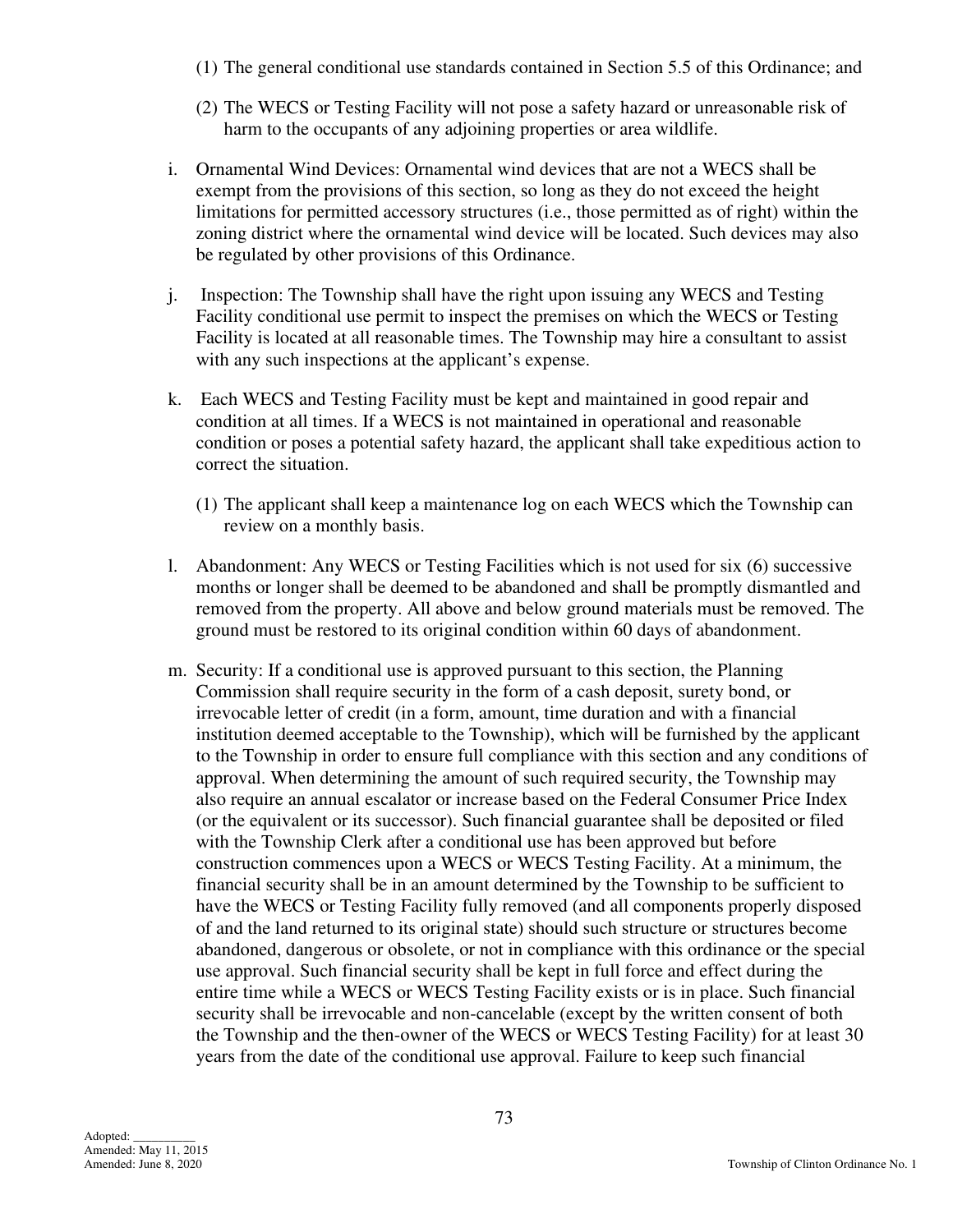security in full force and effect at all times while a WECS or WECS Testing Facility exists or is in place shall constitute a material and significant violation of a conditional use approval and this ordinance, and will subject the applicant to all available remedies to the Township, including possible enforcement action and revocation of the conditional use approval.

- n. Road repair: Any damages to a public road located within the Township resulting from the construction, maintenance, or operation of a WECS or Testing Facility shall be repaired at the applicant's expense.
- o. Liability: The applicant shall insure each WECS at all times for at least \$2,000,000 (in 2007 dollars based on the federal CPI) for liability to cover the applicant, Township and land owner.
- p. Color: A WECS shall be painted a non-obtrusive (light environmental color such as beige or gray) color that is non-reflective. The wind turbine base and blades shall be of a color consistent with all other turbines in the area. No striping of color or advertisement shall be visible on the blades or tower.
- q. Strobe effect: All efforts shall be made not to affect any resident with any strobe effect.
- r. Under no circumstances shall a WECS or Testing Facility produce vibrations or wind currents humanly perceptible beyond the property boundaries of the lot or parcel on which the WECS or Testing Facility is located.
- s. The applicant shall be responsible for compensation to persons damaged due to any stray voltage caused by a WECS.
- t. At the Township's request, the applicant shall fund an environmental assessment or impact study and/or other relevant report(s) or studies (including, but not limited to, assessing the potential impact on endangered species, eagles, birds, and/or other wildlife) as required by the Township for review by the Township regarding the area or surrounding areas where the WECS will be placed. Each such study or report shall be provided to the Township prior to the time when the Planning Commission makes its final decision regarding the conditional use request.
- u. The applicant shall show proof of a minimum wind rating of 3 from the proposed WECS when applying for a Conditional Use Permit.
- v. At the Township's request, the applicant shall fund a financial impact study for review by the Township of the area affected by the WECS. Such study or report shall be provided to the Township prior to the time when the Planning Commission makes its final decision regarding the conditional use request.
- w. An escrow account shall be set up when the applicant applies for a Conditional Use Permit for a WECS or WECS Testing Facility. The monetary amount filed by the applicant with the Township shall be in an amount estimated by the Township to cover all costs and expenses associated with the conditional use zoning review and approval process, which costs can include, but are not limited to, fees of the Township Attorney, Township Planner and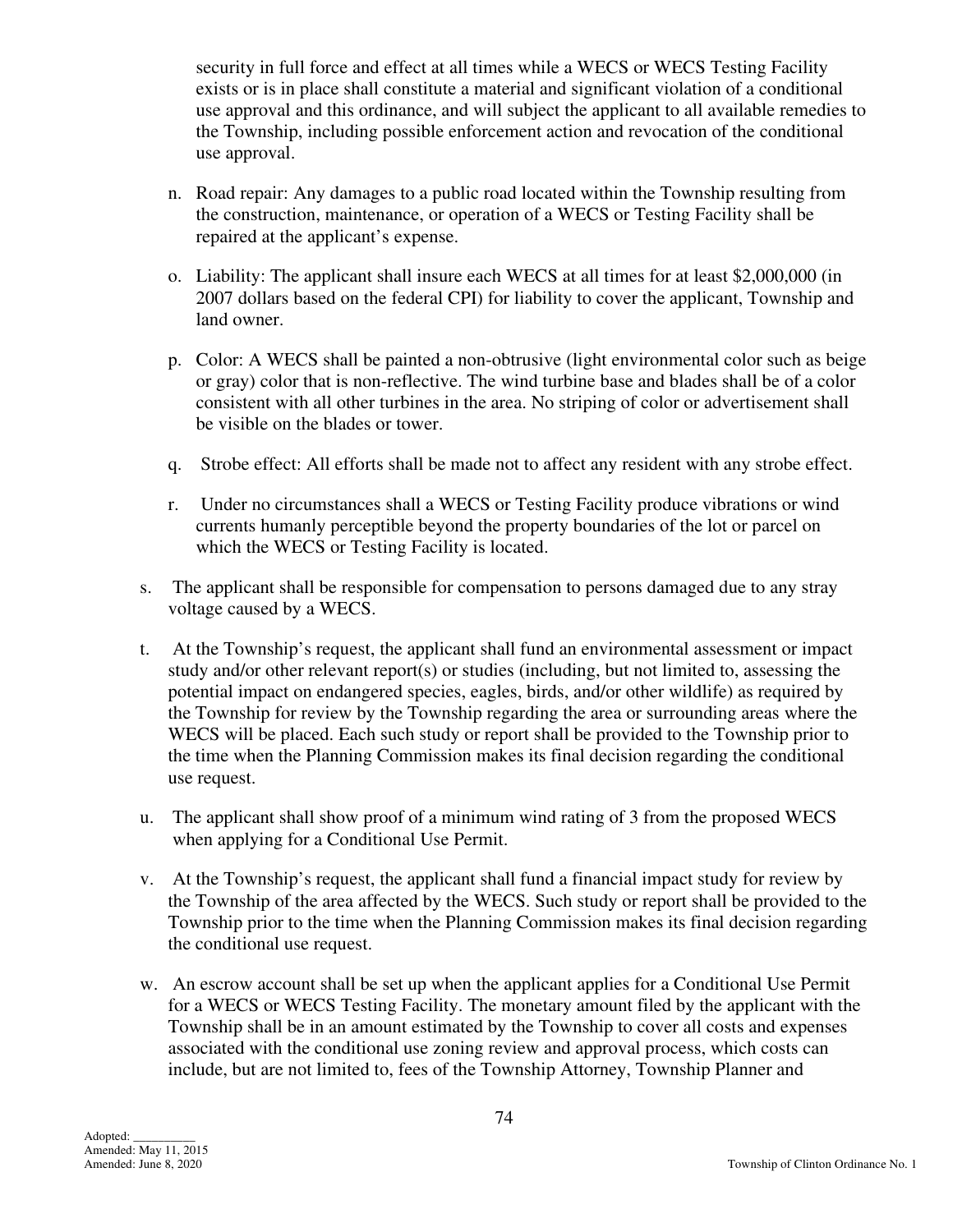Township Engineer, as well as any reports or studies which the Township anticipates it may have done related to the zoning review process for the particular application. Such escrow amount shall be in addition to regularly established fees. At any point during the zoning review process, the Township may require that the applicant place additional monies into escrow with the Township should the existing escrow amount filed by the applicant prove insufficient. If the escrow account needs replenishing and the applicant refuses to do so promptly, the zoning review and approval process shall cease until and unless the applicant makes the required escrow deposit. Any applicable zoning escrow resolutions or other ordinances adopted by the Township shall also be applicable.

- x. Reasonable conditions: In addition to the requirements of this section, the Planning Commission may impose additional reasonable conditions on the approval of a WECS or WECS Testing Facilities as a conditional use.
- y. Each WECS and WECS Testing Facility shall also comply with all applicable federal, state of Michigan, and county requirements, in addition to Township ordinances.
- z. Effective Date: This ordinance/ordinance amendment shall become effective seven (7) days after this ordinance/ordinance amendment (or a summary thereof) is published in the newspaper as provided by law. Except as expressly amended by this ordinance/ordinance amendment, the balance of the Clinton Township Zoning Ordinance, as amended, shall remain unchanged and in full force and effect.

## **SECTION 5.6 - SITE PLAN REVIEW AND APPROVAL**

It is recognized by this Ordinance that there is a value to the public in establishing safe and convenient traffic movement to higher density sites, both within the site and in relation to access streets; that there is value in encouraging a harmonious relationship of buildings and uses both within a site and in relation to adjacent uses; further that there are benefits to the public in conserving natural resources. Toward this end, this Ordinance requires site plan review by the Planning Commission for certain buildings and structures that can be expected to have a significant impact on natural resources, traffic patterns, and on adjacent land usage.

### **Buildings, Structures, and Uses Requiring Site Plan:**

The Zoning Inspector shall not issue a Zoning Compliance Permit for the construction, alteration or change of use of buildings, structures and parcels to or from the uses identified in this section unless a site plan has been reviewed and approved by the Planning Commission and such approval is in effect:

- 1. Any conditional use.
- 2. A multiple-family building containing six (6) or more dwelling units.
- 3. More than one (1) multiple-family building on a lot, parcel, or tract of land, or on a combination of lots under one (1) ownership.
- 4. A mobile home park.
- 5. An office in any Residential District.

Adopted: \_\_\_\_\_\_\_\_\_\_ Amended: May 11, 2015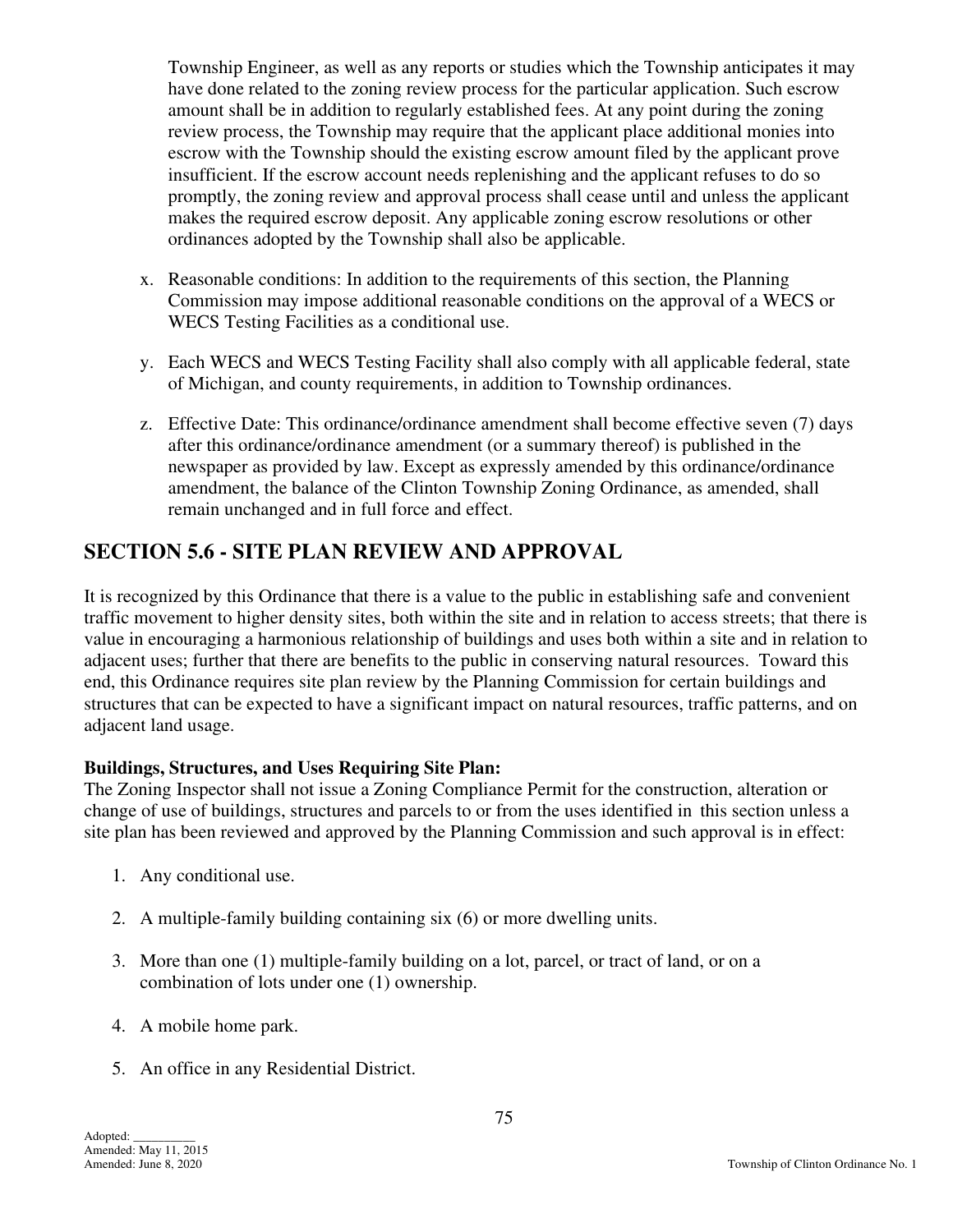- 6. Any gasoline/automobile service station.
- 7. A commercial land use.
- 8. An industrial land use.
- 9. Planned Unit Development or Cluster Development.
- 10. Any other building, structure or use open to the public.

## **Application and Fee for Site Plan Review:**

Any person may file a request for a site plan review by the Planning Commission by filing with the Township Clerk or the Clerk's designee the completed application upon the forms furnished by the Township Clerk and payment of a fee established by resolution of the Clinton Township Board. As an integral part of said application, the applicant shall file at least four (4) copies of a site plan. Such application shall be reviewed for completeness and compliance with the requirements of the ordinance, dated and initialed by the Zoning Inspector.

## **Planning Commission Review of Site Plan:**

Upon receipt of such application from the Clerk, the Planning Commission shall undertake a study of the same and shall, within thirty (30) days, approve or disapprove such site plan, advising the applicant in writing of the recommendation, including any changes or modifications in the proposed site plan as are needed to achieve conformity to the standards specified in this Ordinance.

### **Required Data for Detailed Site Plan:**

Every site plan submitted to the Planning Commission shall be in accordance with the following requirements:

- 1. The site plan shall be of a scale not to be greater than one (1) inch equals twenty (20) feet nor less than one (1) inch equals two hundred (200) feet, and of such accuracy that the Planning Commission can readily interpret the site plan, and shall include more than one drawing where required for clarity.
- 2. The property shall be identified by lot lines and location, including dimensions, angles and size, and correlated with the legal description of said property. Such plan shall further include the name and address of the property owner, developer, and designer.
- 3. The site plan shall show the scale; north arrow; boundary dimensions; topography (not more than two foot contour intervals); and natural features such as, wood lots, streams, rivers, lakes, drains, and similar features.
- 4. The site plan shall show existing man-made features, such as buildings; structures, high tension towers; pipe lines; and existing utilities, such as, water and sewer lines, excavations, bridges, culverts, drains, and easements, and shall identify adjacent properties and their existing uses.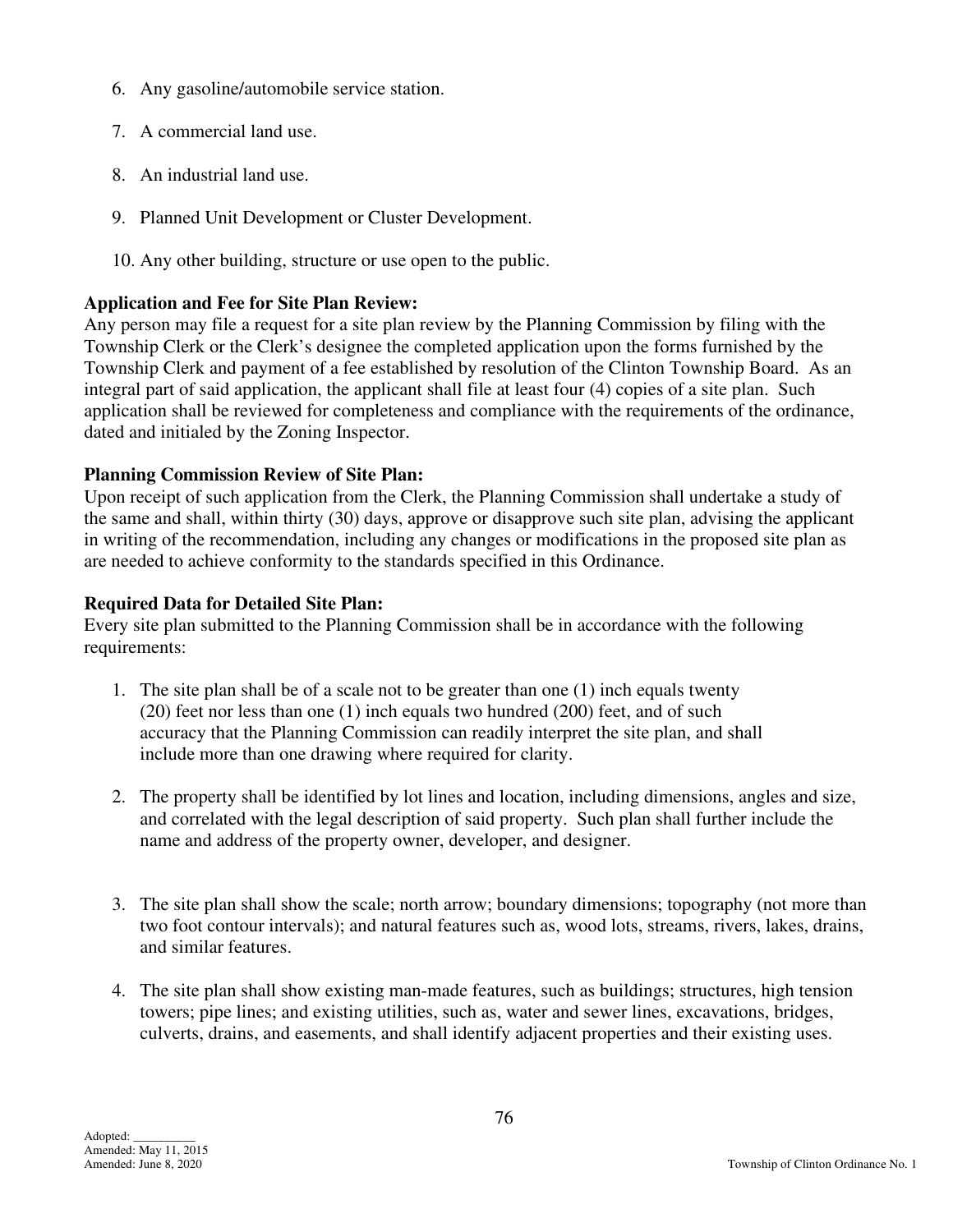- 5. The site plan shall show the location, proposed finished floor and grade line elevations, size of proposed principal and accessory buildings, their relation one to another and to any existing structure on the site, the height of all buildings, and square footage of floor space. Site plans for residential development shall include a density schedule showing the number of dwelling units per net acre, including a dwelling schedule showing the unit type and number of each unit type.
- 6. The site plan shall show the proposed streets, driveways, sidewalks, and other vehicular and pedestrian circulation features within and adjacent to the site; also, the location, size and number of parking spaces in the off-street parking area, and the identification of service lanes and service parking.
- 7. The site plan shall show the proposed location, use, and size of open spaces, and the location of any landscaping, fences, or walls on the site. Any proposed alterations to the topography and other natural features shall be indicated. The site plan shall further show any proposed location of connections to existing utilities and proposed extensions thereof.
- 8. A vicinity map shall be submitted showing the location of the site in relation to the surrounding street system.

## **Standards for Site Plan Review:**

In reviewing the site plan, the Planning Commission shall ascertain whether the proposed site plan is consistent with all regulations of this Ordinance. Further, in consideration of each site plan, the Planning Commission shall find that provisions of subsections 5.6.C and 5.6.D of this Ordinance as well as the provisions of the zoning district in which said buildings, structures and uses as indicated in the proposed site plan have been satisfactorily demonstrated and met by the applicant.

### **Planning Commission Approval of Site plan:**

Upon Planning Commission approval of a site plan the Clerk shall within ten (10) days transmit to the Zoning Inspector one (1) copy with the Clerk's certificate affixed thereto, certifying that said approved site plan conforms to the provisions of this Ordinance as determined. If the site plan is disapproved by the Planning Commission, notification of such disapproval shall be given to the applicant within ten (10) days after such action. The Zoning Inspector shall not issue a zoning compliance permit until he has received a certified approved site plan.

### **Expiration of Site Plan Certificate:**

The site plan certificate shall expire, and be of no effect, three hundred sixty-five (365) days after the date of issuance thereof, unless within such time the Zoning Inspector has issued a zoning compliance permit for any proposed work authorized under a said site plan certificate.

### **Amendment, Revision of Site Plan:**

A site plan, and site plan certificate, issued thereon, may be amended by the Planning Commission upon the request of the applicant. Such amendment shall be made upon application and in accordance with the procedure provided in Section 5.6 of this Ordinance. Any fees paid in connection with such application may be waived or refunded at the discretion of the Planning Commission.

## **SECTION 5.7 - NONCONFORMITIES**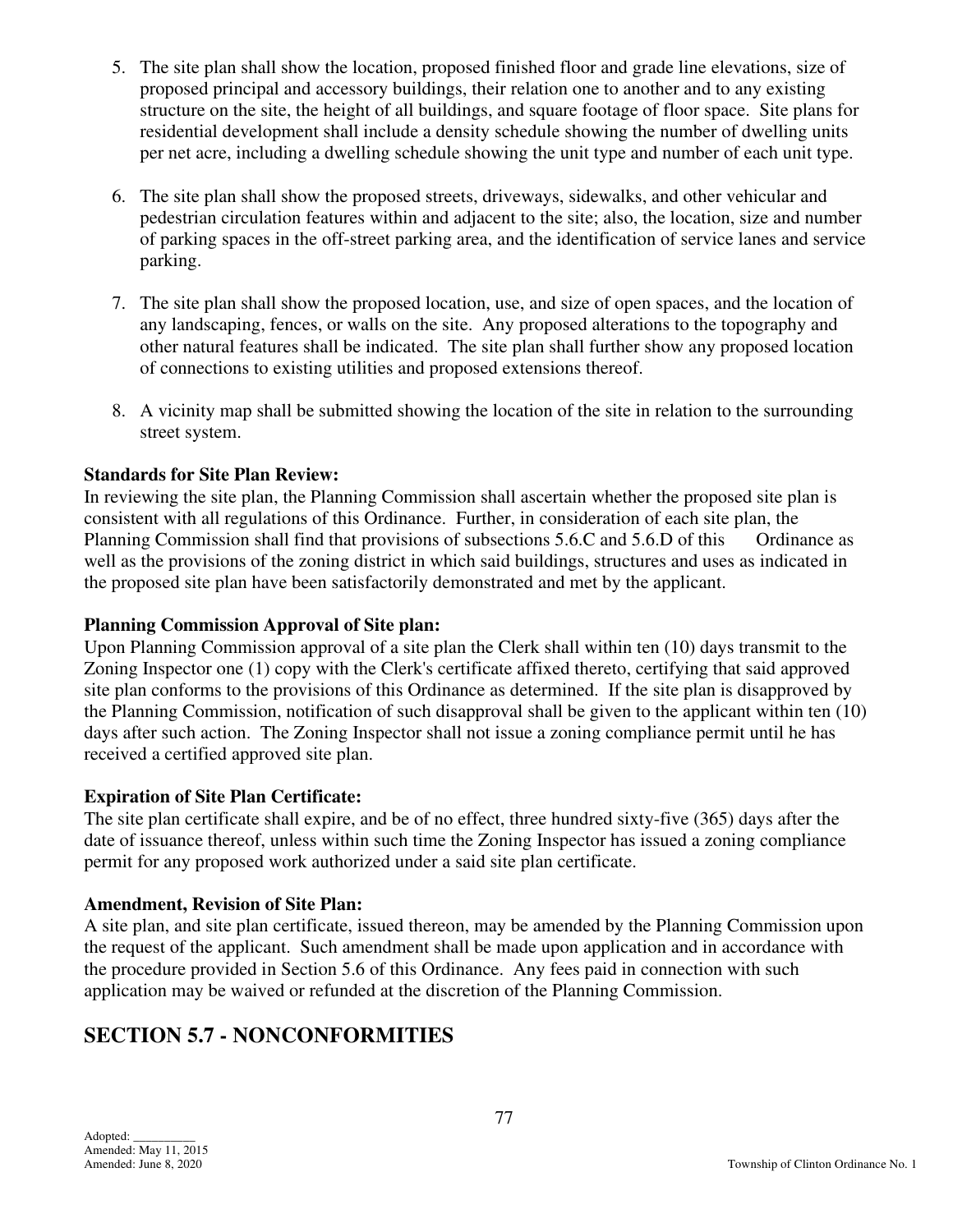Where within the districts established by the Ordinance, or by amendments, there exist lots, structures, and uses of land and structures which were lawful before this Ordinance was adopted or amended and which would be prohibited, regulated, or restricted under the terms of this Ordinance, or future amendment, it is the intent of this Ordinance to permit these nonconformities to continue until they are discontinued, damaged, or removed but not to encourage their survival. These nonconformities are declared by this Ordinance to be incompatible with the lots, structures, and uses permitted by this Ordinance in certain districts. It is further the intent of this Ordinance that such nonconformities shall not be enlarged, expanded, extended, or altered except as provided herein; nor to be used as ground for adding other lots, structures, or uses prohibited elsewhere in the same district.

### **Nonconforming Uses of Land:**

Where, on the date of adoption or amendment of this Ordinance, a lawful use of land exists that is no longer permissible under the provisions of this Ordinance, such use may be continued, so long as it remains otherwise lawful, subject to the following provisions:

- 1. No such nonconforming use of land shall be enlarged, expanded, or extended to occupy a greater area of land than was occupied on the effective date of adoption or amendment of this Ordinance; and no accessory use or structure shall be established therewith.
- 2. No such nonconforming use of land shall be moved in whole or in part to any other of such land not occupied on the effective date of adoption or amendment of this Ordinance,
- 3. If such nonconforming use of land ceases for any reason for a period of more than one hundred and eighty (180) consecutive days, the subsequent use of such land shall conform to the district in which such land is located. Extensions may be granted by the Planning Commission if it has been demonstrated that extenuating conditions have occurred which have been beyond the control of the parties involved.

#### **Nonconforming Structures:**

Where, on the effective date of adoption or amendment of this Ordinance, a lawful structure exists that could not be built under the regulations of this Ordinance by reason of restrictions upon lot area, lot width, lot coverage, height, open spaces, or other characteristics of such structure or its location upon a lot, such structure may be continued so long as it remains otherwise lawful subject to the following provisions:

- 1. No such structure shall be enlarged, expanded, extended, or altered in a way which increases its nonconformance.
- 2. Should any such structure be destroyed by any means to an extent of more than fifty (50) per cent of its replacement cost at the time of destruction, it shall not be reconstructed except in conformity with the provisions of this Ordinance.
- 3. Should any such structure be moved for any reason, of any distance, it shall thereafter conform to the regulations of the district in which it is located after it is moved.

#### **Nonconforming Uses of Structures:**

Where, on the date of adoption or amendment of this Ordinance, a lawful use of structure exists that is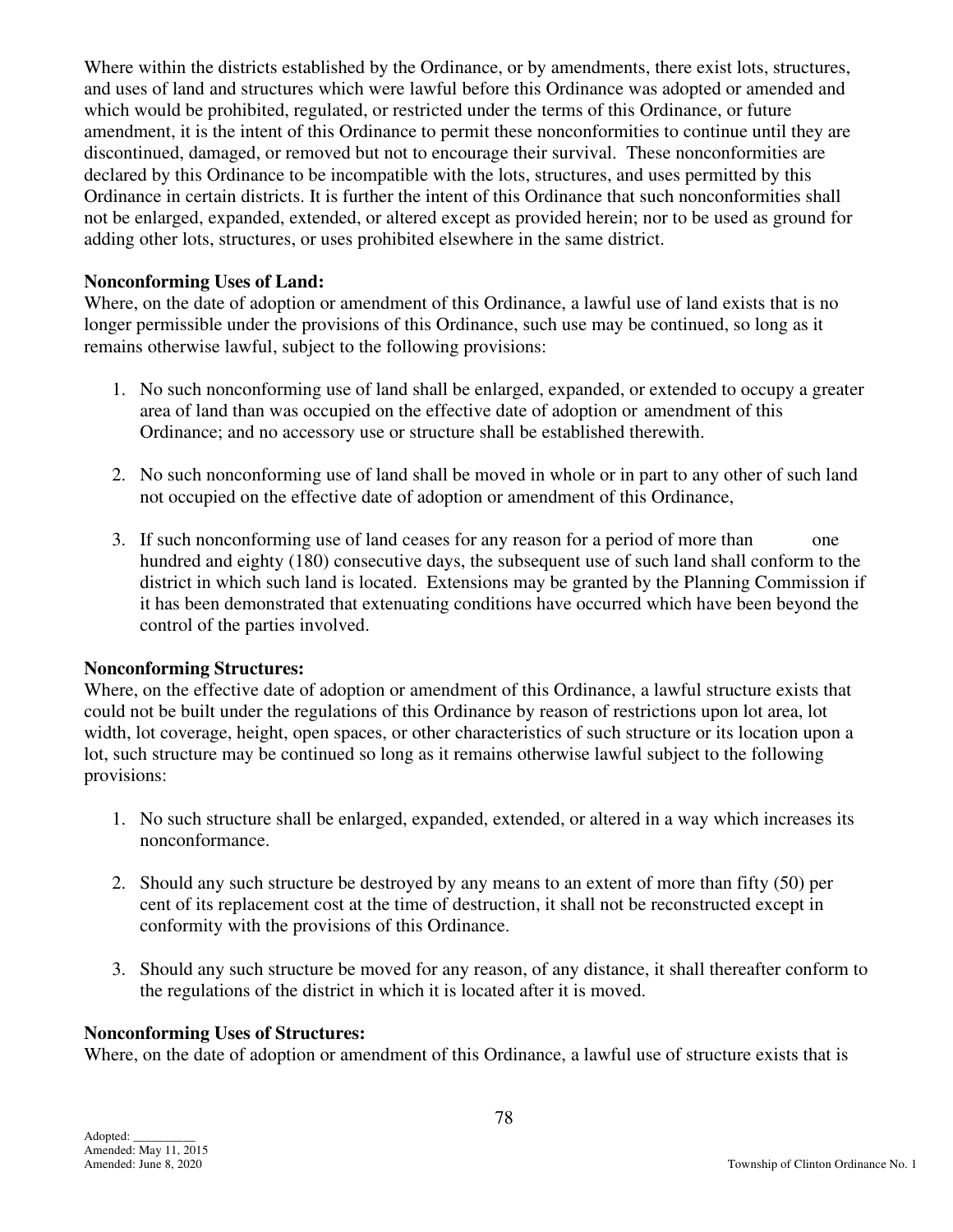no longer permissible under the regulations of this Ordinance, such use may be continued so long as it remains otherwise lawful subject to the following provisions:

- 1. No conforming use of a structure shall be enlarged, expanded, extended, or altered except in changing the use of such structure to a use permitted in the district in which such structure is located.
- 2. When a nonconforming use of a structure is discontinued or abandoned for more than one hundred eighty (180) consecutive days, the structure shall not thereafter be used except in conformance with the regulations of the district in which it is located. Extensions may be granted by the Planning Commission if it has been demonstrated that extenuating conditions have occurred which have been beyond the control of the parties involved.
- 3. Any structure devoted in whole or in part to any nonconforming use, work may be done in any period of twelve (12) consecutive months on ordinary repairs or on repair or replacement of nonbearing walls, fixtures, wiring or plumbing to an extent not to exceed ten (10) per cent of the then current replacement value of the structure, provided that the volume of such structure or the number of families housed therein as it existed on the date of adoption or amendment of this ordinance shall not be increased. Nothing in this ordinance shall be deemed to prevent the strengthening of the part thereof declared to be unsafe by any official charged with protecting the public safety upon order of such official.
- 4. Should any structure containing a nonconforming use be moved, for any reason any distance, it shall thereafter conform to the regulations of the district in which it is located after it is moved.
- 5. Should any structure devoted in whole or in part to any nonconforming use be destroyed by any means to an extent of more than fifty (50) per cent of its replacement cost at the time of destruction, it shall not be reconstructed and again be devoted to any use except in conformity with the regulations of the district in which it is located.
	- 1. Extension and Substitution: here shall be a specific exemption from Section C (5), to permit rebuilding or replacing, but not to include extending, a nonconforming use when such use is occupied as a one or two family dwelling and has been destroyed by other than overt action of the owner. In this case, the owner of said dwelling shall make application to the Zoning Board of Appeals within twelve months of date of destruction requesting an exemption under this Section. If the Zoning Board of Appeals, after a hearing upon such application, shall determine that for reasons of health, sanitation, safety or the wellbeing of the occupants that the request is reasonable and proper, then the Board of Appeals may authorize the owner to rebuild or replace said dwelling. Prior to granting any such request under this Section, the Board of Appeals specifically shall make the following findings of fact and apply the following standards:
		- a. That the structure was originally constructed as a dwelling.
		- b. That the structure currently or immediately preceding damage was occupied as a dwelling.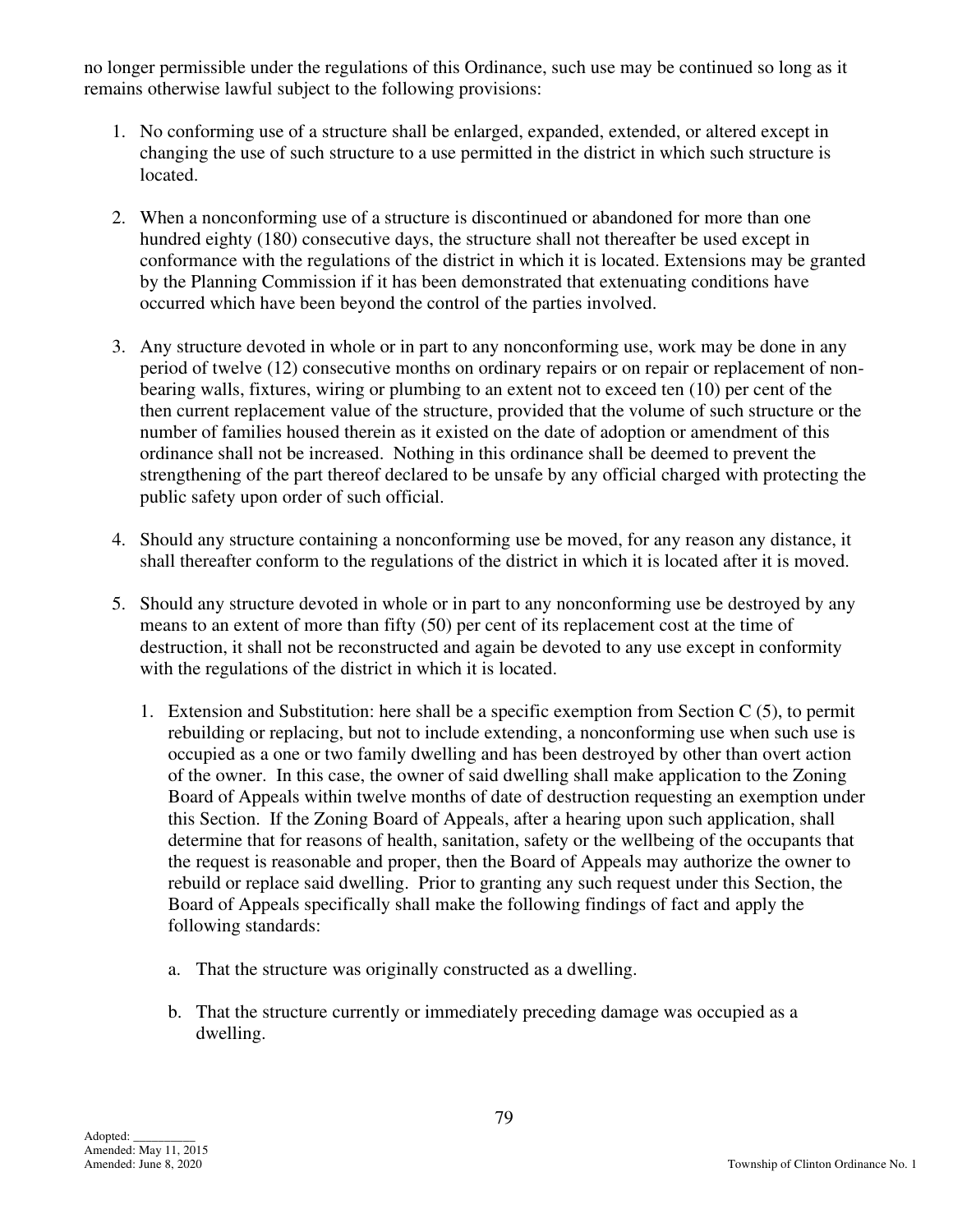- c. That the proposed rebuilding or replacement will materially and substantially benefit the use as a dwelling and/or make the use more in conformity with the provisions of this Zoning Ordinance and any building code.
- d. That the proposed rebuilding or replacement will not have an adverse effect upon the uses in the general vicinity by creating new or different violations of this Zoning Ordinance.
- e. Proceedings under this Section shall follow the same procedure and be subject to the same application fee as set forth for applications to the *Zoning* Board of Appeals on an appeal.

#### **Change of Tenancy or Ownership:**

There may be a change of tenancy, ownership, or management of an existing nonconforming use, building, or structure; provided there is no change in the nature or character of such nonconforming use, building, or structure.

#### **Substandard, Nonconforming Lots of Record:**

In any district in which single-family dwellings are permitted, notwithstanding limitations imposed by other provisions of this Ordinance, a single-family dwelling and customary accessory buildings or structures may be erected on any single lot of record at the effective date of adoption or amendment of this Ordinance. Such lot must be in separate ownership and not of continuous frontage with other lots in the same ownership as of the date of adoption of this Ordinance. This provision shall apply even though such lots fail to meet the requirements for area or width, or both, that are generally applicable in the district, provided that yard dimensions and other requirements not involving area or width, or both, of the lot shall conform to the regulations for the district in which such lot is located. If two or more lots or combinations of lots with continuous frontage in single ownership are of record and all or part of the lots do not meet the requirements for lot width and area as established by this Ordinance, the lands involved shall be considered to be an undivided parcel for the purpose of this Ordinance, and no portion of said parcel or lot shall be used or sold which does not meet lot width and area requirements established by this Ordinance nor shall any division of the parcel or lot with width or area below the requirements stated in this Ordinance.

#### **Specific Exemption:**

There shall be a specific exemption from the preceding prohibitions, against rebuilding, altering, replacing, improving, enlarging, extending, substituting or modifying a nonconforming use when such use is occupied as a dwelling place. The owner or tenant of said dwelling place shall make application to the Zoning Board of Appeals requesting an exemption from the aforesaid prohibitions. If the Zoning Board of Appeals, after a hearing upon such application shall determine that, for reasons of health, sanitation, safety or the well-being of the occupants, the request is proper, then the Zoning Board of Appeals may authorize the tenant to rebuild, alter, replace, improve, enlarge, extend, substitute or modify said dwelling place. Prior to granting any such request under this section, the Zoning Board of Appeals shall make specific findings of fact regarding its rational based on the above standards for granting such decision.

## **SECTION 5.8 - PERFORMANCE STANDARDS**

### **Requirements:**

Any use of a lot, building, or structure in any district shall be such that it is not obnoxious, dangerous, or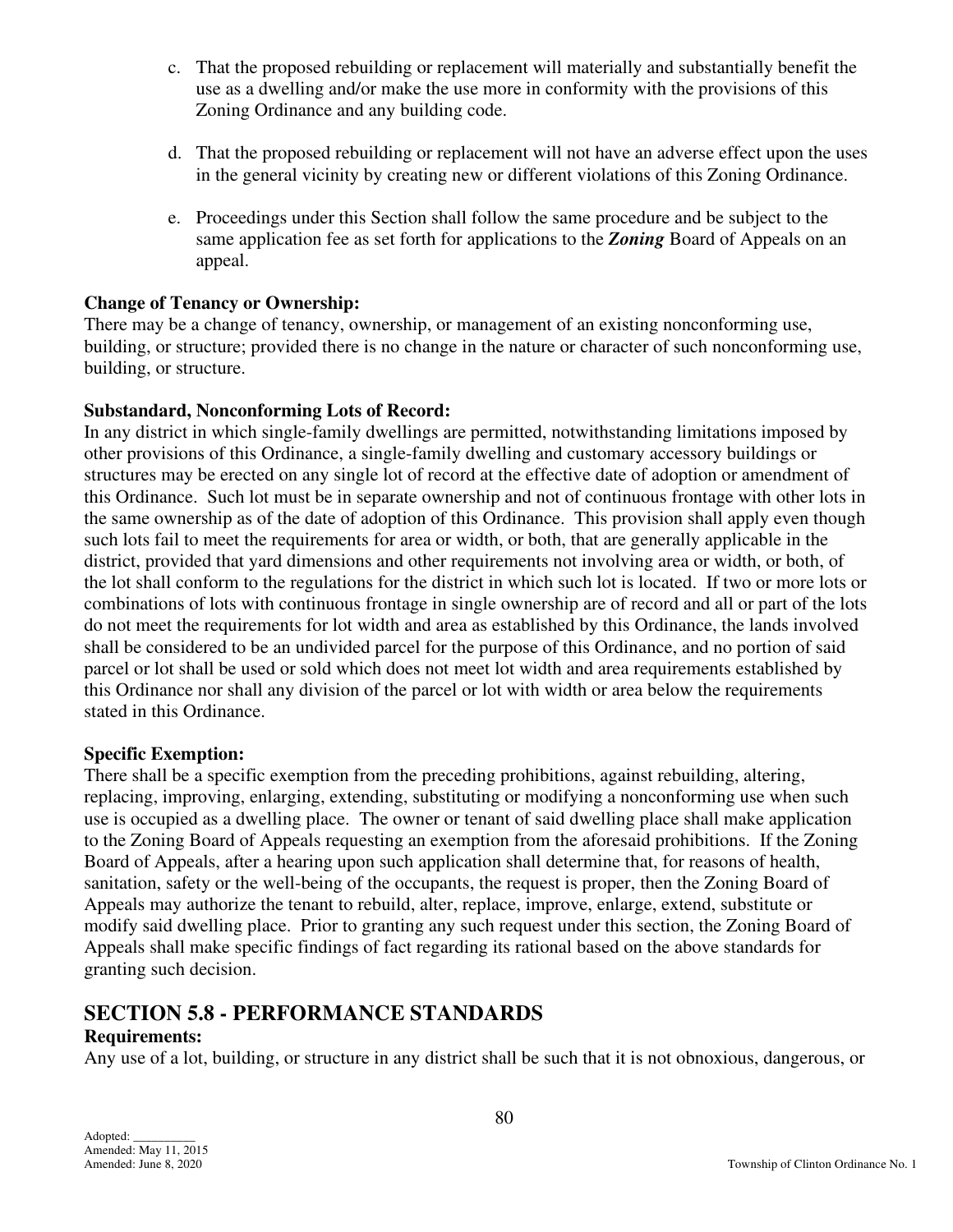injurious by reason of heat, glare, fumes, odors, dust, erosion, sound or vibrations at standards currently used by the Michigan Department of Public Health beyond any boundary line of the lot or parcel of land on which the use is located.

### **Plans:**

The application for a zoning compliance permit for a use subject to performance requirements shall be accompanied by a building plan and equipment layout with a description of the machinery, process, and projects; and specifications for the mechanisms and techniques to be used in meeting the performance standards.

#### **Enforcement:**

The Zoning Inspector may refer the application to one or more expert consultants qualified to advise as to whether a proposed use will conform to the performance standards. The costs of such services shall be borne by the applicant, and a copy of any report shall be furnished to the applicant and the Township of Clinton.

## **SECTION 5.9 - STORAGE OF MATERIALS**

The location or storage of abandoned, discarded, unused, unusable, or inoperative vehicles, appliances, furniture, equipment, or material shall be regulated as follows:

- A. On any lot in any agricultural district, residential district or commercial district, the owner or tenant, but not for hire or for business, shall locate and store such materials within a completely enclosed building.
- B. On any lot in any industrial district, the owner or tenant, whether or not for hire or for business, shall locate and store such materials within a completely enclosed building or within an area surrounded by a solid, unpierced fence or wall at least seven (7) feet in height and not less in height than the materials located or stored therein, and not closer to the lot lines than the minimum yard requirements for buildings permitted in said districts. No storage shall be permitted within a front yard.
- C. Nothing in this Ordinance shall permit the storage or parking of any vehicle or non-permanent structure within the front yard of any lot within a residential district,, except that the parking of a passenger vehicle on an improved driveway located on private property shall not be prohibited.
- D. On any lot in any Commercial or Industrial District, any display of vehicles or other merchandise shall be located no closer to the street right-of-way line than ten (10) feet.

## **SECTION 5.10 - MOBILE HOMES** */* **MANUFACTURED HOMES AND TRAVEL TRAILERS**

- A. No mobile home shall be used other than as a single-family dwelling, except a mobile home may be used as a temporary field office and/or security office in any commercial or industrial district provided it is certified as such by the Zoning Inspector.
- B. The Township Board, upon recommendation of the Planning Commission shall have authority to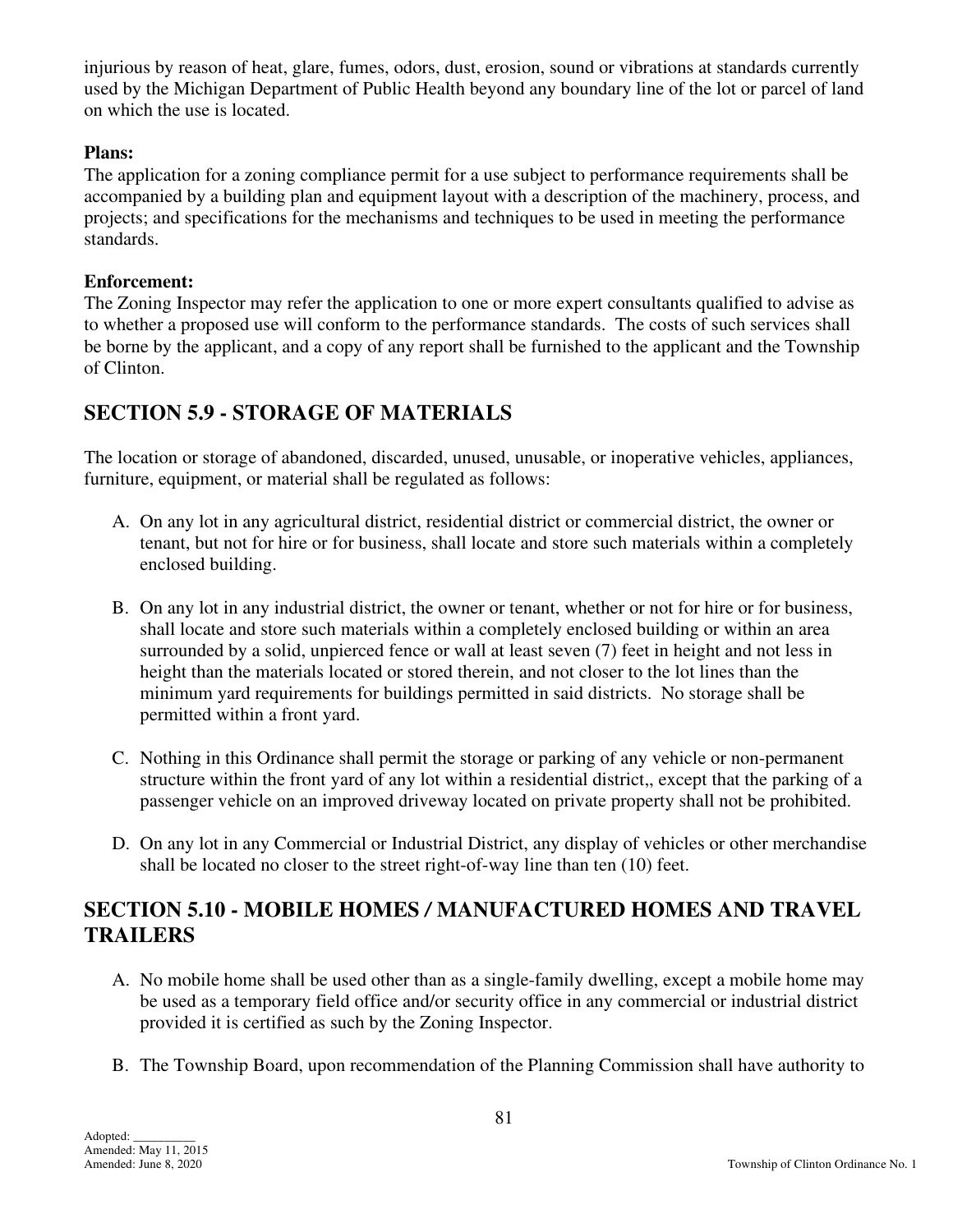grant a permit for the temporary occupancy of mobile home on any lot in a residential or agricultural district subject to the following conditions:

- 1. During the period of new construction or reconstruction of a permanent dwelling but not to exceed a period of twelve (12) consecutive months, the owner of such permanent dwelling premises, and members of such owners immediate family, shall be permitted to occupy as a temporary residence one mobile home situated at such construction site provided that such owner intends to occupy as a residence such dwelling upon completion of its construction.
- 2. Such mobile home shall not be located between the established setback line and the public right-of-way line of such premises.
- 3. The mobile home shall contain sleeping accommodations, a flush toilet, and a tub or shower bath adequate to serve the occupants thereof.
- 4. The sanitary facilities of the mobile home for the disposal of sewage and waste shall be properly connected to the central sewerage system available at such premises and in case such system is not there available, then properly connected to the existing septic tank sewage disposal system which is approved by the Lenawee County Health Department for the permanent dwelling to be constructed there eat.
- 5. Any person requesting such temporary use of a mobile home shall furnish to the Township of Clinton a performance bond or cash deposit in the amount of five thousand dollars (\$5,000) guaranteeing the removal of such mobile home prior to or upon expiration of the twelve (12) month permit.
- C. Mobile trailer offices may be permitted in any non-residential district on a temporary basis with extensions as necessary as granted by the Zoning Board of Appeals.
- D. No travel trailer or motor home shall be used as a permanent residence. Travel trailers and motor homes shall be used only in duly licensed travel trailer parks. A travel trailer or motor home may be permitted to be occupied as a temporary dwelling for a period not to exceed one week provided such travel trailer or motor home is situated on a parcel of land upon which is located a dwelling with water and sanitary facilities accessible to the travel trailer or motor home occupants and certified by the Zoning Inspector.

## **SECTION 5.11 - VISIBILITY AT INTERSECTIONS**

On any corner lot in any zoning district requiring front and side yards, no fence, wall, hedge, screen, sign, structure, vegetation, or planting shall be allowed to impede vision between a height of three (3) feet and eight (8) feet above the centerline grades within the triangular area formed by the intersecting street right-of-way lines and a straight line joining the two (2) street lines at points which are measured along the street right-of-way line.

## **SECTION 5.12 - ACCESS TO PUBLIC STREETS/PRIVATE ROADS**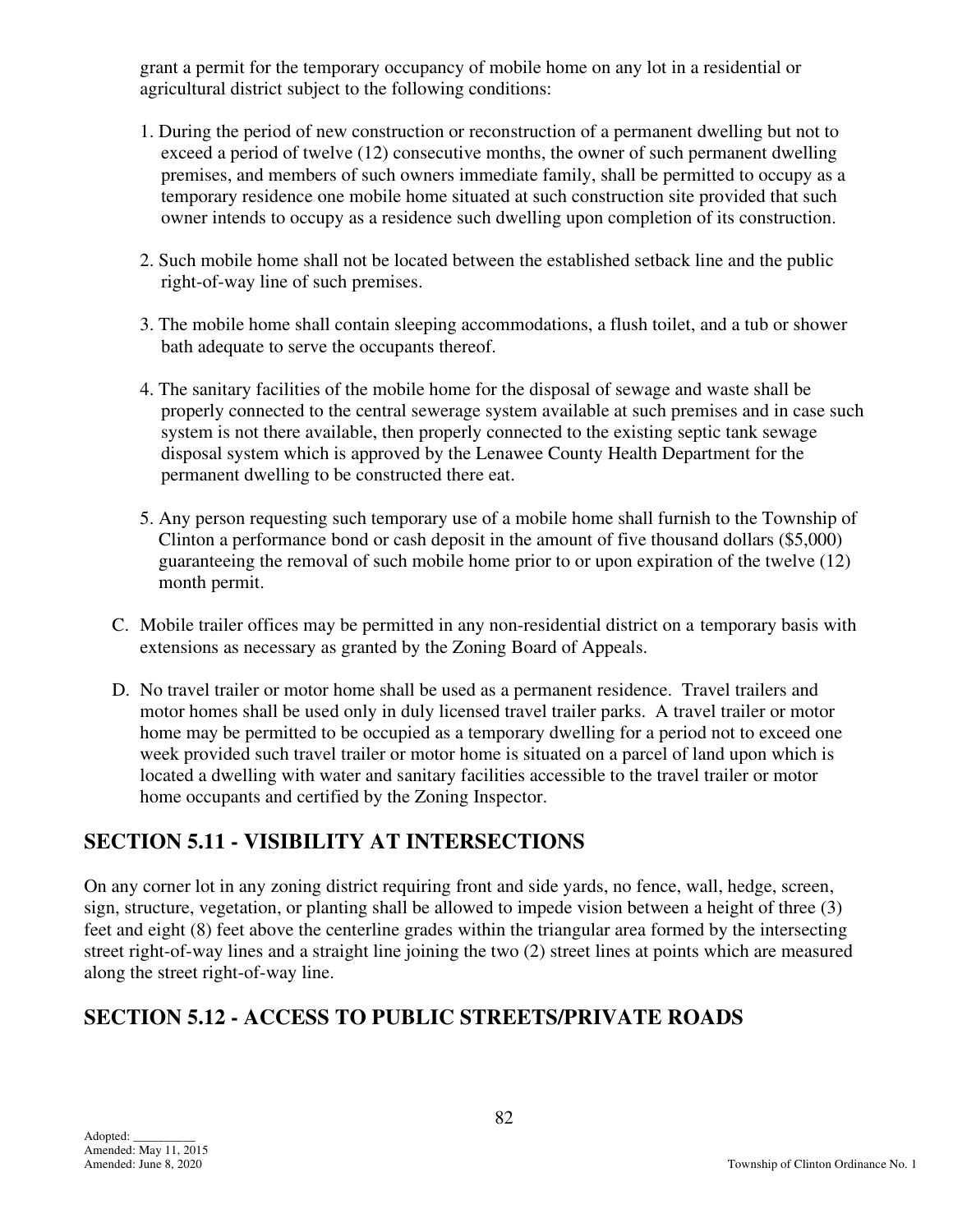### **Intent:**

Unobstructed, safe, and continuous access to lots is necessary to promote and protect the public health, safety, and welfare and ensure that police, fire and emergency services can safely and quickly enter and exit private property at all times. It is the intent of this Ordinance to permit access to the interior of certain sections within Clinton Township by private roads which permit unobstructed, safe and continuous vehicle access. It is further the intent of this Ordinance to ensure that private roads are maintained and repaired by the private property owners who own and use the road. The procedures, standards and specifications hereinafter set forth are determined to be the minimum procedures, standards and specifications necessary to meet the intention of this Ordinance.

## **Definitions**

- 1. Building. An enclosed structure used or intended for use for the housing, enclosure or shelter of people, animals or chattels.
- 2. County Road Commission. The Road Commission of Lenawee County, Michigan.
- 3. Easement. The right of an owner of property by reason of such ownership, to use the property of another for purposes of ingress, egress, utilities, drainage and similar uses. In the context of this Ordinance, private road easements shall be designated for purposes of vehicle ingress and egress.
- 4. Lot. A parcel of land and/or site condominium building site; real estate.
- 5. Permit. A Conditional Use Permit issued pursuant to this Ordinance.
- 6. Private Road. An area of land which is privately owned, has not been dedicated to public use other than access by emergency and public safety vehicles, is maintained by its private owners, and provides vehicular access to more than one parcel of property.
- 7. Public Street or Right-of-Way. A public or dedicated right-of-way, which affords the principal means of vehicular access to abutting property, and which is under public ownership or control.
- 8. Township Board. The Board of Clinton Township.
- 9. Township Clerk. The Clerk of Clinton Township.
- 10. Township Engineer. An engineer appointed by the Township Board to the position of Township Engineer or any other person authorized by the Township Board to perform the duties of Township Engineer as set forth in this Ordinance.
- 11. Township Private Road Inspector. An inspector appointed by the Township Board to the position of Township Private Road Inspector to perform the duties of Private Road Inspector as set forth in this Ordinance.

### **General Access and Permit Requirements**

1. For purpose of this Ordinance, private roads shall be further defined and classified as follows: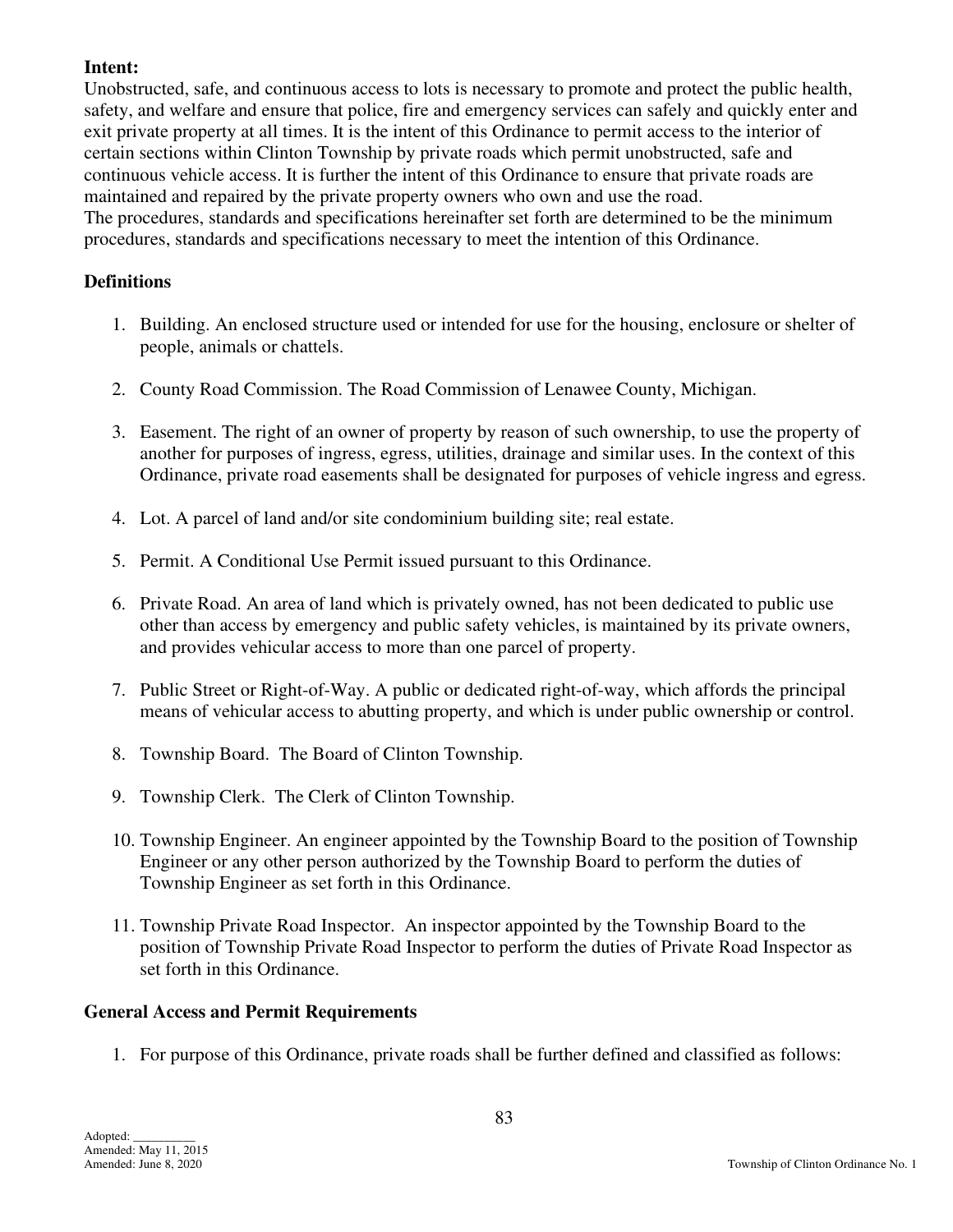- a. Class A private roads shall be paved and meet one or more of the following criteria:
	- (1) Serves ten (10) or more single-family residential lots, or has a reasonably foreseeable potential to be extended in the future to serve a total of ten (10) or more single-family residential lots. The potential shall be based upon the amount of acreage serviced and the potential buildable parcels.
	- (2) Connects with, or has a reasonably foreseeable potential to be re time to connect with another public or private road.
	- (3) Has a reasonable probability of dedication as a public road at a future time.
	- (4) Has a length of more than two thousand one hundred (2,100) feet, measured on the roadway centerline from the right-of-way of the public road it intersects to either another intersecting roadway or center of a cul-de-sac.
	- (5) Serves one or more non-residential uses, not including farm uses and farm buildings.
- b. Class B private roads are those which do not meet the criteria for Class A roads as defined above, but which do exceed the criteria for Class C roads as defined below.
- c. Class C private roads are those that will serve no more than two (2) lots or parcels provided:
	- (1) The lots or parcels are located no greater distance than two thousand one hundred (2,100) feet from the centerline of a public street.
- 2. Every lot in Clinton Township that is improved with a building shall:
	- a. Either abut a road dedicated to the public or private road which meets the requirements of this Ordinance, and
	- b. Have access for ingress and egress for all vehicular traffic including fire, police, and ambulance services and vehicles by means of such public or private road.
- 3. No lot shall be improved with a building subsequent to the date of adoption of this Ordinance, unless a Permit in accordance with this Ordinance has been issued.
- 4. No person shall construct, alter, or extend a private road without compliance with this Ordinance and obtaining a Permit as hereinafter provided.
- 5. All lots which have been improved with a building prior to the date of adoption of this Ordinance shall comply with the provisions of this Ordinance, if the structure or use of the lot is thereafter enlarged, expanded and/or extended, and if the Township Board, by resolution, determines that such compliance is necessary to protect and promote the public health, safety and welfare in accordance with the purposes set forth in Section 5.12.1, herein.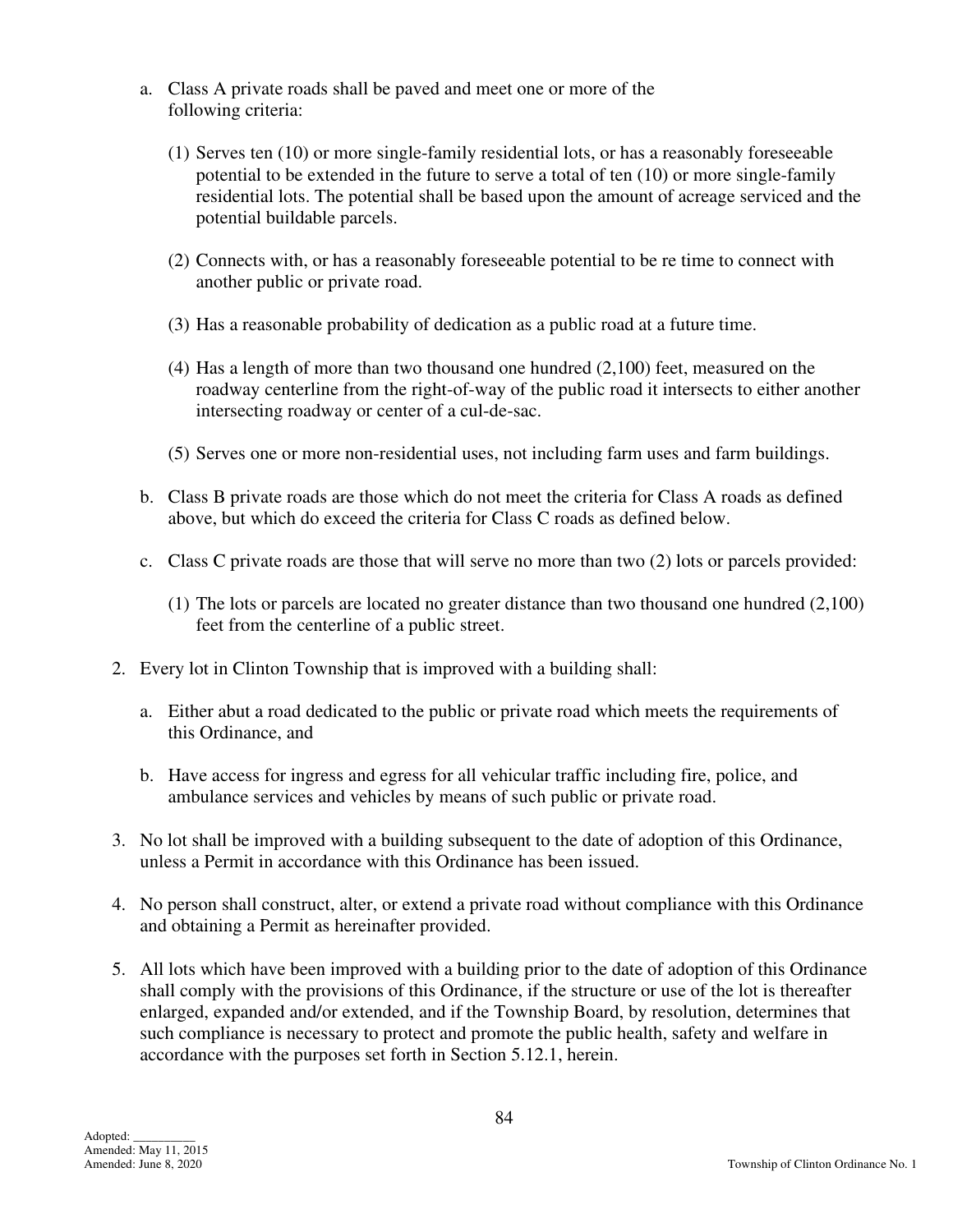#### **Application for Permit: Requirements**

Private Roads shall be a Conditional Use in all Zoning Districts in Clinton Township. Application for Conditional Use Permits shall be made in accordance with the terms of Section 5.5 and shall consist of the following information:

 1. Class A or B Private Road. Each application for a Class A or B private road shall be accompanied by completed plans prepared and sealed by a civil engineer or land surveyor registered in the State of Michigan, which include the information contained herein. Where the required information is incorporated in the overall site plan of a development, separate road plans shall not be required.

The application and plans for a Class A or B road shall include the following information:

- a. The names and addresses of the lot or parcel owners to be served by the private road.
- b. A vicinity map of a minimum scale of one inch equals two thousand feet  $(1" = 2,000')$ , showing the location of the private road in the Township, any access roads and cross streets, road names, a scale and a north arrow.
- c. Existing topography at two (2) foot contour intervals for the portions of the site sufficient to determine drainage from the private road easement to a suitable storm water outlet.
- d. Proposed improvements (including but not limited to, roads, sewers and ditches) shown in plan and profile indicating all materials, grades, dimensions and bearings in compliance with the standards set forth in 5.12.5. The plans shall also show all existing and proposed grades, the location of all existing and proposed drainage facilities, the location of existing and/or proposed utilities and structures, other structures, physical or natural conditions existing adjacent to such improvements, and any connections to existing public and private roads.
- e. Soil borings within the proposed route of the road. Tree coverage and wetland areas within one hundred (100) feet of either side of the proposed route.
- f. The location of existing buildings on the lots or parcels being served or intended to be served by the private road as well as any existing building or structures in or adjacent to any proposed road easement.
- g. The existing or proposed location of private utilities and easements, such as gas, telephone, and electric.
- h. A complete statement of all the terms and conditions of the proposed road easement, including copies of all agreements or intended agreements regarding the maintenance and improvements of the right-of-way and roadway. Furthermore, said maintenance agreements shall be in such form as to be recordable with the Lenawee County Register of Deeds and shall specifically address the liability and responsibility of the parties to said agreement to maintain the private road pursuant to the specifications if this article, including, but not limited to, the responsibility of removing snow from said private roads. The recorded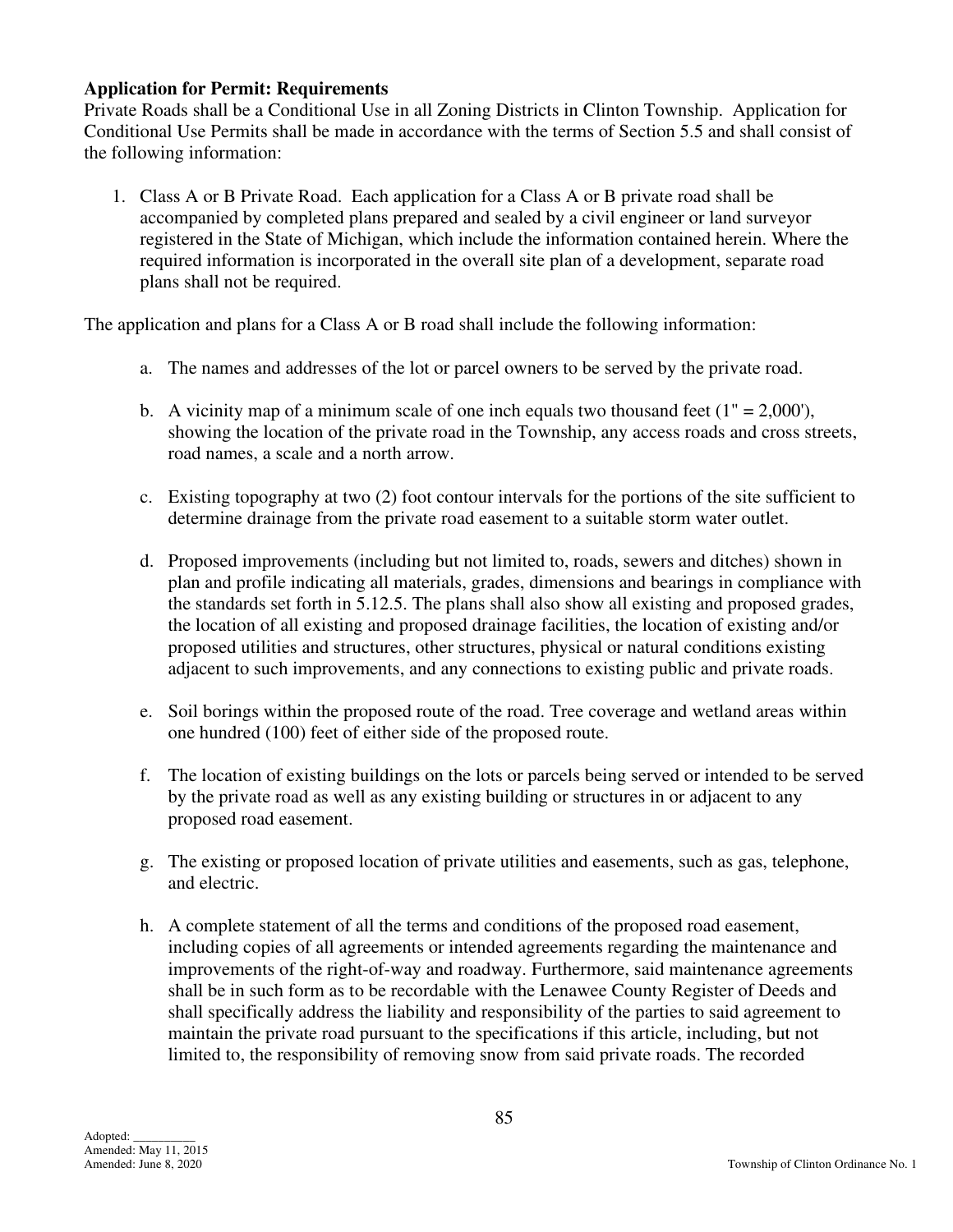statement that runs with the land, shall also inform subsequent purchasers that the road is private and may never be maintained or accepted by the Lenawee County Road Commission.

 2. Class C Private Road. Each application for a Class C private road shall be accompanied by completed plans prepared and sealed by civil engineer or land surveyor registered in the State of Michigan, which include the information contained herein. Where the required information is incorporated in the overall site plan of a development, separate road plans shall not be required.

The application and plans for a Class C Road shall include the following information:

- a. The names and addresses of the lot or parcel owners to be served by the private road.
- b. A vicinity map of a minimum scale of one inch equals two thousand feet  $(1" = 2,000')$ showing the location of the private road in the Township, any access roads and cross streets, road names, and a north arrow.
- c. The location of existing buildings with existing and proposed grades in sufficient detail to depict drainage patterns. Existing storm drains, ditches, and swales crossing the road easement or adjacent to the easement shall be shown on the sketch plan.
- d. The relationship of the proposed road to an existing public roadway right-of-way which will serve as access for the private road.
- e. The location of the proposed road and turn around within the easement together with proposed drainage and grading.
- f. The proposed roadway materials, thickness, and width and the type of underlying soil.
- g. A complete statement of all the terms and conditions of the proposed road easement, including copies of all agreements or intended agreements regarding the maintenance and improvements of the right-of-way and roadway. Furthermore, said maintenance agreements shall be in such form as to be recordable with the Lenawee County Register of Deeds and shall specifically address the liability and responsibility of the parties to said agreement to maintain the private road pursuant to the specifications of this article, including, but not limited to, the responsibility of removing snow from said private roads. The recorded statement that runs with the land, shall also inform subsequent purchases that the road is private and may never be maintained or accepted by the Lenawee County Road Commission.

#### **Design Standards:**

In addition to the standards and specifications set forth in 5.12.5.B, Schedule of Minimum Requirements and Specifications, all private roads shall meet the following additional minimum requirements and specifications:

- 1. The roadway surface and cul-de-sac area shall be centered in the right-of-way.
- 2. The connection between the private road and the public road shall conform to the standards and specifications of the Lenawee County Road Commission. Where a Class B road connects to a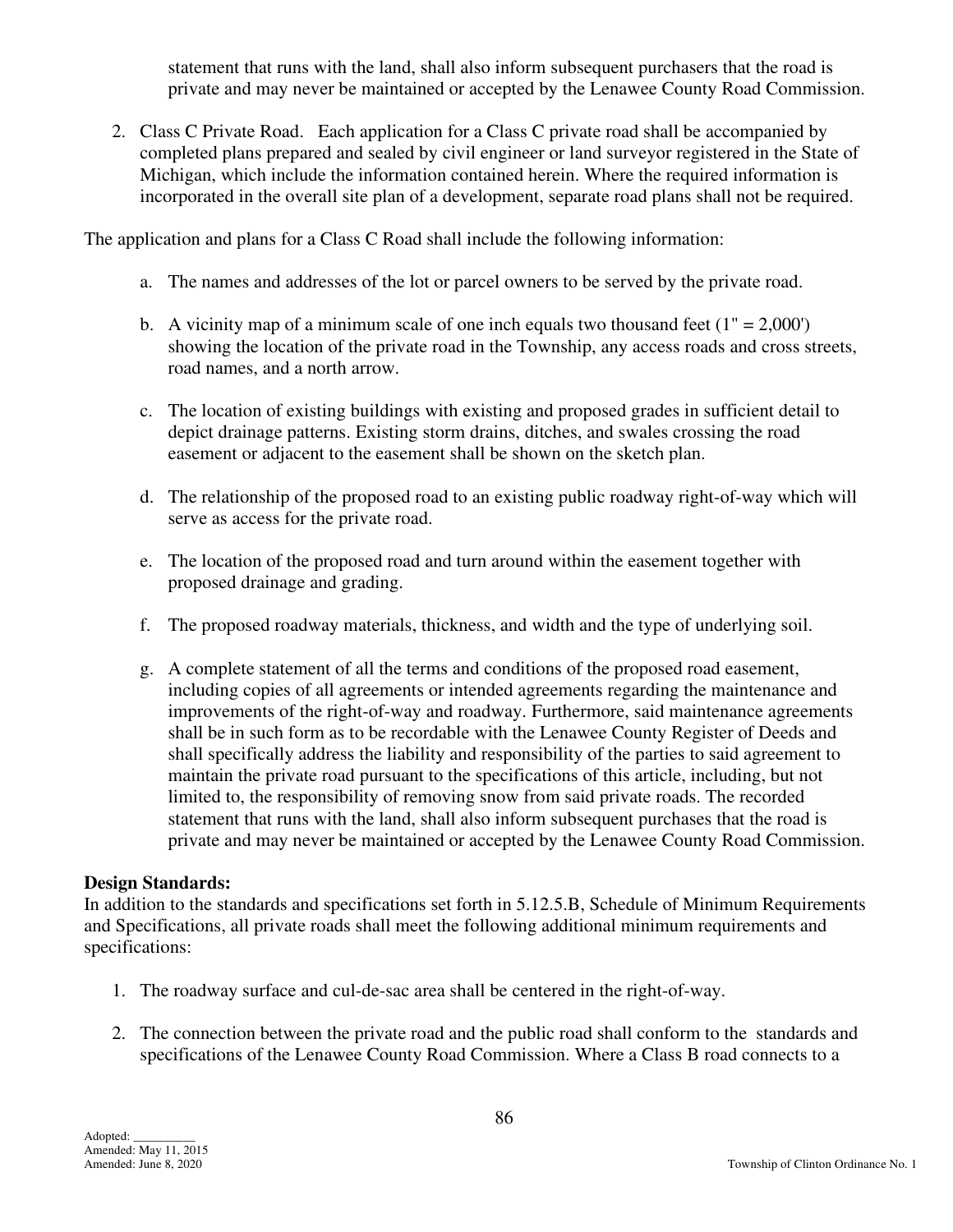paved Lenawee County road, the Class B road shall have a paved approach. The applicant shall obtain a road permit issued by the Lenawee Road Commission prior to approval by the Township Board.

- 3. Underground crossroad drainage shall be provided where the proposed road crosses a stream or other drainage course. Necessary culverts and erosion treatments shall be provided in accordance with the specifications of the Lenawee County Road Commission and/or Lenawee County Drain Commissioner.
- 4. The private road easement and road shall be adequately drained so as to prevent flooding or erosion of the roadway. Ditches shall be located within the private road easement and constructed to Lenawee County Road Commission standards. Road drainage shall be constructed so that the runoff water shall be conveyed to existing watercourses or water bodies. The discharged water shall not be discharged upon the property owner unless the water is following an established watercourse. The discharged water onto adjoining properties shall also not exceed the normal agricultural rate. Connection to county drains shall be approved by the Lenawee

 County Drain Commissioner prior to the issuance of permit. Connection to roadside ditches within public road rights-of-way shall be approved by the County Road Commission prior to the issuance of a permit. Driveways traversing a flow of 30 feet or more shall require a culvert of a minimum diameter of 8 inches constructed of corrugated metal pipe (CMP).

 5. Private road signs shall be designated with the word "private" and shall be erected and maintained in accordance with the Michigan Manual of Uniform Traffic Control Devices.

 6. The road easement shall provide for ingress, egress, drainage, and installation and maintenance of public and private utilities.

- 7. The private road shall be subject to all other Township, County and State permits and regulations.
- 8. The following Schedule of Minimum Requirements and Specifications for Private Streets and Roads shall apply:

### **Minimum Requirements and Specifications for Private Streets and Roads**

|                 | <b>CLASS A</b><br><b>PRIVATE STREETSAND PRIVATE STREETSAND PRIVATE STREETSAND</b><br><b>ROADS</b> | <b>CLASS B</b><br><b>ROADS</b> | CLASS C<br><b>ROADS</b> |
|-----------------|---------------------------------------------------------------------------------------------------|--------------------------------|-------------------------|
| Easement Width: | 66 feet                                                                                           | $66 \text{ feet}$              | 66 feet                 |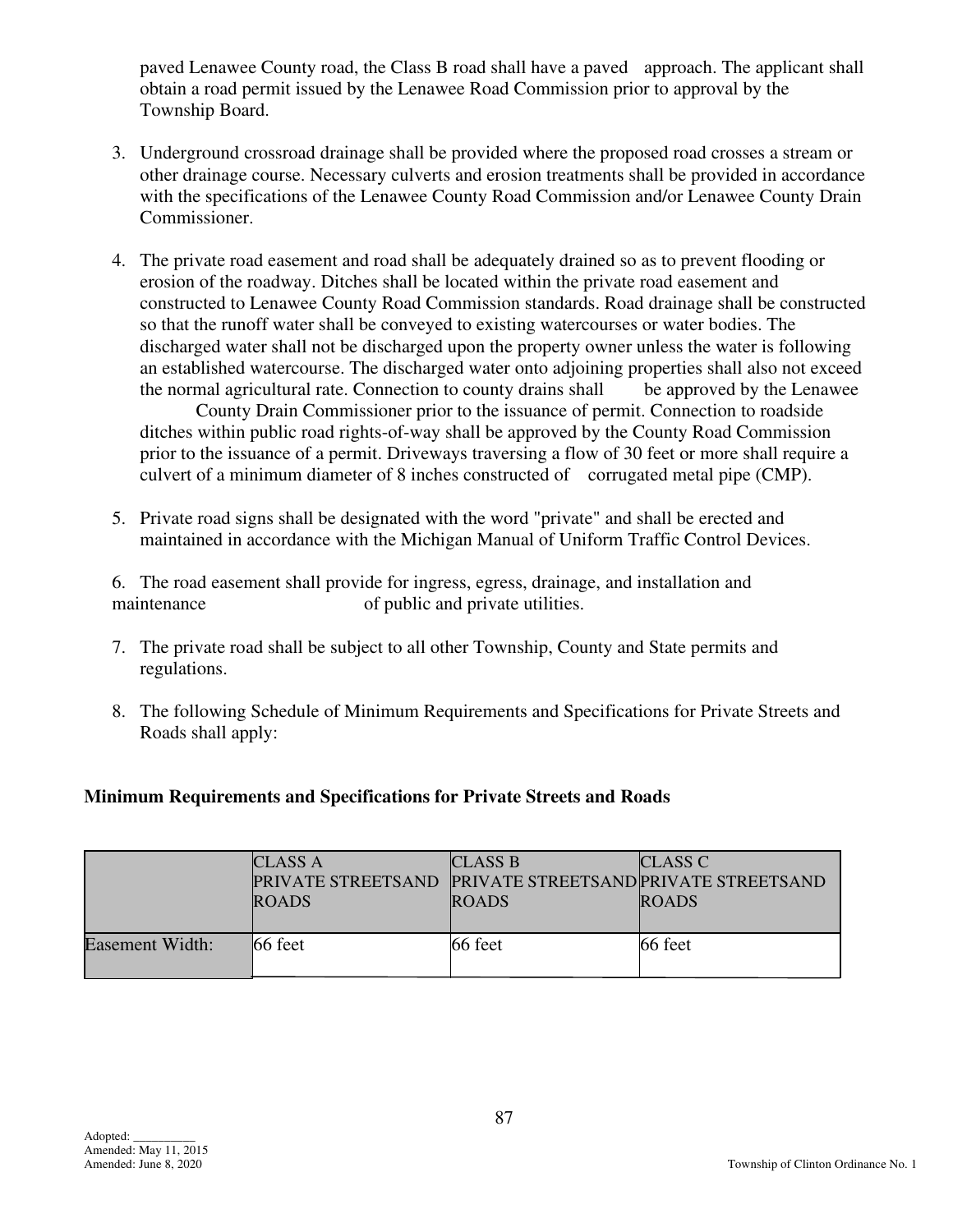| Sub-base           | Depth will vary<br>depending upon native<br>soil types. Spread to a<br>minimum width sufficient<br>to extend to the front<br>slope of the roadside<br>ditch. If required by<br>native soil type, sub-base<br>shall be constructed of a<br>minimum of 6 inches of<br>compacted MDOT<br><b>Granular Material Class</b><br>II. | Same as Class A                                                                                                                                            | Same as Class A |
|--------------------|-----------------------------------------------------------------------------------------------------------------------------------------------------------------------------------------------------------------------------------------------------------------------------------------------------------------------------|------------------------------------------------------------------------------------------------------------------------------------------------------------|-----------------|
| Base:              |                                                                                                                                                                                                                                                                                                                             |                                                                                                                                                            |                 |
| For gravel surface | Not permitted.                                                                                                                                                                                                                                                                                                              | Same as Class A, except Same as Class B except<br>23A processed road<br>gravel may be used in<br>lieu of 21A or 22A and<br>width shall be 22 feet<br>wide. | 16 feet wide.   |

| For paved surface<br>(Paving is required)<br>for Class B and C) | 8 inches of crushed<br>limestone; slag or<br>for Class A, Optional processed road gravel<br>(MDOT 21A or $22A$ ) in<br>two equal courses, each<br>compacted to 98%<br>maximum unit weight<br>and 32 feet wide. | Same as for Class A,<br>except width of base<br>shall be 30 feet.          | Same as for Class A, except<br>width of base shall be 22<br>feet.                                              |
|-----------------------------------------------------------------|----------------------------------------------------------------------------------------------------------------------------------------------------------------------------------------------------------------|----------------------------------------------------------------------------|----------------------------------------------------------------------------------------------------------------|
| Optional for Class B 24 feet wide.<br>$\& C)$                   | Pavement: (Paving is $\vert$ 2 1/2 inches bituminous<br>required for Class A, aggregate, #1100 mix,                                                                                                            | aggregate, $\#1100 \text{ mix}$ ,<br>22 feet wide.                         | $\sqrt{2}$ 1/2 inches bituminous 1 1/2 inches bituminous<br>aggregate, $\#1100 \text{ mix}$ , 16<br>feet wide. |
| Turnaround area                                                 |                                                                                                                                                                                                                |                                                                            |                                                                                                                |
| Cul-de-sac:                                                     | 75 foot radius right-of- Same as Class A<br>way, 56 foot radius<br>roadway surface                                                                                                                             |                                                                            | Same as Class A                                                                                                |
| T Type:                                                         | Not permitted                                                                                                                                                                                                  | May be substituted for<br>cul-de-sac if applicant<br>can show that it will | Same as Class B                                                                                                |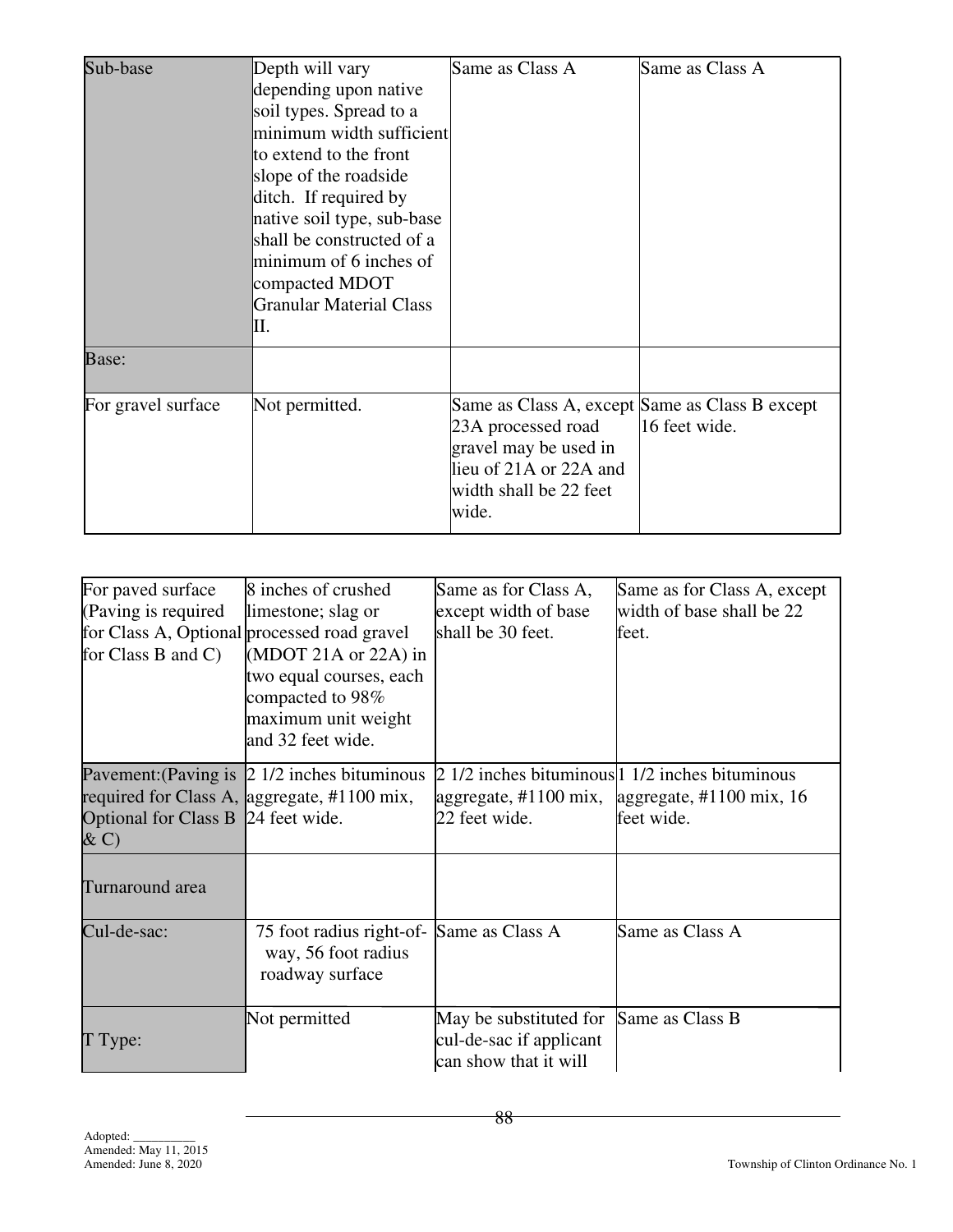| Ditches: Minimum<br>grade 0.5%-4.0%,<br>grades $4.1\%$ and<br>steeper; and grades<br>front/back slopes | $0.5\%$ sod or otherwise<br>stabilize rip-rap1 on 4       | Same as Class A          | Ditches shall be of sufficient<br>width, depth, and grades to<br>provide for adequate and<br>positive drainage. |
|--------------------------------------------------------------------------------------------------------|-----------------------------------------------------------|--------------------------|-----------------------------------------------------------------------------------------------------------------|
| Roadway grades                                                                                         |                                                           |                          |                                                                                                                 |
| Minimum                                                                                                | $0.5\%$                                                   | 0.5%                     | $0.5\%$                                                                                                         |
| Maximum                                                                                                | $6.0\%$                                                   | $6.0\%$                  | $6.0\%$                                                                                                         |
| Roadway curves                                                                                         |                                                           |                          |                                                                                                                 |
| Horizontal-minimum 230 foot radius                                                                     |                                                           | Same as Class A          | Same as Class A                                                                                                 |
| Vertical-minimum                                                                                       | 100 feet long for<br>changes in gradient of<br>2% or more | Same as Class A          | Same as Class A                                                                                                 |
| Curb & Gutter                                                                                          |                                                           |                          |                                                                                                                 |
| May be required by                                                                                     |                                                           |                          |                                                                                                                 |
| Township Engineer                                                                                      |                                                           |                          |                                                                                                                 |
| in consideration of                                                                                    |                                                           |                          |                                                                                                                 |
| narrow lot width,<br>and road grade                                                                    |                                                           |                          |                                                                                                                 |
|                                                                                                        |                                                           | function as well as the  |                                                                                                                 |
|                                                                                                        |                                                           | required turning circle. |                                                                                                                 |

### **Permit Approval Procedure:**

Upon receipt of an application, the Township Clerk shall refer the application to the Township Planning Commission at its next regular meeting. The Planning Commission shall proceed on the application in accordance with Section 5.5.

The Township Private Road Inspector shall report in writing to the Planning Commission as to whether or not the proposed private road conforms to the standards and specifications of this Ordinance. Said report may include any suggested conditions to be attached to the Conditional Use Permit which, in the Township Private Road Inspector's judgment, are necessary to achieve the intent of this Ordinance.

The Planning Commission shall consider the application, the Township Private Road Inspector's report and all other relevant information in determining whether to recommend the Permit application with or without conditions to the Township Board for final approval. If the information submitted by the applicant does not establish that the proposed private road will conform to the standards and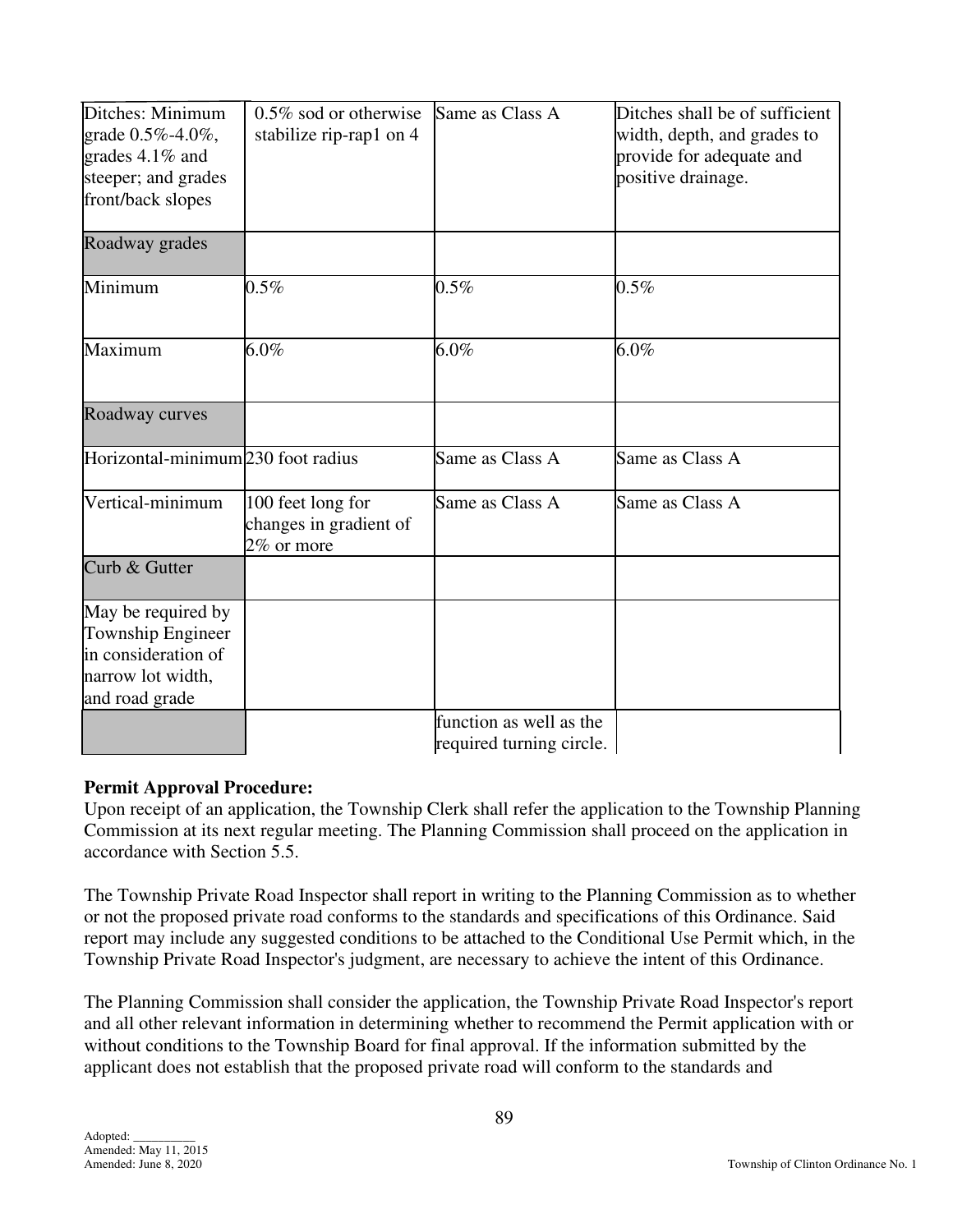specifications of this Ordinance, the Planning Commission shall not recommend and the Township Board shall not grant the Permit. The Township Board shall impose such conditions on the approval the Permit as it deems necessary to achieve the intent and objectives of this Ordinance, which may include, but need not be limited to, conditions suggested by the Township Engineer and Private Road.

As a condition to the granting of any Permit under this Ordinance, the Township Board shall require that the applicant deposit with the Township Clerk a sum of money, bank letter of credit or certified check, in an amount sufficient to guarantee that the applicant shall perform the terms and conditions of the permit and approved construction, including the payment of required fees. Upon completion of all improvements required by this Ordinance, any unused portion of the deposit shall be refunded to the applicant.

Upon receipt of the required deposit and predetermined fees and approval, of the applicant by the Township Board, the Township Zoning Administrator shall issue the Permit pursuant to the terms established by the Township Board approving the application.

Only the Township Board shall have the authority to approve or deny applications for permits. No other permit issued by any Township Official or other governmental body or official shall be a substitute for a Permit.

#### **Inspection:**

At the expense of the applicant all required improvements shall be inspected by the Township Private Road Inspector and/or a qualified engineer of the Township's choosing at various stages of construction. At a minimum the applicant shall request inspection upon completion of the sub-base, road base, road surfacing and completion of the project. The Township Private Road Inspector shall make a final inspection upon completion of construction and shall report the results of the final inspection to the Township Board in writing. The applicant's engineer shall certify to the Township Private Road Inspector, before the final inspection and report thereon are made, that the required improvements were made in accordance with this Ordinance and all approved plans. A letter of completion by the Township Private Road Inspector shall be delivered to the Township Clerk, and the applicant. The costs of inspection, including compensation of the Township Private Road Inspector, shall be paid by the applicant prior to the issuance of the certificate of completion. The Township Board shall establish and determine the costs of inspection. If the applicant does not directly pay the costs of inspection, the same shall be paid from the deposit established by the Township Board and held by the Township Clerk, and the balance, if any, shall be returned to the applicant.

### **Expiration of Approval of Permits:**

A Permit shall be valid for a period of one year from the date of issuance, or such longer period as determined by the Township Board. If the required improvements have not been completed upon the expiration of the one year or the longer period of time, then the Permit shall be void and of no force and effort and all deposits shall be forfeited to Clinton Township.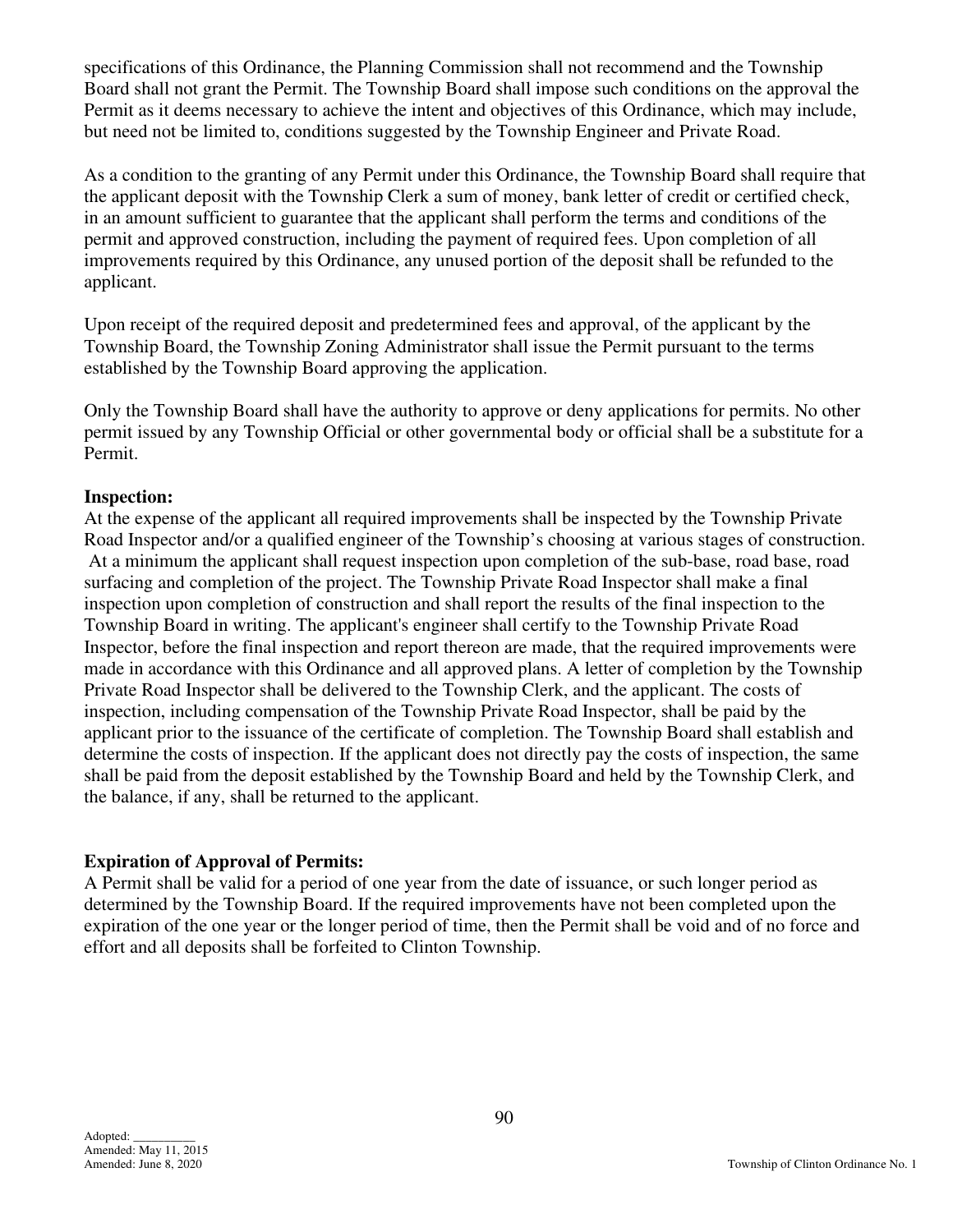#### **Recording of Easements:**

The easement, including all agreements as identified in 5.12.4.A.8 and 5.12.4.B.7, herein, shall be recorded in the office of the Register of Deeds for Lenawee County prior to the issuance of the certificate of completion required in 5.12. 8, herein.

#### **Certificates of Occupancy:**

No certificate of occupancy shall be issued for any building on a lot subject to the provisions of this Ordinance until all work is completed. A certificate of occupancy may be issued prior to the issuance of a certificate of completion, upon recommendation by the Township Engineer and/or Private Road Inspector, and upon deposit with the Township Clerk of a sum of money, certified check, or bank letter of credit in an amount sufficient to guarantee completion of the remaining required improvements.

#### **Variances:**

When there are practical difficulties or unnecessary hardships in the way of carrying out the strict letter of this Ordinance, such as topographical and other physical characteristics of a parcel, the Township Zoning Board of Appeals shall have the power to vary or modify the application of the provisions of this Ordinance so that the intent and purpose of the Ordinance shall be observed and public safety secured. Any applicant may apply for a variance from any provision of the Ordinance by filing an application for variance with the Township.

The Township Zoning Board of Appeals shall hold a public hearing upon such application within fortyfive (45) days from its filing. The Township Clerk shall give notice of the hearing to the owners of all property abutting and/or having access for ingress and egress of traffic by means of the private road described in the variance application, as well as police, fire and emergency service officials known by the Clerk to serve such property. The notice shall be mailed to each such party and published in a newspaper of general circulation in the Township not later than seven (7) days prior to the hearing. Any party may appear and comment at the hearing in person or by agent or by attorney. The Township Zoning Board of Appeals shall keep a record of said hearing and shall render written findings and conclusions not later than thirty days after the hearing date.

The Township Zoning Board of Appeals may attach reasonable conditions in granting any variance from any provision of the Ordinance, and the breach of any conditions or the failure of any applicant to comply with the conditions shall void the variance. This provisions of the Ordinance is intended, in part, to enable variances to be granted and conditions attached to the variance to facilitate the upgrading of prior non-conforming rights-of-way and private roads to the standards of the Ordinance, in a reasonably practical manner, including, but not limited to such rights-of-way and private roads as have been established, recorded, constructed, or maintained prior to the date of adoption of this Ordinance, which cannot be brought into conformity with the Ordinance without unnecessary hardship or practical difficulty due to soil conditions, topographical considerations, or other factors.

#### **Violations:**

Any person who violates any provision of this Ordinance shall be subject to the penalties and/or other relief as set out in Section 6.7 of this Ordinance.

Adopted: \_\_\_\_\_\_\_\_\_\_ Amended: May 11, 2015

Amended: June 8, 2020 Township of Clinton Ordinance No. 1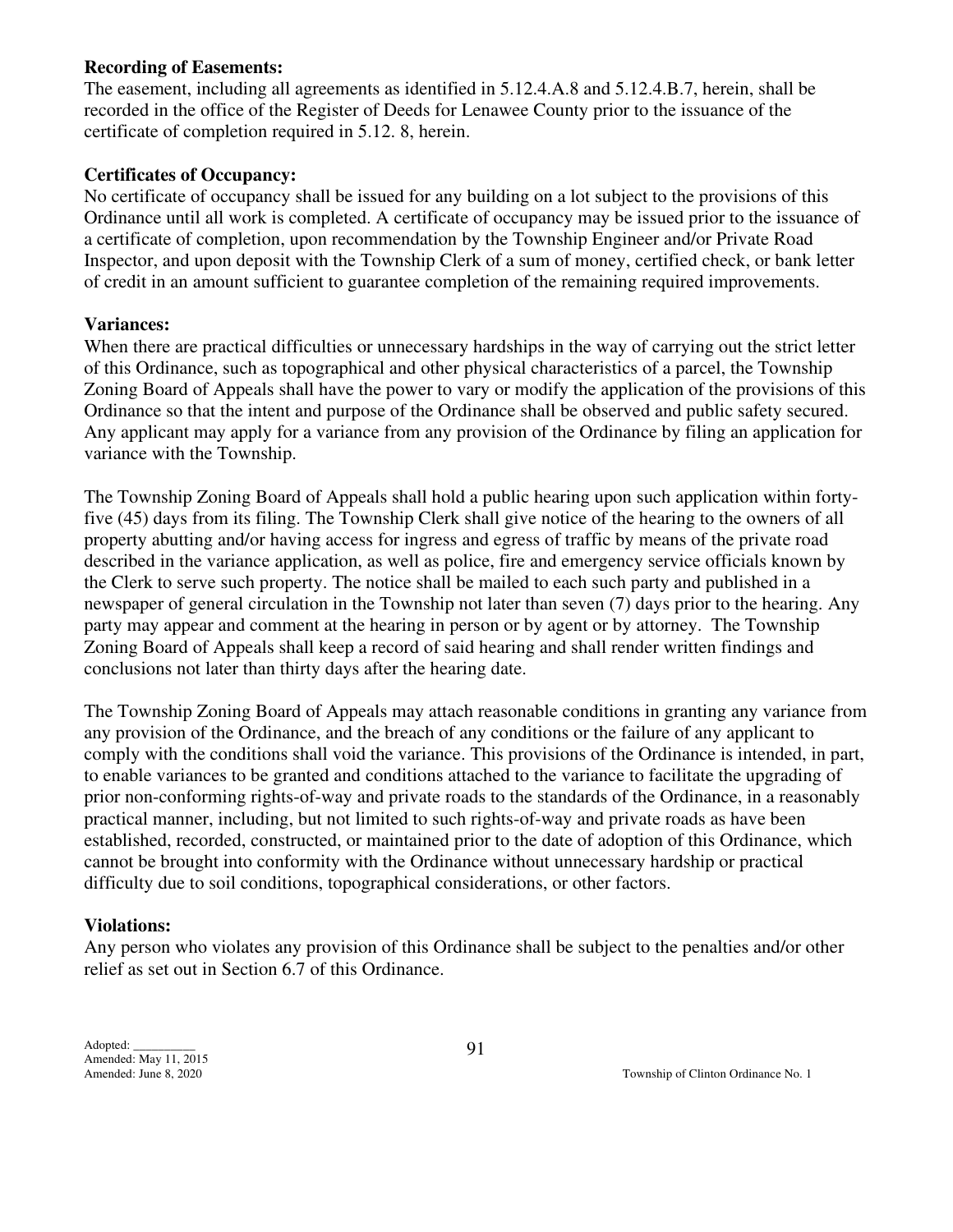## **SECTION 5.13 - FLOODPLAINS**

Notwithstanding any other provisions of this Ordinance, land subject to periodic flooding shall only be used for agricultural and recreational uses. No structures shall be located within the area subject to flooding.

The location and boundaries of land subject to periodic flooding shall be determined by reference to a 100-year floodplain, as referenced by the U.S. Soil Conservation Service, the U.S. Army Corps of Engineers, or other official authority.

## **SECTION 5.14 - PRESERVATION OF LAKESHORES, RIVER, AND STREAM BANKS**

No person shall alter, change, transform, or otherwise vary the edge, bank, or shore of any lake, river, or stream except in conformance with the following:

- A. As provided in the Inland Lakes and Streams Act, Act 291 of the Public Acts of 1965, and as amended.
- B. If any edge, bank, or shore of any lake, river, or stream is proposed to be altered in any way by any person, that person shall submit to the Planning Commission a site plan and required in Article V, Section 5.6 of this Ordinance. This does not relieve the applicant from complying with requirements of other regulatory agencies.
- C. No structure shall be placed within fifty (50) feet of a lake, river, or stream.

## **SECTION 5.15 - HOME OCCUPATIONS**

An occupation that is traditionally and customarily carried on in the home being primarily incidental to the principal residential use.

- A. A home occupation shall be clearly incidental and secondary to the use of the dwelling unit for residential purposes. The following additional conditions shall be observed:
	- 1. Such home occupation shall be carried on within the dwelling or within a building accessory thereto.
	- 2. A home occupation may not employ more than one (1) on-site employee who does not reside at the dwelling on the premises.
	- 3. No article shall be sold or offered for sale on the premises except such as is produced within the dwelling or accessory building or is provided incidental to the service or profession conducted within the dwelling or accessory building. However, this provision would not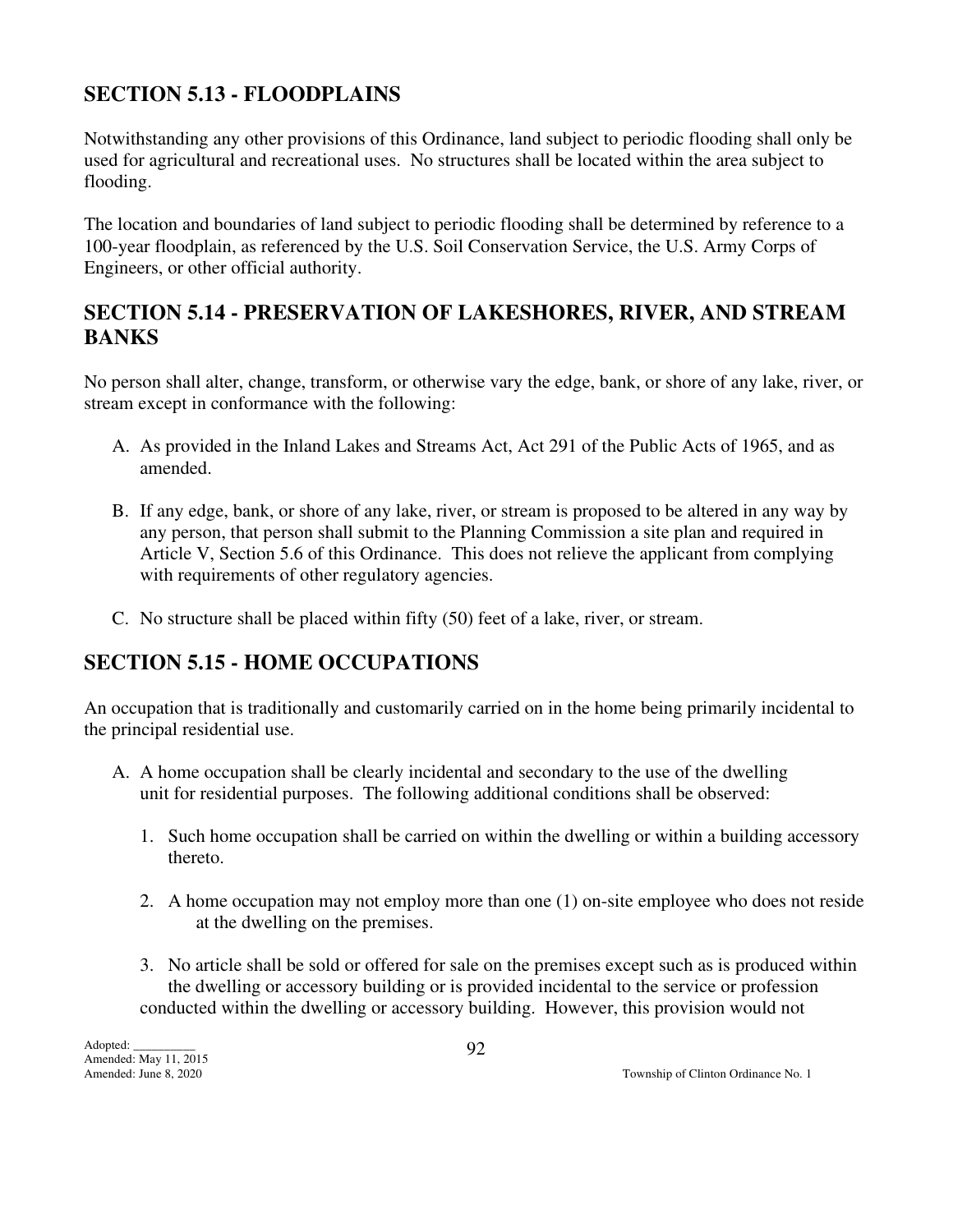prohibit home based catalogue and similar sales that do not involve the use of a product showroom or permanent product display and that does not traditionally generate traffic or parking demands beyond that customarily found in residential areas.

- 4. The combined area of the dwelling and any accessory structure or building may not exceed the maximum lot coverage for the zoning district as set out in Section 4.5 and, in no event, shall any accessory structure used in whole or in part for conducting a home occupation exceed four thousand eight hundred (4,800) square feet.
- 5. There shall be no exterior storage of materials or equipment.

 6. No nuisance shall be generated by any heat, glare, noise, smoke, vibration, noxious fumes, odors, vapor, gases, or matter at any time.

- 7. Any vehicles used in conjunction with a home occupation must be parked or stored in accordance with the provisions of this Ordinance governing the parking and storage of vehicles for the particular zoning district in which the home occupation is located. (See Sections 5.3 et seq. and Section 5.9.)
- 8. In the event off-site employees park personal vehicles at the site of the home occupation, the off-street parking provisions of this Ordinance, Section 5.3 et seq., shall be observed.
- 9. The home occupation shall not display or create outside the building any external evidence of the operation except that one non-animated, non-illuminated name plate, having an area of not more than one hundred (100) square inches, shall be permitted.

## **SECTION 5.16 - FENCES**

- A. Electrical substations and/or gas regulator stations shall be provided with an enclosing fence or wall at least six (6) feet high and adequate to obstruct the view and passage of persons or materials.
- B. Any district in or bordering an SR, LR, MR and MH:
	- 1. Side and rear fences: Fences constructed within a side or rear yard shall not be higher than six (6) feet as measured from the surface of the ground.
	- 2. Plantings, fences and walls in front yard: No fence, wall or hedge shall rise over thirty-six (36) inches in height on any required front yard, except that open weave fence may be 48" high. No fence, wall or hedge shall be allowed to interfere with visibility from a driveway or roadway. The Zoning Inspector shall cause all such obstructions to be removed in the interest of Public Safety.
	- 3. No fences shall contain electric current, an electric charge or barbs.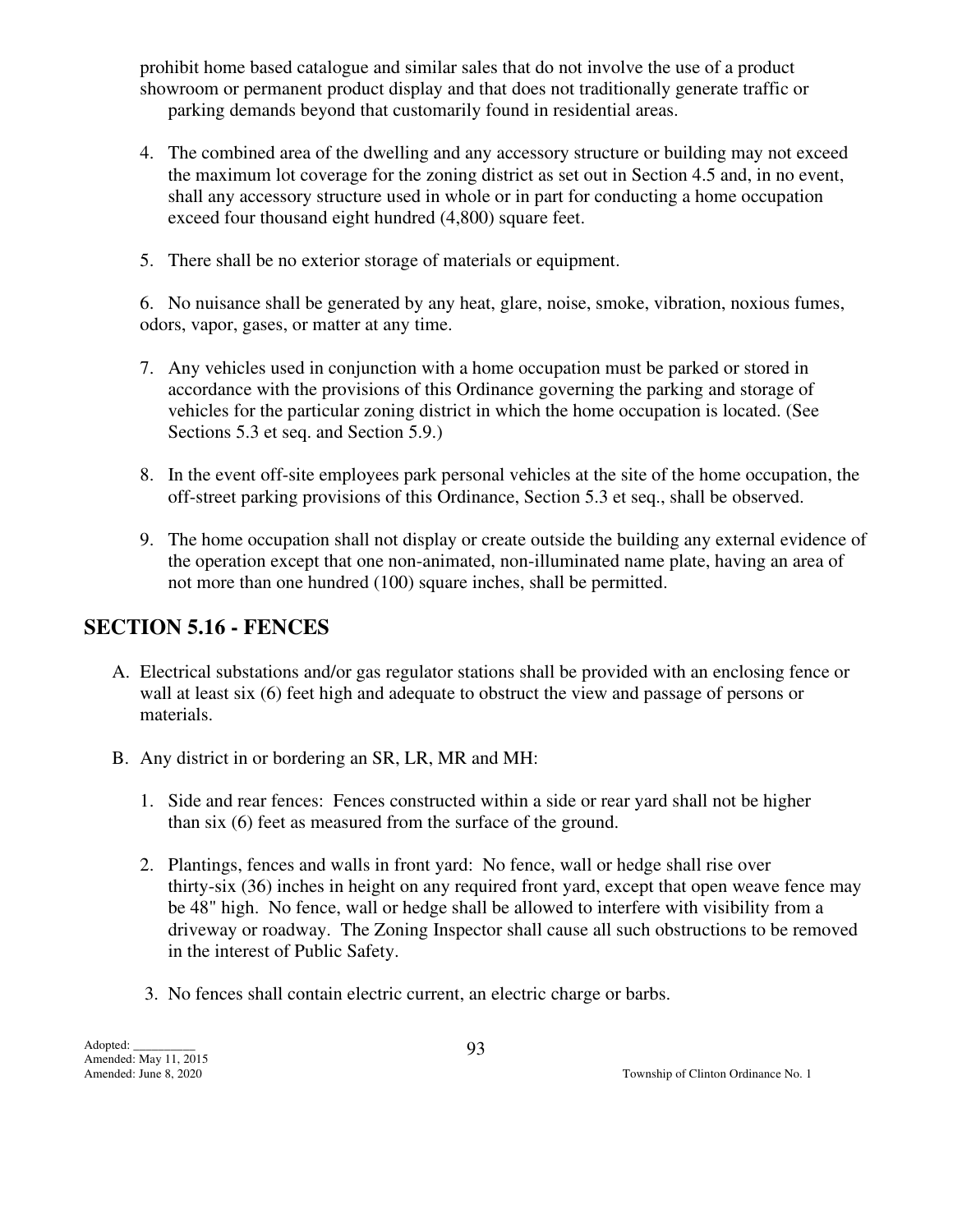- 4. Electrical substations and/or gas regulator stations shall be provided with an enclosing fence or wall at least six (6) feet high and adequate to obstruct the view and passage of persons or materials.
- C. Agricultural (AG) Districts

In AG districts only shall electric or barbed fences be permitted except where an AG district abuts a Commercial or Residential district.

## **SECTION 5.17 - TEMPORARY USES**

Circuses, carnivals or other transient enterprises may be permitted in any district upon issuance of a permit by the Township Board. Such permit shall be based upon the finding that the location of such an activity will not adversely affect adjoining properties, nor adversely affect public health, safety, or general welfare, and may contain requirements to maintain these conditions. Such permit shall be valid for a period of not more than three days. Permit may be renewed at the Zoning Inspector's option, at the same fee, but shall not be renewed for more than six consecutive periods in any one year. Minimum distance from any operation relevant to the conditional use other than parking to any residence shall be one hundred (100) feet.

## **SECTION 5.18 - ESSENTIAL SERVICES**

- A. Nothing in this Ordinance shall prohibit the provision of essential service, provided the installation of such service does not violate any other applicable provision of this Ordinance.
- B. Nothing in this section shall be construed to permit the erection, construction, or enlargement of any building or maintenance depot for provision of an essential service except as otherwise permitted in this Ordinance.
- C. Any structure erected above ground in any residential district shall be screened or fenced and shall be subject to provisions of Section 5.6 - Site Plan Review and Approval.

## **SECTION 5.19 - CURB CUTS AND DRIVEWAYS**

Curb cuts and driveways may be located only upon approval by the Zoning Inspector and such other county and state authorities as required by law; provided however, such approval shall not be given where such curb cuts and driveways shall unnecessarily increase traffic hazards. Where curb does not exist, ingress and egress shall be delineated and no other area shall be used.

## **ARTICLE VI ADMINISTRATION OF THE ORDINANCE**

## **SECTION 6.1 - PURPOSE**

It is the purpose of this Article to provide the procedures for the administration of this Ordinance,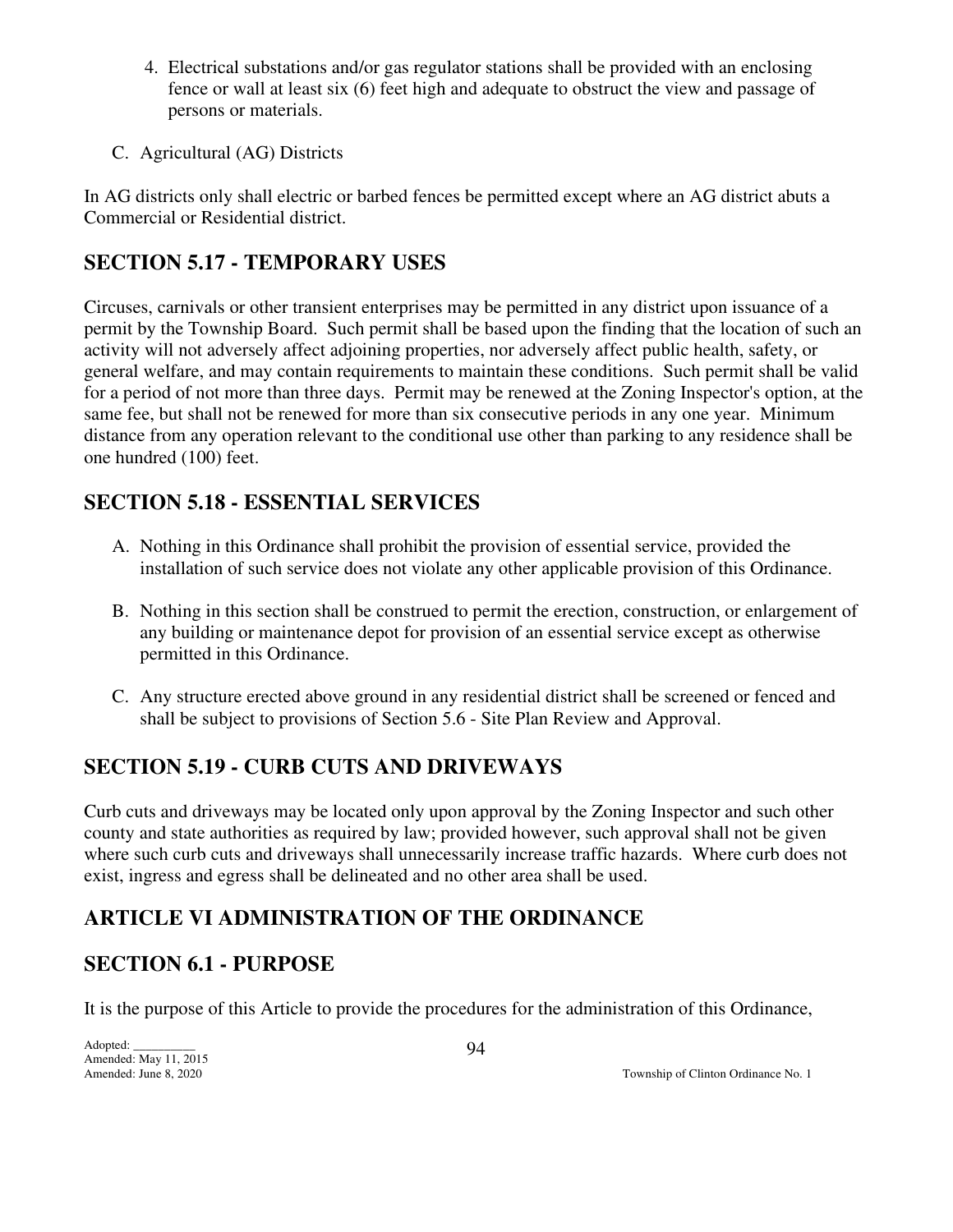issuance of permits, inspection of properties, collection of fees, handling of violators, and enforcement of the provisions of this Ordinance and amendments thereto.

## **SECTION 6.2 - ADMINISTRATION**

Except when herein otherwise stated the provisions of this Ordinance shall be administered by the Zoning Inspector, or by such deputies of his department as the Township Board may designate to enforce the provisions of this Ordinance.

## **SECTION 6.3 - DUTIES OF ZONING INSPECTOR**

The Zoning Inspector shall be deputized and shall have the power to grant zoning compliance permits and certificates of occupancy and to make inspections of buildings or premises necessary to carry out his duties in the enforcement of this Ordinance. It shall be unlawful for the Zoning Inspector to approve plans or issue any permits or certificates of occupancy for any excavation or construction until he has inspected such plans in detail and found them to conform to this Ordinance, nor shall the Zoning Inspector vary or change any terms of this Ordinance.

If the Zoning Inspector shall find that any of the provisions of this Ordinance are being violated, he shall notify, in writing, the person responsible for such violation and provide a copy of the ordinance, indicating the nature of the violation being violated, and ordering the action necessary to correct it within seven  $(7)$  days.

Following notification, the Zoning Inspector shall have the authority to implement the enforcement thereof by any of the following means:

- A. He may serve notice requiring the removal of any use in violation of this ordinance upon the owner, agent or tenant of the building or land, or upon the architect, builder, contractor or other person who commits or assists in any such violation.
- B. He may issue appearance tickets for violations of this ordinance. He may call upon the sheriff or his deputies to assist in the enforcement of this ordinance.
- C. He may call upon the township attorney to institute any necessary legal proceedings to enforce the provisions of this ordinance, and the attorney is hereby authorized to institute appropriate actions to that end.
- D. He may call upon the sheriff or his deputies to assist in the enforcement of this ordinance. In addition to the authority vested in the Zoning Inspector, the township attorney or any adjacent or neighboring property owner who would be specially damaged by violations of this ordinance

may institute injunction to restrain or abatement, to cause the correction or removal of any violation of this ordinance.

 E. The Zoning Inspector shall submit to the Planning Commission and the Township Board, quarterly reports fully explaining the type and nature of uses permitted by right; the nature and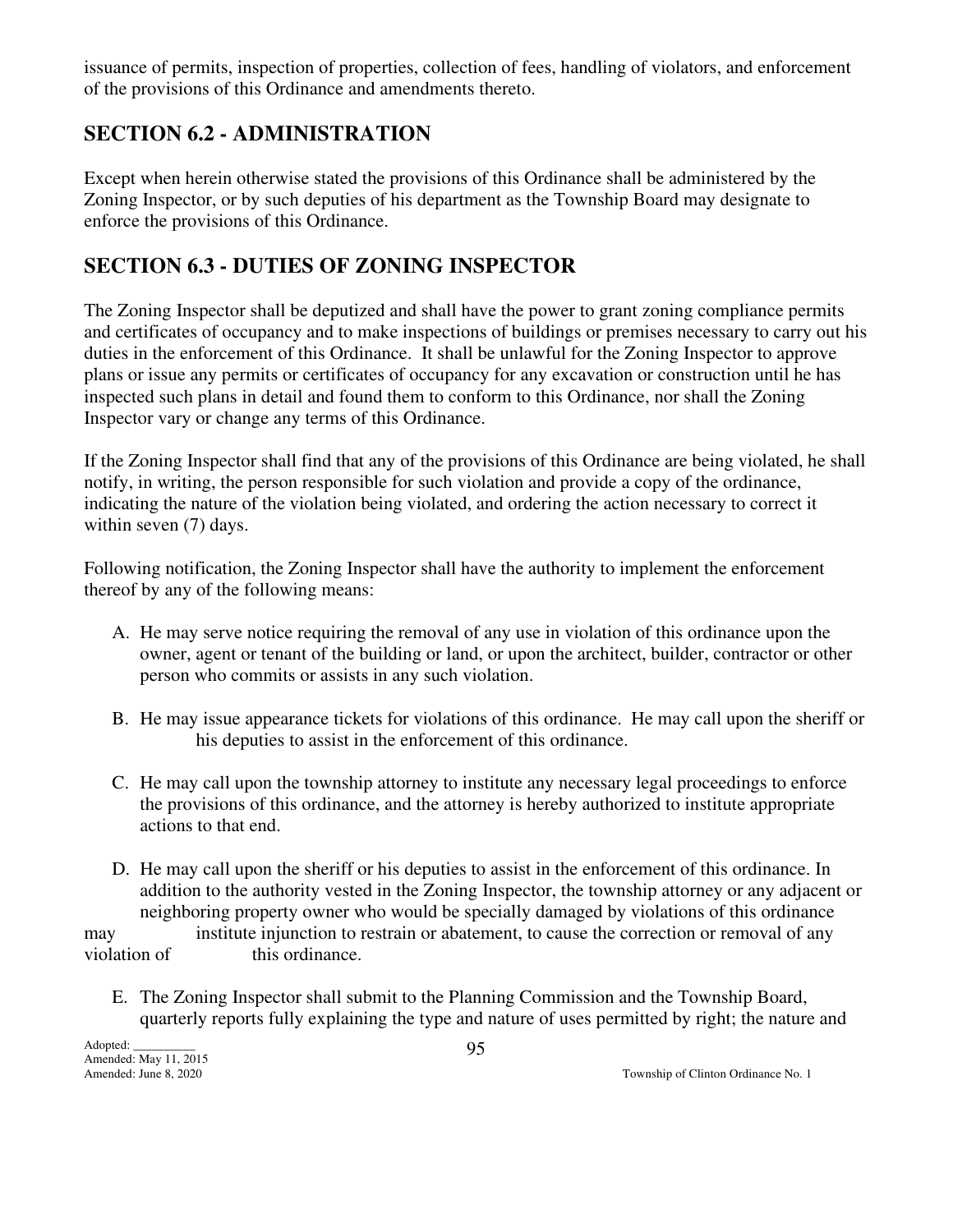extent of violations of this Ordinance; and the type and nature of nonconforming uses, buildings, and structures. The Zoning Inspector shall maintain a record of all zoning compliance permits and certificates of occupancy.

## **SECTION 6.4 - ZONING COMPLIANCE PERMITS**

### **Issuance of Zoning Compliance Permits:**

No building or structure, or part thereof, shall hereafter be located, erected, constructed, reconstructed, altered, converted, or enlarged or moved; nor shall any change be made in the use of any building, structure, or land without a zoning compliance permit having been obtained from the Zoning Inspector for such building, structure, or land. A zoning compliance application shall be filled out and submitted to the Zoning Inspector.

The Zoning Inspector shall require that all applications for zoning compliance permits shall be accompanied by plans and specifications including a plot plan in duplicate, drawn to scale, showing the following information:

- 1. The actual dimensions and shape of the lot to be built upon and,
- 2. The exact size and location of existing structures on the lot, if any; and,
- 3. The location and dimensions of the proposed structure or alteration.
- 4. One (1) copy of the plans be returned to the applicant by the Zoning Inspector after such copy has been approved or disapproved, and attested to same by the Zoning Inspector's signature on such copy. The Zoning Inspector shall retain the original copy, similarly marked, for his files. Whenever the buildings, structures, and uses as set forth in the application are in conformity with the provisions of this Ordinance, the Zoning Inspector shall issue the applicant a zoning compliance permit within ten (10) days of the filing thereof. Where action of the Zoning Board of Appeals or the Planning Commission is required in any case, as set forth in this Ordinance, the Zoning Inspector shall issue such permit promptly following such action.

### **Voiding of Zoning Compliance Permit:**

Any Zoning Compliance permit granted under this Ordinance shall become null and void and fees forfeited if any facts are knowingly falsified or misrepresented by the petitioner, and unless construction is completed and use initiated within five hundred forty-five (545) days of the date of issuance. A zoning compliance permit shall be renewable upon reapplication and upon payment of the fee, subject however, to the provisions of all ordinances in effect at the time of renewal.

## **SECTION 6.5 - CERTIFICATE OF COMPLIANCE, FINAL INSPECTION Issuance of Certificate of Compliance:**

No building or structure, or part thereof, shall be occupied by or used for any use for which a zoning compliance permit is required by this Ordinance unless and until a certificate of compliance shall have been issued for such use. The holder of a zoning compliance permit for the construction, erection, or moving of any building, structure or part thereof, for the establishment of a use, shall make application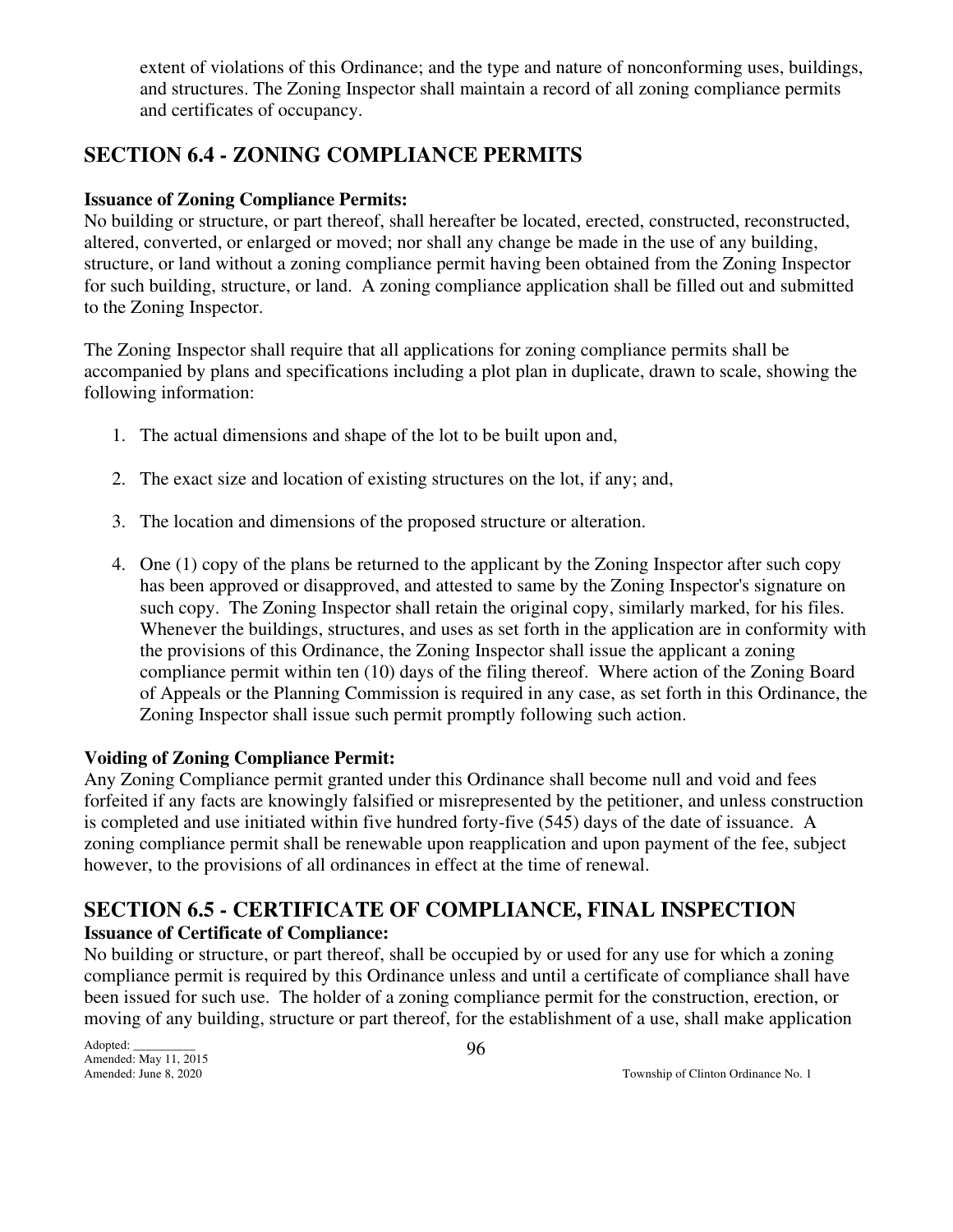to the Zoning Inspector immediately upon the completion of the work authorized by the zoning compliance permit for a final inspection.

A certificate of compliance shall be issued by the Zoning Inspector within five (5) days after receipt of such application if it is found that the building or structure, or part thereof, is in accordance with the provisions of this Ordinance.

### **Voiding of Certificate of Compliance:**

Any certificate of compliance granted under this Ordinance shall become null and void if such use, buildings, or structure for which said certificate was issued was found by the Zoning Inspector to be in violation of this Ordinance. The Zoning Inspector, upon finding such violation, shall immediately notify the Township Board of said violation and void the certificate of compliance.

## **SECTION 6.6 - FEES, CHARGES, AND EXPENSES**

The Township Board shall establish a schedule of fees, charges and expenses, and a collection procedure for zoning compliance permits, certificates of occupancy, appeals and other matters pertaining to the Ordinance. The schedule of fees shall be posted in the office of the Zoning Inspector, and may be altered or amended only by the Township Board. No permit, certificate, conditional use on approval, or variance shall be issued unless or until such costs, charges, fees, or expenses listed in this Ordinance have been paid in full, nor shall any action be taken on proceedings before the *Zoning* Board of Appeals, unless or until preliminary charges and fees have been paid in full.

## SECTION 6.7 - VIOLATIONS AND PENALTIES

Violations of this ordinance are hereby declared to be a nuisance per se and a misdemeanor. The court shall order such nuisance abated and the owner and/or agent in charge shall be adjudged guilty of maintaining a nuisance per se. Anyone violating the provisions of this Ordinance shall upon conviction thereof be subject to a fine of not more than five hundred (\$500.00) dollars and the costs of prosecution thereof, by imprisonment in the County Jail for a period not to exceed thirty (30) days, or both. Each day that a violation is permitted to exist shall constitute a separate offense. The imposition of any sentence shall not except the offender from compliance with the requirements of this Ordinance.

## **ARTICLE VII ZONING BOARD OF APPEALS**

## **SECTION 7.1 – ZONING BOARD OF APPEALS ESTABLISHED**

There is hereby established a Zoning Board of Appeals, which shall perform its duties and exercise its powers as provided in the Zoning Act, in such a way that the spirit of this Ordinance shall be observed, the public health and safety secured, general welfare assured, and substantial justice done.

 A. A township Zoning Board of Appeals shall be appointed by the township board as prescribed statute with all the powers and authority prescribed by law or delegated to it under specific provisions of the ordinance. The Zoning board of appeals shall consist of five (5) members; one (1) member shall be a member of the Township Planning Commission. An elected officer of the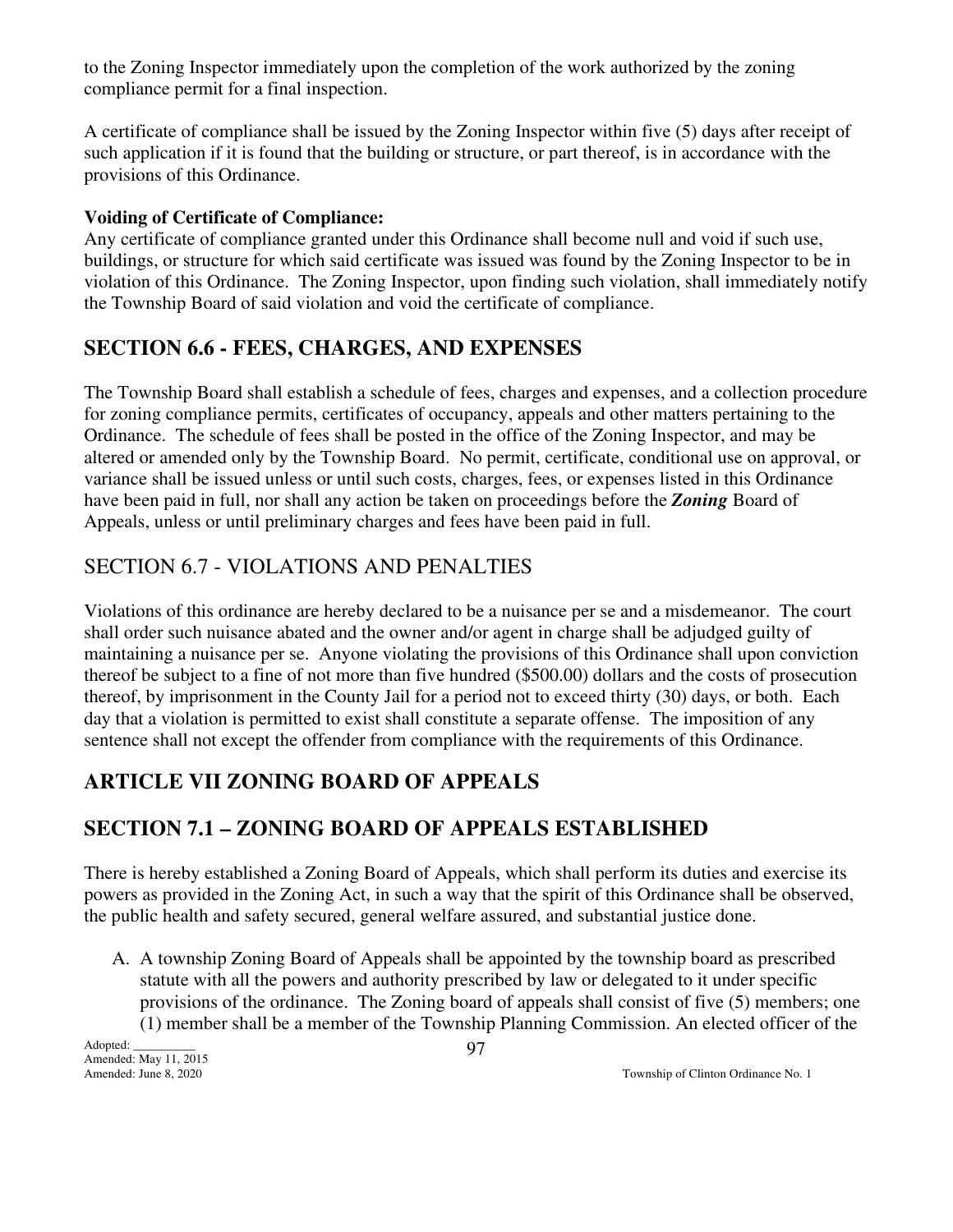township shall not serve as chairman of said board and an employee or contractor of the township board may not serve as a member or an employee of said Zoning Board of Appeals. One (1) member may be a member of the township board.

- B. The term of each member shall be three (3) years and until a successor has been appointed and qualified, which successor must be appointed not more than one (1) month after the expiration of the preceding term. Staggered terms shall be effected by one or more of the first appointed members serving for less than three (3) years. Members from the township board and from the Planning Commission shall have terms limited to their respective other official terms or to such lesser period determined by resolution of the township board.
- C. A member shall disqualify himself from a vote in which he has a conflict of interest.

## **SECTION 7.2 - DUTIES OF THE ZONING BOARD OF APPEALS**

The Zoning Board of Appeals shall hear and decide only such matters as the Zoning Board of Appeals is specifically authorized to pass on as provided in this Ordinance. The Zoning Board of Appeals shall not have the power to alter or change the zoning districts classification of any property; nor to make any changes in the terms of this Ordinance; but does have the power to authorize a variance as defined in this Ordinance, to act on those matters where this Ordinance may require an interpretation, and to issue a temporary use permit when authorized by this Ordinance. In addition, the Zoning Board of Appeals shall hear and decide any appeals from the Township Board on any application for a Conditional Use Permit.

## **SECTION 7.3 - VARIANCE**

The Zoning Board of Appeals may authorize, upon an appeal, a variance from the strict applications of the provisions of this Ordinance where by reason of exceptional narrowness, shallowness, shape, or contour of a specific tract of land at the time of enactment of this Ordinance or by reason of exceptional conditions of such property, the strict application of the regulations enacted would result in peculiar or exceptional practical difficulties to the owner of such property.

No variance shall be granted to permit the establishment, within a district, of any use which is excluded or for which a conditional use permit is required.

A variance from the terms of this Ordinance shall not be granted by the Zoning Board of Appeals unless and until:

- A. A written application for a variance is submitted, demonstrating practical difficulty by showing the following:
	- 1. That special conditions and circumstances exist which are peculiar to the land, structure, or building involved and which are not applicable to other lands, structures, or buildings in the same district.
	- 2. That literal interpretation of the provisions of this Ordinance would deprive the applicant of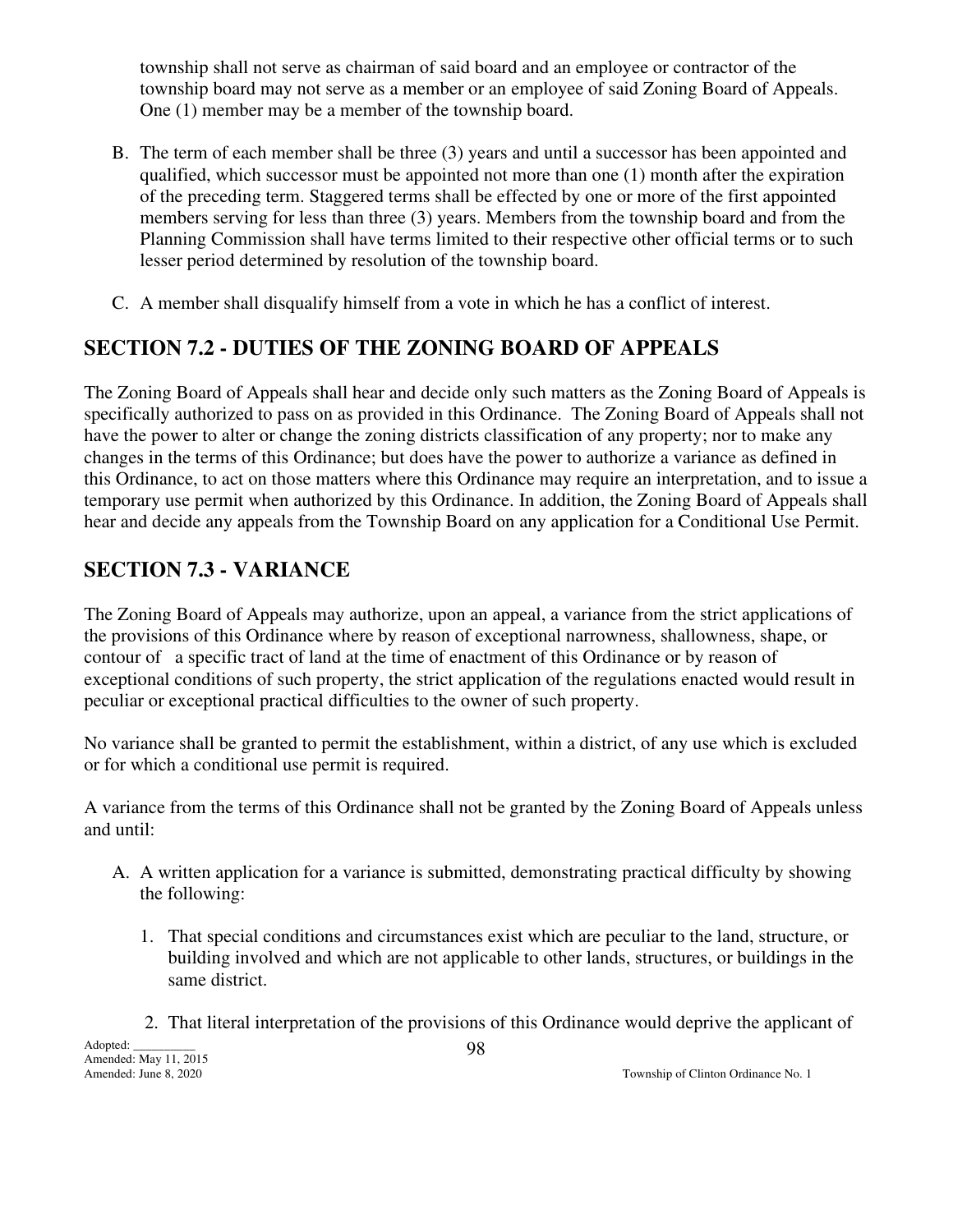rights commonly enjoyed by other properties in the same district under the terms of this Ordinance.

- 3. That the special conditions and circumstances do not result from the actions of the applicant.
- 4. That granting the variance requested will not confer on the applicant any special privilege that is denied by this Ordinance to other lands, structures, or buildings in the same district.
- 5. That no nonconforming use of neighboring lands, structures, or buildings in the same district, and no permitted use of lands, structures, or buildings in other districts shall be considered grounds for the issuance of a variance.
- B. The Zoning Board of Appeals shall determine that the requirements of the Ordinance have been met by the applicant for a variance.
- C. The Zoning Board of Appeals shall determine that the reasons set forth in the application justify the granting of the variance, and the variance is the minimum variance that will make possible the reasonable use of the land, building, or structure.
- D. The Zoning Board of Appeals shall determine that the granting of the variance will be in harmony with the general purpose and intent of this Ordinance. So that public health and safety are secured, general welfare is assured, and substantial justice is done.
- E. In granting any variance, the Zoning Board of Appeals may prescribe appropriate conditions and safeguards in conformity with this Ordinance. Violations of such conditions and safeguards, when made a part of the terms under which the variance is granted, shall be deemed a violation of this Ordinance.
- F. Each variance granted under the provisions of this Ordinance shall become null and void unless:
	- 1. The construction authorized by such variance or permit has been commenced within one hundred eighty (180) days after the granting of such variance and pursued diligently to completion; or
	- 2. The occupancy of land or buildings authorized by such variance has taken place within one hundred eighty (180) days after the granting of such variance.
- G. No application for a variance which has been denied wholly or in part by the Zoning Board of Appeals shall be resubmitted for a period of three hundred sixty-five (365) days from such denial, except on grounds of new evidence or proof of changed conditions found by the Zoning Board of Appeals to be valid.

## **SECTION 7.4 - INTERPRETATION OF ZONING ORDINANCE**

The Zoning Board of Appeals shall hear and decide appeals where it is alleged by the applicant there is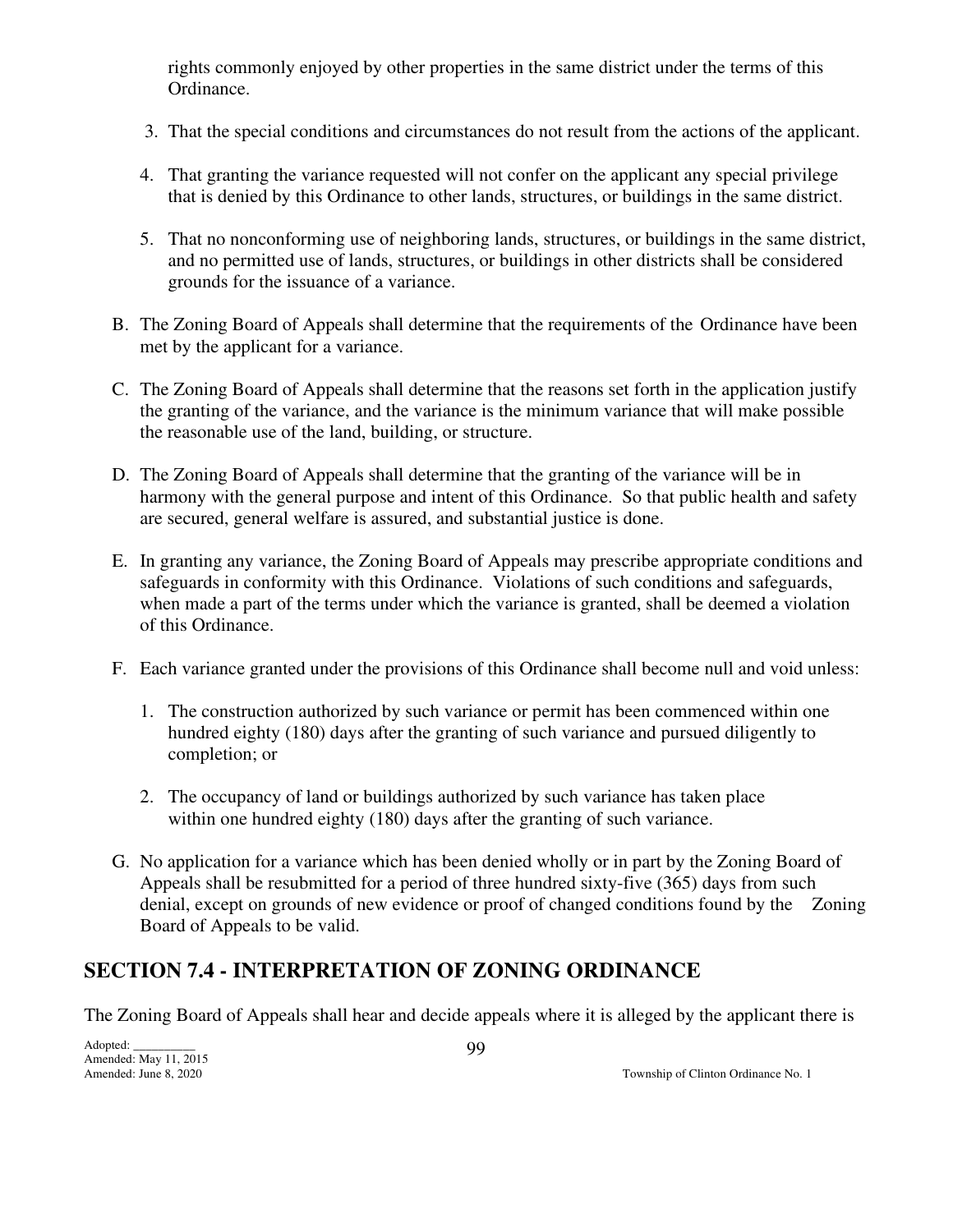an error in any order, requirement, permit, decision, or refusal made by the Zoning Inspector or any other administrative official in carrying out or enforcing any provisions of this Ordinance including interpretations of the Zoning Map.

# **SECTION 7.5 - APPEALS TO THE ZONING BOARD OF APPEALS**

## **Appeals, How Taken:**

Appeal from the ruling of the Zoning Inspector, the Planning Commission or the Township Board concerning the enforcement of the provisions of this Ordinance may be made to the Zoning Board of Appeals within sixty (60) days by the filing with the officer from whom the appeal is taken. This officer shall forthwith transmit to the Zoning Board of Appeals all the papers constituting the record upon which the action appealed was taken.

## **Who May Appeal:**

Appeals to the Zoning Board of Appeals may be petitioned by any person aggrieved or by any officer, department, board, agency, or bureau of the Township, Village, City, County, or State.

## **Fee for Appeal:**

A fee prescribed by the Township Board shall be paid to the Zoning Board of Appeals at the time of the filing of the notice of appeal which the Zoning board of Appeals shall pay over, within (30) days after deciding an appeal, to the General Fund of Clinton Township.

## **Effect of Appeal; Restraining Order:**

An appeal stays all proceedings in furtherance of the action appealed unless the officer from whom the appeal is taken certifies to the Zoning Board of Appeals, after the notice of appeal shall have been filed with him/her, that by reason of facts stated in the certificate, a stay would in his opinion cause imminent peril to life or property, in which case proceedings shall not be stayed other than by a restraining order which may be granted by the Zoning Board of Appeals or by the Circuit Court, on application, of notice to the officer from whom the appeal is taken and on due cause shown.

### **Notice of Hearing:**

When a request for an appeal has been filed in proper form with the Zoning Board of Appeals, the Board of Appeal's Secretary or the Clinton Township Clerk shall immediately place the request for appeal upon the calendar for hearing, and cause notice to be given according to the following:

- 1. The notice shall be given not less than (15) days before the date of the hearing on an appeal.
	- a. Notices shall be sent to:
		- (1) The individual demanding the appeal.
		- (2) The owner (or other owners) of the property, if different.
		- (3) The owners of all real property within three hundred (300) feet of the boundary for the property for which the approval has been requested, as shown by the latest assessment roll, regardless of whether the owner and property is located in the zoning jurisdiction or

Adopted: \_\_\_\_\_\_\_\_\_\_ Amended: May 11, 2015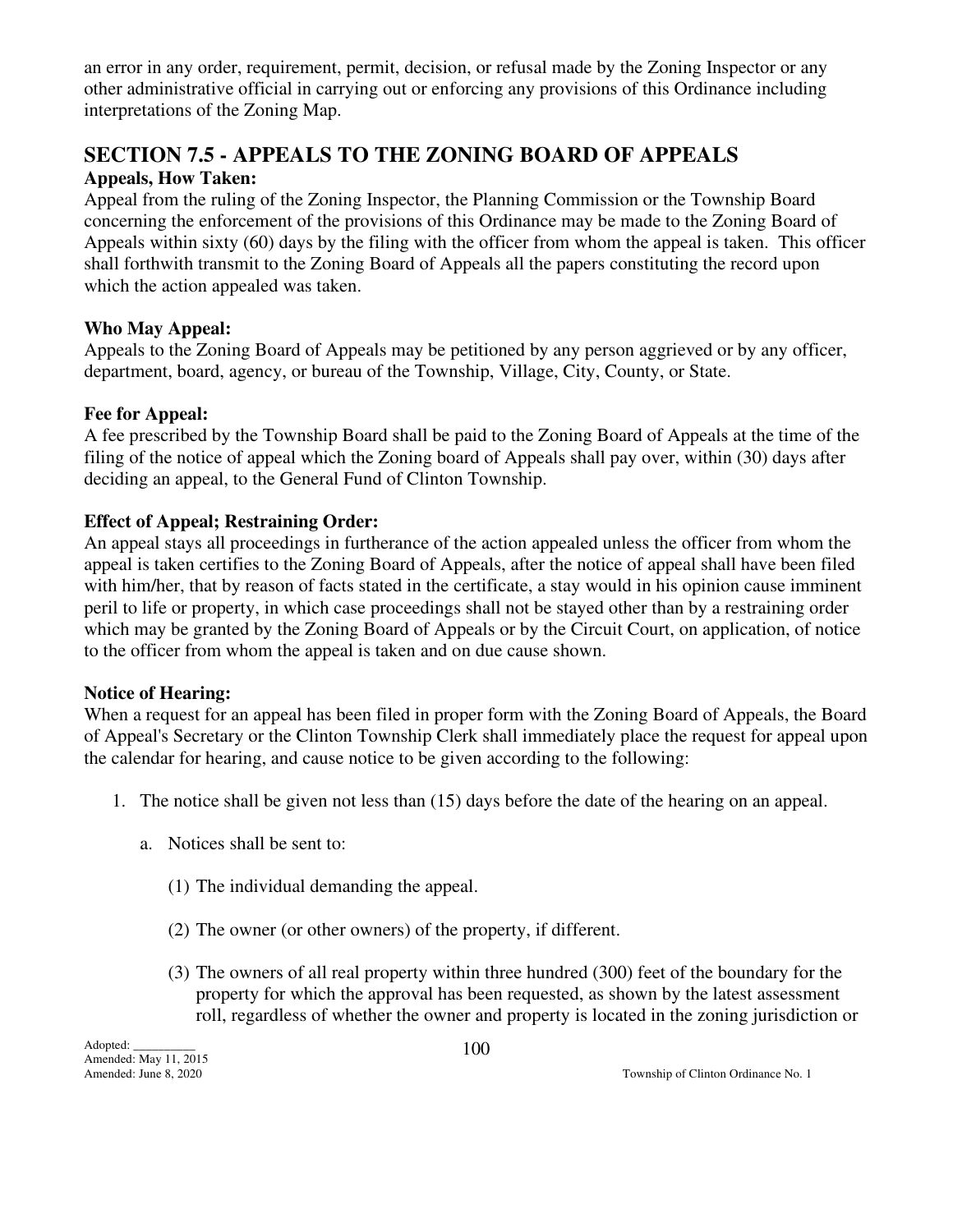not.

- (4) Occupants of any structures within three (300) feet of the boundary for the property for which the approval has been requested, regardless of whether the owner and property is located in the zoning jurisdiction or not.
- (5) The general public by publication in a newspaper which circulates in Clinton Township.
- (6) Members of the Zoning Board of Appeals.
- **b.** The notice shall include:
	- (1) The nature of the appeal being requested.
	- (2) The property (ies) for which the appeal or variance has been made.
	- (3) A listing of all existing street addressed within the property (ies) which is (are) subject of the appeals. Street addresses do not need to be created and listed if no such addresses currently exist. If there are no street addresses, another means of identification may be used.
	- (4) The location where the demand for appeal can be viewed and copied prior to the date of the zoning amendment hearing.
	- (5) The date, time and location of when the hearing before the Zoning Board of Appeals will take place.
	- (6) The address at which written comments should directed prior to the hearing.

 (7) For members of the Zoning Board of Appeals only, a copy of the demand for appeal, the entire record on the case, the staff report, and supporting documents in the record.

#### **Representation at Hearing:**

Upon the hearing, any party or parties may appear in person or by agent or by attorney.

#### **Decisions of the Zoning Board of Appeals and Appeals to the Circuit Court:**

The Zoning Board of Appeals shall decide upon all matters within a reasonable time.

If the demand for appeal is for a variance, the Zoning Board of Appeals shall either grant, grant with conditions, or deny the application. The Zoning Board of Appeals may reverse or affirm, wholly or partly, or modify the order, requirement, decision or determination and may issue or direct the issuance of a permit. A majority vote of the membership of the Zoning Board of Appeals is necessary to grant a variance and rule on an interpretation of the Ordinance. The decision shall be in writing and reflect the reasons for the decision.

1. At a minimum, the record of the decision shall include: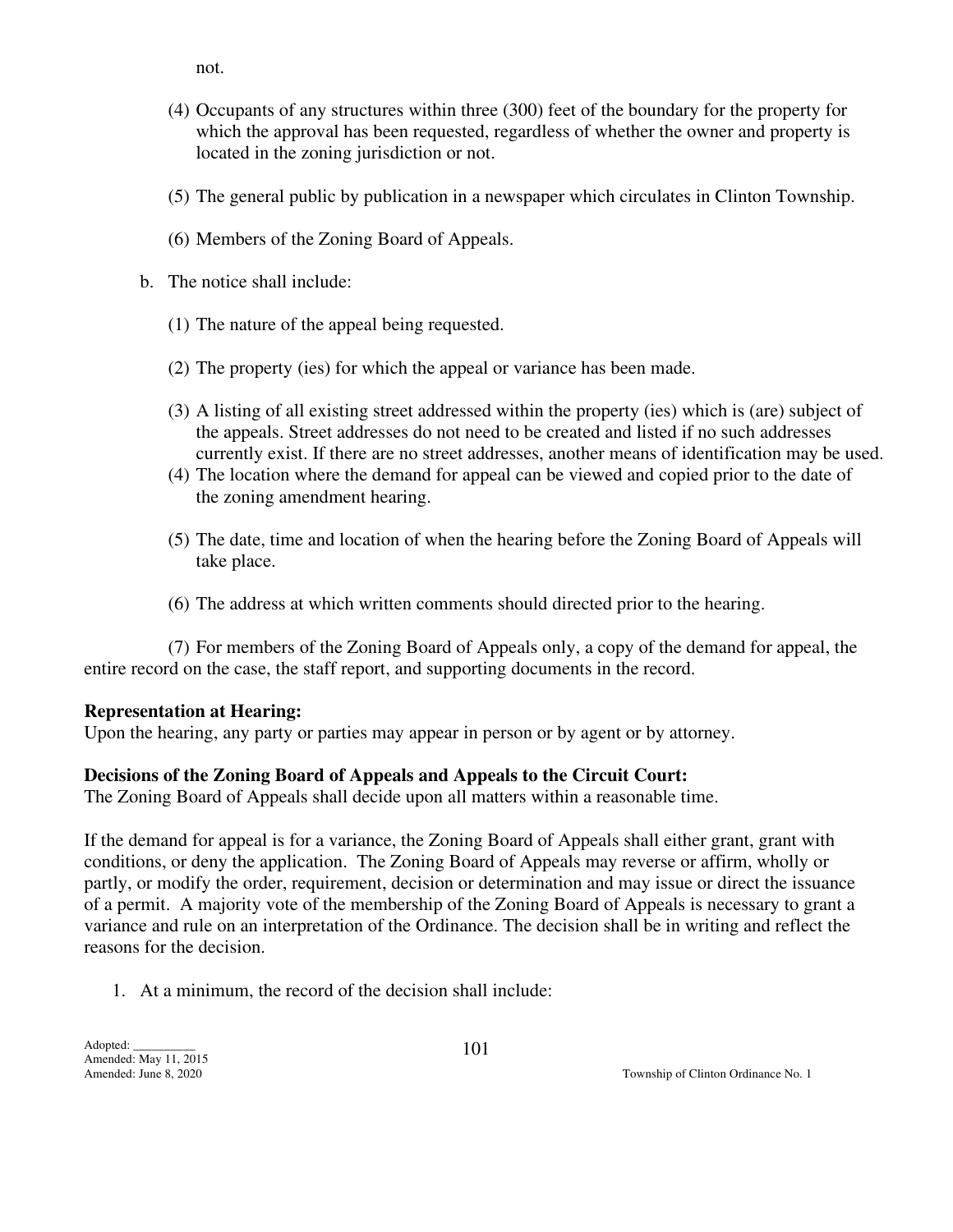- a. Formal determination of the facts.
- b. The conclusions derived from the facts or reasons for the decision.
- c. The decision.
- 2. Within either (8) days of the decision the record of the decision shall be certified and a copy delivered by first class mail to the person demanding the appeal, the administrator and other parties.
- 3. Any person having an interest affected by such decision shall have a right to appeal to the Circuit Court within thirty (30) days of the certified decision of the Zoning Board of Appeals, as provided by law.

## **ARTICLE VIII PUBLIC NOTICE**

## **SECTION 8.1 – PUBLIC NOTIFICATION**

All applications for development approval requiring a public hearing shall comply with the Michigan Zoning Enabling Act, P.A. 110 of 2006 and the other provisions of this Section with regard to public notification. This notice shall encompass all public notice requirements for each zoning activity within Clinton Township.

### **Responsibility:**

When the provisions of this Ordinance or the Michigan Zoning Enabling Act require that notice be published, the Clinton Township Clerk shall be responsible for preparing the content of the notice, having it published in a newspaper of general circulation in Clinton Township and mailed or delivered as provided in this Section.

### **Content:**

All mail, personal and newspaper notices for public hearings shall:

- 1. Describe the nature of the request: Identify whether the request is for rezoning, text amendment, special land use, planned unit development, variance, appeal, ordinance interpretation or other purpose.
- 2. Location: Indicate the property that is the subject of the request. The notice shall include a listing of all existing street addressed within the subject property. Street addresses do not need to be created and listed if no such addresses currently exist within the property. If there are not street addressed other means of identification may be used such as tax parcel identification number, identifying the nearest cross street, or including a map showing the location of the property. No street addresses must be listed when eleven (11) or more adjacent properties are proposed for a zoning amendment, or rezoning, or when the request for an ordinance interpretation not involving a specific property.
- 3. When and where the request will be considered: Indicate the date, time and place of the public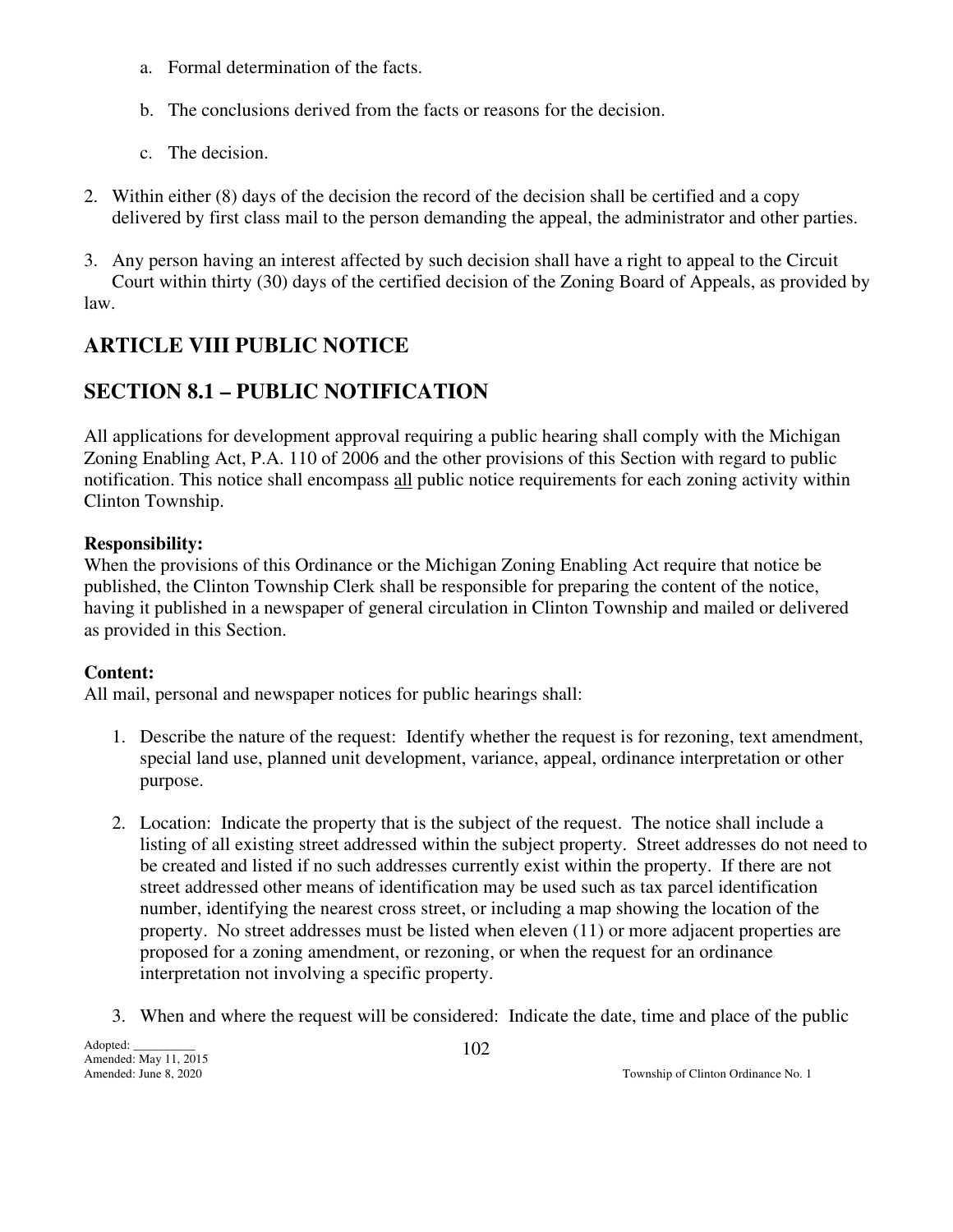hearing(s).

- 4. Written comments: Include a statement describing when and where written comments will be received concerning the request. Include a statement that the public may appear at the public hearing in person or by counsel.
- 5. Handicap access: Information concerning how handicap access will be accommodated if the meeting facility is not handicap accessible.

### **Personal and Mailed Notice:**

1. General:

When the provisions of this Ordinance or State law require that personal or mailed notice be provided, notice shall be provided to:

- a. The owners of property for which approval is being considered, and the applicant, if different than the owner(s) of the property.
- b. Except for a zoning amendment, or rezoning, requests involving eleven (11) or more adjacent properties or an ordinance interpretation request that does not involve a specific property; to all persons to whom real property is assessed within three (300) feet of the boundary of the property subject to the request, regardless of whether the property or occupant is located within the boundaries of Clinton Township. If the name of the occupant is not known the term "occupant" may be used in making notification. Notification need not be given to more than one (1) occupant of a structure, except that if a structure contains more than one (1) dwelling unit or spatial area owned or leased by different individuals, partnerships, businesses, or organizations, one (1) occupant of each unit or spatial area shall receive notice. In the case of a single structured containing more than four (4) dwelling units or other distinct areas owned or leased by different individuals, partnership, businesses or organizations, notice may be given to the manager or owner of the structure who shall be requested to post the notice at the primary entrance to the structure.

 c. All neighborhood organizations, public utility companies, railroads and other persons which have been requested to receive notice pursuant to Section 8.2 –Registration to Receive Notice by Mail.

 d. Notice by mail/affidavit: Notice shall be deemed mailed by its deposit in the United States mail, first class, properly addressed, postage paid. The Clinton Township Clerk shall prepare a list of property owners and registrants to whom notice was mailed, as well as of anyone to whom personal notice was delivered.

### **Timing of Notice:**

Unless otherwise provided in the Michigan Zoning Enabling Act, P.A. 110 of 2006, or this Ordinance

Adopted: \_\_\_\_\_\_\_\_\_\_ Amended: May 11, 2015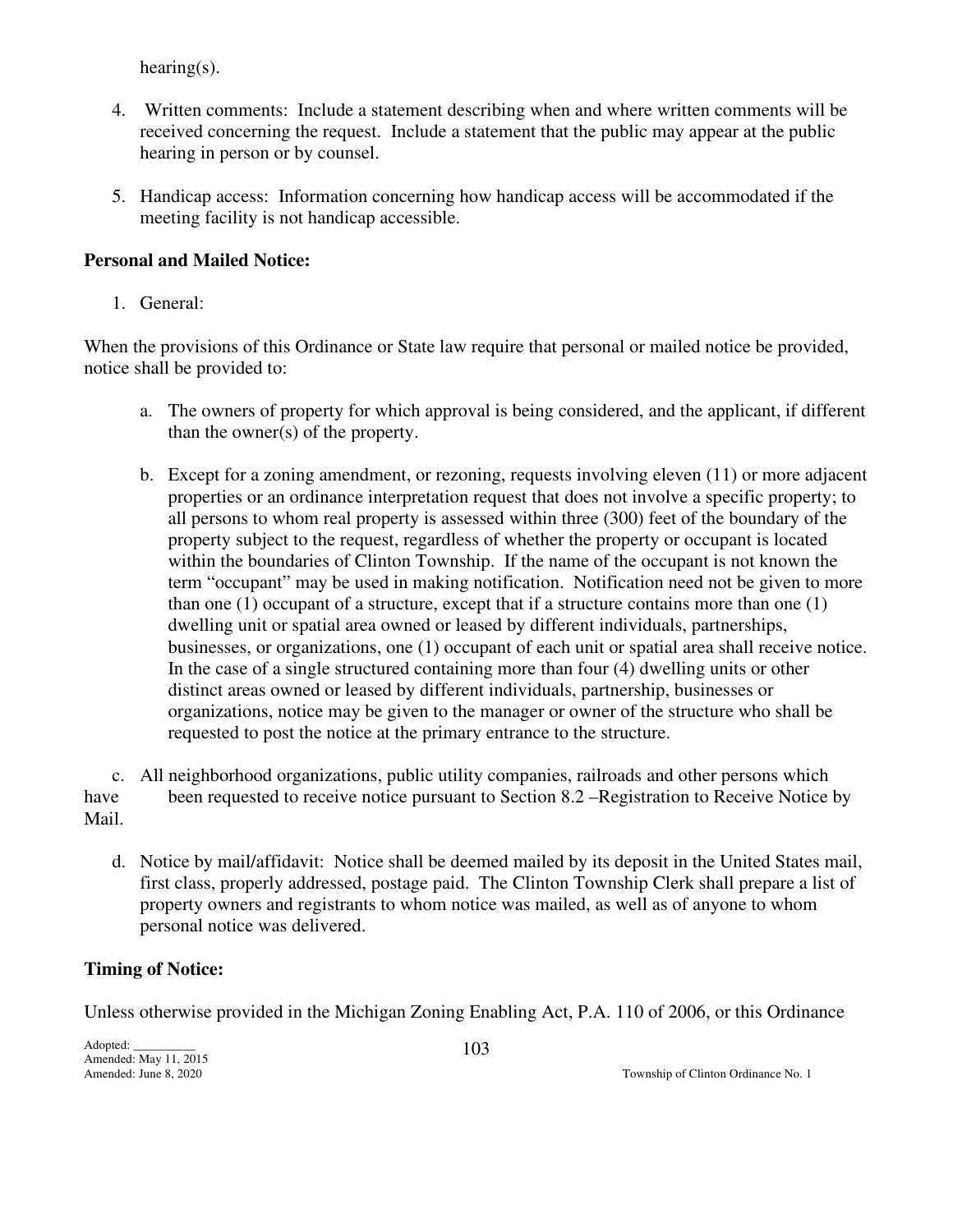where applicable, notice of a public hearing shall be provided as follows:

- 1. For a public hearing on an application for a rezoning, text amendment, special land use, planned unit development, variance, appeal, or ordinance interpretation; Not less than fifteen (15) days before the date the application will be considered for approval.
- 2. For any other public hearing required by this Ordinance: Not less than five (5) days before said hearing.

## **SECTION 8.2 – REGISTRATION TO RECEIVE NOTICE BY MAIL**

### **General:**

Any neighborhood organization, Public Utility Company, railroad or any other person may register with the Clinton Township Clerk to receive written notice of all applications for development approval pursuant to Section 8.1 C, Personal and Mailed Notice, or written notice of all applications for development approval within the zoning district in which they are located. The Clinton Township Clerk shall be responsible for providing this notification. Fees may be assessed for the provision of this notice, as established by the Township Board.

## **Requirements:**

The requesting party must provide the Clinton Township Clerk information on an official form to ensure notification can be made. All registered persons must re-register annually to continue to receive notification pursuant to this Section.

## **ARTICLE IX AMENDMENT PROCEDURES**

## **SECTION 9.1 - INITIATING AMENDMENTS AND FEES**

The Township Board may, from time to time, on recommendation from the Planning Commission or on its own motion amend, modify, supplement, or revise the district boundaries or the provisions and regulations herein established so that public health and safety are secured, general welfare is assured, and substantial justice is done.

Said amendment may be initiated by resolution of the Township Board, the Planning Commission, or by petition of one or more owners of property to be affected by the proposed amendment. Except for the Township Board or the Planning Commission, the petitioner requesting an amendment shall at the time of application pay the fee established by resolution of the Township Board, no part of which shall be returnable to the petitioner.

An application for amendment of the zoning district for any particular parcel or parcels of property within the Township shall be submitted to the Township Clerk at least forty (40) days prior to the Planning Commission meeting at which the matter is scheduled for public hearing. The application shall be accompanied by the following:

1. A drawing of the parcel or parcels proposed for rezoning of a scale not to be greater than one (1)

Adopted: Amended: May 11, 2015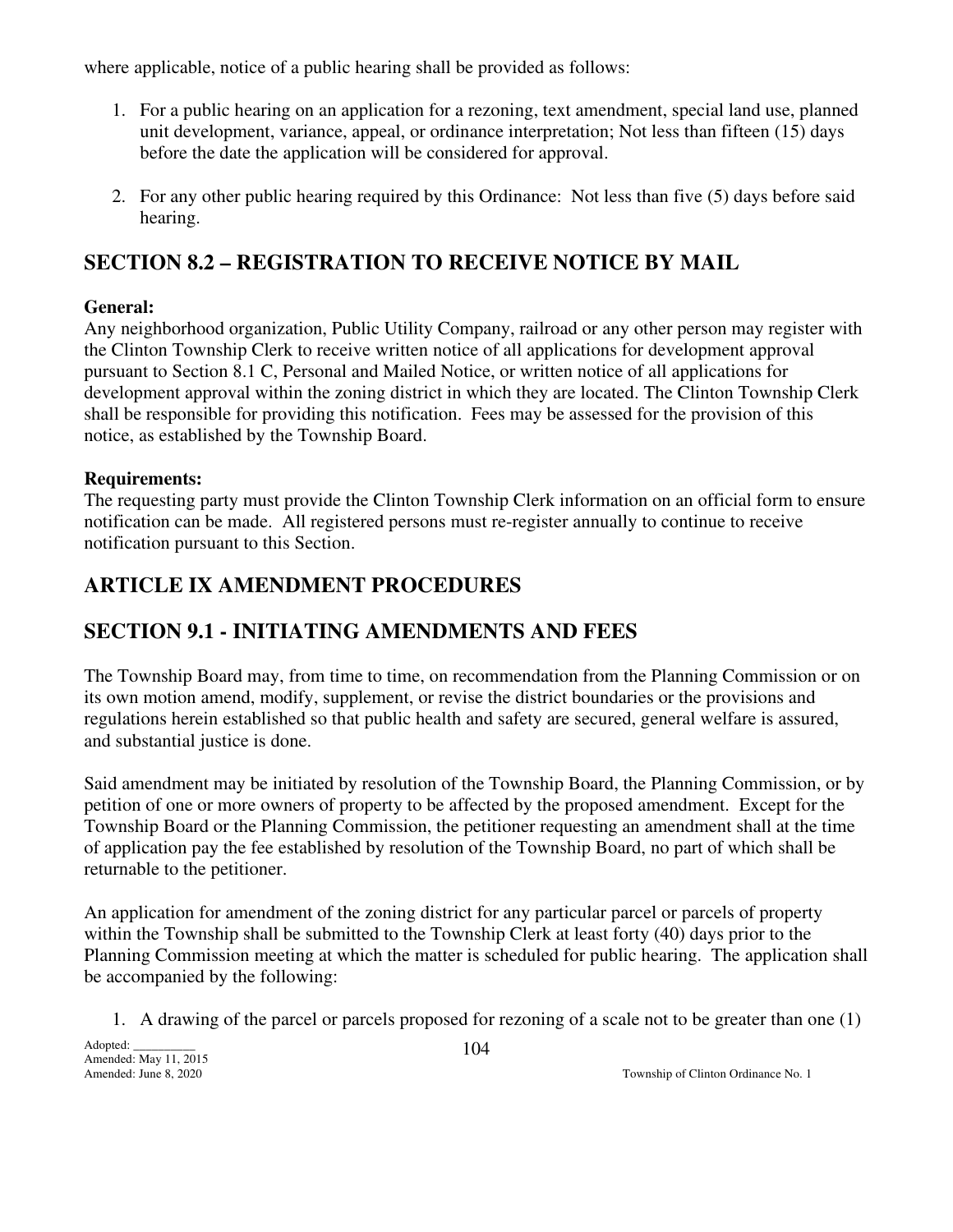inch equals twenty (20) feet nor less than one (1) inch equals two hundred (200) feet, and of such accuracy that the Planning Commission can readily interpret the drawing, and shall include more than one drawing where required for clarity.

- 2. The property shall be identified by lot lines and location, including dimensions, angles and size, and correlated with the legal description of said property. Such plan shall further include the name and address of the property owner, developer, and designer.
- 3. The drawing shall show the scale; north arrow; boundary dimensions; and natural features such as, wood lots, streams, rivers, lakes, drains, and similar features.
- 4. The drawing shall show existing man-made features, such as buildings; structures; high tension towers; pipe lines; and existing utilities, such as, water and sewer lines, excavations, bridges, culverts, drains, and easements, and shall identify adjacent properties and their zoning district classifications and existing uses.
- 5. The drawing shall show the existing streets, driveways, sidewalks, and other vehicular and pedestrian circulation features within and adjacent to the site.
- 6. The drawing shall show the existing location, use, and size of open spaces. The drawing shall further show any proposed location of connections to existing utilities and proposed extensions thereof.
- 7. A vicinity map shall be submitted showing the location of the site in relation to the surrounding street system.
- 8. Such other materials as the Planning Commission or Township Clerk shall determine to be relevant to the requested rezoning.
- 9. The Clerk shall check the completeness of the submittal, and, if complete, transmit same to the Planning Commission in adequate time for inclusion in the agenda for the Planning Commission's next regular meeting occurring after publication of required notices of public hearing. If the application is not complete, the Clerk shall so notify the applicant in writing and shall list deficiencies.

## **SECTION 9.2 - AMENDMENT PROCEDURES**

The procedure for making amendment to this Ordinance shall be in accordance with *the Zoning Act.*

## **Time Element Between Zoning Request:**

No petition to amend the Zoning Ordinance or effect a district change shall be reconsidered by the Planning Commission after the same has been rejected by the Township Board for a period of 365 days from such denial, except those petitions containing new evidence or proof of changed conditions concerning said petition.

Adopted: \_\_\_\_\_\_\_\_\_\_ Amended: May 11, 2015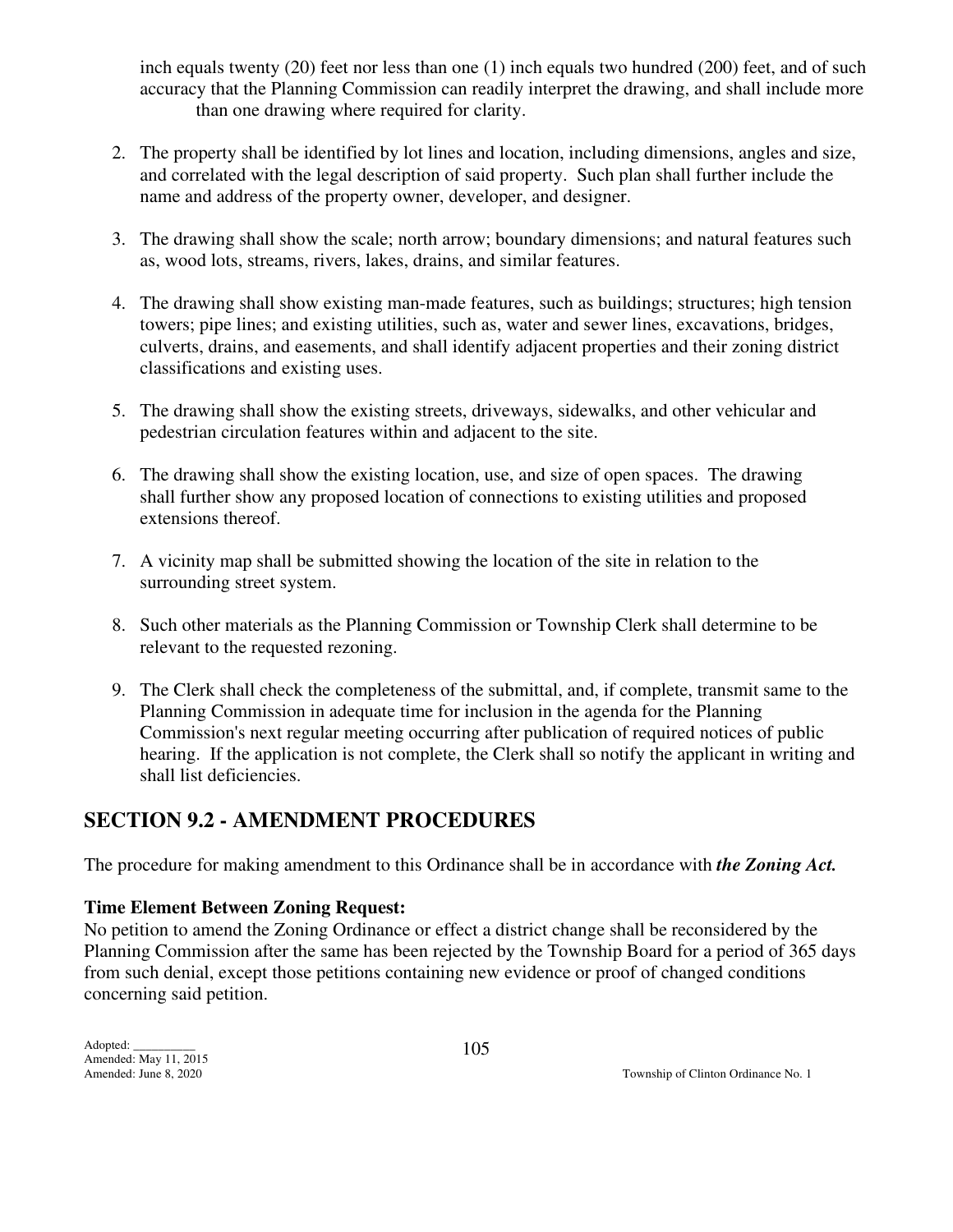## **SECTION 9.3 - CONFORMANCE TO COURT DECREE**

Any amendment for the purpose of conforming a provision thereof to the decree of a court of competent jurisdiction shall be adopted by the Clinton Township Board and the amendments published without referring the same to any other board or agency.

## **ARTICLE X LEGAL STATUS**

## **SECTION 10.1 - CONFLICT WITH OTHER LAWS**

Conflicting laws of a more restrictive nature are not affected or repealed by this Ordinance. The provisions of this Ordinance shall be considered as minimum. Conflicting laws of a less restrictive nature, or those conflicting in other ways than degrees of restrictiveness, are hereby repealed.

This Ordinance is not intended to abrogate or annul any easement, covenant, or other private agreement provided that where any provision of this Ordinance is more restrictive or imposes a higher standard or requirement than such easement, covenant, or other private agreement, the provision of this Ordinance shall govern.

## **SECTION 10.2 - VALIDITY AND SEVERABILITY CLAUSE**

If any court of competent jurisdiction shall declare any part of this Ordinance to be invalid, such ruling shall not effect any other provisions of this Ordinance not included in said ruling. If any court of competent jurisdiction shall declare invalid the application of any provision of this Ordinance to a particular land, parcel, lot, district, use, building, or structure, such ruling shall not affect the application of said provision to any other land, parcel, lot, district, use, building, or structure not specifically included in said ruling.

## **SECTION 10.3 - PERIOD OF EFFECTIVENESS**

This Ordinance shall remain in full force and effect henceforth unless repealed.

## **SECTION 10.4 - REPEAL OF ORDINANCE**

The "Zoning Ordinance of the Township of Clinton, Lenawee County, Michigan" adopted on December 6, 1976, and all amendments thereto are hereby repealed effective coincident with the effective date of this Ordinance.

## **SECTION 10.5 - SAVINGS CLAUSE**

All pending litigation commenced under a prior ordinance or cause of action arising under a prior ordinance hereby expressly is saved and shall be determined by a court of law with reference to the prior ordinance or ordinances. Situations within this clause shall be an exception to repeal of a prior